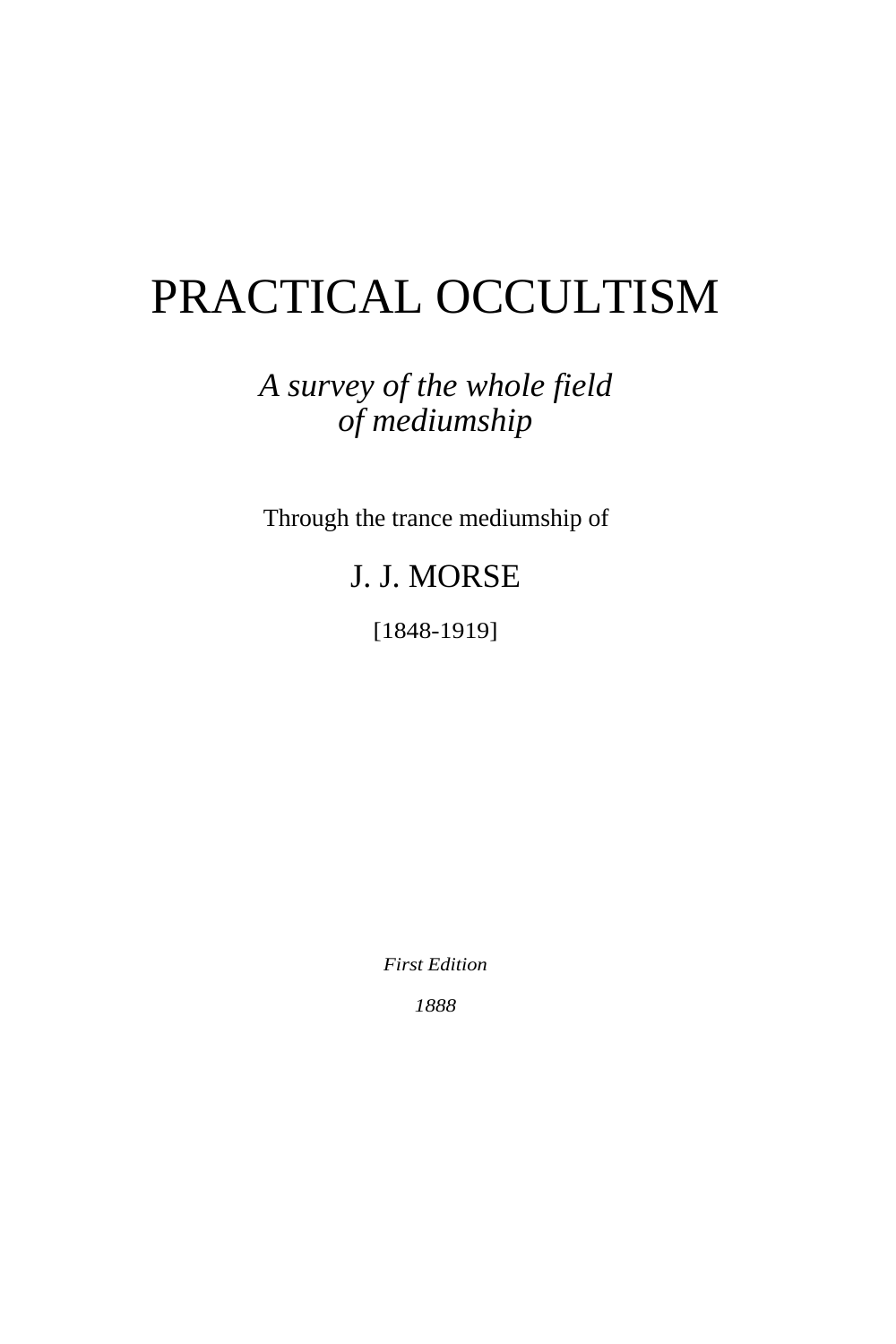# **CONTENTS**

|                                                             | PAGE |
|-------------------------------------------------------------|------|
| Preface to First Edition                                    |      |
| Lecture I. The trance as the doorway to the occult. Its     |      |
| magnetic, natural, and spiritual forms of induction         | 15   |
| Lecture II. Mediumship: its physical, mental, and spiritual |      |
| conditions                                                  | 33   |
| Lecture III. Mediumship (continued): its foundation,        |      |
| development, dangers, and advantages                        | 48   |
| Lecture IV. Magic, sorcery, and witchcraft                  | 65   |
| Lecture V. The natural, spiritual, and celestial planes of  |      |
| the second state.                                           | 80   |
| Lecture VI. The soul world; its hells, heavens, and         |      |
| evolutions.                                                 | 93   |
| Lecture VII. Life, development, and death in spiritland     | 108  |
| Answers to questions                                        | 123  |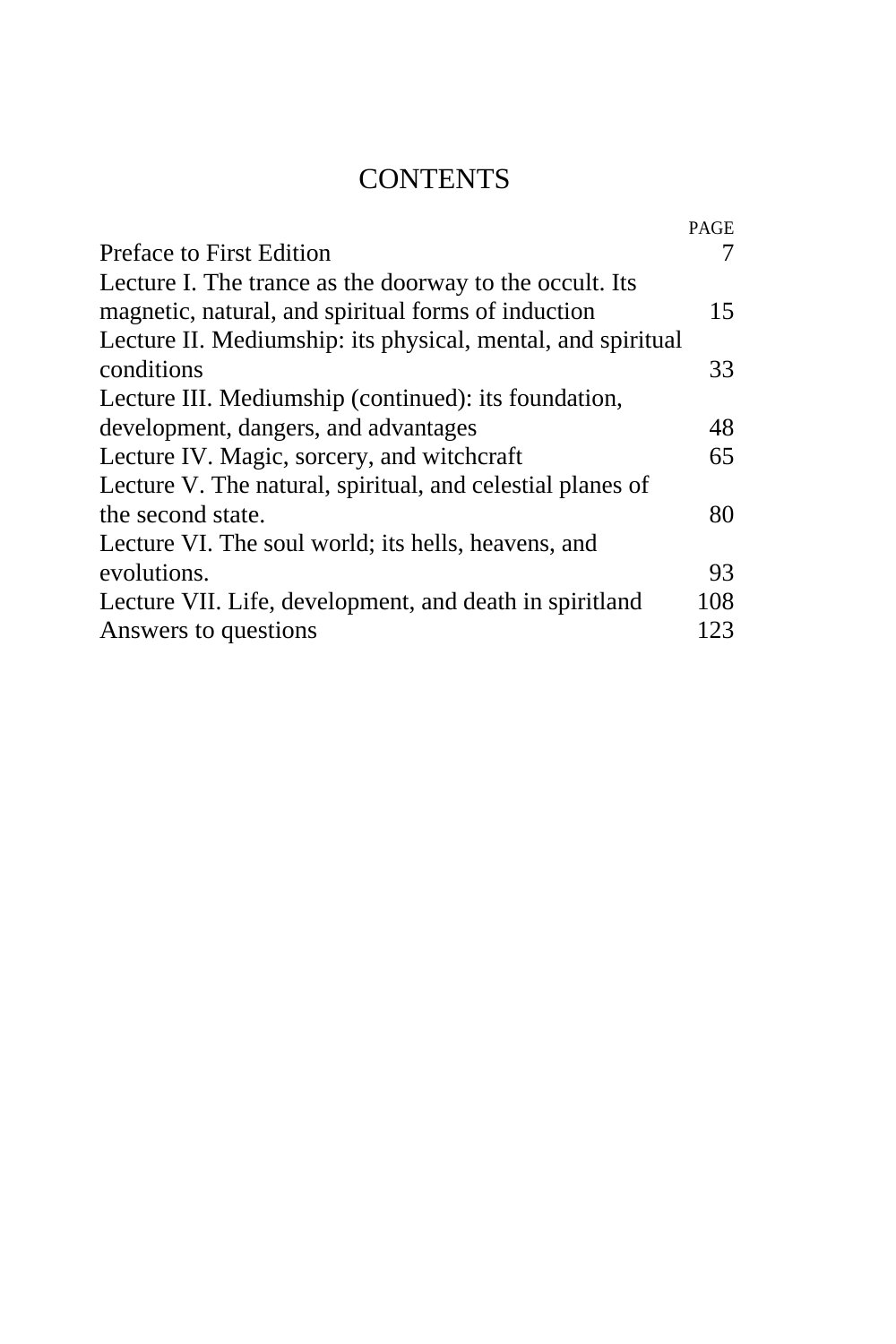## PREFACE TO THE FIRST EDITION

THE educational and reformatory movement called Modern Spiritualism, has, in its inherent many-sidedness, developed variant phases of expression and action. Coming in contact with individuals of almost every conceivable character, it has been variously interpreted and directed; and candour compels the assertion, that not at all times has the interpretation and direction given it been of the wisest and best. In some instances its facts and truths—fraught with such momentous consequence to humanity for good or ill, according to the manner of their use by those to whom they come—have been perverted to unwise or harmful ends and uses, sometimes in ignorance, and at other times through misapplication for selfish or evil purposes.

One of the more conspicuous of these perversions—especially during the last decade—has been the growing tendency, on the part of a portion of the adherents of the Spiritual Philosophy, to introduce into that philosophy sundry elements pertaining to the mysticisms of ancient and modern times. Certain of the inspirational speakers, and others among the public workers for Spiritualism, together with many of its followers in the private walks of life, have been misled, to a greater or less degree, by the current idealisms, transcendentalisms, and fanciful conceits, born of crude speculations and nurtured by spurious philosophies and pseudoscience. Sound philosophy and genuine science, while in accord with the demonstrated truths of Modern Spiritualism, have neither lot nor part in any of the mutually-antagonistic and everconflicting forms of mysticism with which the world has been and still is cursed.

A rational, natural, healthy, progressive, scientific Spiritualism,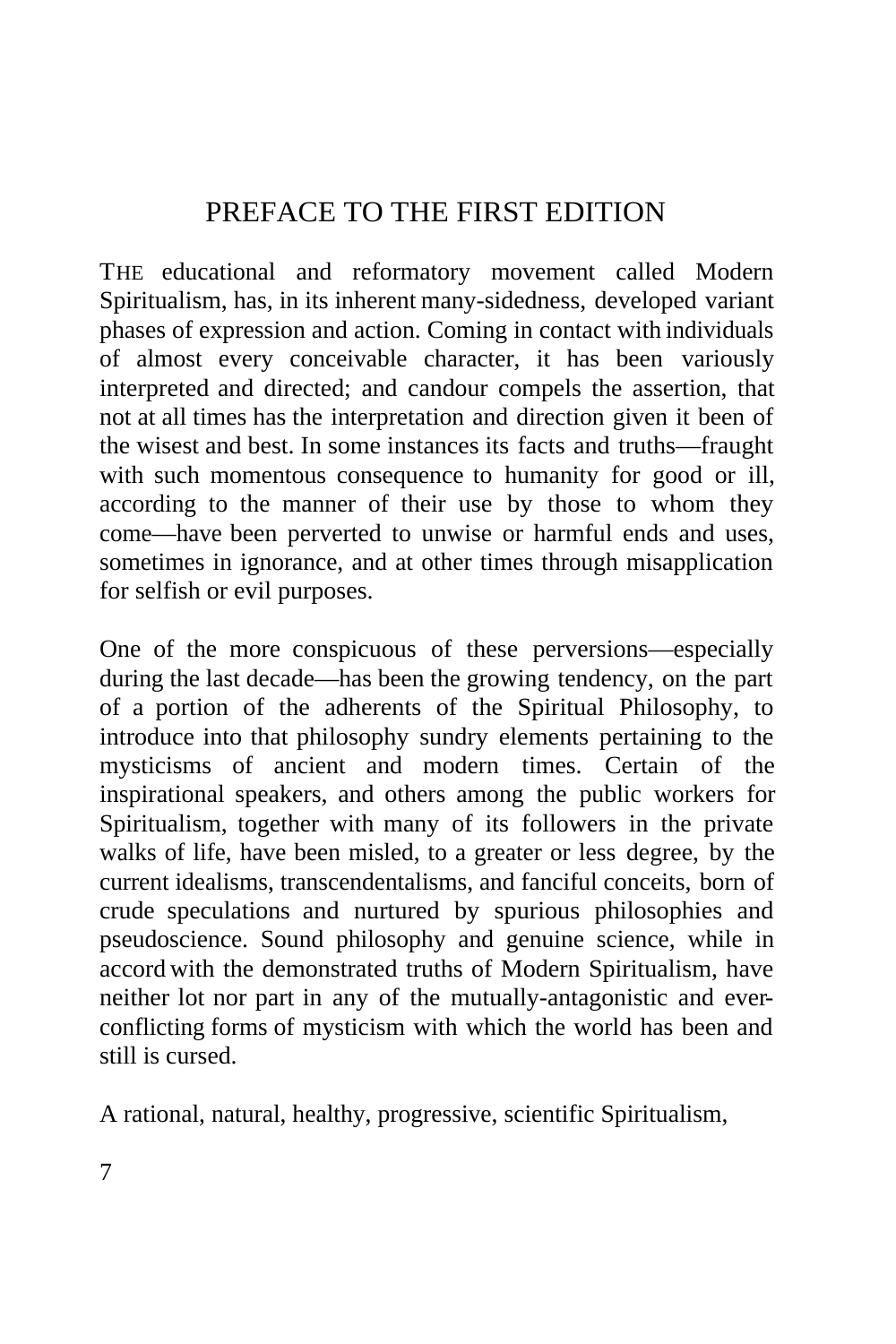at one with the spirit of the age, and with the trend of the most advanced modern thought, must be wholly free from the degrading and soul-stultifying theses and dogmas of the mysticisms of the day; and until everything of the latter character be eliminated from the spiritual movement, it can never hope to obtain the respect and confidence of the intelligent, thoughtful men and women of our planet to which it will be justly entitled when its complete dissociation from such encumbrances becomes an accomplished fact.

Under the general head of speculative occultism may be classed all the mysticisms of the present age; and, in contradistinction thereto, the term "Practical Occultism" has been aptly chosen for a volume of inspirational lectures delivered by Mr. J. J. Morse, dealing with subjects of "great pith and moment" in a sound, clear, and eminently sensible manner. For nearly twenty years, Mr. Morse has been a leading trance exponent of a common-sense, scientific, non-mystical Spiritualism-free at all times from the extravagances and perversions, the metaphysical idealisms, and the rhapsodical moonshine with which in some quarters the Spiritual Philosophy has been heavily burdened.

Having had the pleasure of being present at the original delivery of the discourses composing this volume, I am enabled to understandingly and conscientiously commend them to the attention and study of all those interested in the topics treated. And who should not be? As the title of the work indicates, it will be found truly practical; being rich in instruction upon matters of deep import to all humanity. Its teachings concerning the trance and mediumship are pregnant with valuable instruction and judicious counsel. The true character of magic, sorcery and witchcraft in the light of an enlightened Spiritual Philosophy, devoid of present-day mysticisms, whether theosophic, occult or what not, is succinctly and graphically presented. The last three lessons will probably be found among the most interesting of the series, furnishing as they do a variety of information upon the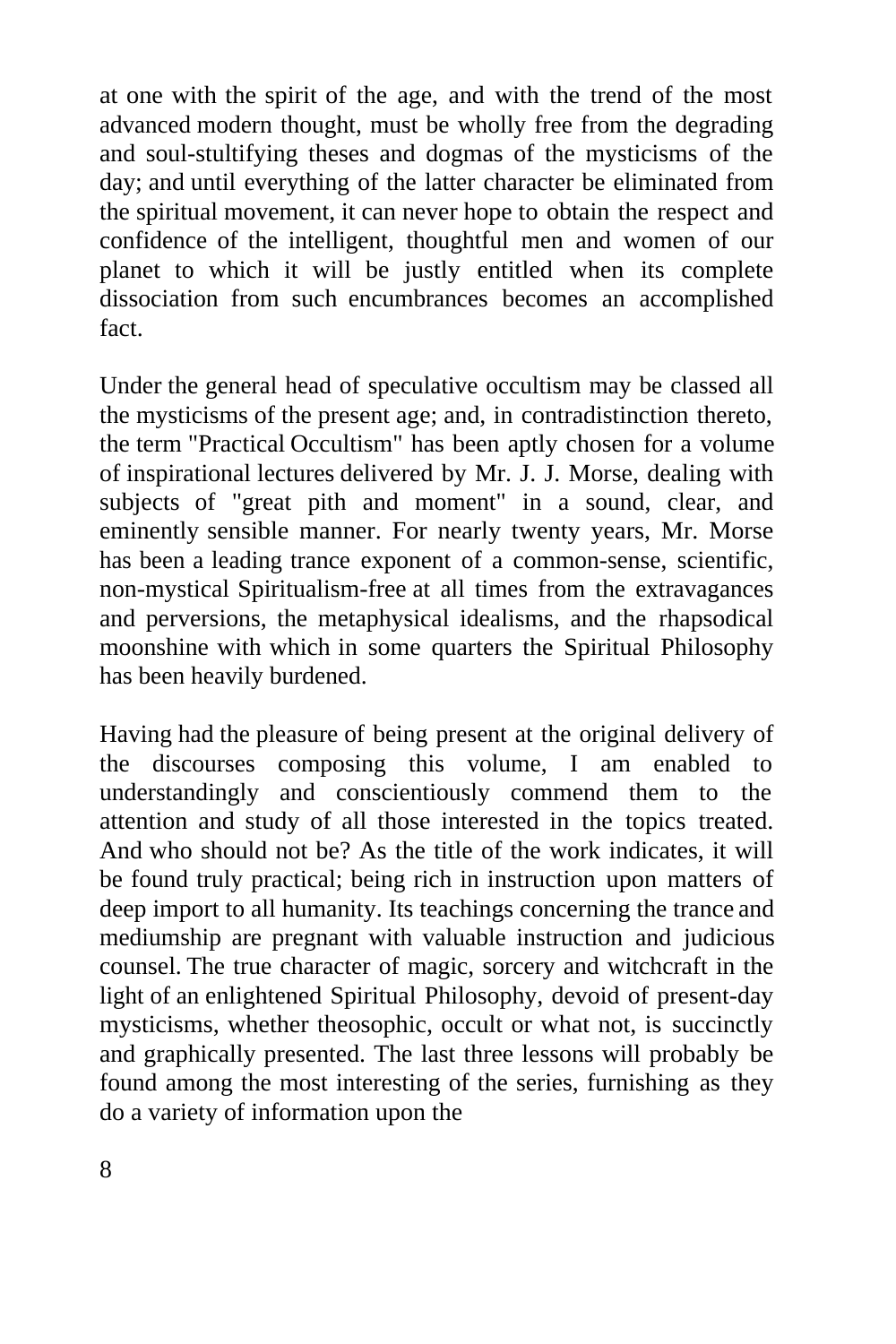states and conditions of the spirit-world—information much of it, I think, not generally known to the Spiritual public in my judgment, the lessons in this book, as a whole, are sound in doctrine; they are edifying and profitable in instruction; they are elevating and spiritualizing in tendency; and they are worthy of the careful, thoughtful study of all.

WILLIAM EMMETTE COLEMAN.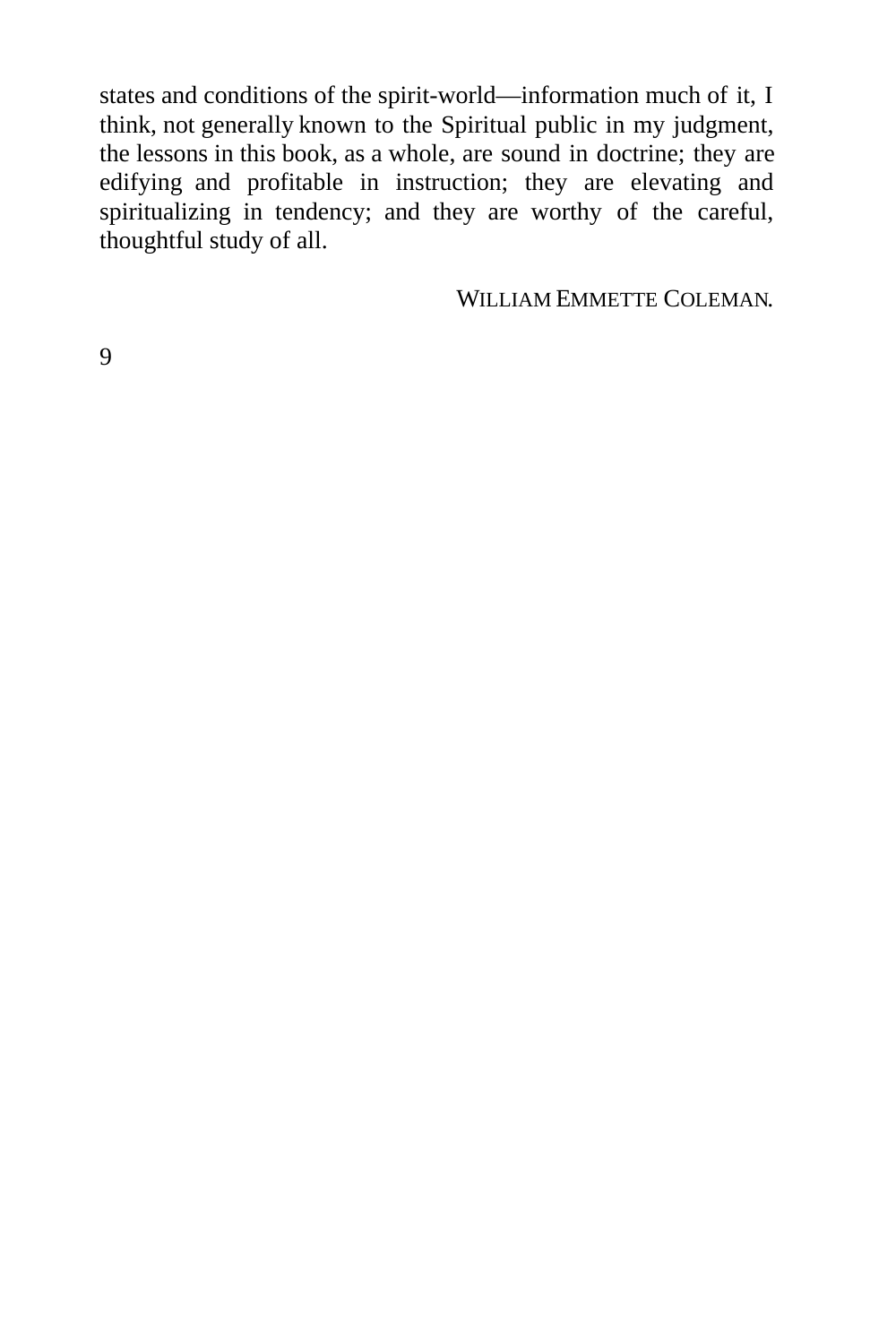#### FIRST LECTURE

#### THE TRANCE AS THE DOORWAY TO THE OCCULT. ITS MAGNETIC, NATURAL, AND SPIRITUAL FORMS OF **INDUCTION**

OUR topic is "The Trance as the Doorway to the Occult," dealing with it in its natural, magnetic, and spiritual methods of induction, and endeavouring, as a consequence, to show you what a wondrous and marvellous doorway into the unseen there is treasured within the life possibilities of all humanity; for we hold it as one of the cardinal principles of being, that the constitution of humanity at large is practically a unit in its character, that there is no possibility pertaining to any one of the children of earth that is not also latent in all other of earth's children.

The variations of development, the peculiarities and idiosyncrasies of individual character, and the opportunities of exercise, alone constitute the differentiating conditions which give to one a seeming excess of development, and to another no apparent manifestation at all. But, by and by, in the progress of humanity, when the laws of being are more correctly and truly understood, it will be found how each and all of you, within the measure of your capacities, in accordance with your possibilities, and in relation to your requirements, will be able to develop all the possibilities that are latent in humanity, collectively as well as individually. Then, mystery, and all the results of ignorance and superstition shall be banished from the pathway, and the unseen and spiritual life of man, with all its qualities and attributes, shall stand revealed as plainly and as clearly to the understanding as do your surroundings in the external universe to-day.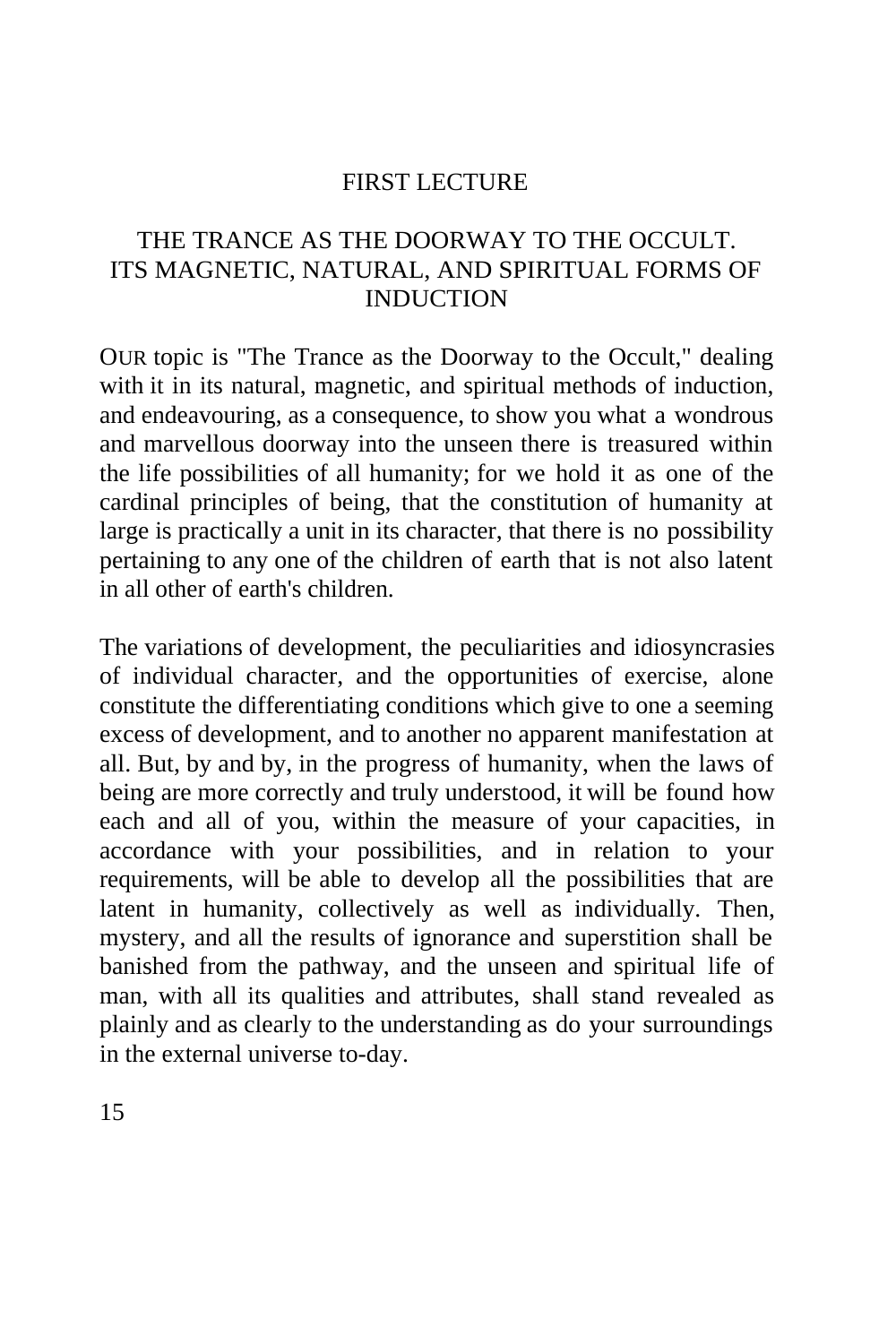## THE TRANCE AS A DOORWAY

The trance condition is the warrant of death and the prophecy of futurity. It is, in its revelation of the higher capacities of human nature, the measure and certain indication, the hand-post, as it were, upon the highway of eternal life, pointing to the mountains of wisdom, that he, perhaps, still enshrouded by the mists of ignorance, and thereby concealed from the understanding of humanity to-day. We are aware that this is a great and somewhat startling claim, but yet we think the matters we are about to present will more than justify it; for you will bear in mind that if death be an impassable gulf over which the spirit can never return to mortality, there can be no sort of evidence presented in this world that can tell you what is upon the other side of that gulf.

But if there can be a miniature representation of, or a correspondence to, that phenomenon which is called death, then there is a vindication of death, an interpretation of its issues, and explanation of its consequences; and if that miniature representation can be experienced by the individual and he return to human life and consciousness again, two ends are gained; first, the realisation of an existence of himself apart from his external and material body with its out-ward consciousness; secondly, his ability to triumph over the limitations of his material environments, and then return to all its possessions in their fullness and entirety.

Thus you see that virtually the trance, which is this miniature representation of death, gives you the key by which you may transcend the environments of mortality and ascend into the domain of spirituality. It is, indeed, the doorway to the occult, to that which is hidden from the ordinary investigation and outward consciousness; a passage-way from the realm of action upon the external side of life to the realm of action upon the internal side of life; but in every case its opening depends upon your own organic constitutions, your mental, nervous, and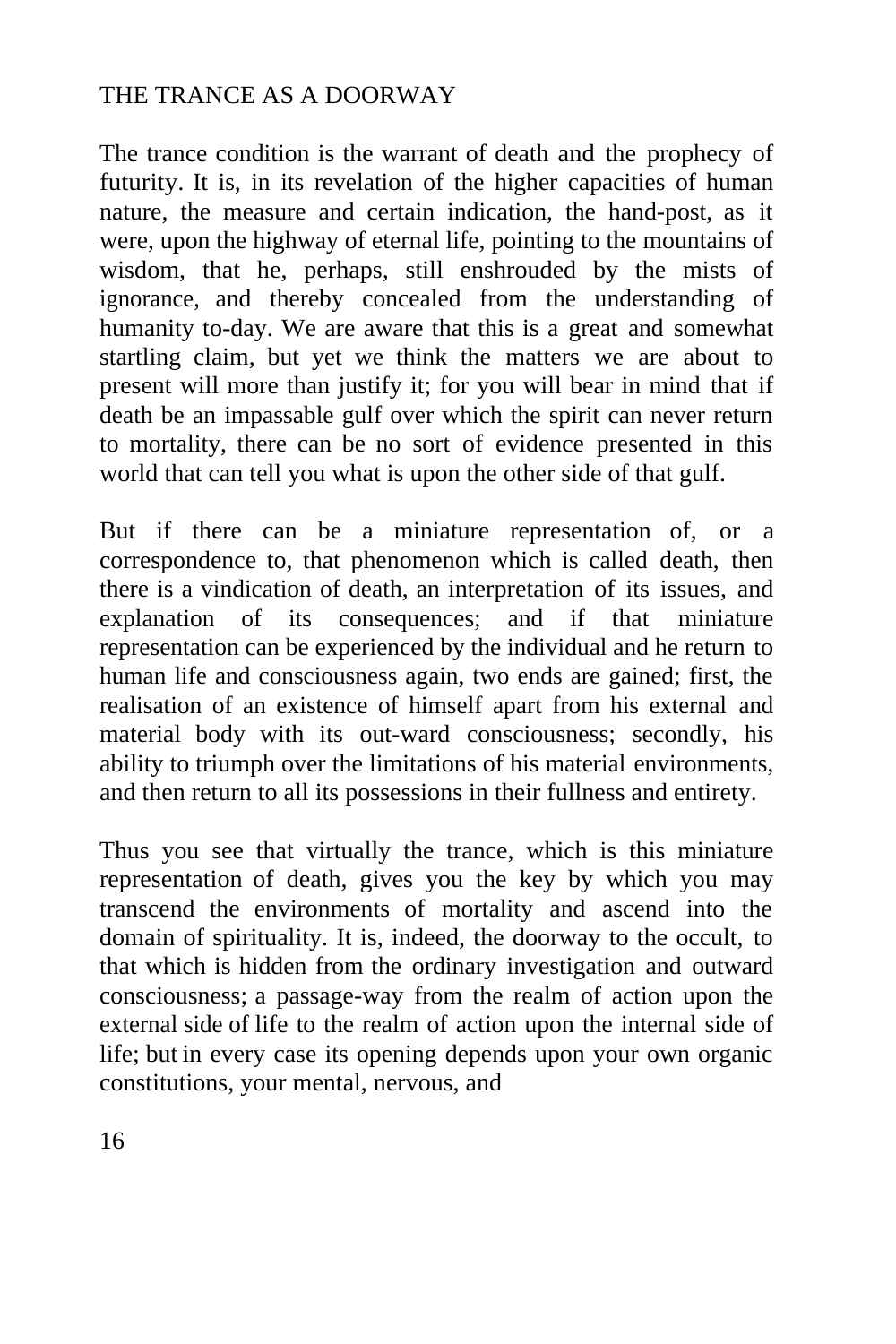spiritual possibilities and environments—the means upon which you will be dependent to open this portal for yourselves.

## ALL LIFE IS DUAL

All life, intelligence, and conscious action, so far as man is concerned is, as you know, a duality; it has its outward expression upon the plane of physical existence, as well as it has its interior or spiritual expressions of which you alone are conscious. All that your fellows outside of yourself can know of you is that amount of your spiritual self which expresses itself in your actions and your speech; but even these are cumbered, covered up, obscured, and diverted, by the external causes impinging upon your actions and life from day to day.

Therefore it is possible that one may grasp your hand, gaze into your eyes and hear your voice day after day for years, and be no nearer knowing you than had you never met. But could you find a way by which you could enter into each other's essential nature, by which you could spiritually come *en rapport,* then, perchance, it might be discovered that you were altogether a different kind of person beneath the outward seeming—that you had altogether a different identity; that there was a better part of you—a more wonderful part, a part removed from the external life, a spiritual part that was struggling and striving, imperfectly, alas! in many cases, to make itself known through the outward manifestations of sense and thought and action.

Some there are (more perhaps than might be expected) whose inner natures flash and glow through the outward forms of life and conduct; and these royal souls are among the leaders, heroes, and the nobler sorts of men; and when you clasp their hand you feel the power of this inward something magnetically beating upon your own pulses, echoing in the chambers of your mind, and flashing before the windows of your own souls. But, alas! these better sorts of people are, in the main, few and far between to-day, for this reason: the outward cares of life often blunt and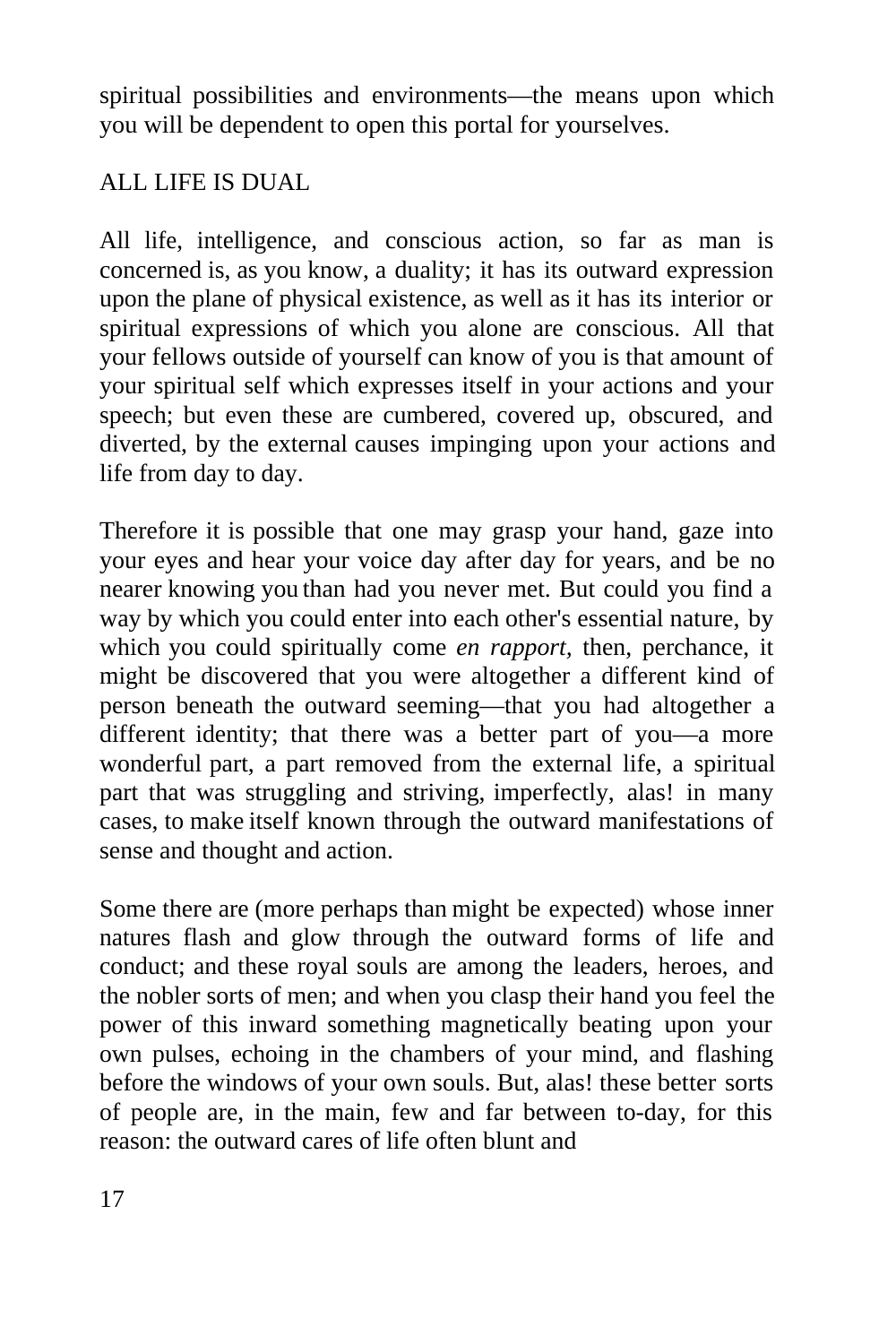dull the finer sensibilities of human nature, so that but little of this better part of man can find expression in the daily life of humanity at large.

#### THE "ALTER EGO"

But there is this doorway to your better selves. Not only is it true that you are sometimes as sealed books to your fellows, but you are also sealed books, to a large extent, to yourselves. Let us illustrate the point. You are engaged in a harsh round of toil; duty presses heavy upon you and weighs your spirit down, and you have no time or leisure for reflection or meditation; every moment of your day is occupied, and at night when you seek your couch for rest, brain and body are alike too tired to think or meditate, and you welcome as the best relief, the oblivion sleep can give. But, by and by, there comes a time when your affairs change and you can rest, and then you begin to think; reflection asserts her power, meditation becomes frequent, loving influences brood upon your soul; and straightway you begin to realise there are faculties, powers, and possibilities in your nature that you have scarcely ever dreamed of before.

Instinctively there is home into your consciousness the recognition of a better part, and you wonder how it is that this spiritual part has been voiceless for all the preceding years. Sometimes this voice is called forth by what is called religious conviction; sometimes it arises simply out of enthusiasm for a noble purpose, or an interest in some great cause may kindle it into action. With nearly all mankind there is some time in their lives when this part asserts itself Let us urge you by every power of persuasion not to hide this better part, but to obey its impulses, to cultivate its powers, and seek henceforth to rule your lives intelligently in harmony therewith.

What is meant by the statement that the trance is the doorway to the occult? it is really the method by which you are enabled to solve the problem of death without dying, to come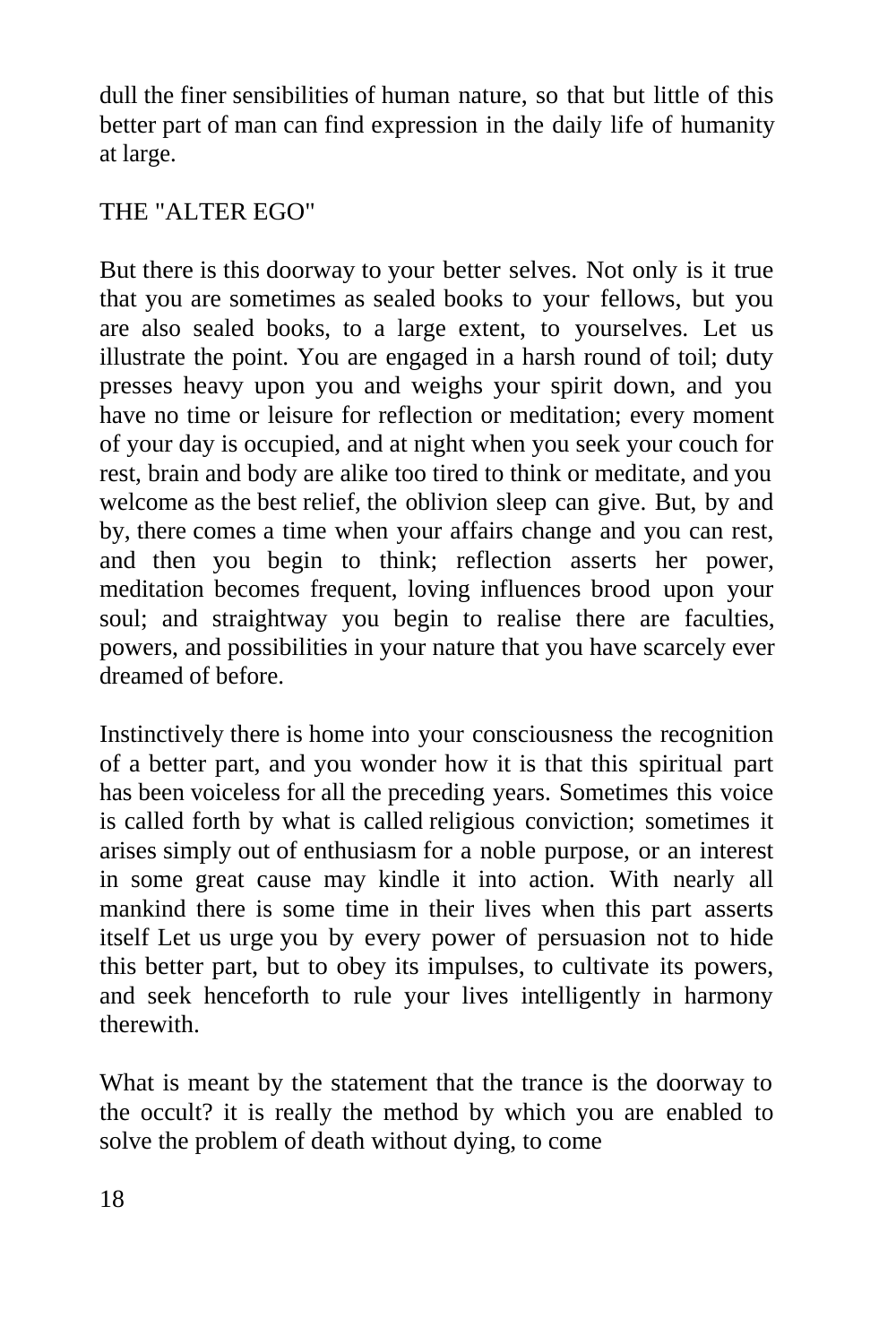face to face with the realities of the immortal life without actually becoming an entity living therein. Is this true? Our answer is yes; for experience abundantly substantiates it.

## PHASES OF INDUCTION

The method of induction by which the trance can be established relates to the possibilities of persons inducing that state in themselves by themselves; to the possibility of that state being induced by another person upon them; and lastly, to the possibility of that state being induced by persons not living in the world wherein the entranced person lives. These give us, as you will see, the natural, magnetic, and spiritual forms of induction. The last form might be disputed by those who are unacquainted with spiritual, psychological, or occult matters; because, they will ask, how can it be possible that a being living in another grade of life altogether invisible and unseen to us can induce a psychological condition upon a person living in this world; there is no relationship, and therefore there can be no influence exerted. This argument is fallacious; it discloses ignorance rather than knowledge; for if, as we shall presently see, there is this other part of man just referred to, this spiritual side of his nature, then such spiritual side must of necessity be related to, and will present a plane or point of contact for, the unseen inhabitants of the inner life, when they desire to produce the outward physiological effect denominated the trance.

What are the first conditions to create that receptive and responsive condition in the human structure by which the trance in any form is rendered possible? In the first place, let us turn our glance to the physical conditions.

## A CLEAN BODY NECESSARY

The trance depends much more upon this than is usually supposed. It is generally thought that you must be willing to be entranced and desire it, but this is not all the question. It depends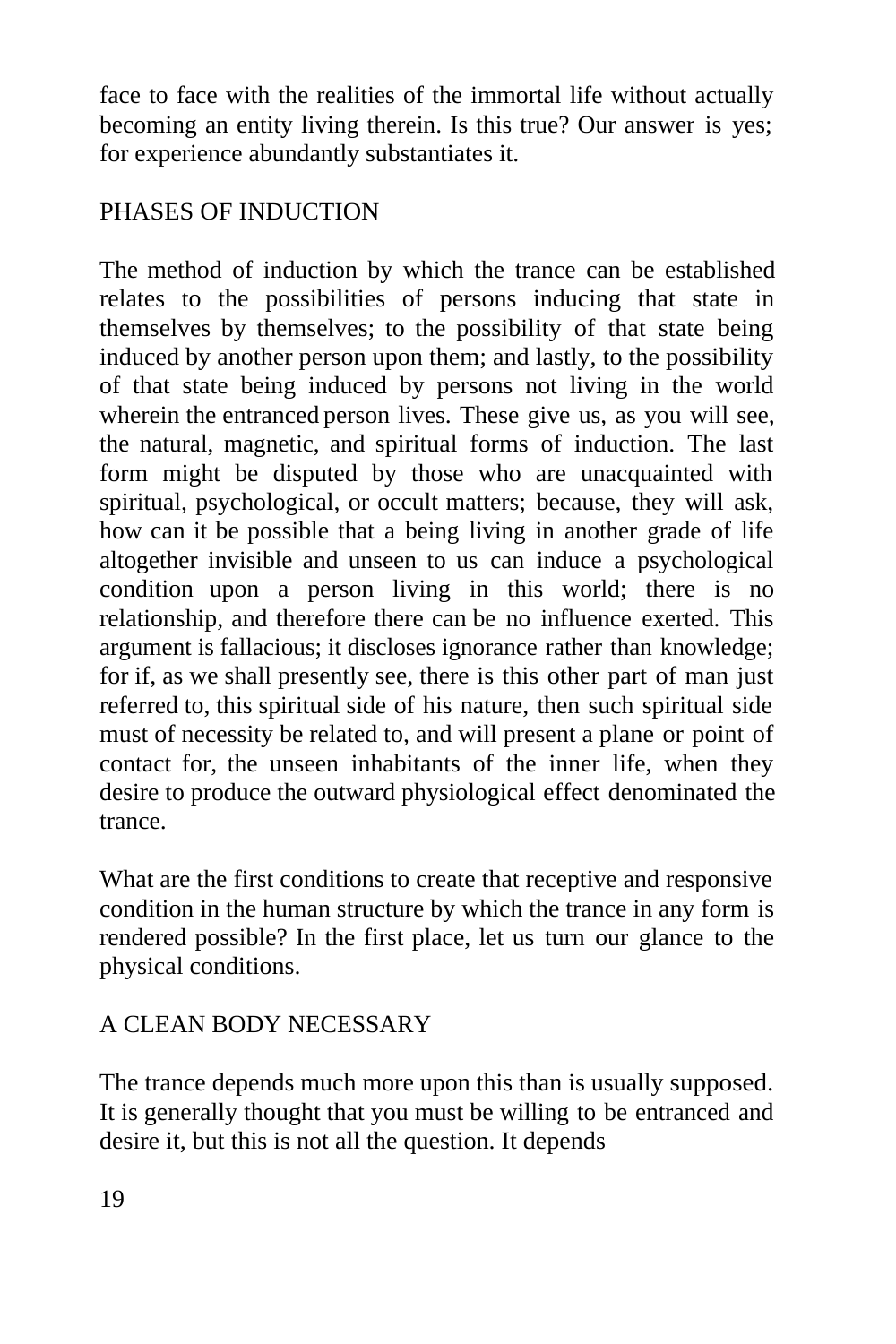also to a large extent upon the physical conditions; and if those conditions are in a state of irritation, that irritation win certainly react upon the mental condition, and the passivity requested will be to that extent destroyed. Therefore, the first condition we would insist upon is the nearest possible approach to physical healthfulness. We know it is commonly urged that the trance is an abnormal condition, and that therefore the subject should be more or less in an abnormal condition of health; it is pointed out that numbers of the magnetic and spiritual subjects are persons whose health would not be considered good, and from that has arisen the argument that all subjects must necessarily be persons of abnormal health.

This, as a general proposition, however, is radically wrong; that it is so in many cases to-day we are prepared to admit; but, we repeat, it is radically wrong. The highest requirements of the human organism can only be attained when that organism is in its highest condition of health, and when harmoniously operating in every department. The highest condition of health does not mean a gross physical man where all the mental and spiritual growth is sacrificed to a splendid animal body. A perfect condition of physical health is cleanliness and harmoniousness in every department. Therefore, the stomach, the liver, the various departments of the internal viscera, the circulation of the blood, the blood itself, the heart and lungs, and all the vital organism should be in that perfectly clean and healthy state wherein the individual realises the fullest and completest benefits from being alive. When this is established the first step has been taken.

We need not remind you that all that would befoul and clog the system must be avoided; that you must pay the closest attention to personal sanitation and to everything that pertains to the well-being of the human organisation. If you wish to pass through the doorway of the trance into the domain of the occult, you must be prepared to make some sacrifices in order to gain the privileges you desire. But, remember, that, after all, these sacrifices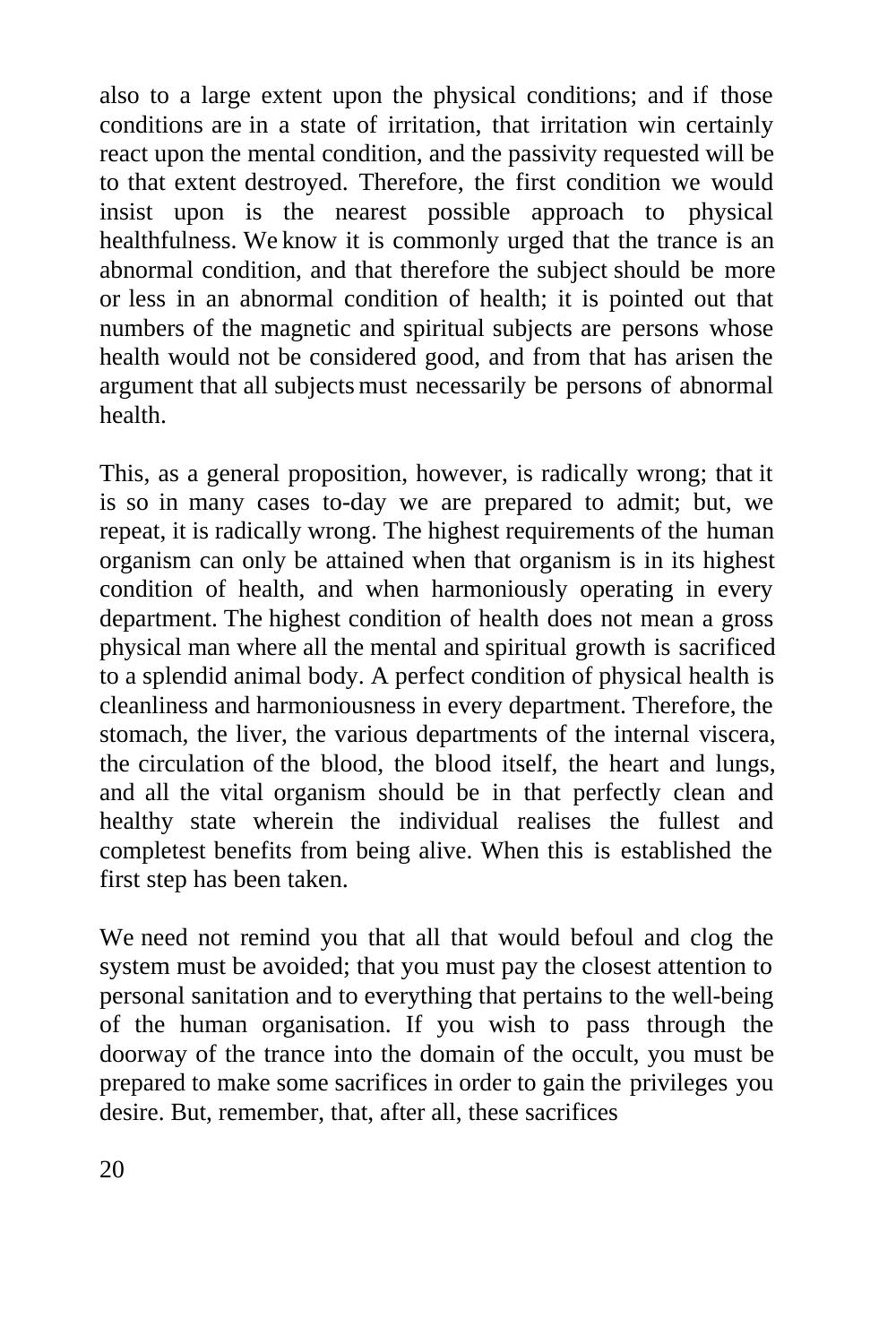are most of conventional forms; you must be prepared to sacrifice many of the enjoyments and privileges that conventional civilisation accords to you, and we frankly tell you that a great many of these privileges are a bane to you, rather than a blessing.

Then the next question is the mental state; for physical health, harmony, and cleanliness are but stepping-stones to mental cleanliness and harmony. Without this condition of the mentality, the desired end will, generally, be more or less defeated.

## A DISCIPLINED MIND IS ESSENTIAL

Sometimes it is necessary to temporarily surrender even the senses, also your likes and dislikes, to school yourself for the time to submission. The apprentice has to submit to the guidance of a master hand, that he may be taught to accomplish the results that the training of the master will enable him to reach. So you, as apprentices in the occult, must temporarily be learners, must be pupils, must subject yourselves to the greater will and experience. Therefore the mind must be calm, harmonious and submissive; and when the positive part of the mind and the will are thus in a passive condition, the spiritual forces will be conditioned in like manner; and you will find that all the vital forces, instead of vibrating with the intense activities that characterise their movement when the individual is acting for himself, or when all the forces of the body are in full sway, will be reduced to the lowest rate of vibratory movement. In some places the vibratory movement can scarcely be detected, being as the imperceptible movement of still waters in a pool. Then we find the pulsing of the superior forces in the brain becomes calm, the beautiful light suffusing this organ loses the intensity of its brilliancy and activity, and settling as a golden glory it seems as if waiting for something to occur; then this light appears like the sweet summer haze settling over the field before the evening breeze begins to stir.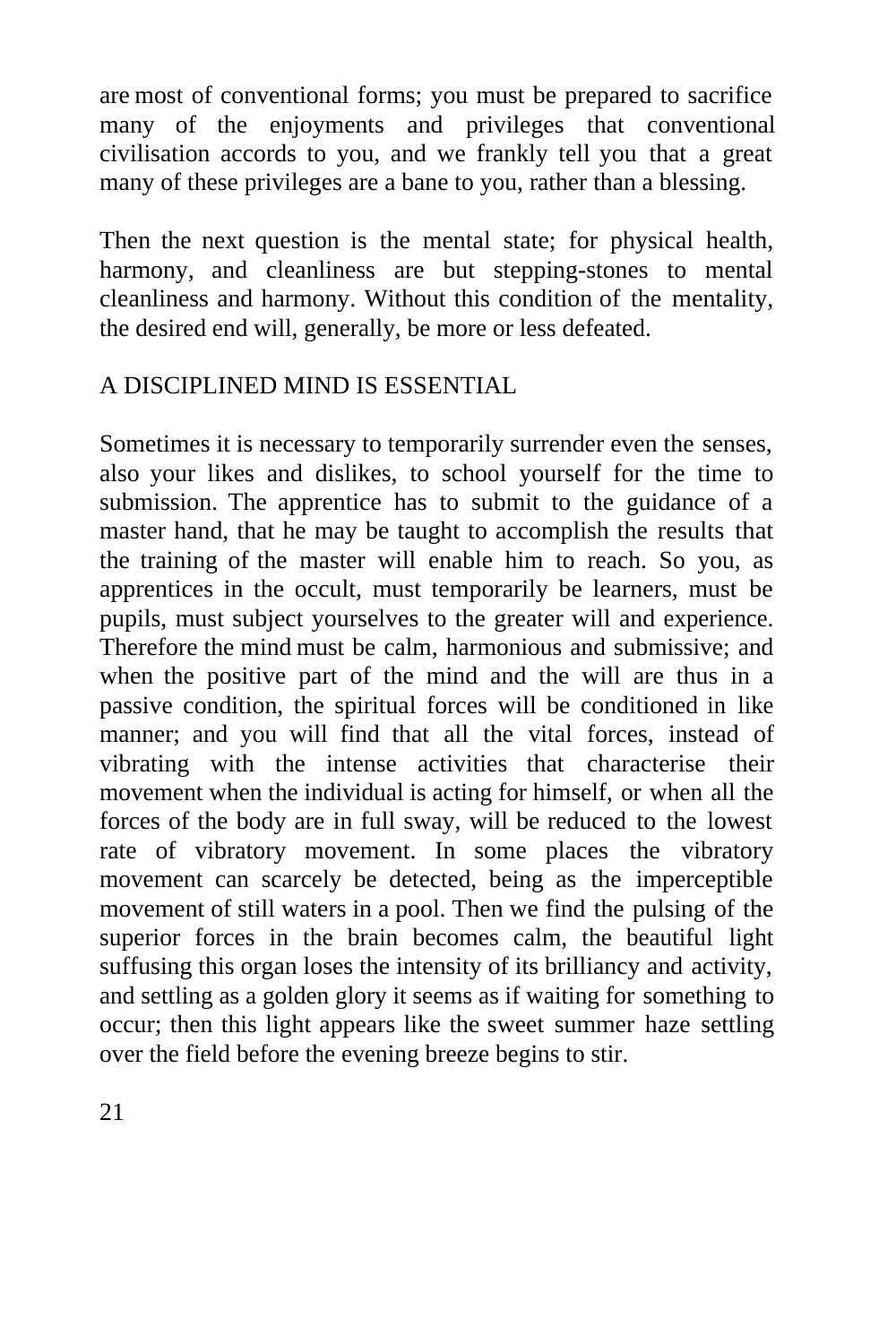#### THE PROCESS OF TIM TRANCE

But if we look a little deeper we shall find there is a movement beginning to express itself; and that movement commences directly the first attempt is made to induce the trance by the aid of human magnetism when the operator concentrates his mind upon the subject, and either by his gaze or the passage of his hands discharges from him that vital fluid which we may call psychic force.\* That fluid impinges upon the psychic sphere surrounding the subject and produces a commotion therein, which motion is taken up by the muscular and nervous forces, and is by them carried to the stomach, the lungs, and the superior organ, the brain. The reaction from the stomach and the lungs produces a singular disturbance in the lower brain or cerebellum, and the disturbance of this lower brain exerts a sort of excitation which, in its operation, affects the upper or superior portions of the brain, and seems temporarily to excite it and the forces therein.

This commotion, besides being an excitation proceeding from the lower to the upper brain, creates also a further reaction upon the entire viscera of the subject; for the excitement of the brain is communicated to the internal organs through the various ganglia and the great sympathetic nerve. Frequently this reaction produces a feeling of nausea of the stomach, followed by a species of spasm or convulsion that runs through the entire nervous system. Hence you may observe the subject gasp and yawn, the face becomes flushed, tears flow from the eyes, the breathing becomes heavy, and there will be indications of sickness and spasms, excitement and hysteria—all because of this reactive influence of the lower brain operating upon the sympathetic nerve and ganglia, and through those descending into the internal organs producing reactions there.

You will have observed that some magnetizers find it best to

\* Formerly called human or animal magnetism.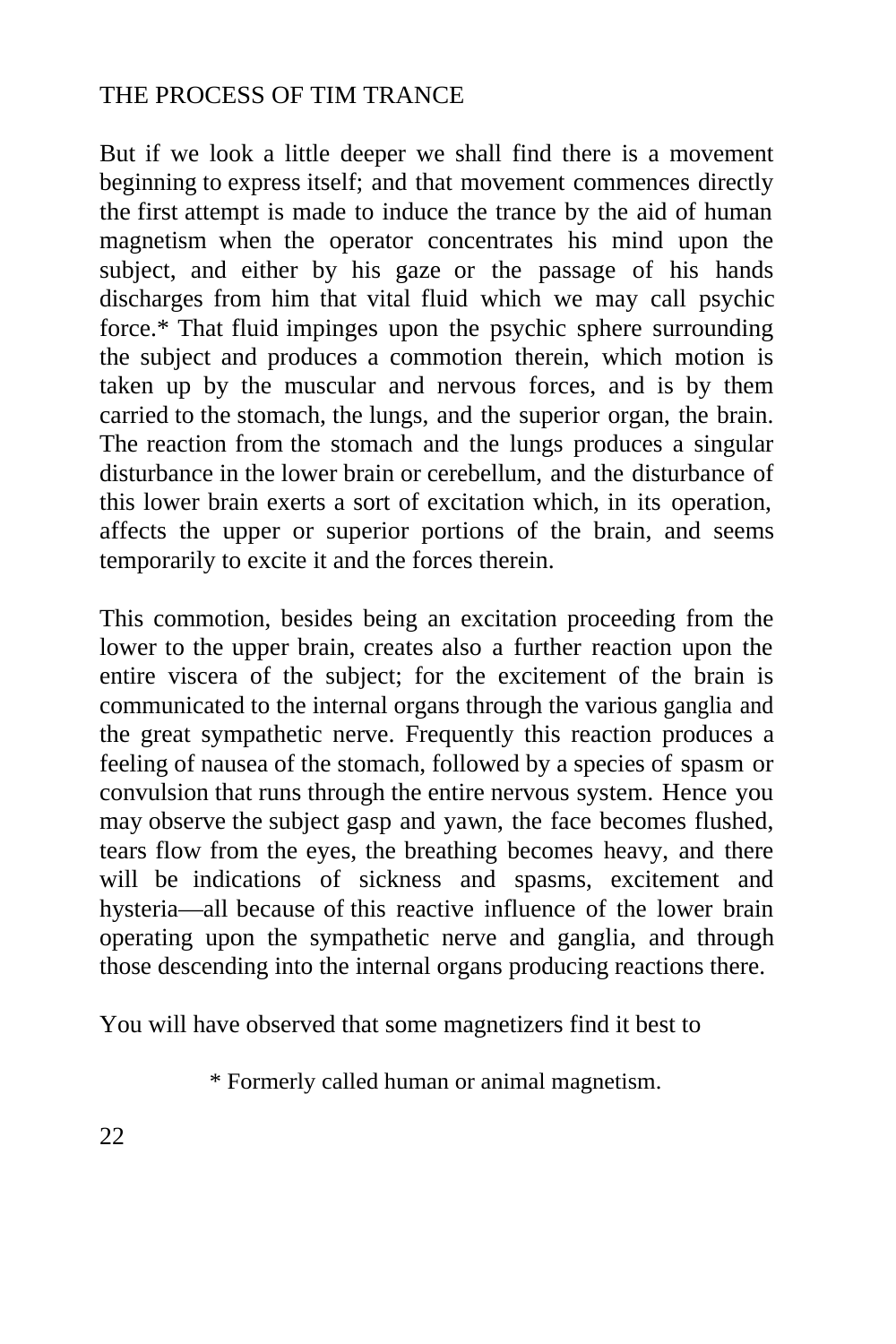direct the psychic force to the pit of the stomach, while others find it best to direct it to the heart and lungs, others to look into the eye, others to merely operate upon the frontal brain at first, others between the shoulders and upon the nape of the neck, where they place the fingers to discharge the psychic fluid into the system. No operator will confine himself to any one particular method, and it may be that the necessities of certain subjects will demand that the operator shall proceed in none of the ways we have just referred to. But in any case the result obtained is the same, and is precisely identical whatever method is pursued to induce it. That result is the withdrawal of the action of the muscular and nervous forces from their external centres of operation and sensation, and the concentration of them upon the brain itself for the purpose of effecting an awakening of the interior powers.

## THROUGH DEATH TO LIFE

The trance, of course, presupposes (by an artificial compelling shall we call it) a cessation of external sensation and a withdrawal of all the ordinary methods of expression, and an opening of the interior perception belonging to the spiritual nature.

When all these results have been carried forward to a certain degree, the subject will be induced into the magnetic state, or mesmeric trance, which represents approximately that condition the human structure will be in when it is finally dead. Then a further process is required. To put a body to sleep, to lock up its senses in the embrace of an artificial death, to seal up the ears and mouth and eyes, is, after all, but a poor process, without the ultimate result of awakening the consciousness upon the inner plane. But when such awakening is accomplished, then the individual becomes clairvoyant. The spiritual counterparts of the physical senses are then awakened, so that the spiritual eye will see spiritual things, the spiritual ear will receive the vibrations of the spiritual atmosphere, the spiritual brain will respond to the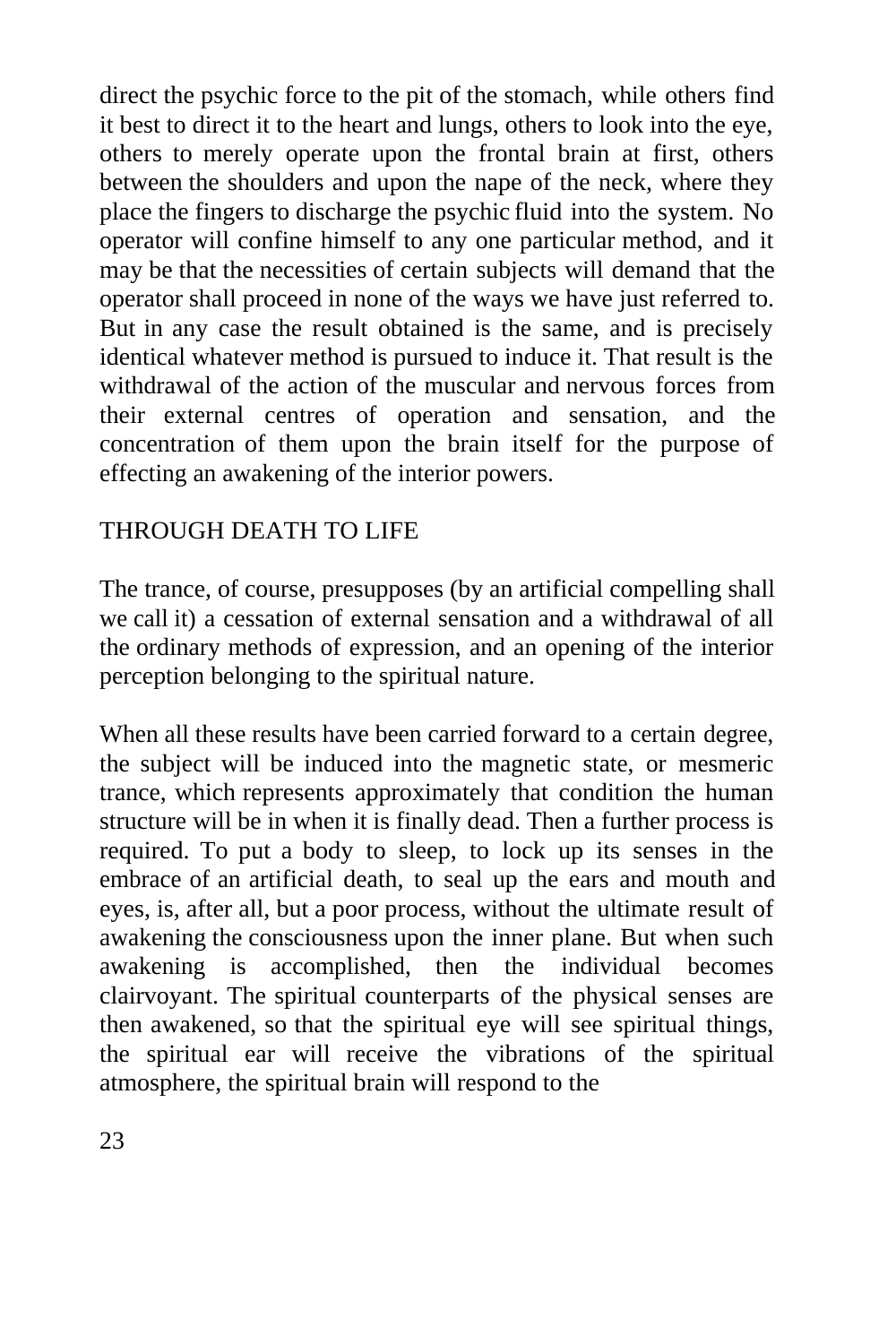thoughts of the spiritual realm, and the individual being thus partially enfranchised, partially inducted through the doorway into the occult realms—into the realms concealed from the outer senses—will see and hear and know and have a rational understanding of the conditions belonging to that which is called the occult realm of life.

Can the knowledge of these things be transmitted to the outer consciousness, and be retained and remembered by the individual, when the magnetic process is reversed and the locked forces of the body are again sent upon their usual mission? Yes, by the will of the operator the experiences of the sleeping subject (to use the familiar phrase) can be directed to the channels of the mind, to the chambers of the memory, through which, and in which, these interior experiences can be stored; so that, when the individual is brought back again to the normal state, slowly, as the mind clears, and he is able again to handle the machinery of his outer Consciousness, he can bring to memory the facts and experiences of his interior state, and tell you what he saw, what he did, and where he went.

But you will ask here—though scarcely necessary—how are we to know that, when the individual is thus inducted magnetically into the trance state, he really has seen and heard and known things that do not belong to this outward state of ours? When he tells you, as he can and does many times, of those whom the world hath lost sight of for years, who perhaps, have been mourned as gone forever, when he brings you some fact that upon further inquiry clearly proves he has seen the world wherein departed humanity exists, the testimony must be accepted just the same as the testimony of the traveller who visits a distant country and returns to tell you of its people and its nature.

## THE MAGNETIC METHOD IS A TEMPORARY MEASURE

The constant induction of the magnetic trance is an experience not to be sought. Any method or power that always demands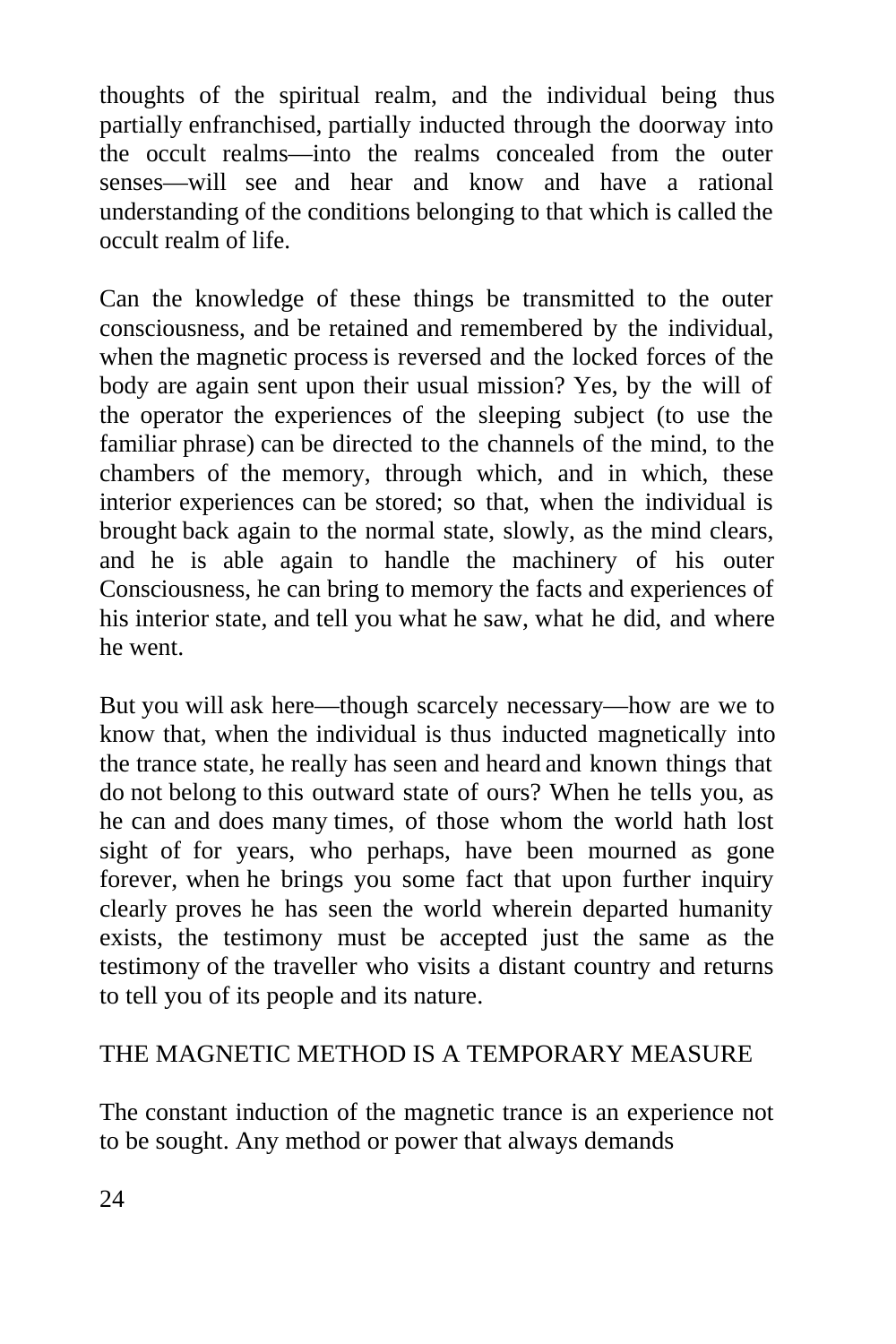your reliance upon it is a dangerous method, an injurious power. It teaches you the lesson of dependence rather than independence; it teaches you to be always leaning upon somebody stronger than yourself, rather than impressing upon you the duty of developing your own strength so that you may walk alone. But, as a means of opening the door, as a means of carrying you forward to the occult, and bringing you face to face with the facts and purposes belonging to it, the magnetic induction of the trance is primarily and preëminently a necessity in the great majority of cases.

Now when the psychologist grows just a trifle wiser and learns a little more—not so very much—he will be able to take another step forward, and be able to exalt his subjects to a greater degree of value to the world. When he has induced them into the magnetic state he will then teach them how to understand that state while they are in it, so that they, themselves, may induce it, by first showing how they may release themselves from it. He will be able to say, "I have opened the door for you, I have explained the nature of the lock upon it to you, and if you follow my instructions you will be able to open and close this door whenever you desire. The key is yours; you can use it, and the bolts of the lock will ever respond to it."

## SELF-HELP AND A WARNING

If another can induce the trance for you, why should you not be able to enter that state yourself unaided? What another can do for you, you can do for yourself. It is only the knowing of the how that stands in the way. How, then, can you do this? Concentration of mind requires meditation, and a determined effort upon your part to withdraw yourself from external attractions, influences, and sensations—these are the necessary stages towards the selfinduction of the trance; and when by due attention to other circumstances and surroundings you can seclude yourselves and concentrate your minds upon the determination to with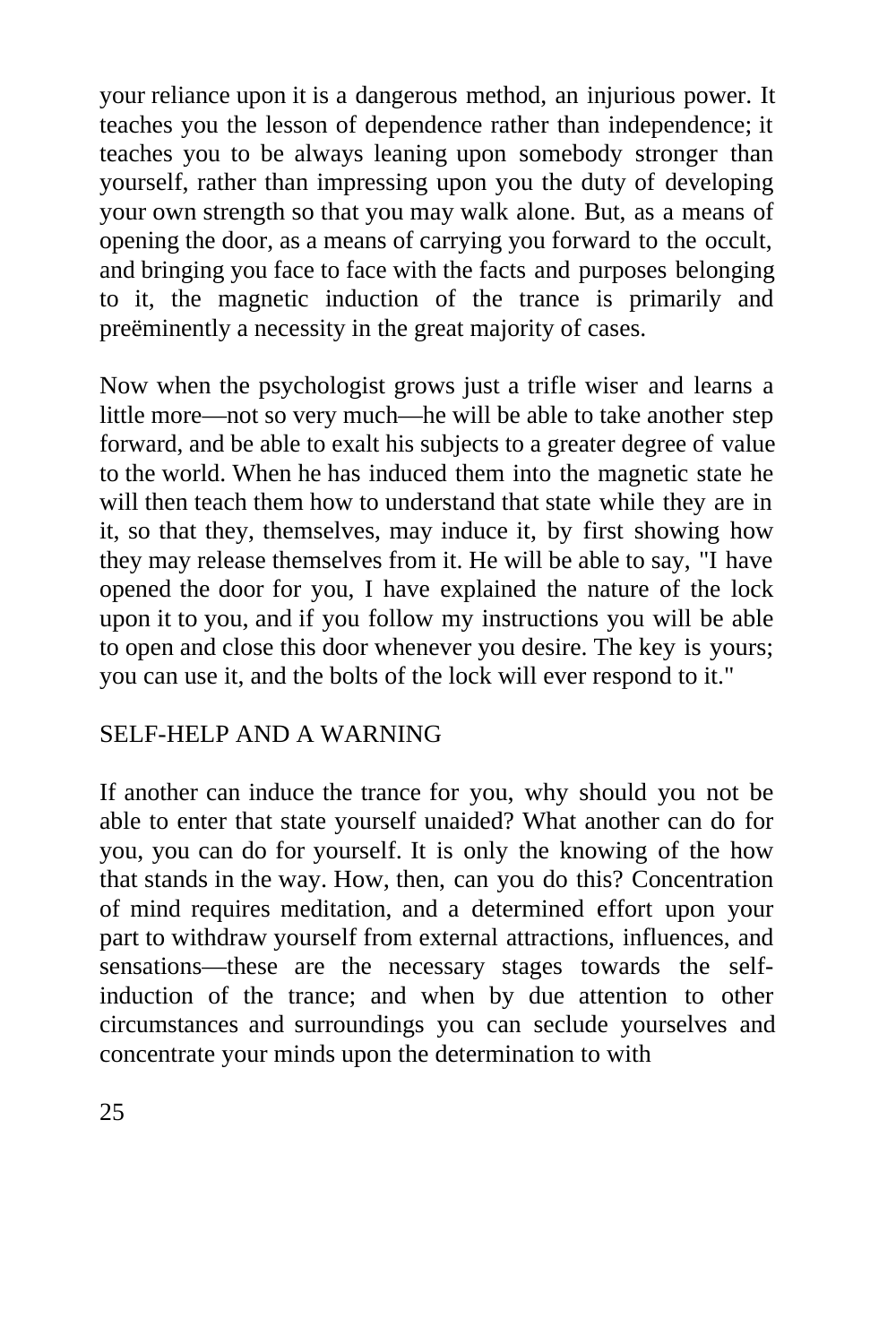draw from the external life, from the external senses of the body, from the external desires and activities of daily life, and retire within yourself, you will then find yourself seeking in the right direction for what you wish to accomplish.

How often do you do this partially when meditating, or while indulging in pleasant reveries? There you sit lost to the outer life and senses, within yourself and forgetful of all around you, even sometimes forgetting you are living in this world. If you add to this an intelligent desire and an earnest purpose, then you will seal your outward senses completely and pass into the realm of the impalpable and occult, and gain the knowledge by your own efforts of that which hitherto you were dependent upon another to obtain.

Some will ask, "Is it safe? Is it dangerous? Would I ever wake up again?" When you have been trained in the first manner referred to and made spiritually conscious of your powers in this direction, when in the magnetic trance you have been made acquainted with the machinery you have to use, there is no danger, but every safety. And when you are thus informed and thus able to induce this superior condition for yourselves, you will not only have the realm of the occult open to you in its purely spiritual interpretation, but you will have the occult in its material aspect also; for you will come in contact with the finer physical forces of life, and be able to visit remote localities in mind and spirit, be able to travel the broad world over, and gain an immense amount of knowledge in regard to the occult side of terrestrial existence. The psychological phenomena will in their effects and character be somewhat similar in this degree to what they were in the first.

But we warn you here, as we warned you in regard to the preceding points, that there is a danger to be considered. If a continual dependence upon another's will and help are calculated to debilitate the body, so also is it true that the continued exercise of the subjective powers of your nature will likely be injurious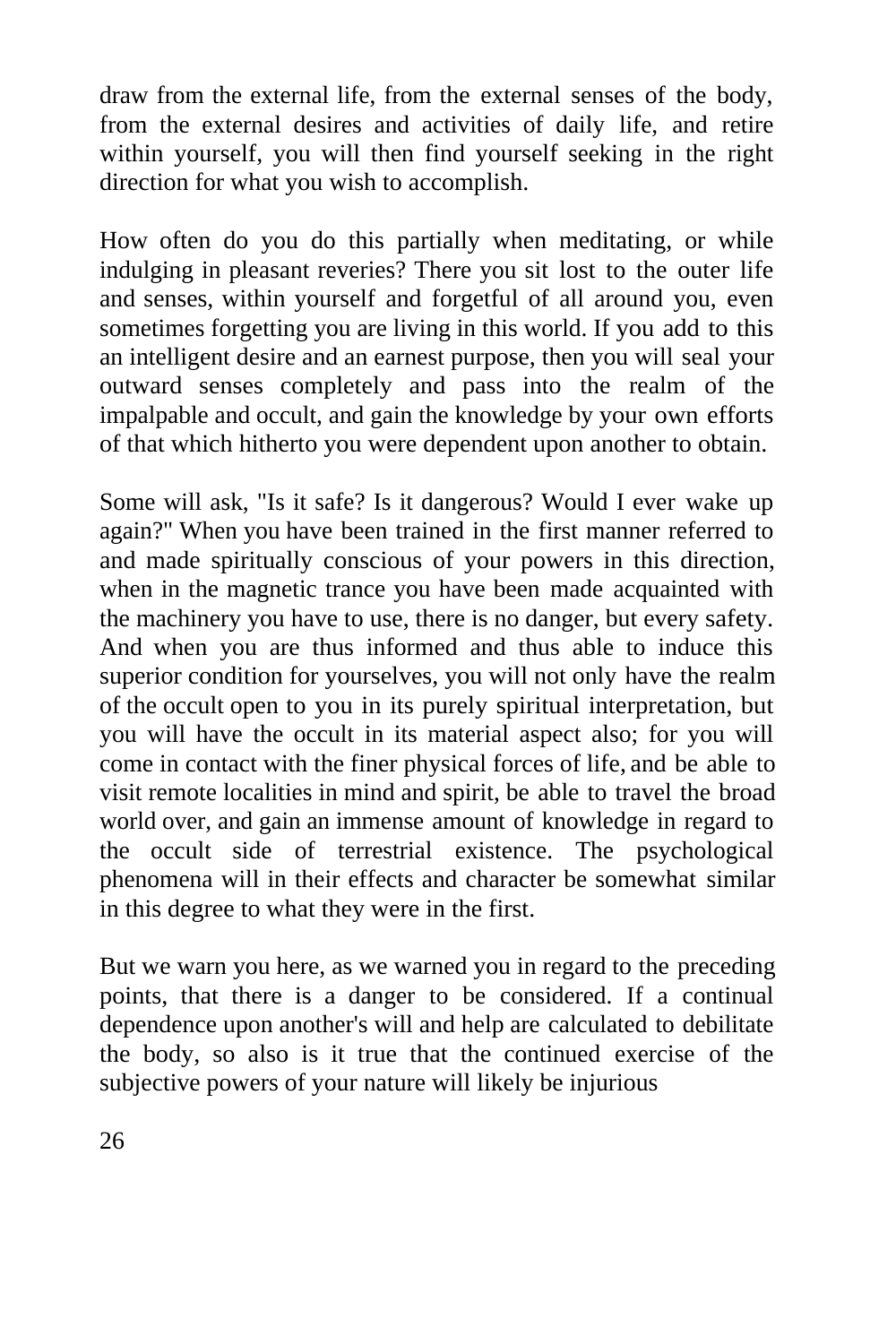and debilitate the outward powers of your nature. In other words, it is improper and unwise—most improper and most unwise—to sacrifice any department of your nature for the welfare and especial development of some other department. Therefore, beyond satisfying yourselves of the reality of your spiritual natures, gaining the practical demonstrations we have referred to, or utilizing this wonderful power for special and particular necessities, we counsel you not to abstract yourselves from the external life and its duties too frequently, not to neglect the requirements of the outer world, but at all times and under all circumstances remember that your first duty is to that plane of being upon which you at present reside.

## THE SPIRITUAL METHOD

Then we come to the spiritual form of the induction of the trance. We have told you, by reason of the fact that man was a spiritual being, because he has these spiritual powers, he is of necessity related to the spiritual world and its inhabitants, and therefore there was a point of contact between the two conditions; now we have to deal with the point of contact referred to. The spirit people are like yourselves; they have a rational existence, they possess like powers, they are surrounded with spiritual and psychic auras or magnetic spheres, as are yourselves. Each one and every one of you is surrounded by a magnetic, psychic, or spiritual atmosphere; and the character, colour and vibrations of that sphere are all visible to the observing spirit, who can see therein your own spiritual character and enfoldment. These are wonderful and important truths; and when you are inclined to deride your fellows, let the counter-reflection come to you that there are eyes looking down upon you that can read your very soul and know of a truth what your natures and dispositions really are.

The spiritual method of inducing the trance is this; and perhaps to make it clear, we will give you an illustration within our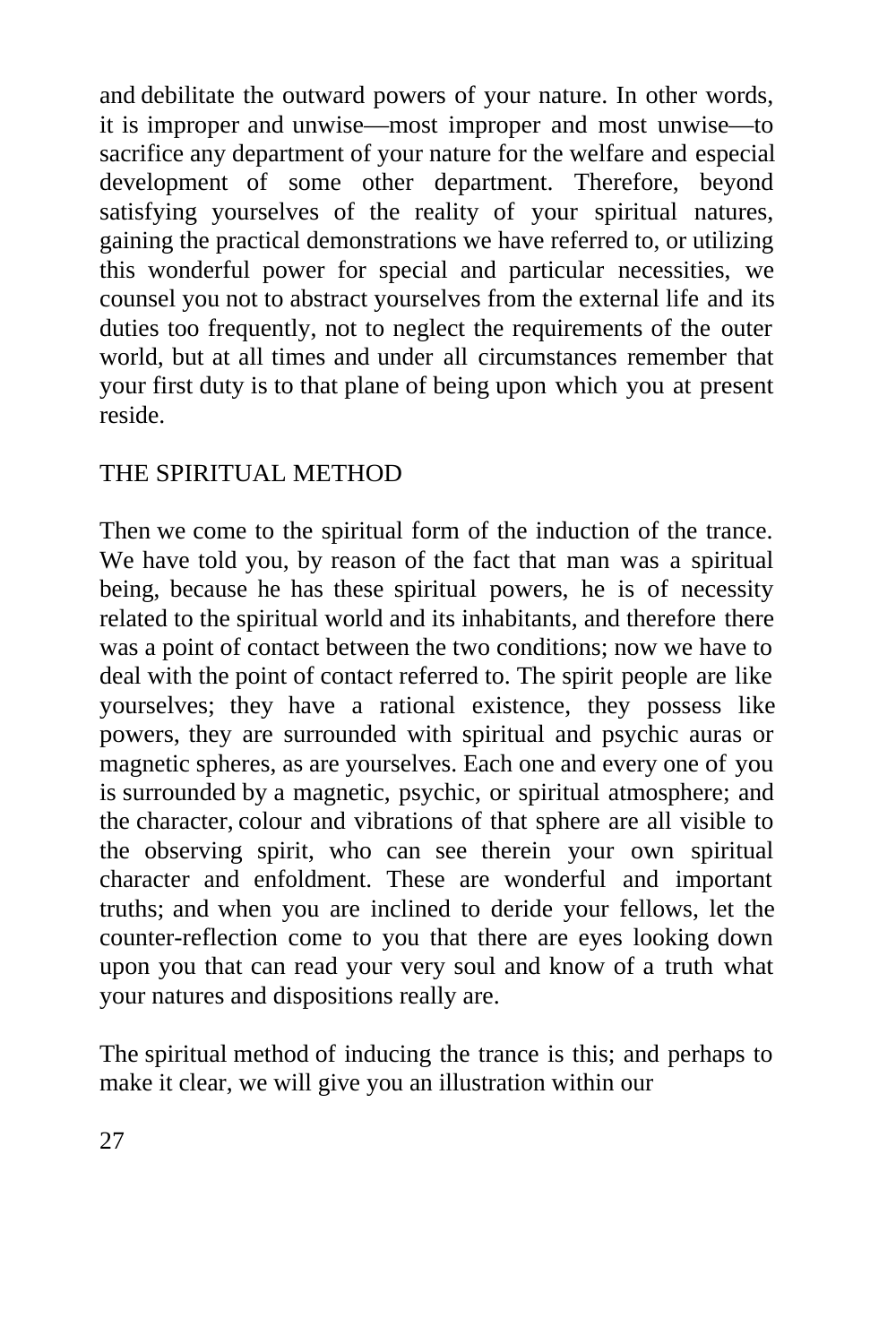own personal knowledge. Granting that we have all the conditions previously referred to in relation to health, harmony, and cleanliness of body, we have still to add another ingredient, which is cleanliness of mind. It is a most pernicious doctrine, that the mental and moral character of a spiritual subject has nothing at all to do with the phenomena presented through that subject. The very reverse is the case; for, when you enter into the higher consideration of psychical phenomena, everything depends upon the mental, moral, and spiritual cleanliness of the individual subject. Bear that truth reverently in your minds; for the counter-theory is degrading and debasing—a most dangerous and damaging doctrine, which hinders all psychical progress and spiritual development.

The spirit mesmerists, being in the subjective world, have to commence their operations from the subjective plane and work outwards, as already stated. Hence then, we have to operate upon the counterparts of the physical body as presented in the spiritual body; and to reach these we commence operation upon the outer magnetic sphere but direct its effects to the spiritual or under side of the human being. Now this may be accomplished physiologically, by directing the mind or thoughts of the controlling power towards the affections; for it is by working through the affectional sphere we are able to come in contact with the physical condition of the affectional propensities. The connecting point, so to speak, between the animal and the higher side of human nature is the affections, and through the affections the outer physical organisation is reached; and then the control being thus established in the lower or basilar brain, the effect can be continued into the superior and frontal brains.

Then if the manipulation is purely and solely for a mechanical result, instead of turning the forces into the superior or intellectual brain, the flow of force is continued into the nervous department, and from the nervous outward into the muscular department; and thus, by having the sympathetic nervous system under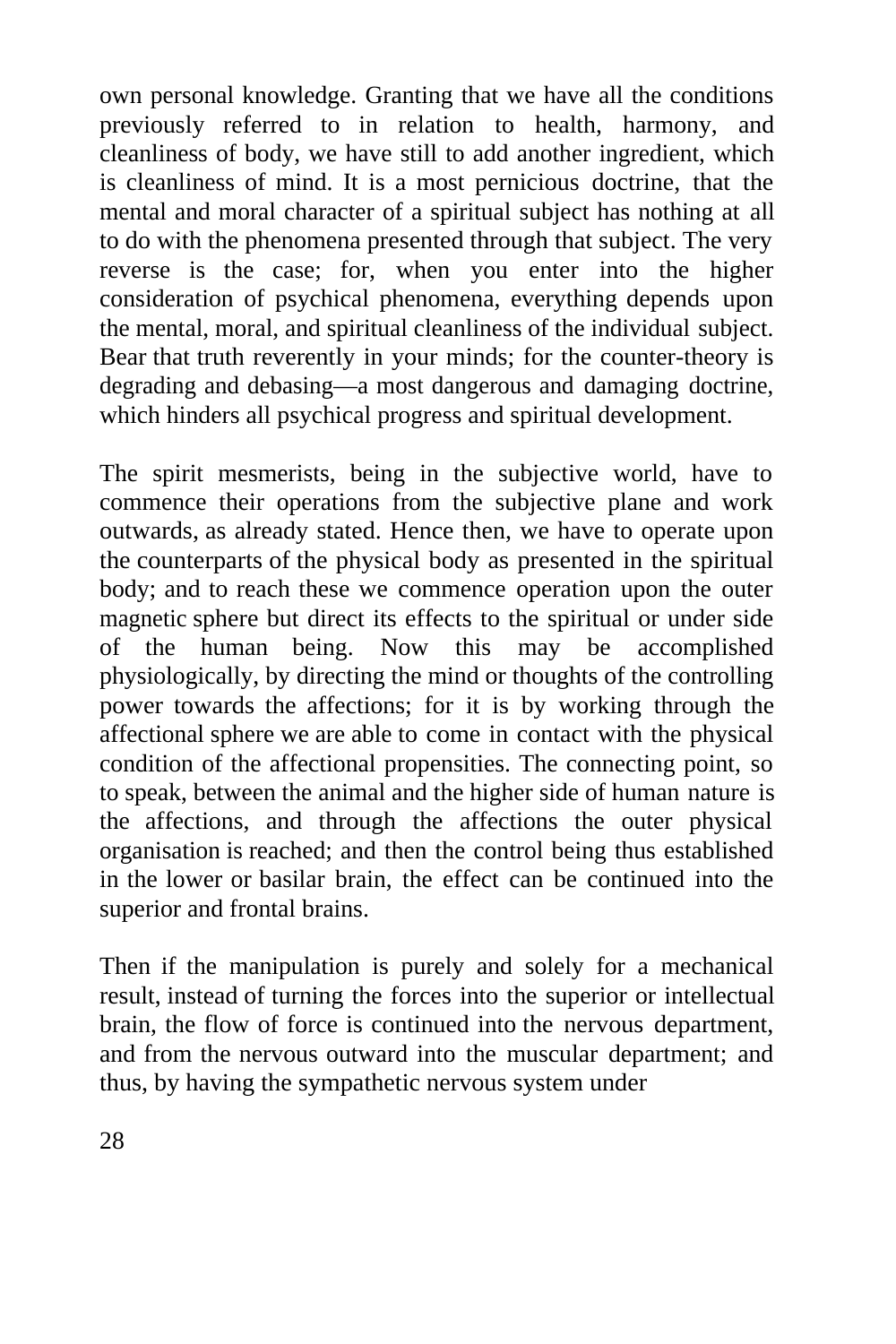control and influence we are gradually able to withdraw the outer forces and focus them inwardly, as in the case of the human mesmerist; and thus little by little we are able to suspend the active operations of external sensation and consciousness and induce the condition of sleep that you know as the spiritual or magnetic trance.

## THE DIFFERENCE BETWEEN PHYSICAL AND SPIRIT ACTION

The work begins internally in this case, progresses externally and then reacts and turns inward again. Thus you will observe the induction of the trance upon the human subject, by the inhabitants of the spiritual world, is a somewhat more complicated process than the process when accomplished by human agency. We have to work from within outwardly, and then from the outward to the within.

The condition being thus induced, the direction of action entirely depends upon the results that are desired; but those results are limited by the possibilities of the organism that we have in control. When it is a case of personation it is a sympathetic, nervous and mechanical control, which being associated with a suitable and plastic organisation, enables the operating spirit to correctly duplicate himself in features, in tone of voice, in character of speech, and in modes of action through the organism he is controlling.

The trance as induced by natural, magnetic, and spiritual agencies having now been stated to you, let us point one or two conclusions, that will, we trust, show you its utility. The spiritually-induced trance is the highest form of entrancement outside of the natural or self-induced trance that you can have. It is possible, of course, as you know, by the use of various narcotics, to induce the condition of trance, and by such abnormal means produce similar results to those already detailed. But here we wish again to caution you in the most impressive manner that we can, that all such agencies are radically bad and injurious; they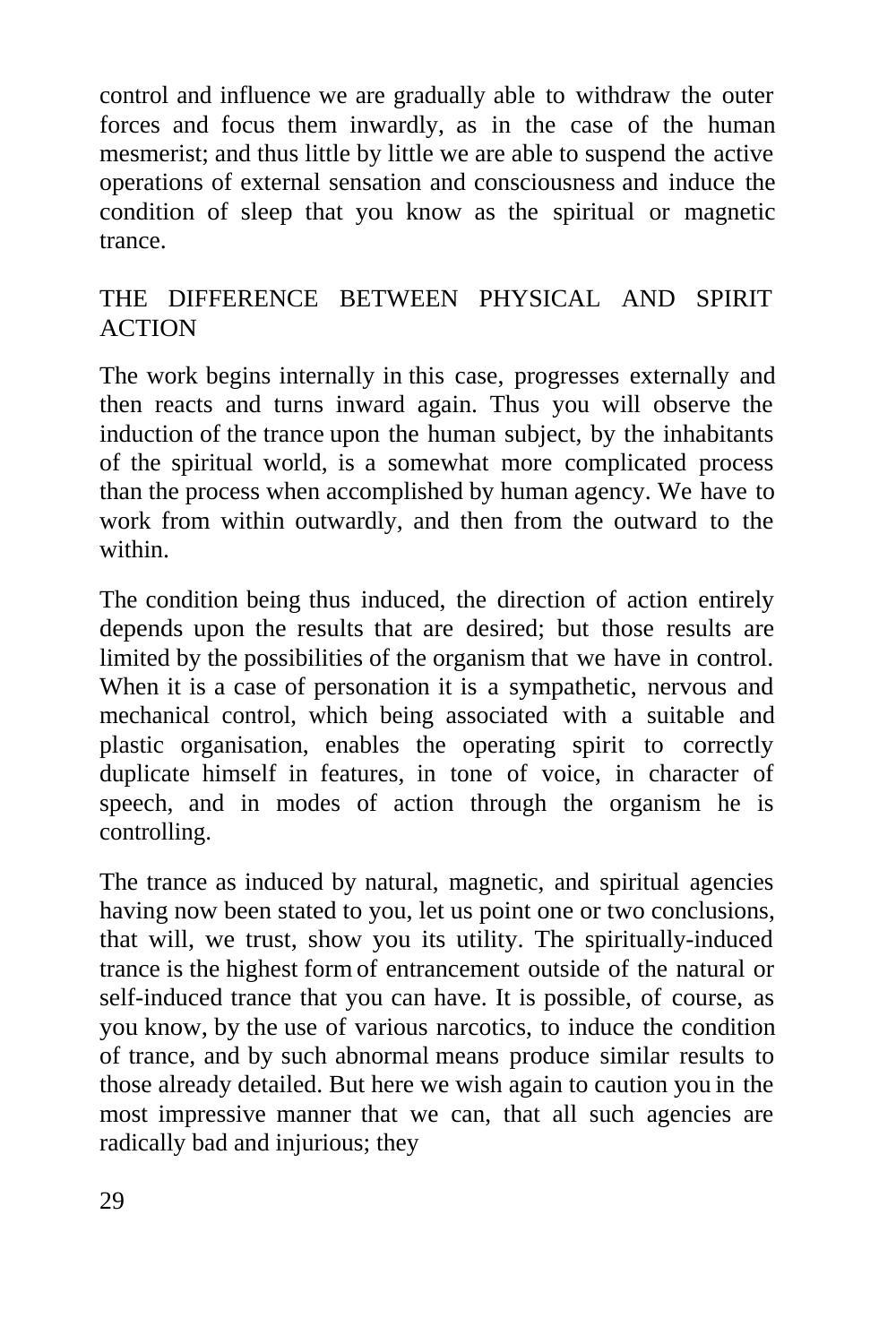are destructive of the tissues of the body, and they deteriorate the organism as a whole; they lower the moral and mental character and strength of the individual; and if you once become a prey to their use, and a subject of their influence, it will need, in a great majority of cases, a larger amount of will-power than the individual is generally capable of to break the chain you have thus placed around your neck; indeed you will have absolutely conjured up and imposed upon yourself a devil that will claim you as a victim, in all probability so long as you remain upon the mortal plane.

The spiritually-induced trance brings you individually into the closest relationships to spiritual personality and consciousness upon the inner plane of life, the individual then becoming, to a very large extent, one with the spiritual peoples of the spirit world. When mediumship is better understood, and the character of the trance more clearly comprehended, the individual who is controlled (as the saying is) will be able to return to external life benefited and refreshed, and freighted with a vast variety of experience and information—which information and experience, in a majority of cases, he now possesses; but not being trained in the character of the trance, not having psychical education, he is unable to transmit it to the external side of memory, and so bring it into his active consciousness when he returns to the ordinary state.

One other suggestion, which will be more clearly illustrated in a further lecture; in regard to the induction of the trance by the artificial methods used by the magicians and sorcerers of ancient and modern times, we only wish to suggest that there is a general psychical condition established by conforming to the requirements of the gatherings where such phenomena occur, whereby a mental atmosphere is created, and a psychical condition established, sufficiently powerful in their effects upon sensitive natures to induce the trance in their cases as the results of the conditions thus created.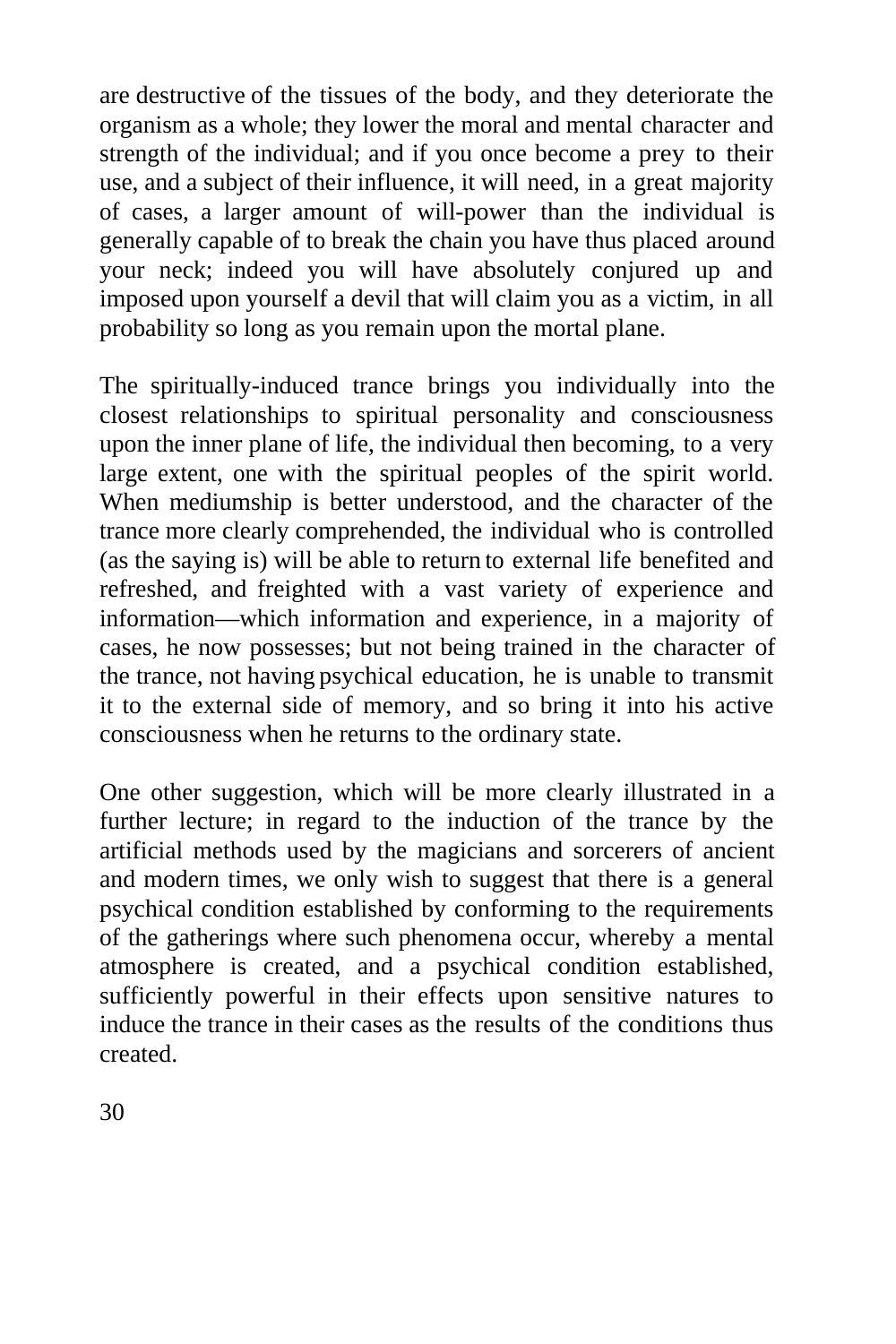## TRANCE CONDITIONS TEMPORARILY RELEASE THE **SPIRIT**

Here, then, we have established the fact that the trance can be induced by three different methods: by another for you, by yourself for yourself, by spirits from the spiritual world. We have found that the induction of this trance in either case brings you into relationship with the spirit world, with the spirit people and with the spiritual powers of yourselves. We have found that this corresponds to death, for death will do no more for you than the trance, save only in this one respect: death results in your absolute departure from material ties, while the trance but temporarily releases you from the conditions of material existence, and enables you to return to outward life again.

The trance may inform you, as a consequence of your experience while therein, that there is another realm of being, that there is another self within you, that there are other people beyond you those other people being those who one time lived amongst you, and who have passed through the valleys of the shadows of death into the Morning Land beyond. These evidences, these proofs, indeed, make the trance an artificial and partial death; enabling you consciously and understandingly to enter into the spiritual world, and, as already stated, enabling you also on the physical side of life to come into contact with the occult powers and forces of nature. You are thus brought in contact with the subjective side of material existence as well as with the spiritual side of life which lies beyond the boundaries of the mortal state.

Thus have we clearly shown you that the trance is the doorway of the occult—to that occult which ordinary experience and education declare is entirely concealed, or even denies the existence of. The possibilities we have referred to, as the doorway through which you may pass to the occult, bear no relation either in strength or beauty to that deeper and sublimer doorway, death itself. That gateway is gemmed with radiant beauties,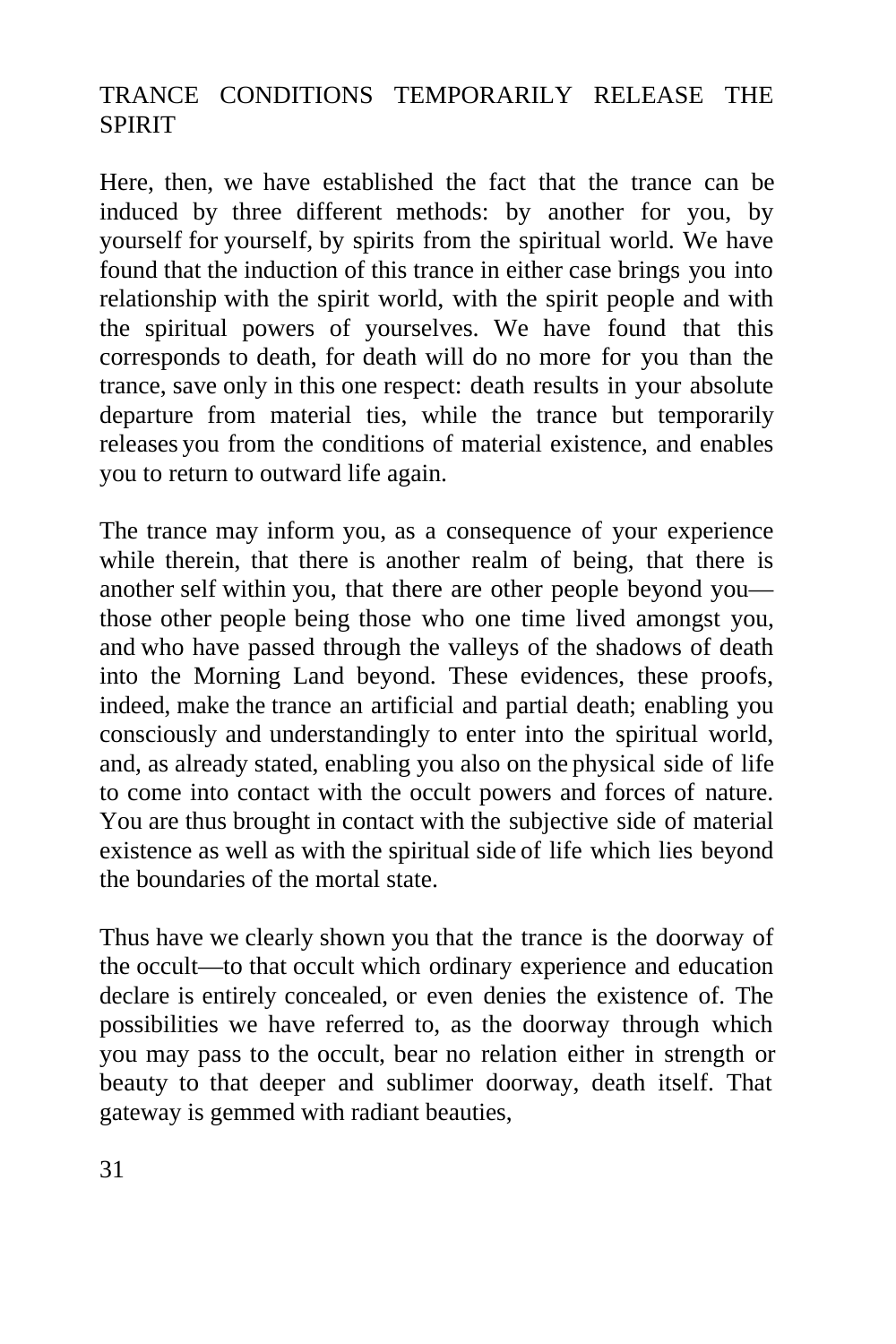twined with divinest flowers, shines with purest lustre; and when the faltering footsteps approach it, as the outward senses vanish from you, and the outward form, like a discarded mantle, falls upon the floor of mortal life, and you at last free and unencumbered enter in and pass that portal, you then behold its glories fully disclosed to you.

And in that spiritual awaking you shall realize all the bright pleasures and sweet experiences of your mortal life, when, perchance, sleeping the sleep of nature, or in that other sleep of the magnetic state, or of the spiritually-induced trance, you have had views of the fairer country and mingled with its happy people, all these shall come back to you in vivid reality. As you enter into that sublime and beautiful occult world: all shall then be made plain and clear; but even here, by the trance this can be done for you to-day. We repeat that the trance, either in its magnetic, natural, or spiritually-induced form, is God's evidence, and nature's indication of the utility of death and the reality of immortal life.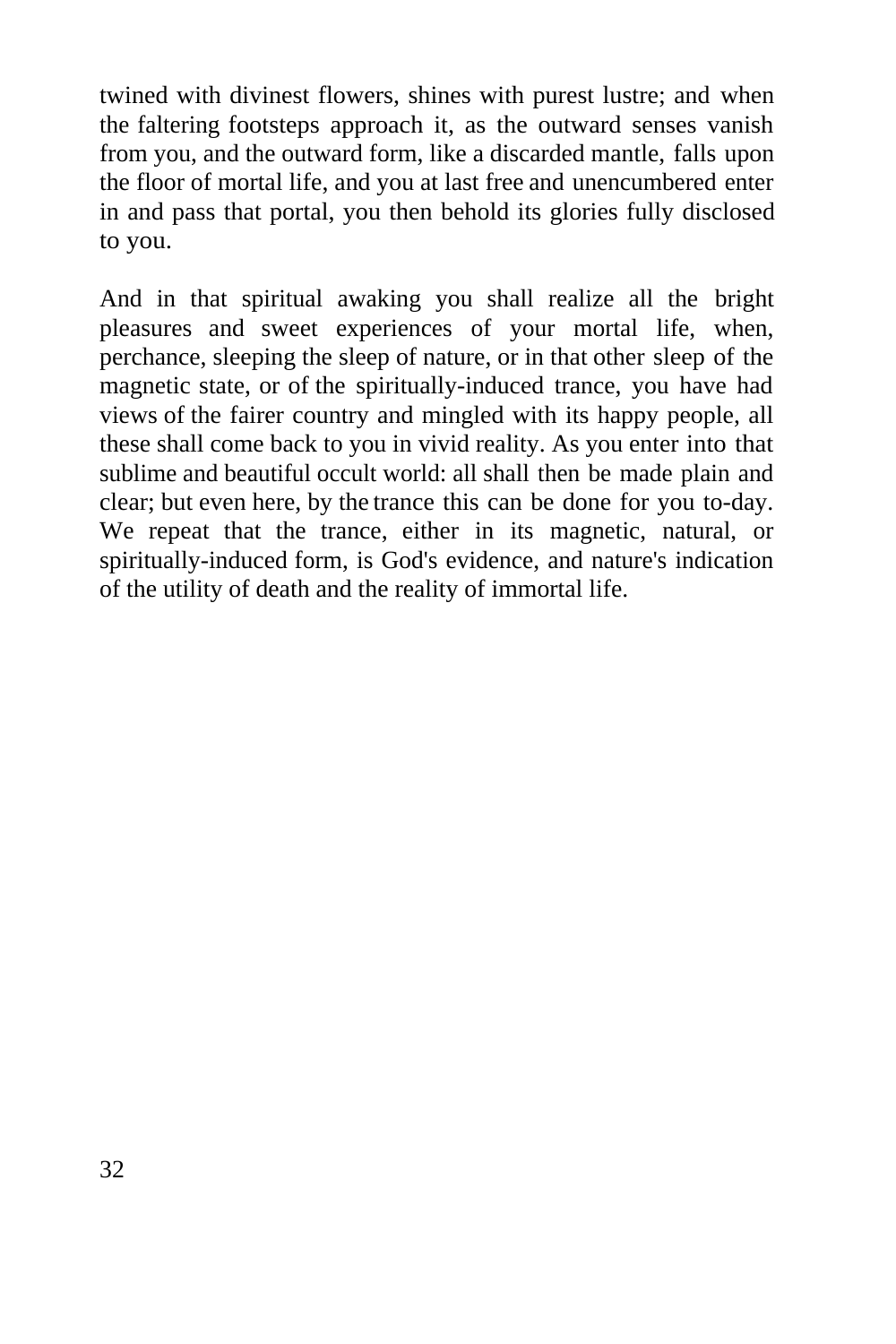#### SECOND LECTURE

## MEDIUMSHIP: ITS PHYSICAL, MENTAL AND SPIRITUAL **CONDITIONS**

IN this lecture we take up the consideration of a most important subject, that of mediumship. To enable us to do the matter as much justice as possible, we have decided to divide the subject into two sections, dealing with mediumship in this lecture in regard to its physiological, mental, and spiritual conditions in the individual; while in the next lecture we shall deal with its development and dangers, and some other matters of importance, by which we hope to put you in possession of a tolerably clear, but necessarily condensed, statement of the laws and philosophy of mediumship.

There are many people who consider that mediumship is the greatest possible blessing that can come to them, while others would not have it under any circumstances, considering it to be dangerous and inimical alike to health and morals. We are by no means satisfied that mediumship is either an undisguised blessing or an unlimited curse, for there are so many things to be considered in regard to it that any harsh or absolute judgment of this kind would be most improper. When asked to consider whether mediumship is a thing to be sought for, and an experience that is calculated to benefit all individuals, our judgment is clear and decided—it is not a thing to be sought for, and it cannot always be considered a blessing to the person who experiences it.

#### BE NATURAL

It must always be borne in mind that those characteristics of your life's expression that are spontaneously made manifest are the best for you in their expressions and in their results, while those expressions that have to be *forced* into activity, and require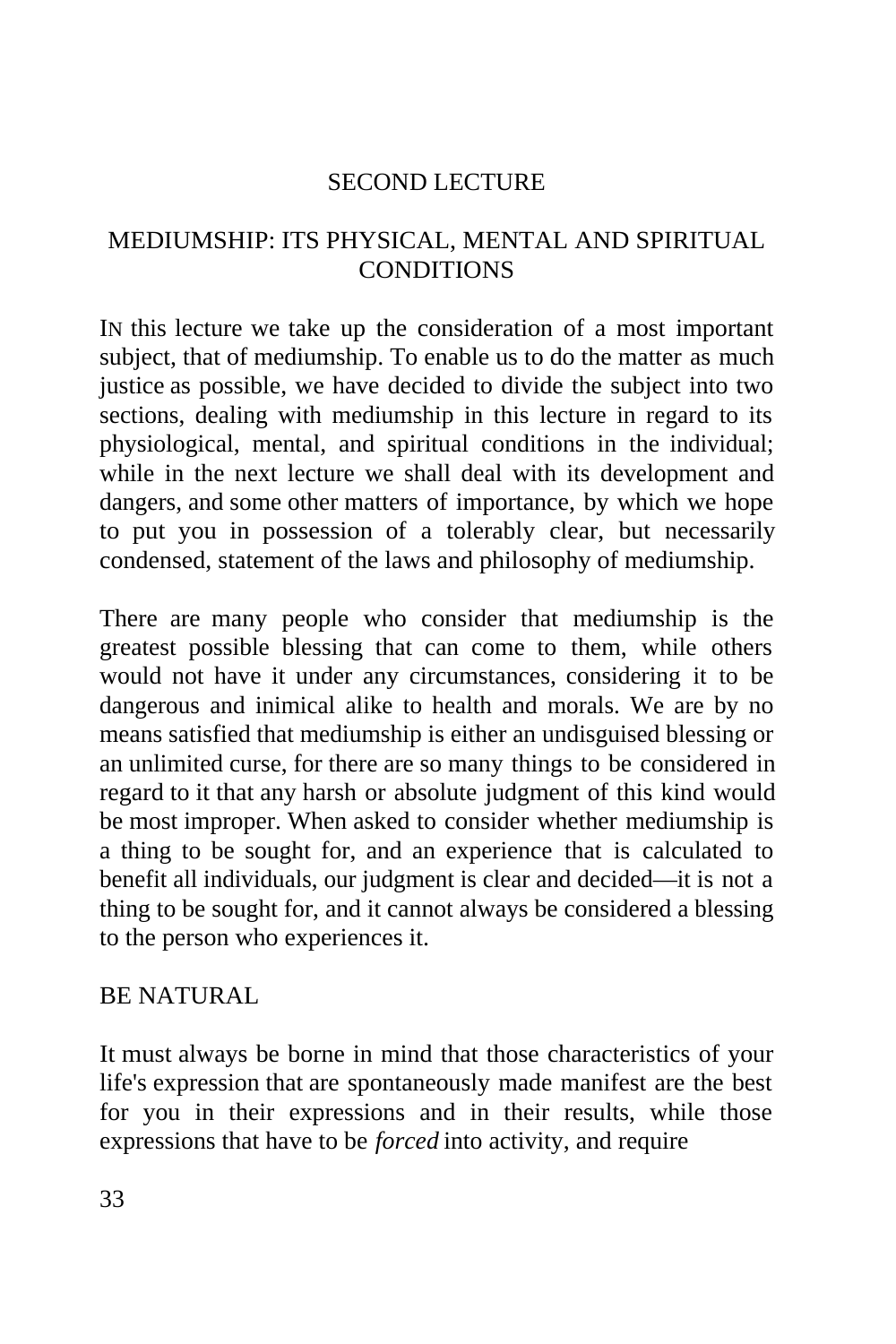constant nursing and care to maintain in operation, entail such drains upon body, mind and spirit, that they are very questionable benefits to you in the end. When mediumship comes or expresses itself spontaneously, manifesting itself by reason of its own inherent power, then there can be no question, that, rightly used and with proper and rational limits, the exercise of mediumship can be made a means of great blessing to the individual; not only to the individual, but to the community as well.

Mediumship, must be accepted, then, as an illustration of latent possibilities within the character of the medium and as another avenue towards the occult side of life. But the persistent effort to cultivate mediumship, or to force it into activity, should be always discouraged and discountenanced. There are so many other things, so far as the practical necessities of human life are concerned, that press thick and fast upon you on every side for attention and doing, that, in our judgment, in the present condition of human development and human society, it is better to attend to the pressing needs of this world's life, education, and development, than to squander the precious powers and energies in order to develop a flower that, perchance, may bloom a little season, and then wither and die, leaving scarcely a memory of its hue and fragrance behind it.

## MEDIUMSHIP AND HEALTH

The first thought we have to consider in relation to mediumship is its physiological conditions. These are of two kinds the strictly nervous, and the strictly psychical. In the first instance we consider the highest degree of physical health perfectly compatible with the very best manifestation of mediumship; and where mediumship results in personal deterioration or in the destruction of physical health, then it is most unwise and extremely pernicious to continue to utilize such part of your nature, because it emphatically means that such part is being exercised at the expense of other powers.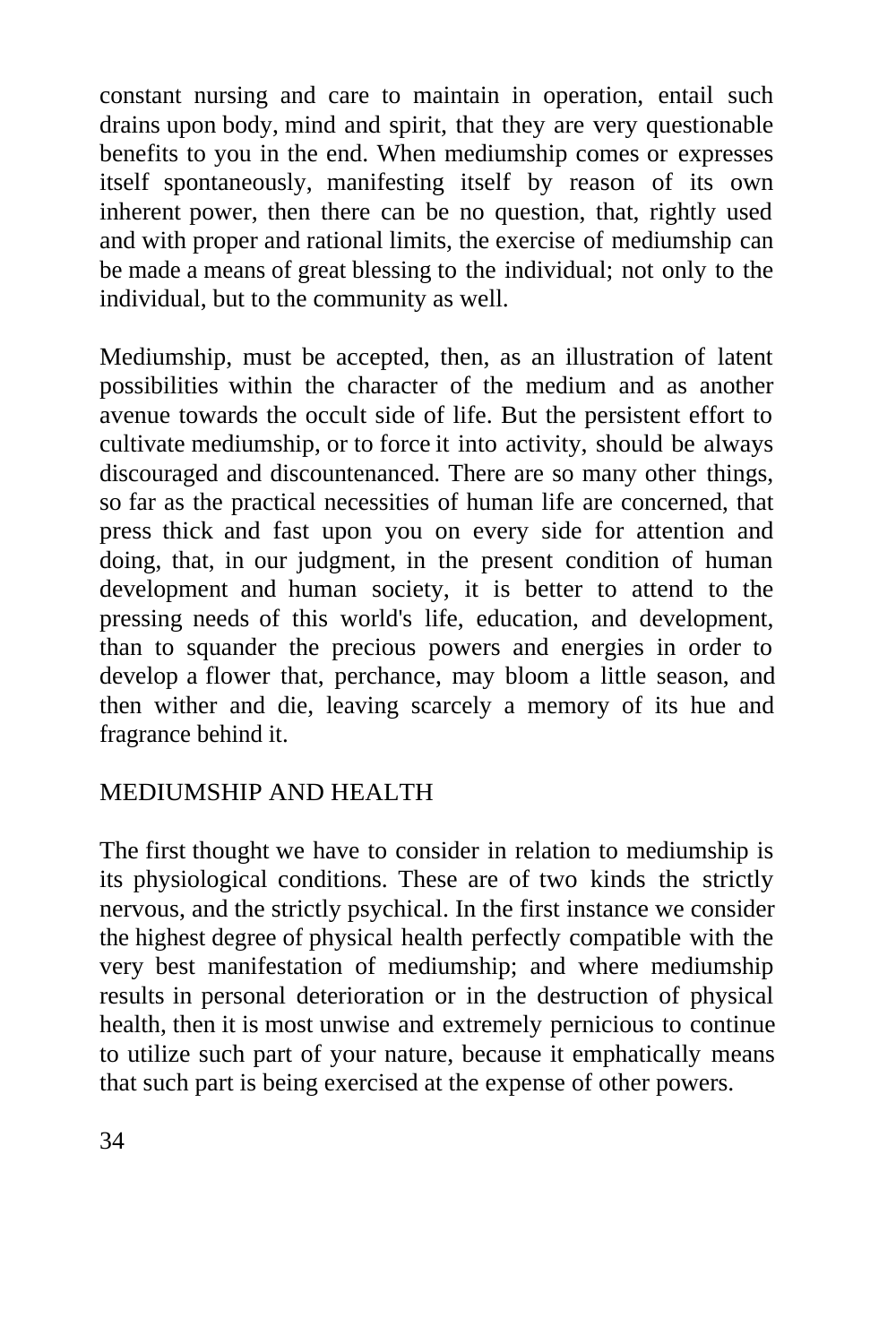Therefore, the first caution we would suggest is, that whenever and wherever the exercise or development of mediumship results in continued ill health, it is wisest and safest to abandon its exercise, because it is maintained at the expense and injury of your physical well-being. Our ground is strong and sure here. Physical health is one of the greatest blessings that infinite Intelligence has rendered possible for finite humanity; it is far too precious a thing to be cast lightly aside or trampled beneath your feet. But distinctly understand what we mean by physical health. It is this: that personal condition wherein all the functions of the body are in their natural, normal, harmonious operation; wherein you are "sound in wind and limb," to use a homely expression. If the mediumship continually lessens the functional activities of your nature, then emphatically an injury is being done to you.

At first, almost invariably, incipient mediumship, or mediumship in its early stages, will result in severe physiological derangement, nervous prostration, and many altogether strange experiences in body and mind, which frequently cause the frightened beholders to believe that the individual is surely going out of his mind. Nothing of the sort. If judicious care be exercised in these earlier stages, the resulting disturbances may be successfully overcome, reduced to order; and harmony being re-established, such extreme disturbances will be very unlikely to recur again. The causes of these physiological disturbances are various.

## MEDIUMSHIP STIMULATES THE BODY

All people are born with certain tendencies, and with certain weak spots in their physiological natures, and whatever psychical power descends upon them will most certainly search out that weak spot first; because there will be the line of least resistance, and that being the case the first disturbance will be manifested in that direction. Is the heart weak in its action? Is there weakness in the circulatory system? Then the result of the influx of psychic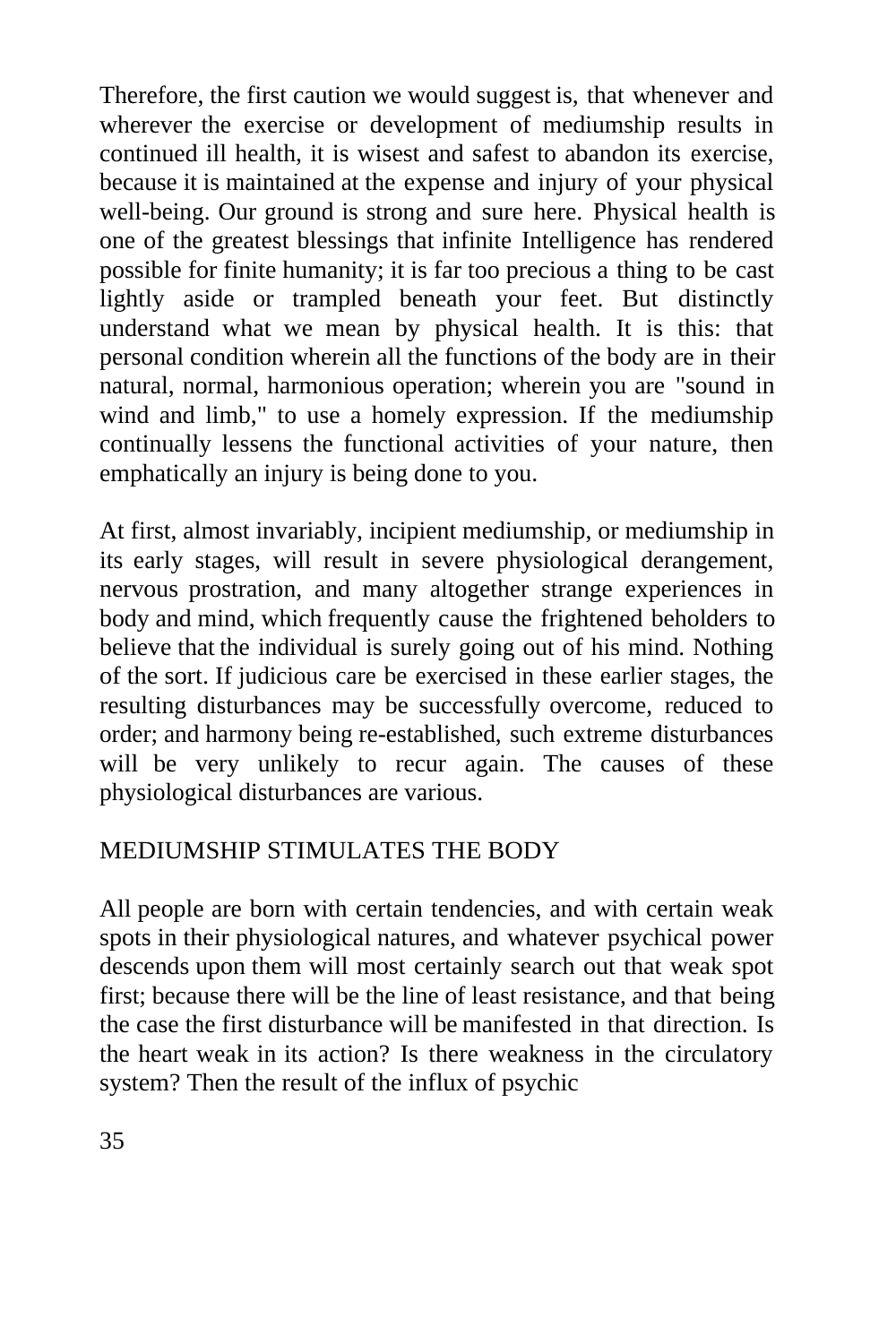power will be to affect the actions of the heart and circulatory system.

While, as concerning the brain, it may be that some particular part of the cerebral structure may be stimulated into abnormal activity, and people may suppose (when they know no better) that mediumship has unhinged the person's mind and affected his brain; whereas the real fact is, that the possibilities of the affection existed prior to the development of the mediumship, and the development of the mediumship has only brought to the surface the latent possibilities.

Here is a most important lesson. If the influx of psychological power and the development of what is called mediumship results in making plain the weak spots of the physiology, then the information thus presented should be utilized so that you be taught to direct your mind to the building up, strengthening, and rounding out of these weaker parts, that they may come into the fine of general health with the remainder of the system.

There is another side to this physiological aspect of mediumship. It occasionally acts in such a manner that it becomes a stimulant to every organ and function of the system, and the individual becomes excited, nervous, and irritable, so that people say the development of mediumship "is just burning that man right up"; this is true, for the functions of his bodily existence are all so accelerated, that, though he eats and drinks as usual, he appears to get no benefit therefrom, the fact being that he is really wasting away, because the great stimulus that has fallen upon him is exhausting his vitality quicker than it can be recuperated.

Here, then, must be laid down the law. The greater the acceleration of physiological function, as the result of psychical influences upon the human body, the more need of caution and restraint in every department of physiological life. Thus the lesson is clearly borne home upon you, that under no circumstances can you afford to allow the functions of the body to be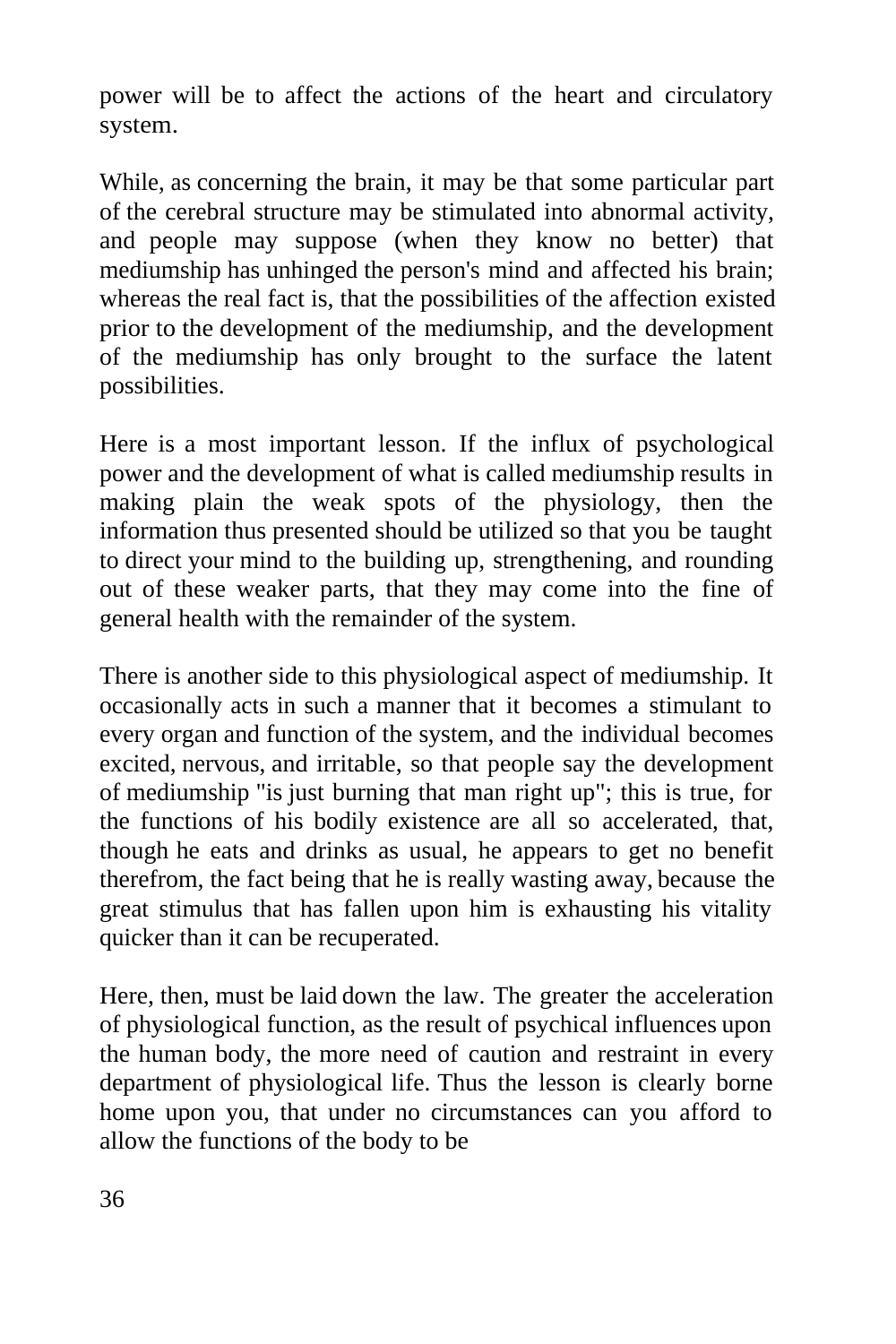your master; and if you feel the physical nature is gaining the mastery over you, then plant your foot firmly and say, "I will be the master of myself "

## IT HELPS TO SELF-MASTERY

Viewed from the physiological standpoint the results of the development of mediumship are of two characters. If on the one hand it is judiciously prosecuted and applied, it results in the improvement of the entire physiology, in the building up, ultimately, of its weak parts, strengthening and sustaining them, and imparting a degree of excellence of operation and a healthy character to the entire body that the individual had perhaps, previously been a stranger to. Much depends upon the means that are used in order to produce these results; indeed so many things are involved in it, that it requires the greatest care in the development of the medium to lead up to the results just mentioned.

On the other hand, if the vital powers are depleted, the great organs of the body deprived of their necessary vital power, their magnetic and spiritual influences drained out and exhausted, and they become torpid and congested, so that they do not adequately fulfil their functions, then the truth is presented that mediumship does develop a class of poor, hollow-voiced, and pale-faced creatures that the world calls mediums—people, in fact, who never ought to have had anything at all to do with mediumship.

But there is no real reason why such results should be presented. The only reason for such results is ignorance and the injudicious use of these powers. How to utilize this mediumship properly does not come before us in this lecture; we are only dealing at this point with the physiological peculiarities that are associated with mediumship in regard to health and the general character of the functional operations of the system. We must now, then, take another step, and consider it from the interior point of view; for what we have already dealt with are purely matters that lie in the external.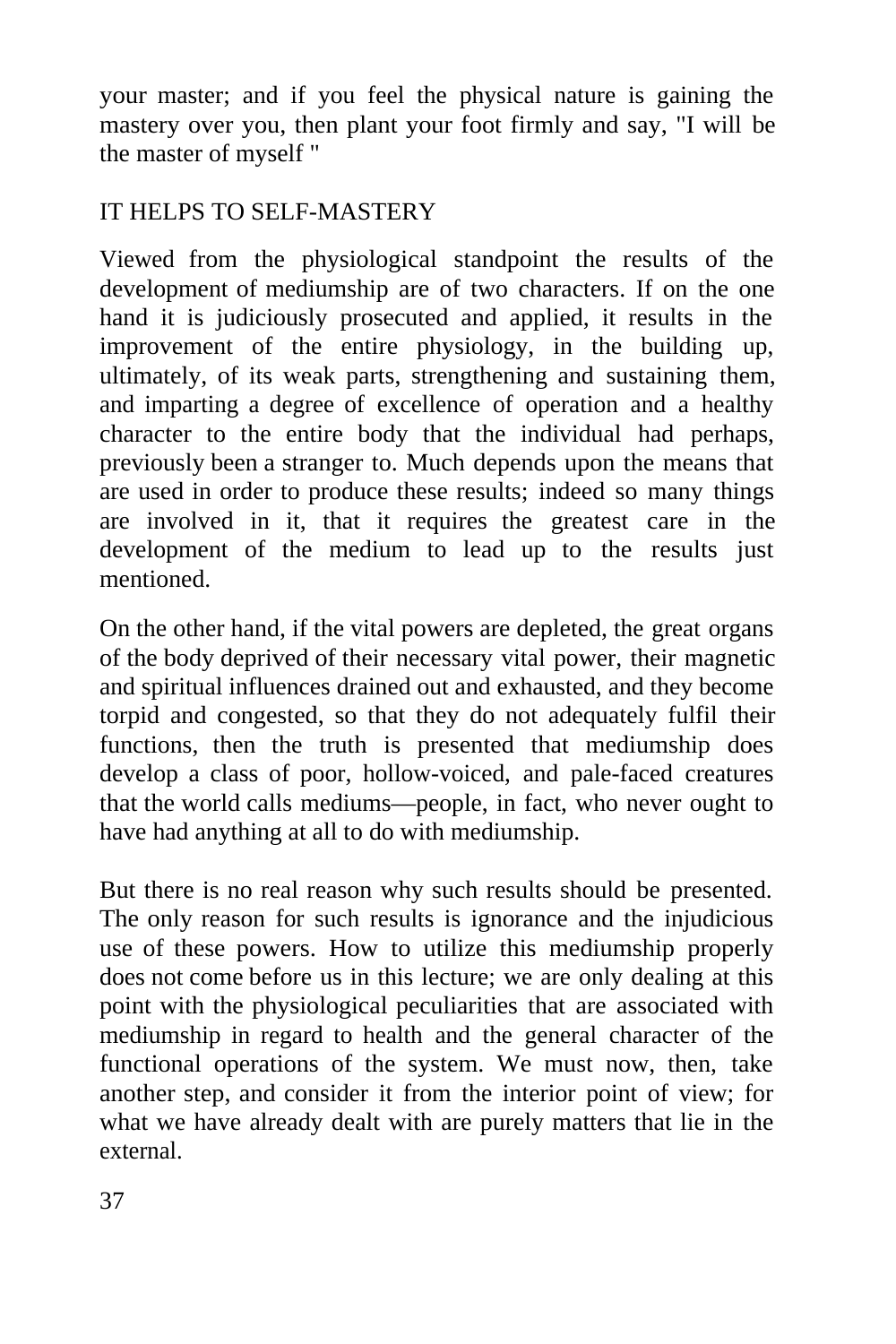When we go beneath the outward operations of the system we come in contact with, respectively, the muscular and nervous forces of the physiology. These muscular and nervous forces fulfil important functions, as of course you know, in regard to the bodily or animal existence; and the development of mediumship will disturb them by stimulating and exciting them, because the unfoldment of mediumship in every case presupposes and implies the absorption of a foreign spiritual and magnetic element, a quickening force. The doctrine of the Holy Ghost descending upon you is not quite so fictitious as some hardheaded people would have you believe nowadays.

There is a spiritual force directed by the attendant spirits that is brought to bear upon the developing medium, that, as it were, insinuates itself into the muscular and nervous forces of the subject, and necessarily stimulates and sometimes irritates these two departments; and by that stimulation and irritation leads to a cerebral excitement which may rest within the brain simply in the external sphere, or may proceed into the interior spiritual nature, and there produce other results upon the higher planes of mediumship. Now, this agitation of muscular and nervous force will be attended by more conspicuous development of the mentality of the individual than has been induced hitherto. Therefore, working up towards the sphere of the mind and the will, all kinds of ideas, all kinds of thoughts and speculations, may pass before the inner eye of the mind.

## PHYSICAL REACTION TO SPIRIT POWER

Here we are trying to draw the line between the physiological and the mental department of the subject. Before we enter into that mental department, let us consider the physiological in another direction. The physiological development of mediumship may result in the development of mediumship which is solely related to external phenomena—to those phenomena which transpire outside of the personality of the medium, but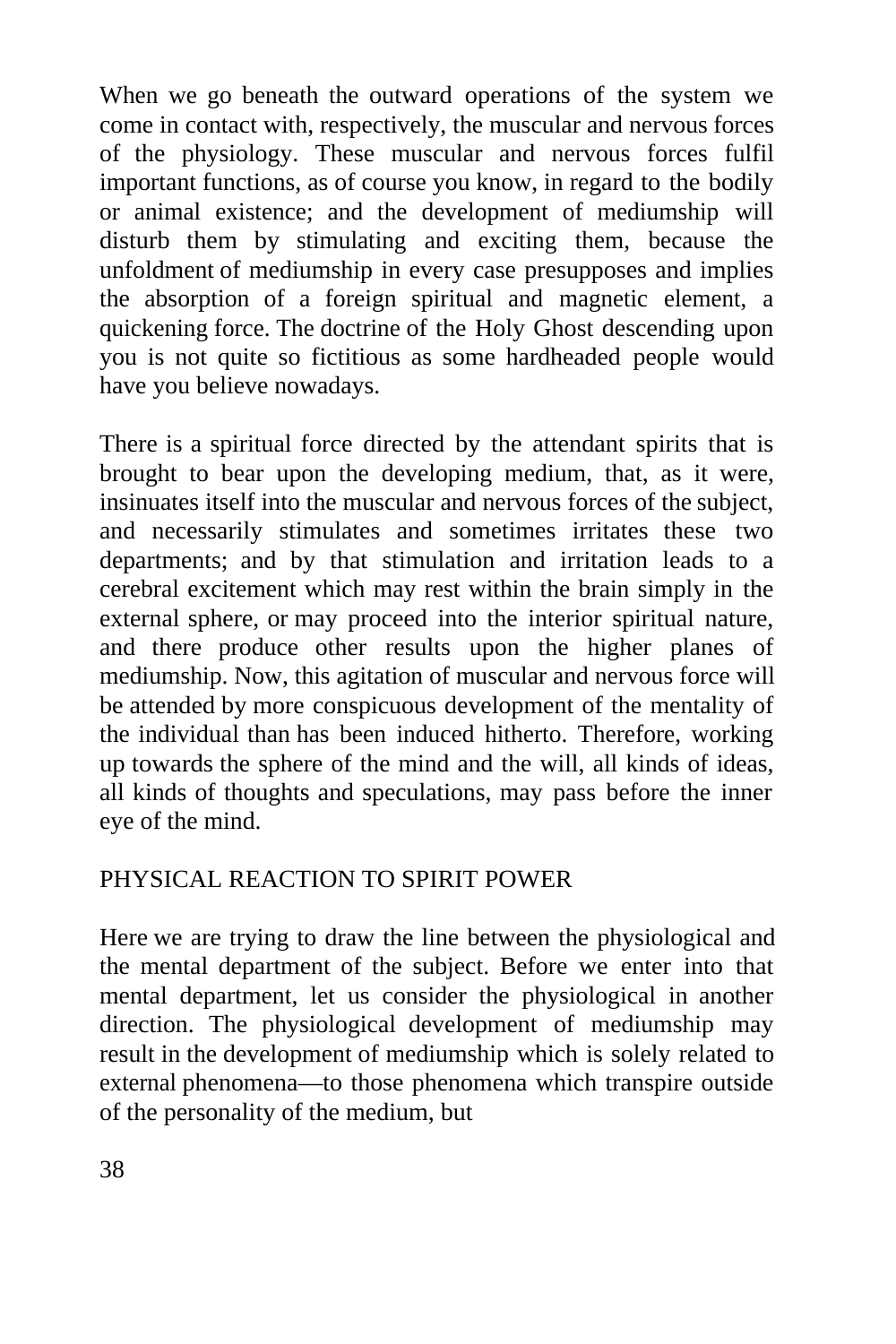yet are dependent upon the presence of the medium; in a sentence, physical mediumship. Then we have, first, visible phenomena, associated with mental and muscular susceptibility; which give you those effects which are related to the personality of the medium and depend upon the functions of the medium, since they take place within the personal sphere of the medium.

Here we have impersonation, those manifestations of individual possession, as they are called, whereby you are able more or less distinctly to individualise the communicating intelligence. Now this phase of mediumship is the most valuable phase of mediumship you can cultivate, and for these reasons, briefly: You may have the most remarkable phenomena produced by the spiritual world for your edification and instruction, and as Spiritualists you may be benefited and blessed as a consequence, but the spiritual world owes a duty to the sceptical world as well as to the Spiritualistic world.

Spiritualists have crossed the threshold and come into the Temple, and are enjoying all the benefits and blessings therein to be found, but the inquirer is without the sacred precinct; he would like to enter, yet he fears he may find no means to enable him to do so. But when by the aid of the personating medium he is enabled to see his beloved friends, and they make themselves actual and visible in the personality of the medium, plain to his consciousness and understanding, and tell him specifically points and facts of their identity and experience that were utterly beyond the power of any other intelligence to tell, then he has something borne in upon him through the senses of sight, of hearing and understanding, that appeals to him without any of the appearance of jugglery and conjuring that other forms and manifestations from the spiritual world naturally suggest to the prejudiced and hostile inquirer.

Therefore, we repeat, that the personating medium is one of the most valuable mediums you can present to inquirers. We know that in making this statement we are open to considerable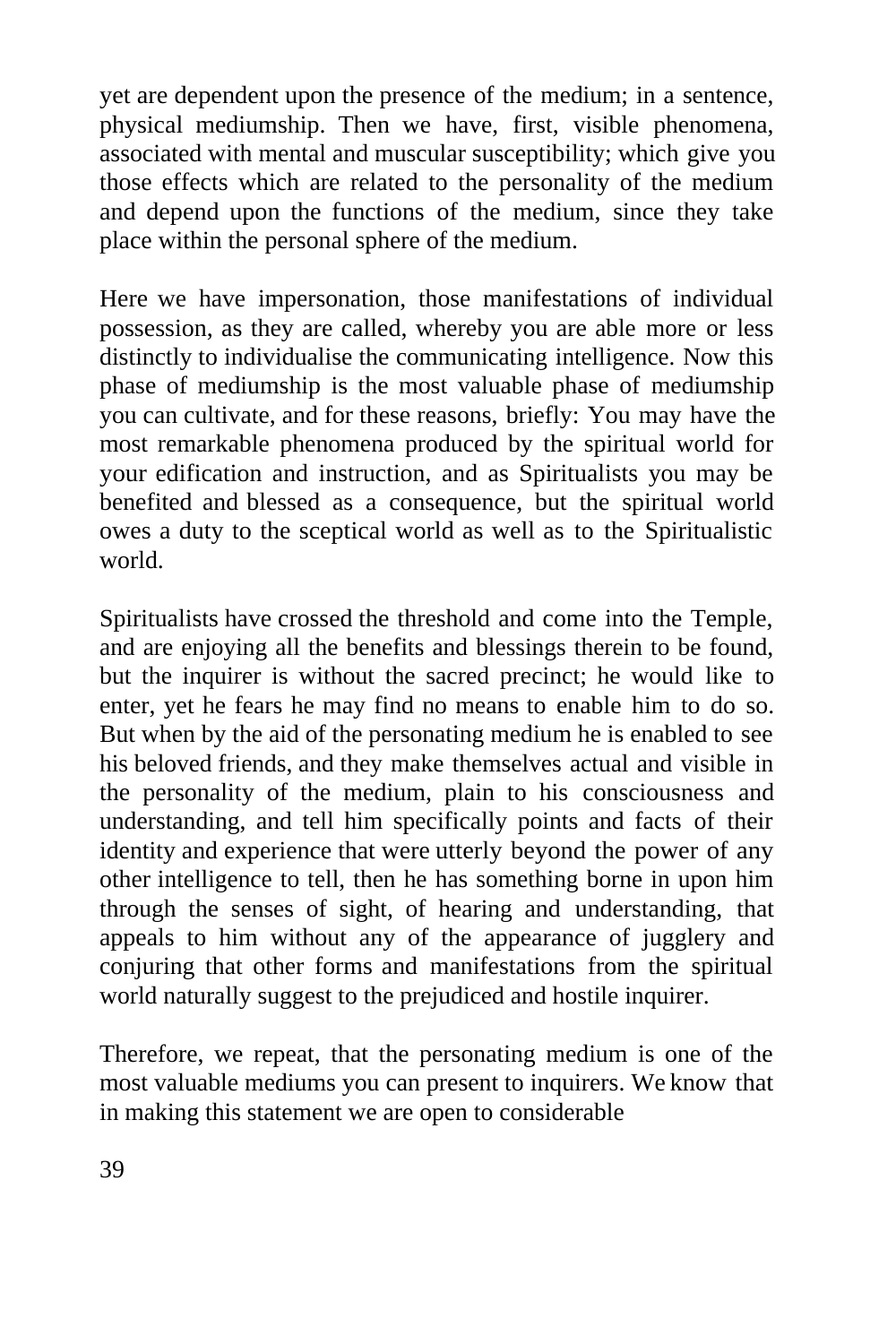criticism; but we still adhere to it, and reiterate that the phase of mediumship we have referred to appeals in the deepest and the clearest manner to the inquirer, of any phase of mediumship that can be mentioned.

We assert that here we have the most useful form of physiological mediumship, and when the individual is thus controlled the purely muscular and mental nervous forces are being used by the operating spirits; and if those forces are judiciously used and proper attention is paid to them, and the necessary period for recuperation that should always follow every exercise of mediumistic gifts or powers is allowed, the individual will not then experience any very serious disadvantage from the prosecution of his mediumship. But if mediumship is pursued day after day without any attention or consideration being bestowed upon the bodily system, and without any attention to the laws of psychical recuperation, then mental disaster and physical distress and inharmony will result in every case on the outward plane.

## FACTORS IN MENTAL MEDIUMSHIP

We now take a step from the physiological side to the more interior department of the mental state. The mental character of mediumship is not sufficiently understood by Spiritualists at large. A great many things are expected of the mental department of mediumship that are practically impossible in the great majority of cases, while a great many things that appear to belong to mediumship in the mental departments are attributed to spirits which do not really belong to them. In the first place there are three factors concerned in this kind of mediumship: the spirit controlling, the mental atmosphere and characteristics of the medium controlled, and the mental atmosphere of the people constituting the company surrounding the medium when he is controlled.

These are three very important points; and much of the confusion, doubt, and difficulty that has beset the pathway of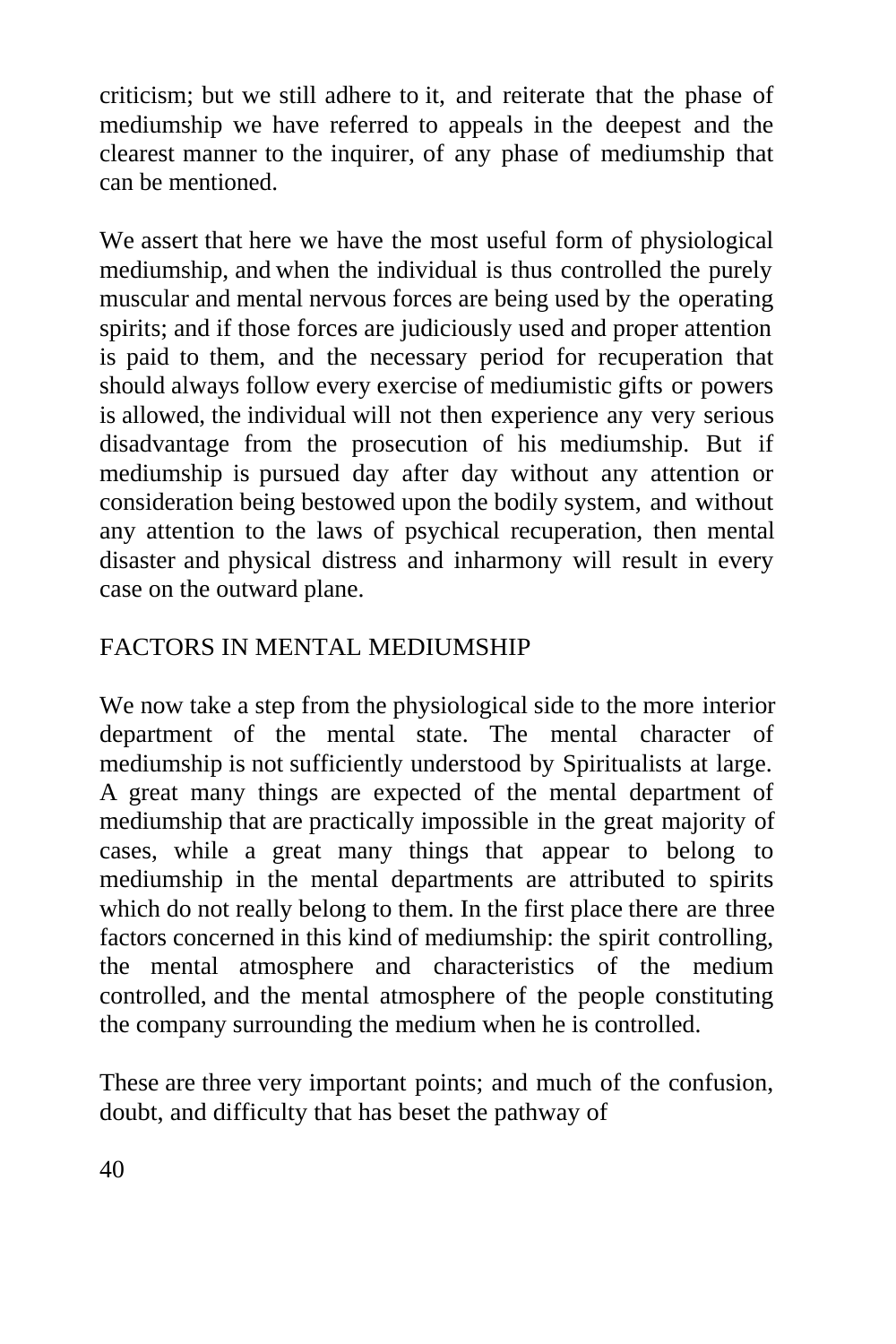mediumship in its mental development should have been cleared UP and relieved by an understanding of two of the factors—the mental atmosphere of the medium and that of the sitters. We are leaving of course, now all consideration of what are called test controls, for they really come practically within the lines of the consideration we have formerly mentioned. We shall have to deal hereafter with the mental characteristics in the operation of spirits from the spiritual world and its effect upon the subject, and the reactionary results of that effect as affecting the medium and the control.

## INNATE AND LATENT FACILITY

Experimental observation shows us that there is proceeding from every individual a certain mental atmosphere, and that this mental atmosphere contains or comprises within itself, is made up, in fact, of the mental and intellectual life of the individuals tinged, coloured, and characterized by all the thoughts, education, experiences, reflections, and mental observations of the individual; it contains within itself, too, all the potencies that were born with the individual, and these have to be seriously reckoned with by the spirit world. For instance, a certain manner of living inclines an individual to certain forms of thought, when by natural inheritance and disposition he is inclined to thought in another direction; but the overwhelming influence of temporary circumstances binds down the latent thought, crushes it, in fact, and prevents its expression.

When a spirit encounters a mind thus situated, it is more than likely that the spirit thought, descending upon the mentality of the medium, piercing and penetrating the conventional acquisitions, will go right down to the bottom, so to speak, and touch the inherited tendencies, and quicken them into life and stimulate them into action; and so control the operation of that mentality, that, seemingly, a new mental character will be developed as a consequence of the unfoldment of mediumship upon the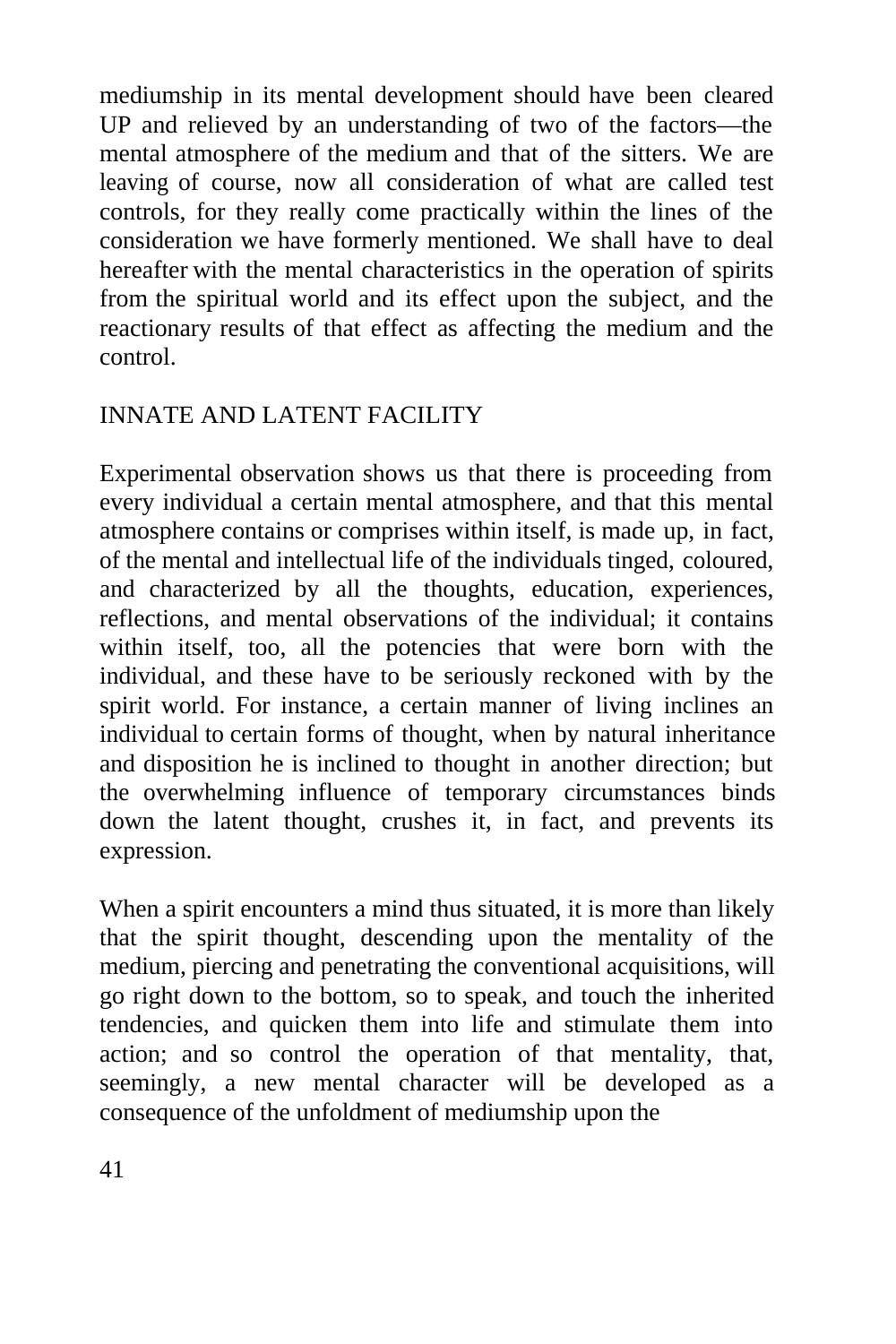mental side. Then, if you are unacquainted with the process we have just referred to and the circumstances belonging to it, you will say the medium has imbibed the mind of the spirit and become like the forces controlling him; whereas the real fact is that the spiritual influx has quickened the latent possibilities of the medium's mentality and brought it into active operation.

#### THE GROUND MUST BE CLEARED BEFORE PLANTING

Now this may be advantageous or disadvantageous. Generally speaking, it is disadvantageous, for this reason: nearly all the inherited experiences that you receive by birth are upon certain general lines, general fines of ignorance concerning spiritual matters; then, if the spirit world, by the aid of the mental side of mediumship, endeavours to give correct interpretations to the mortal world, it is absolutely necessary that all the old and erroneous opinions inherited by the medium shall be driven out, so that the mind may be clear. A practical illustration will make this matter more intelligible to you. When our medium was first developed, he was precisely in the conditions we have just referred to; the circumstances of conventional life had forced his mind in a certain direction, but inherently the character of his mind was quite different. It had inherited a somewhat religious inclination and direction, and somewhat of spiritual feeling or character, mainly of what might be called the ordinary orthodox conventional Christian form.

But when the spiritual influx affected his mental sphere, it had to penetrate the two conditions—the conventional opinions in which he had been trained, and then reach down to the inherited tendency that was underneath. His whole character had an orthodox tinge or hue; and he would tell you that when he first realized mediumship it was to him something of an orthodox religious character, as he understood it, and he felt that at last he was going to become a good Christian. But having stimulated these latent errors of the mind into action, we, by judicious processes,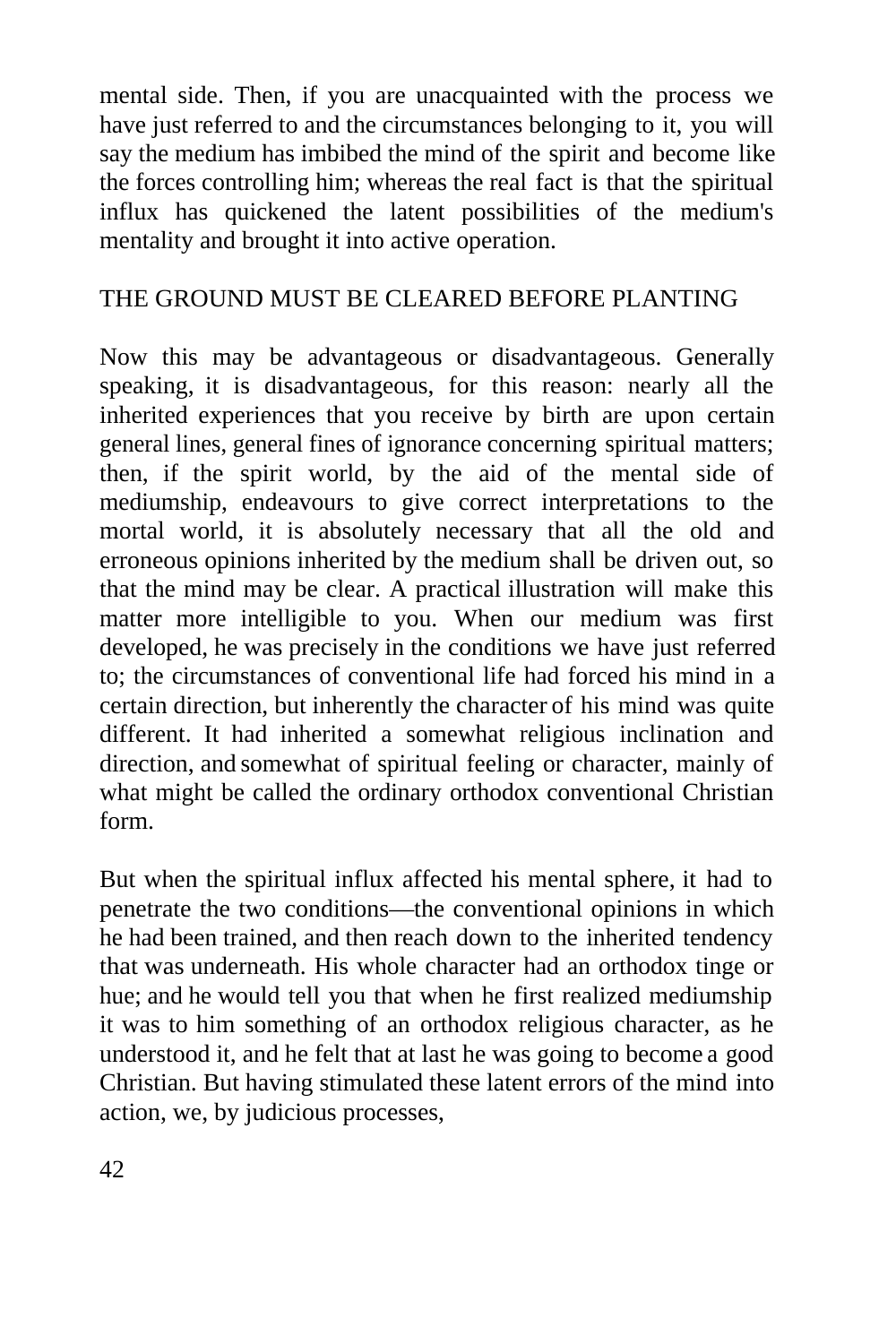gradually ejected them, and at last cleared the mind of the residuum we found at the bottom of it; and then, having cleared the mentality, we were free to train his mind in the direction of the larger and wider ideas that we have endeavoured to express to humanity for so many years past.

## NATURAL APTITUDE REGULATES RESULTS

When the mental sphere has been purified, much will depend upon the character of the mind, as to what use can be made of it. In some cases it becomes clairvoyant perception, in other cases it becomes inspirational; then there is an intuitive comprehension of spiritual principles, which, descending into the mind, stimulates it to activity, and enables it to intelligently express in glowing and beautiful phraseology the principles of the universe, of life and being; in other cases, there being organic and physiological susceptibility to entrancement, the individual becomes a "trance" medium through whom individual spirits may express themselves, or through whom certain particular spirits, or a particular spirit, may continue to manifest for a length of years for the purpose of exalted training and teaching humanity at large.

Thus you see there is the same breaking-up process, the same stimulating and purifying processes taking place in the mental sphere when the mediumistic development reaches this department, as have taken place in the physiological department; and the result in both cases, where the mediumship is judiciously developed and carefully prosecuted, is the establishment of mental harmony, order, peace, and stability, as well as physical healthfulness; and these ought to be the results of every proper and orderly development of mediumship.

One stage further remains for our consideration, which is the spiritual side of the question. Here we have to consider two important things. First, the effect of the mediumship upon the spiritual body, and secondly, its effect upon the spirit itself, the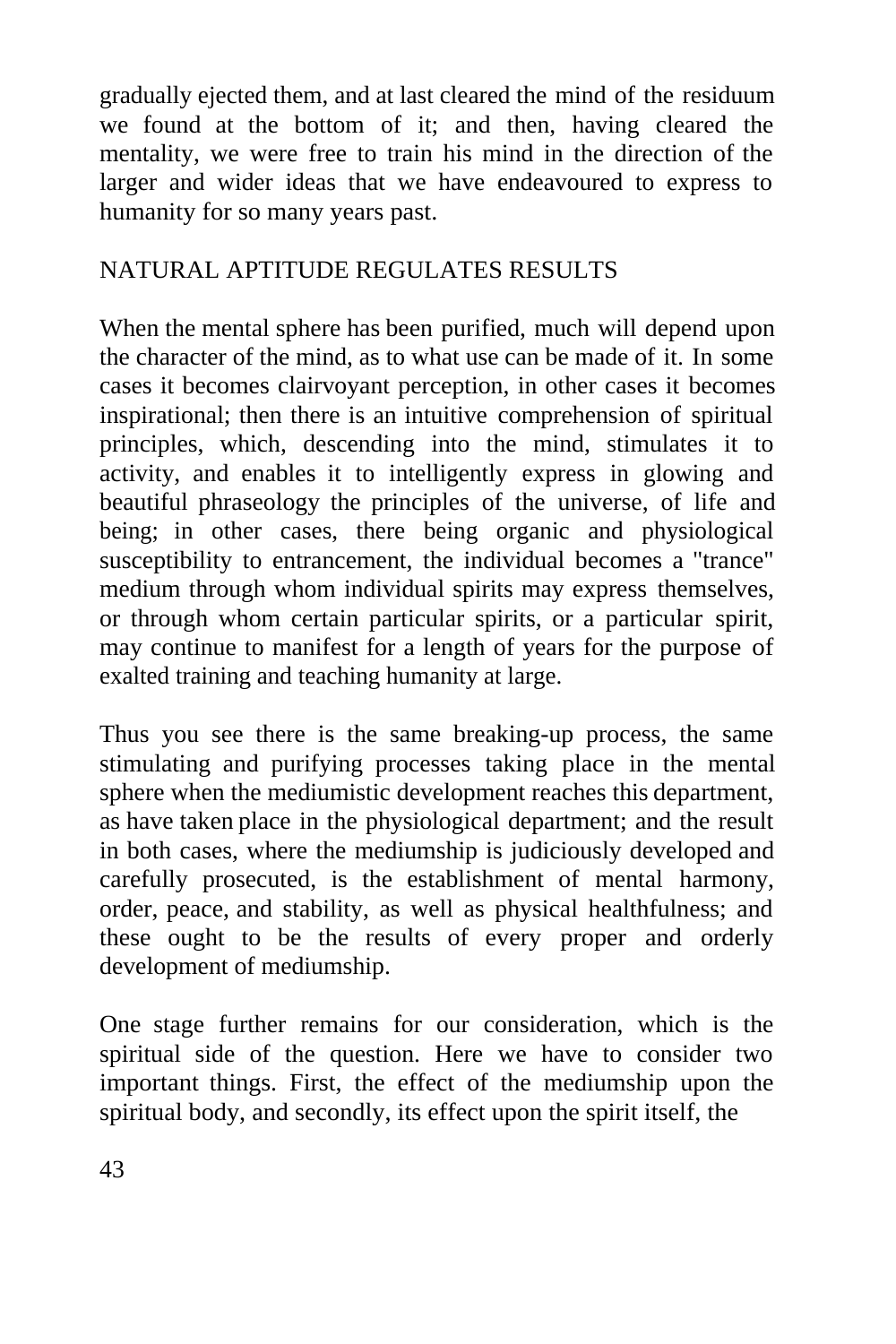essential *me.* The effect of the spiritual side of mediumship must be a continuation of its development from the mental sphere on to the spiritual brain, from the external side to the internal side. If the spiritual consciousness is to be reached, it can only be through the spiritual organism, just as the mental consciousness was reached through the physical organism.

#### THE SPIRIT BODY IS THE INTERMEDIATE

Then we have to bear in mind that this spiritual organisation is a fact in existence now, and is being elaborated by the human body while it is living here in this world, that it is the intermediate condition between the outer body which is related to the external world, and the innermost of you—your essential nature—which is related to the inner world of everlasting being; it is, as it were, the body of the soul, even as the physical body is the outer envelope of your present being. This inner body duplicates the outer one) and the effects that are possible with the outer body upon the external plane are possible with the inner body upon the inner plane; and when you can stimulate these latent subjective possibilities into operation, you are getting on to that road which takes you out of mediumship and brings you into the department where the individual exercise of your own powers becomes a possibility to you; for we may now tell you, that *the true cultivation of mediumship is a stepping-stone to the exercise of your own spiritual powers.*

Where it goes on always being mediumship, where the individual is always the subject of a dominant and controlling power, the day of tutelage is indefinitely prolonged, and no real advantage to the individual accrues. But when you can go progressively forward and reach that spiritual consciousness of the existence of the powers belonging to your own spirit, and can learn how to utilize them and project them through their counterparts in the material body, then you open the door of the occult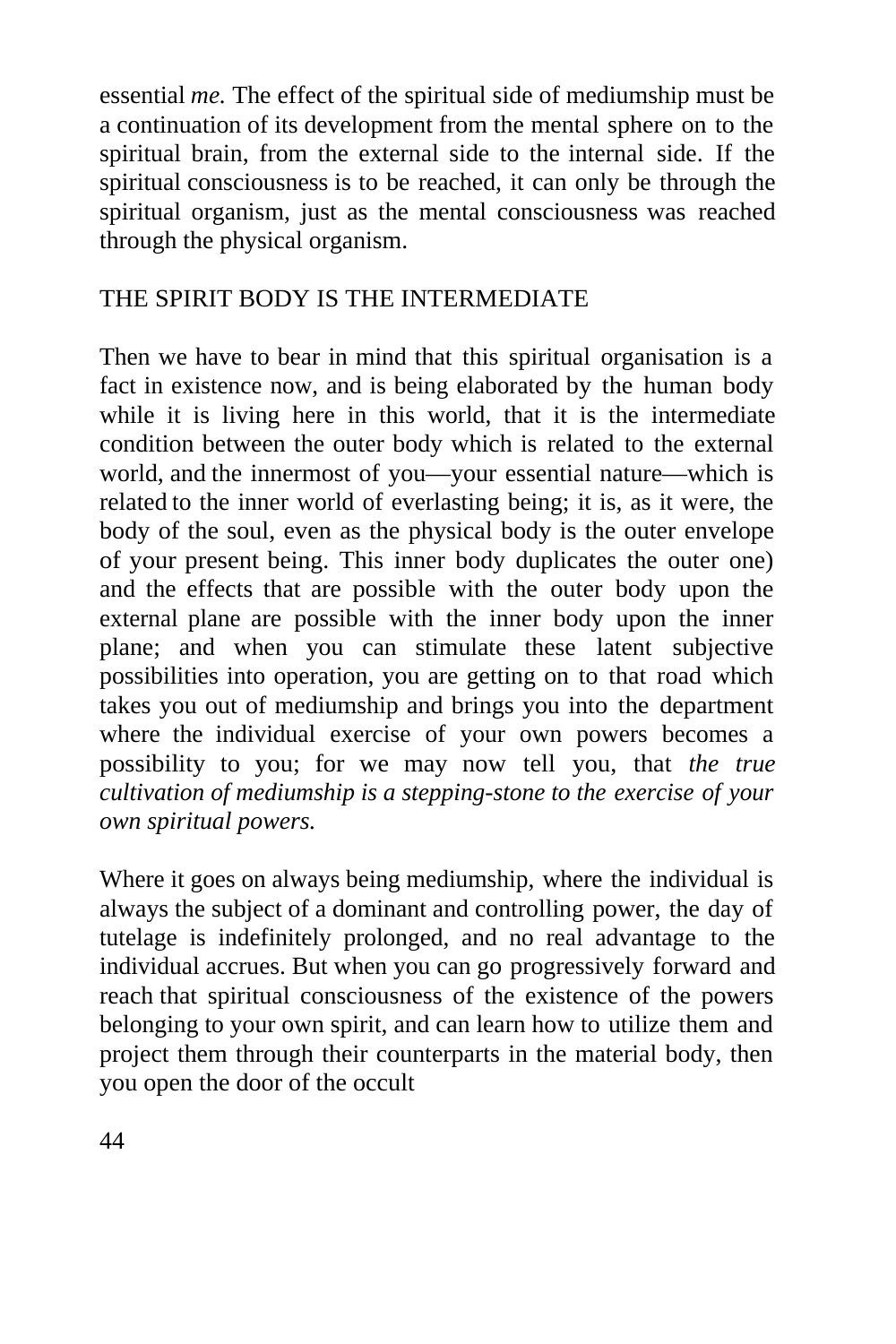for yourself and are able to perform these marvels; and being able to intromit yourself into the spiritual state, you can express through the outer life what you gather therein.

## MEDIUMSHIP A STAGE TOWARDS SPIRITUAL COMPANIONSHIP

Mediumship, then, is a tutelage that leads you forward from the recognition of the fact that there are possibilities in you that others can utilize, to the understanding of the greater fact that you can utilize these possibilities for yourself. Mediumship, if you will foster and nourish it and follow it intelligently, will at last place the key in your hands; and the benign and beneficent intelligences of the spiritual world will say to you, "My brother (or my sister), open thou the gate for thyself; we will be there to help and to aid you, now that you have reached that point where you are capable of walking alone; you have taken the first two steps in due and proper form; we have led you forward, we have opened the veils one and two for you, and now here stands the third already parted; take thou the step with earnest heart and hand, and steady foot; we will help you and lead you, but now your day of tutelage is almost done, and you can stand crowned with the glory and consciousness of individual culture, and the mysteries, as they are called of the subjective realm are open to You.

"Ah!" some will say, "that is all very well; but we see mediums utterly oblivious to all this, who have no other thought of the value of mediumship than the material wealth they can accumulate by its exercise, and who degrade the higher faculties you are referring to by stultifying them to all unworthy purposes, by pandering to ignorance, and generally doing their very best to degrade the very exalted functions they fulfil." Ignorance is the mother of many abominations, and ignorance is responsible here; for true knowledge never vitiates the divine realities of its possibilities nor disgraces the functions with which it is bound up by development and education.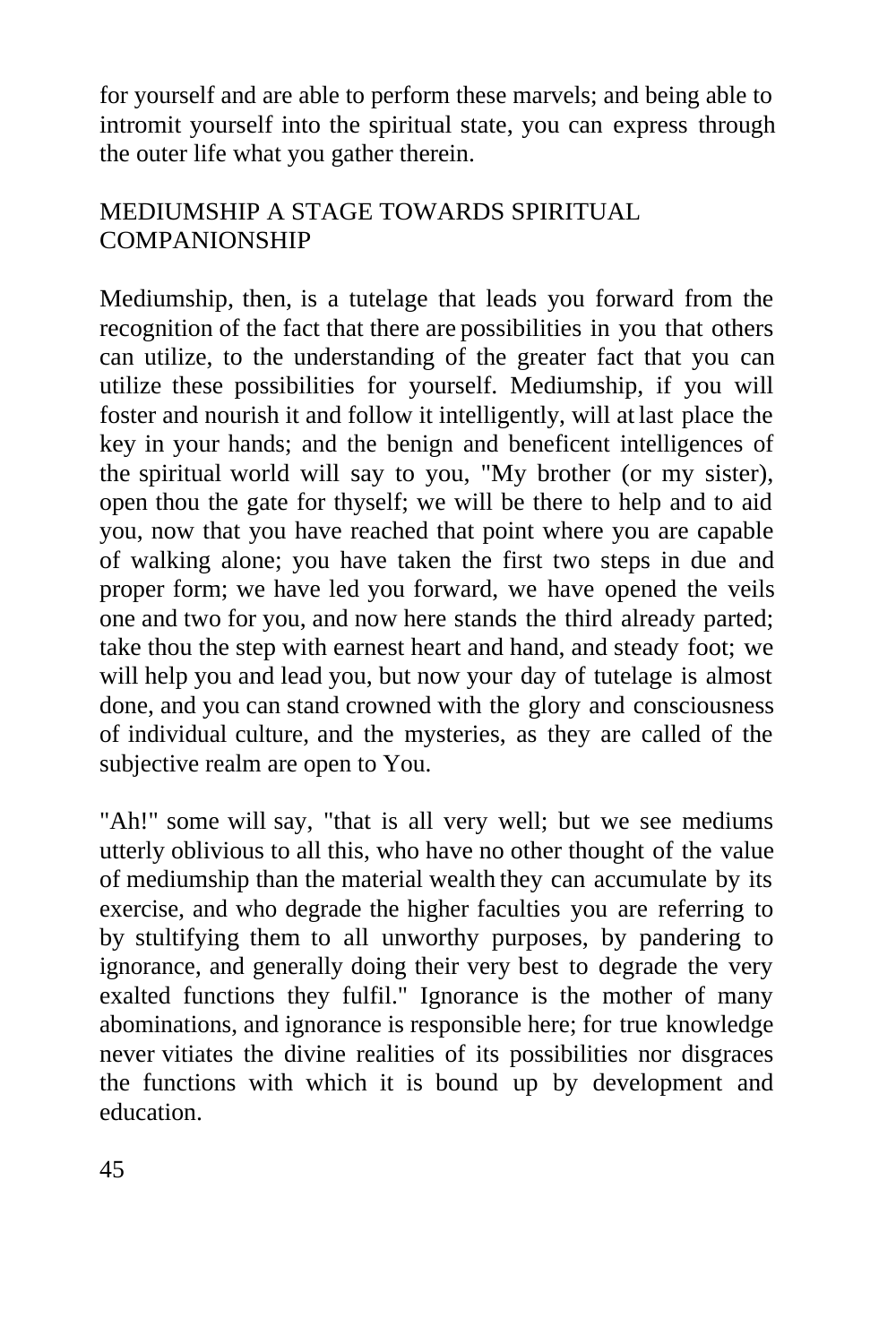#### THE WONDERFUL FIELD OPENED UP

Briefly, then, very briefly and all imperfectly, we are fain to confess, we have passed in review before you the physiological, mental and spiritual developments pertaining to the unfoldment of mediumship; and we have reached the last great conclusion, that mediumship leads on to a recognition of the "adeptship," so to speak, a personal, practical knowledge of how to utilize your interior latent spiritual powers; and when you have attained this plane of spiritual development you are in harmony with wise and thoughtful intelligences and may be by them inspired, and by that inspiration your mind will be illuminated and your soul expanded, and you can stand up firmly, conscious in the reality and presence of the angels; for their thoughts will infilter into yours, your being will thrill with spiritual forces, and you will be rounded, developed, and strengthened in character and nature, and you can become a healer, a helper, a teacher of the world, aided by the powers of the immortal life that shall work within you, and in all such exercise find perfect health of body, perfect soundness of mind, perfect purity of moral nature, perfect cleanliness of soul. These are the sure and certain results that shall crown your efforts, as you march up through the pathways of mediumship into the better and more delightful ways of true, spiritual growth and unfoldment.

Here, then, let us pause. Remember all we have said; take its cautionary parts dearly to your judgment and understanding; and remember in every case that success entails effort, for something will always have to be given or done if something is desired in return. There is no royal road. The greatest warning we can give you is, that in no case should this mediumistic development unduly be sought; but wherever it spontaneously and naturally presents itself, then carefully pursue it, and apply the experiences and knowledge thus obtained to assist you in making greater advancement and further advantage as you proceed upon the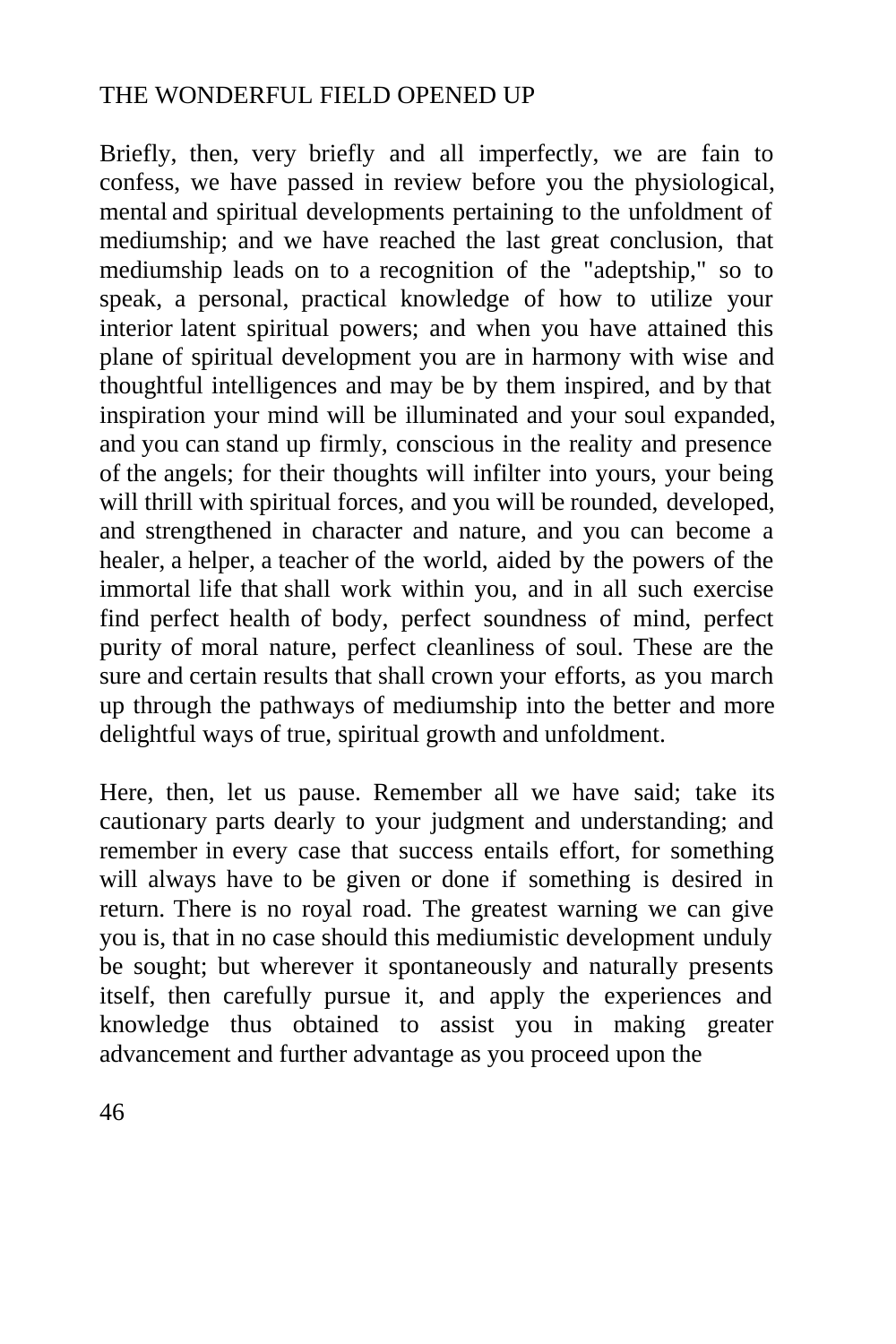road of personal unfoldment. As we have often said before, it is better to perform the humblest and most menial tasks of life successfully and be a benefit to the world than waste your time in unwise endeavours to develop occult possibilities in your natures, when your present mortal conditions allow you scarcely any possibility of either success or usefulness therein.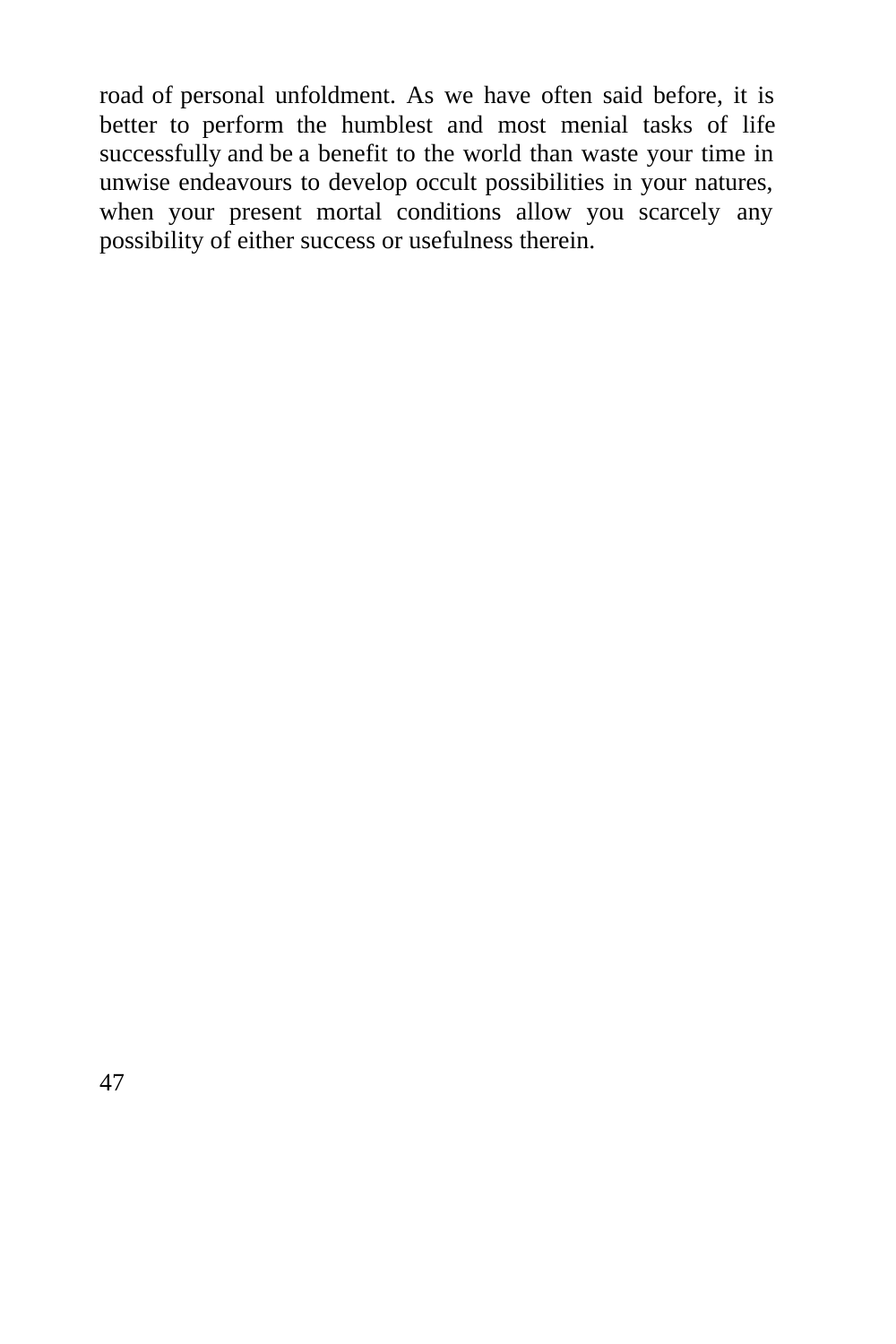# THIRD LECTURE

## MEDIUMSHIP *(continued):* ITS FOUNDATION, DEVELOPMENT, DANGERS AND ADVANTAGES

THE foundation of mediumship lies deeper than mere physiological sensitiveness or adaptation. It is not altogether a question of the external physiological life of man, but it relates to certain essential principles in the nature of man. If you clearly understand that through the agency of mediumship you are able to come *en rapport* not only with the spiritual world, but with the intelligences who people that world, there will of course then be presented to you the suggestion of subtle and subjective qualities and relationships in the nature of man which relate him to the world that lies beyond.

The existence of mediumship is not only the proof, or the means whereby the proof of the existence of spirits and their return is presented to humanity, but it argues the existence of a realm of subjective possibilities in man's nature, the investigation of which causes you to realize the fact that you are actually now expressing subjective spiritual powers, that, in a sentence, the operations of mediumship are the indication of the existence of superior powers latent in humanity whilst living in this world.

The foundation of mediumship therefore, really rests upon the existence of the immortal spirit itself; and its developments are the manifestations of spiritual powers and faculties resident in your natures now, which, through exceptional circumstances, are made manifest and visible to your sight and understanding.

## MAN IS A SPIRIT

Therefore, mediumship opens up a very wide series of considerations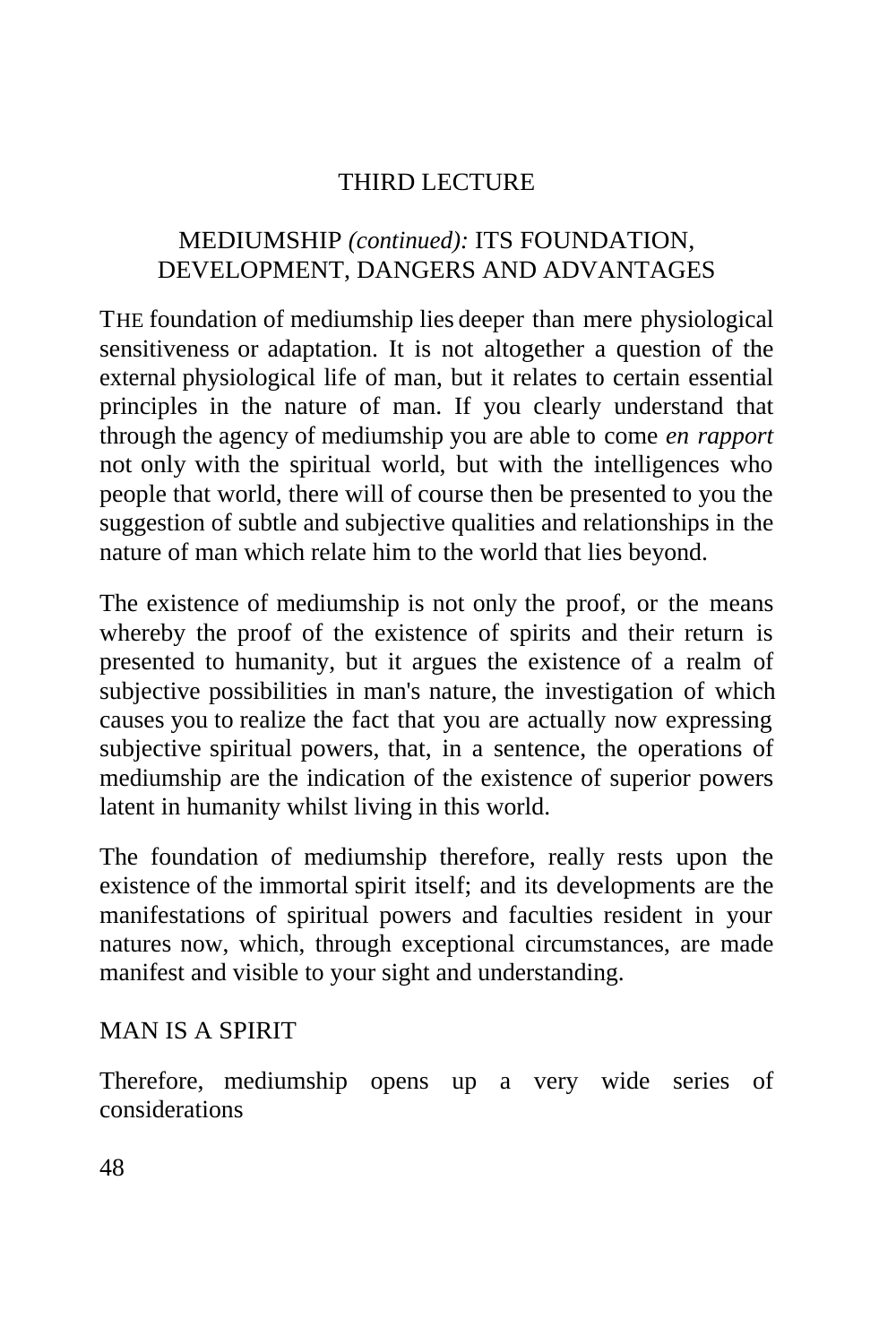The existence of subjective powers within yourselves; the existence of a subjective source within yourselves from whence those powers are derived, or in which they inhere; the existence of a still more subjective universe to which that subjective or inner source is necessarily related; and as that source is the superior centre within yourselves, that universe to which it is related must necessarily be a superior universe in itself, and as you have a relationship to it by the very fact of its existence, mediumship may be said to be rooted in the very constitution of the universe itself, is part and parcel of the orderly possibilities of existence, has nothing miraculous, nothing special about it, but is a legitimate and sequential unfoldment of the innate possibilities of the universe and man. This is the very highest presentation of the foundation of mediumship. Let us forsake it for a few moments and direct our attention to its foundations in the external, life.

Of necessity we must look to the physiological system of man for the matters we are in search of We must look also in the mental departments for the means by which sympathetic brainwaves are set in motion, and their results transmitted in the various forms of intellectual or subjective mediumship; we must look for the still more recondite expressions of mediumship; in the superior faculties of the mind which are related to the spiritual nature itself, and in those departments of inspiration, of clear seeing, spiritual perception and discerning, and those clairaudient faculties, whereby you are brought into telephonic communication with and catch the vibrating thoughts and emanations of the immortal world, we must look in these higher branches for some of the foundations for the working of mediumship upon the subjective plane. But we must remember that mediumship is not confined to those phenomena which take place within and are actually expressed by the personality of the medium. We must remember that there is a sphere of operation in mediumistic development and phenomena that is beyond, so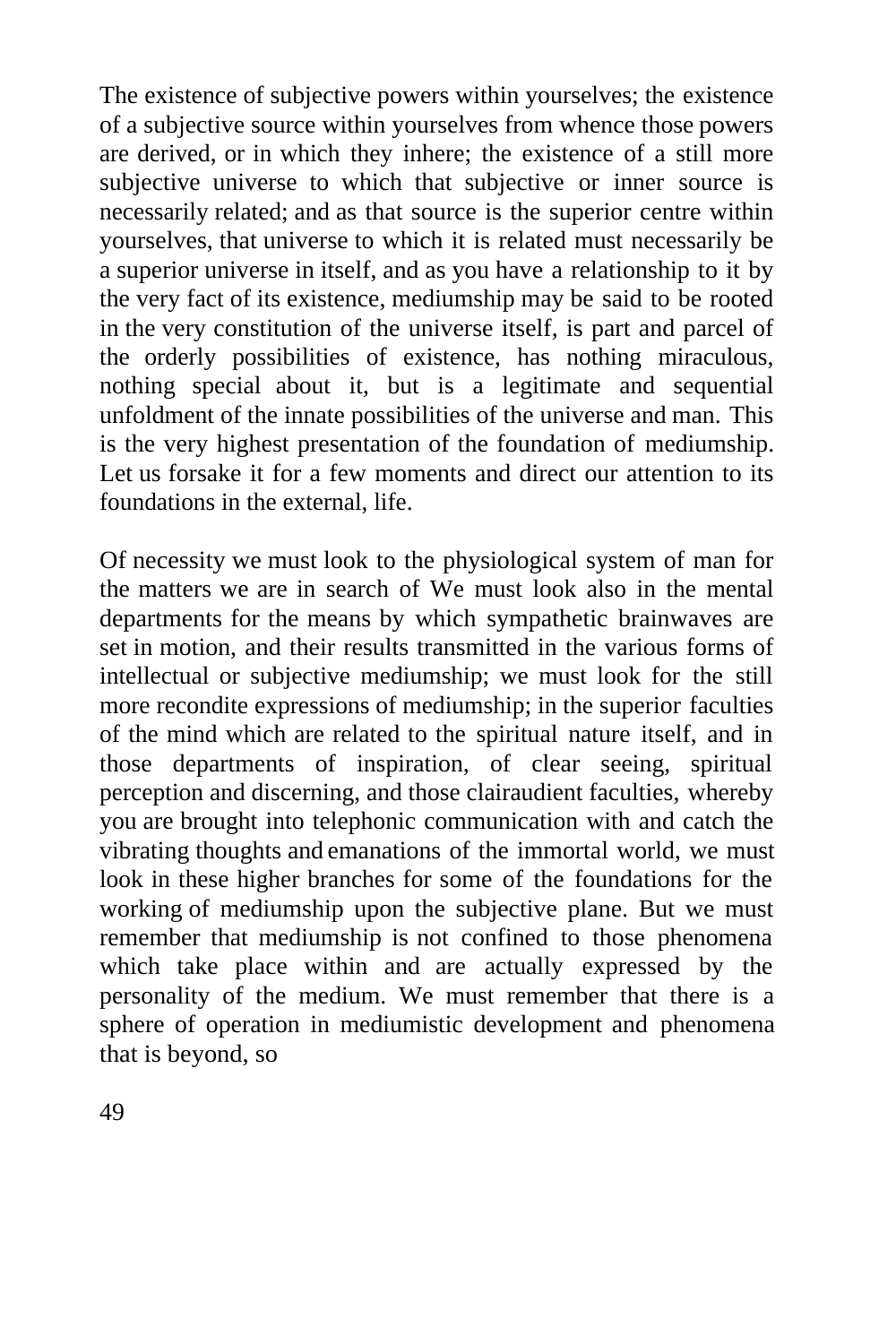to speak, the individuality and personality of the medium, to a very large extent. There are, in a word, the external physical phenomena, and we must look for the foundation of those phenomena, as well as for those of a more recondite nature.

## SUBJECTIVE AND OBJECTIVE PHASES

For the sake of convenience, we may divide mediumship into two classes. On one hand, the subjective mental phenomena; on the other hand, the objective or physical mediumship. Mediumship is, of course, involved in both cases, but it is scarcely correct to speak of it as mediumship generically in both relations; for on the external plane we have the simple fact that owing to the existence of a certain subtle force—or emanation—which surrounds the subject, certain physical, audible signs and tokens and sounds can be produced, certain physical tangible phenomena be performed, these being the objective form of results. Then, on the other hand the individual, physically, mentally and spiritually, being actually directed by a controlling intelligence for the definite expression of all the intellectual qualities and personal attributes that make up individuality in its detailed form of expression, gives voice and manifestation to the personality of the mind controlling him, giving here the mental form of mediumship, in which case you have mediumship pure and simple. The individual becomes the vehicle or the medium for the actual transmission of the intelligence and will and understanding of a personality beyond himself

In the former case it is the material emitted from the individual that forms the means of connection between the material and spiritual states, and upon which the spiritual operators are dependent for the performance of the various matters they may have before them. Of course, it is mediumship in this case, because the individual is the medium from which is derived this fluid necessary for the production of the phenomena. We think you will agree with us that a more definite and correct interpretation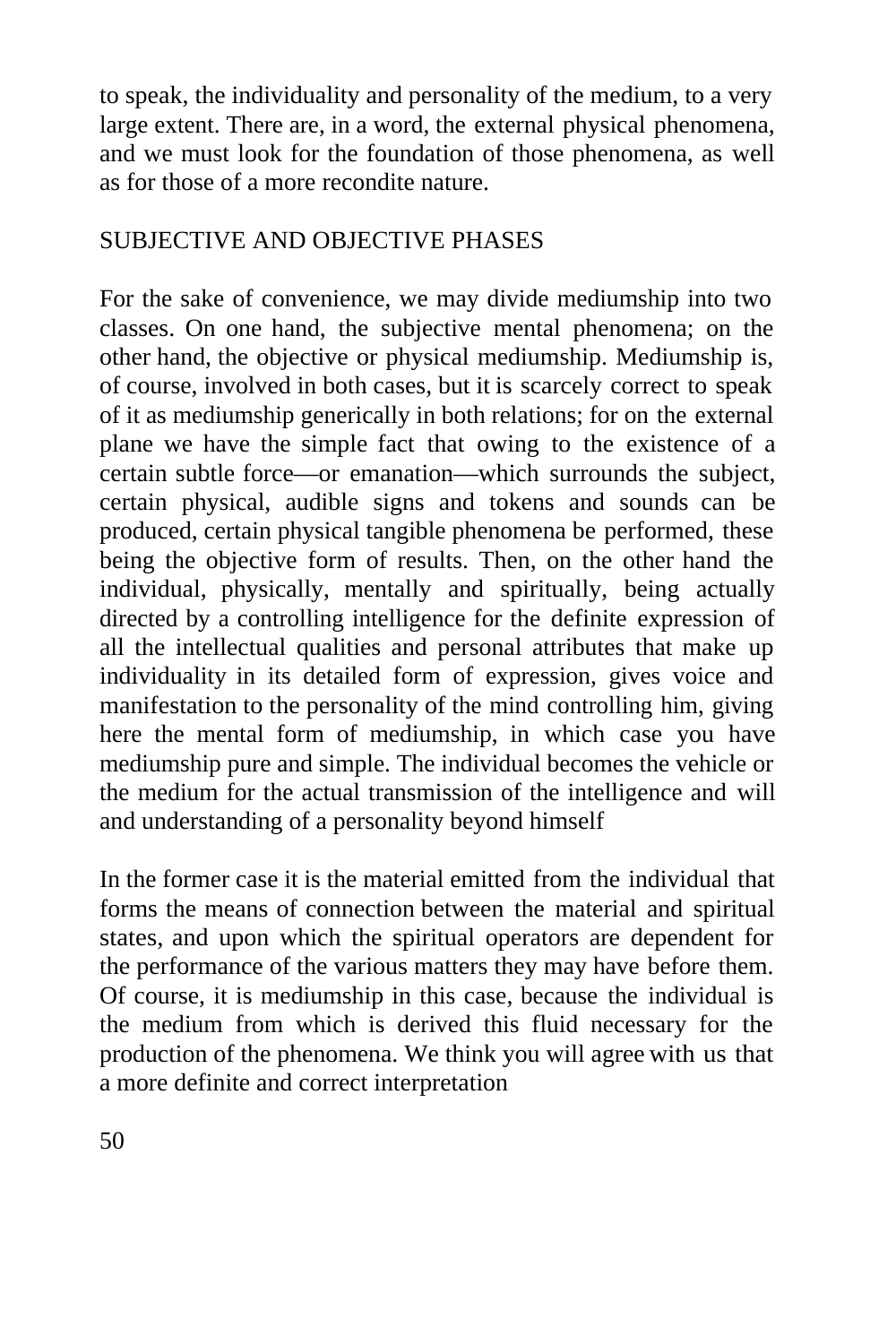of the word mediumship would be to associate it with that phase where the individual becomes the agency for the actual transmission of another's intelligence and understanding through his ordinary personality.

# MEDIUMSHIP IS A NATURAL FACULTY

The foundation of the external form of mediumship must be sought in the realm of nature, just the same as the foundation of the internal or subjective form of mediumship is to be found within the personality and spiritual possibilities of the individual. We have no sort of sympathy with that doctrine that makes mediumship a gift from God to man, in the sense of its being considered a special gift from God to man. God never gives special gifts to anyone; He has no favourites. Why should He have? There is no necessity for Him to give one a rose and another a thorn. He is the universal, Allloving and All-just, and, by the universal principles of His being, He regulates and orders existence in every department in divine equality; and latently every individual possesses precisely the same qualities. True, it appears that the exercise or development of mediumship to-day is special and particular, but it is the special and particular manifestation of a universal possibility which will ultimately be realised by all mankind.

We want it distinctly understood that all the stories that you have read of mediumship being "a special gift from God", and of "the angels" coming down and giving you this "gift" or giving you the other "gift", or that you must be "the seventh son of a seventh son", or "the seventh daughter of a seventh daughter, and all such kind of nonsense, are wrong and absolutely absurd; there is no sort of truth in it at all; no mortal or spirit can put into a human being what is not there now. What can be done is this: The secret spring may be touched so that that which has not been hitherto known to exist may be developed and brought into exercise. But this is a very different thing from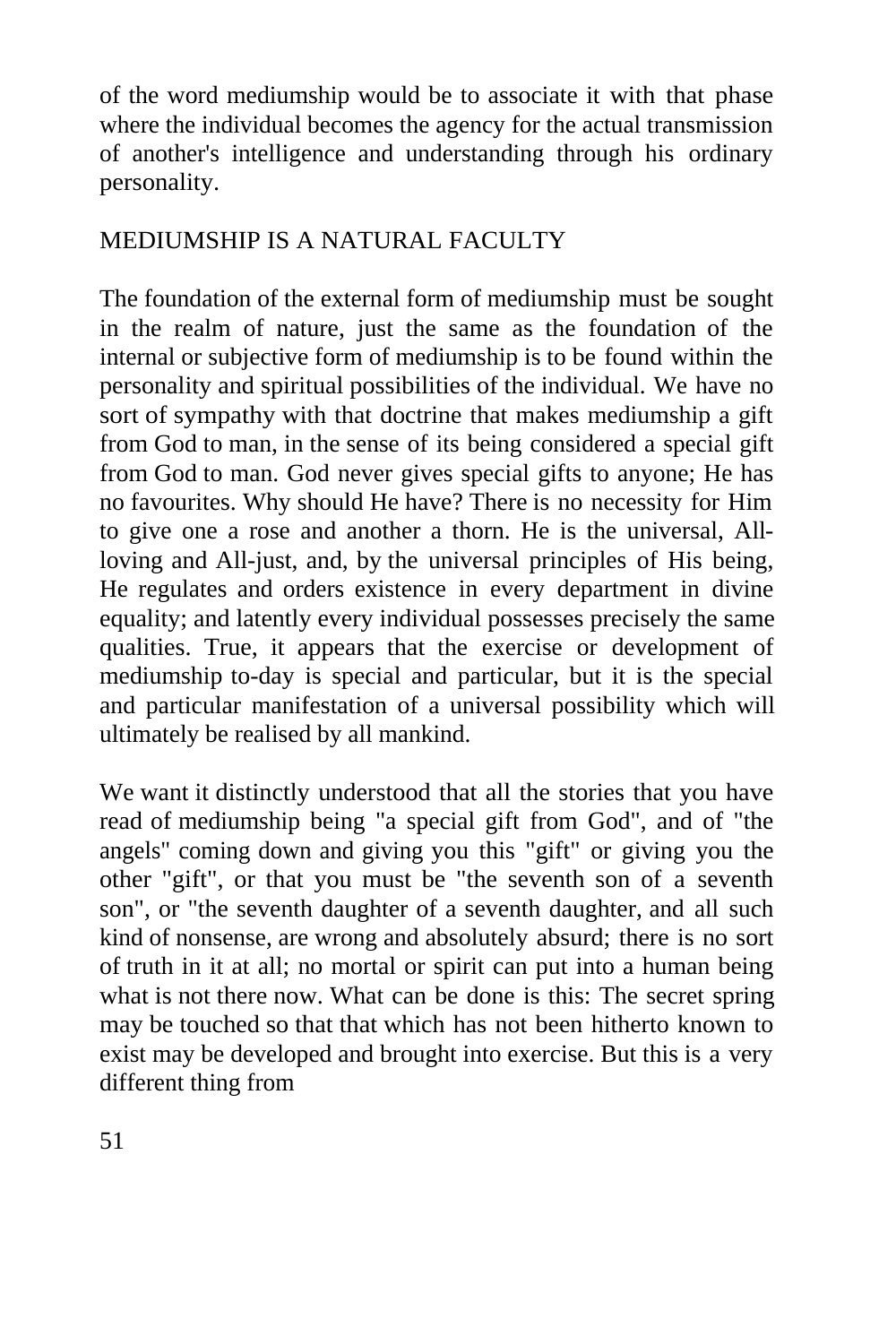giving you a "gift" or putting something into your nature that did not previously exist therein.

#### THE WHOLE UNIVERSE IS ONE

Here we have two distinct grounds for the foundation of mediumship: the spiritual nature and relationship of man on the one side, subjectively; the possibilities of the universe upon the other side, objectively. How can you realise this last proposition? You can only realise it by a course of speculation which, after all, is not so very speculative, since it is in strict harmony with ascertained fact. The man of science will tell you there is an intimate relationship chemically and atomically, between every department of the universe; that the flash of a gun will produce an indefinitely extended and continuing effect through the realms of existence, even as the dropping of a pebble into the quiet bosom of a lake will cause a ripple that will finally extend from shore to shore.

You cannot do one single thing in this room that shall affect the atmosphere without creating conditions that will react upon every human being here assembled, and the vibrations of the atmosphere from the voice of the instrument we are now using not only produce an effect upon your consciousness, but produce effects upon your nervous system through contact with the brain, and through the brain upon the entire physical organisation; thus proving that there is a material correlative for every sound you receive, the results of which are distributed through the entire physical system of each and every one.

These are facts, and very important facts, that are passed by without serious notice being given to them, and sometimes are ignored through actual ignorance. You will here see the truth of what we are going to place before you; for if every atom of matter is capable of affecting its neighbour, there will be an increasing effect expanding through all the departments possible to be affected under the particular circumstances. Therefore,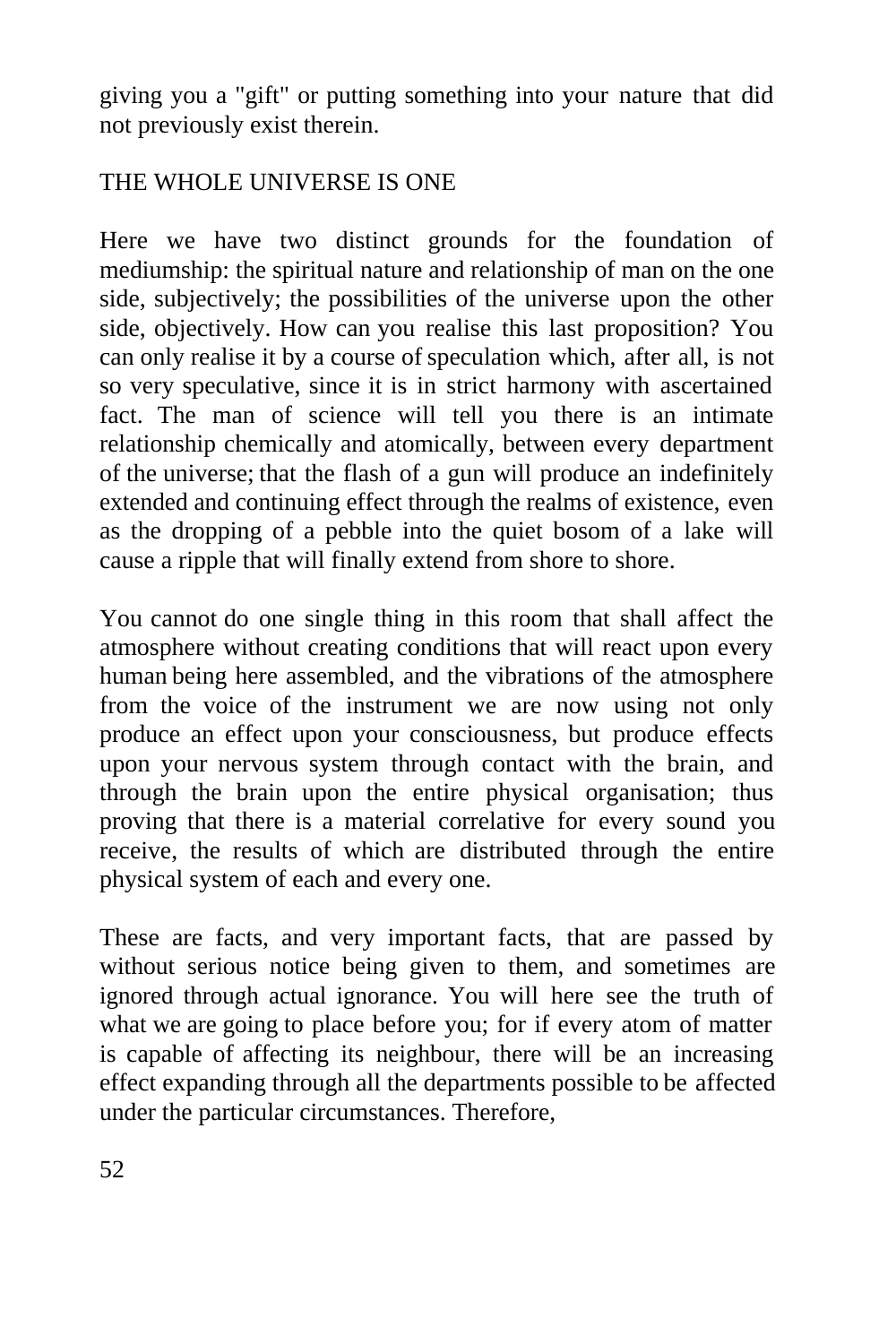throughout the entirety of being there is a sympathetic relationship between points of force, or atoms, as they are commonly spoken of, which once set in motion here or there, a series of effects governed by their laws and relationships will be produced whether it be from the waving of the hand, the flash of a gun, the shouting of a voice, the falling of a body, or any other phenomenon that may occur.

This point is clear, then; and instead of the physical universe being a series of conditions jumbled together without any inherent and subtle relationship uniting them, the very converse of the proposition stands true: that every condition of existence bears an intimate relationship to all other conditions; and the key note, so to speak, between them, in their mutual vibrations, repulsions, and attractions that run throughout the various modes of existence.

## THE TWO WORLDS ARE INTERRELATED AND PSYCHIC FACULTY IS THE LINK OF UNION

Here, then, is the external form of mediumship. We must encounter this law, or else the argument falls to the ground. If any allege that special mediumship is being advanced beyond the laws of nature, then we frankly tell you we know nothing of such mediumship; we know nothing of any possibilities that are beyond the possibilities latent within the universe wherein they occur. The phenomena of external mediumship presents to you certain tangible facts. How are they produced if the two worlds, as they are called, the natural and spiritual, are distinct conditions with no continuous degrees between them?

There must be a point of contact, some neutral point in the scale relating the spiritual to the material; and in that neutral point, where the material and spiritual blend, will be found the condition that enables the beings of that other world to hold communication with this world. So on the neutral line must be sought a point where this can be accomplished. The organic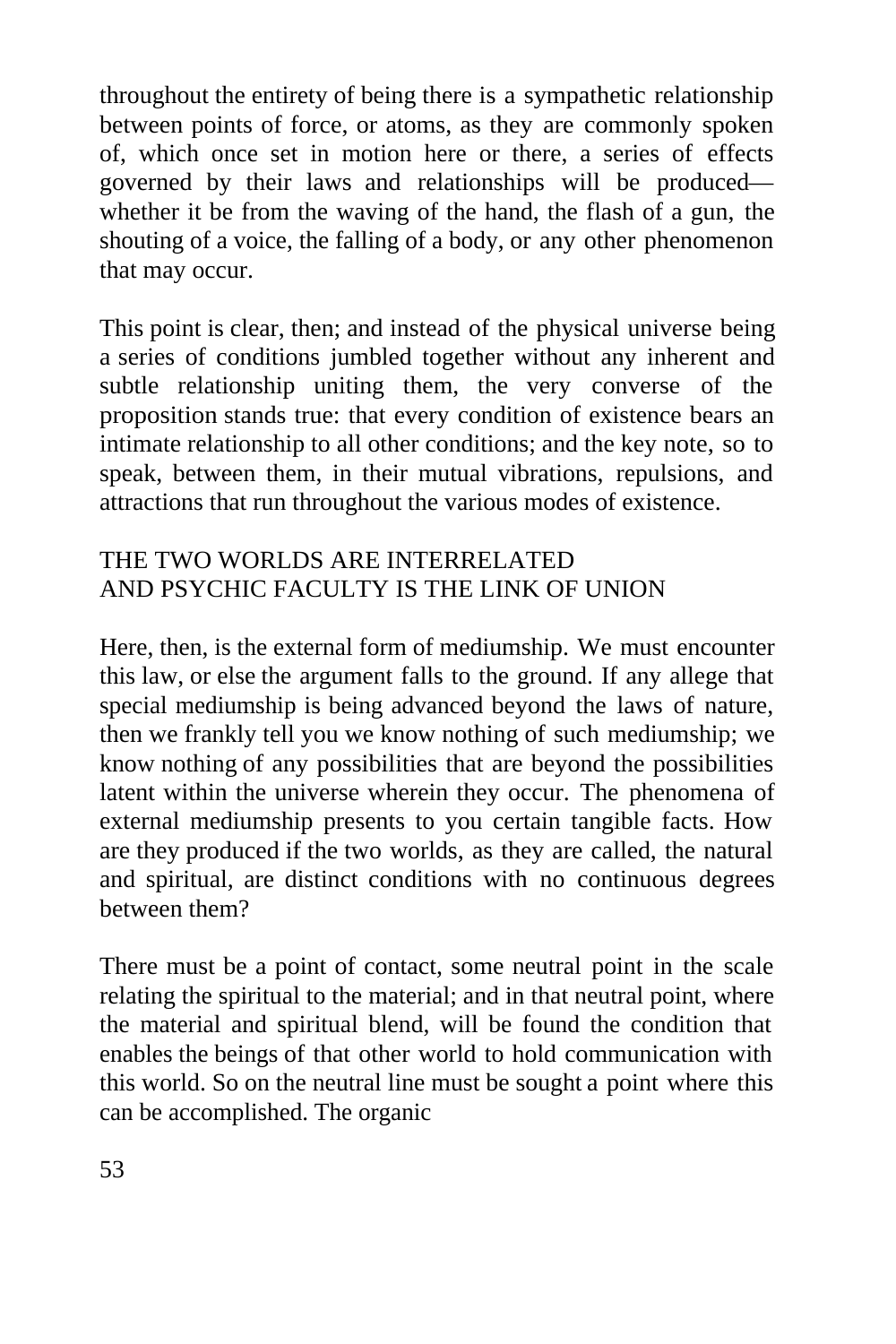structure of man is immediately associated with the nervous forces, and the spiritual beings can use this refined force—which, being related through the human organism to the chemical forces of the universe, will form a point of contact for the spirits with man's physical conditions; the point of contact being in the superior physiological forces; and so gradually descending to the muscular forces, wherein the spiritual world finds the means of producing the external phenomena, the nature and character of which you are more or less familiar with.

The foundation of mediumship, then, is in Being, in the principles of existence, in harmony with the innate possibilities of human nature, is a natural faculty and possibility of the individual, and a universal law in harmony with the principles of God. Here, then, superstition and all kinds of ignorance concerning mediumship vanish, for we find it rooted in Nature, in Man, and in God; and with such a triune foundation there is no need of seeking another, for no better foundation need be sought.

#### DEVELOPMENT—ITS SERIOUSNESS

How shall mediumship be developed? Here again is a fruitful theme, for a superstitious crop of errors is presented to the inquirer in this connection. We should not do justice, if we dealt with this topic in pleasant and soothing words. You must remember that you are mortal beings as well as spiritual beings; you must remember you are related to a world of sense, matter, and time, as well as to their immortal counterparts; and bearing this in mind you should deduce from it the lesson that there are duties due to this world now, as well as duties due to the world towards which you are going. That condition to which you belong, for the time being, has the primary claim upon you; that condition of existence towards which you are going has, therefore, a secondary claim upon you. Give, then, to this world while you are in it, that due regard and proper consideration its primary claims upon you demand. In so doing you will find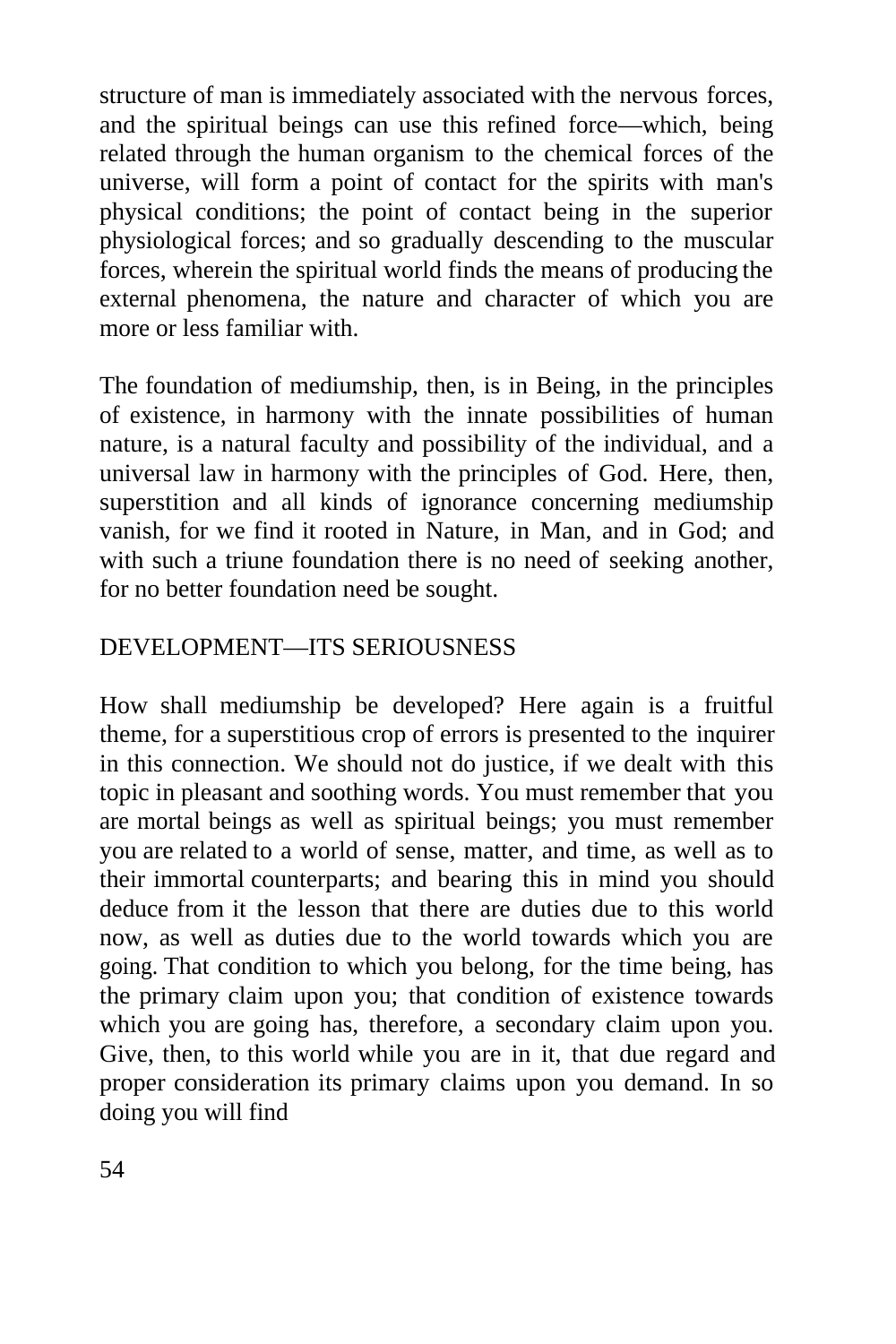ample leisure, if you will, to consider those secondary relationships in regard to the world towards which you are tending.

We want you to understand that the development of mediumship is a matter of very serious consideration. We have been consulted over and over again in very many places as to the propriety of developing mediumship; and we have had to tell many that, as the indications of the possible development of their mediumship were exceedingly small, they had better devote all their spare time to washing dishes and cleaning windows, for then they would be doing something serviceable with the powers they possess. You can waste your time, you can sit in circles, absorb all kinds of psychological influences, exhaust your own, and in many cases become so filled up with contending influences that you are in a state of psychological fewer all the time, or so exhaust yourself that you will become as limp and useless as a rag. This is not the way to use the opportunities you have; and you should avoid the injudicious, promiscuous and insane methods of development of many who are extremely anxious to develop you as mediums, and who often bring discredit upon the subject of mediumship, and do no one the slightest practical good, not even themselves.

## DO NOT NEGLECT LIFE'S DUTIES

It may be thought we are speaking against our own cause; it may occur to you that the greater number of mediums, the greater the army that is dispensing truth throughout the world. Let us caution you that the development of mediumship ought not to be the highest aim of individual existence. There are duties to be done here; soil to be cultivated, men to be clothed, honourable service to be given to humanity at large; some fair and just return for all the privileges and advantages conferred upon you, which tend to make the world happier and wiser, to build up the constitution of human society wisely and truly, so that at last the divine temple of a happy, virtuous and noble humanity shall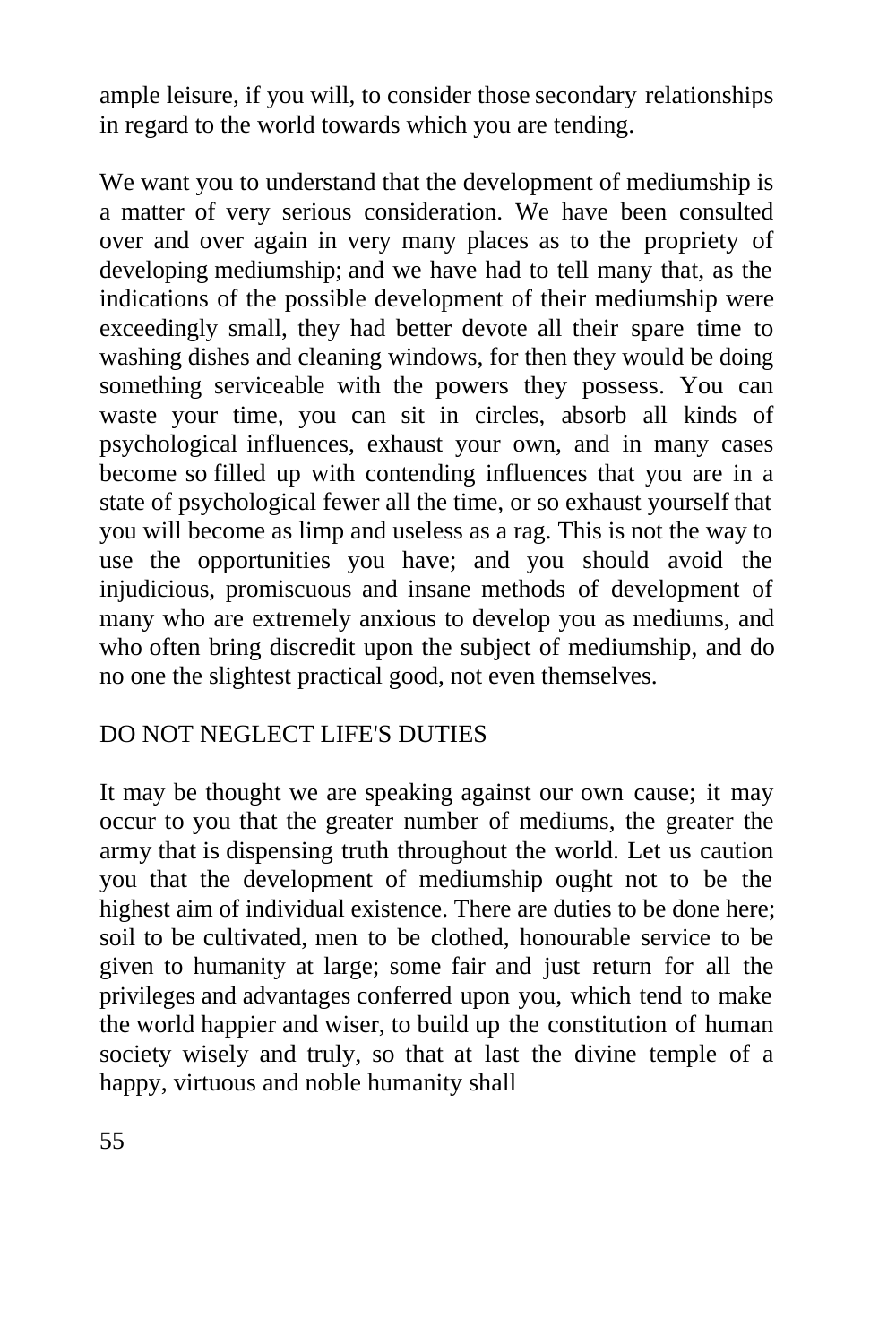disclose its glorified proportions to the world at large; these things leading to such results being wisely and honestly performed by you will infinitely bless and better the world, and give you a nobler purpose in life than will the development of mediumship, which in many cases has no other benefit or result than the gratifying of vanity or a craving after notoriety.

Mediumship, when it comes spontaneously, is the type of mediumship which is likely to be the most satisfactory; and when it comes spontaneously and manifests itself unsought and uncalled for, you can generally depend upon it that the unseen directors can give you that needful instruction you require during its development. Let us suppose an ideal case. In the first instance, the development of mediumship for purely physical or external phenomena does not make any real demand upon the intelligence or morality of the individual.

Here is a point that a great deal of sophistry has been expressed upon. This very argument, perfectly true in itself, has been the peg upon which has been hung the most wretched garments that Spiritualism, has had in its wardrobe. Let it be clearly stated that though the external physical phenomena of mediumship make no real demand upon the morality or intelligence of the individual, yet the demand is just as true in that case—of that individual as in every other. When any condition of life or service is construed with an absolution of moral responsibility or intellectual development, then that service is an injury to the world and a curse to the individual.

## THE MORAL RESPONSIBILITY OF MEDIUMS

We place it clearly and plainly before you, that personal moral responsibility must enter into the development of all forms of mediumship. What, then, shall we say in regard to the physical health of the individual? These phenomena of the external forms of mediumship depend upon the muscular, nervous, and physiological forces, and therefore everything that tends to maintain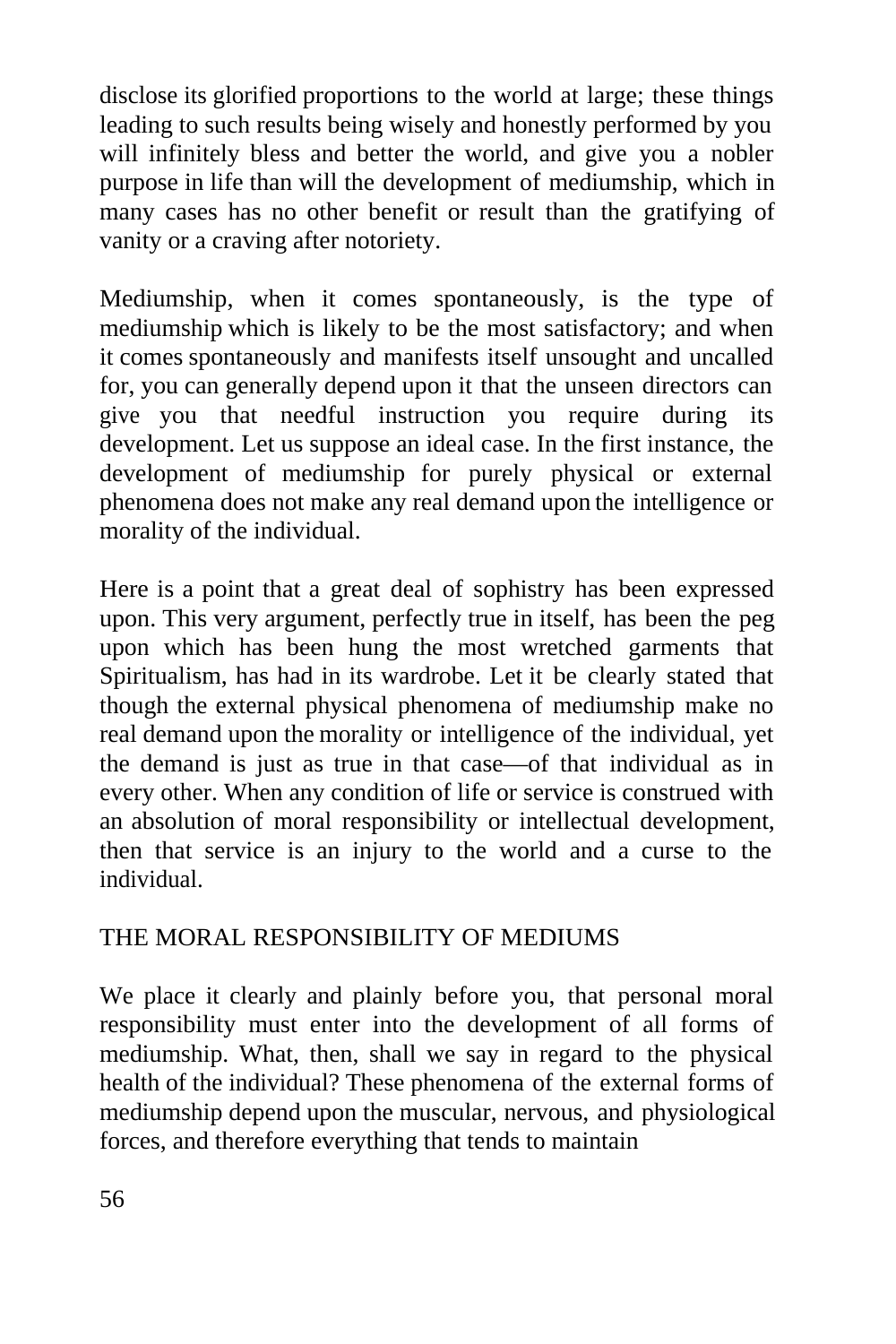the physical health of the individual is absolutely necessary. Let us give you an illustration: You are, of course, more or less familiar with what is generally describable as athletics, and are aware of the fact that the athlete has to go through a very severe course of physical training before he is considered fit to race, wrestle, run or jump. You know how carefully he is trained, how his exercises are attended to, his diet looked after, and how he is bathed and rubbed, taken as much care of as though he was to be sold for £100 per pound actual weight. The very best possible care is taken of him, because it is found by experience absolutely needful to get this man into such splendid physical condition that he can accomplish his task to the best advantage.

If this be the case with the athlete, how much more necessary that this should be done for those who have to stand virtually as gateways between the two worlds! If it is so absolutely necessary that man shall be physically clean, strong, sound, and muscular that he may be a successful athlete, how much more we ask, is it necessary that the same good training, the same care of health of body, the same development of nervous force, the same development of the entire physical man, should be demanded and insisted upon in the development of mediumship on the external plane. Take the argument and consider it for yourselves. It needs no enforcement from us. We repeat, that the development of physical mediumship should be always associated with the greatest possible attention to the health of the individual concerned, as well as the strictest attention to the cultivation of the moral and intellectual natures.

## POSITIVE AND NEGATIVE MEDIUMSHIP

When we take the subjective side of the question, we are told the case is very difficult; we must not allow the personality of the medium to interfere; the individual must be negative, he must be subjective, must be entirely put upon one side. The penalty of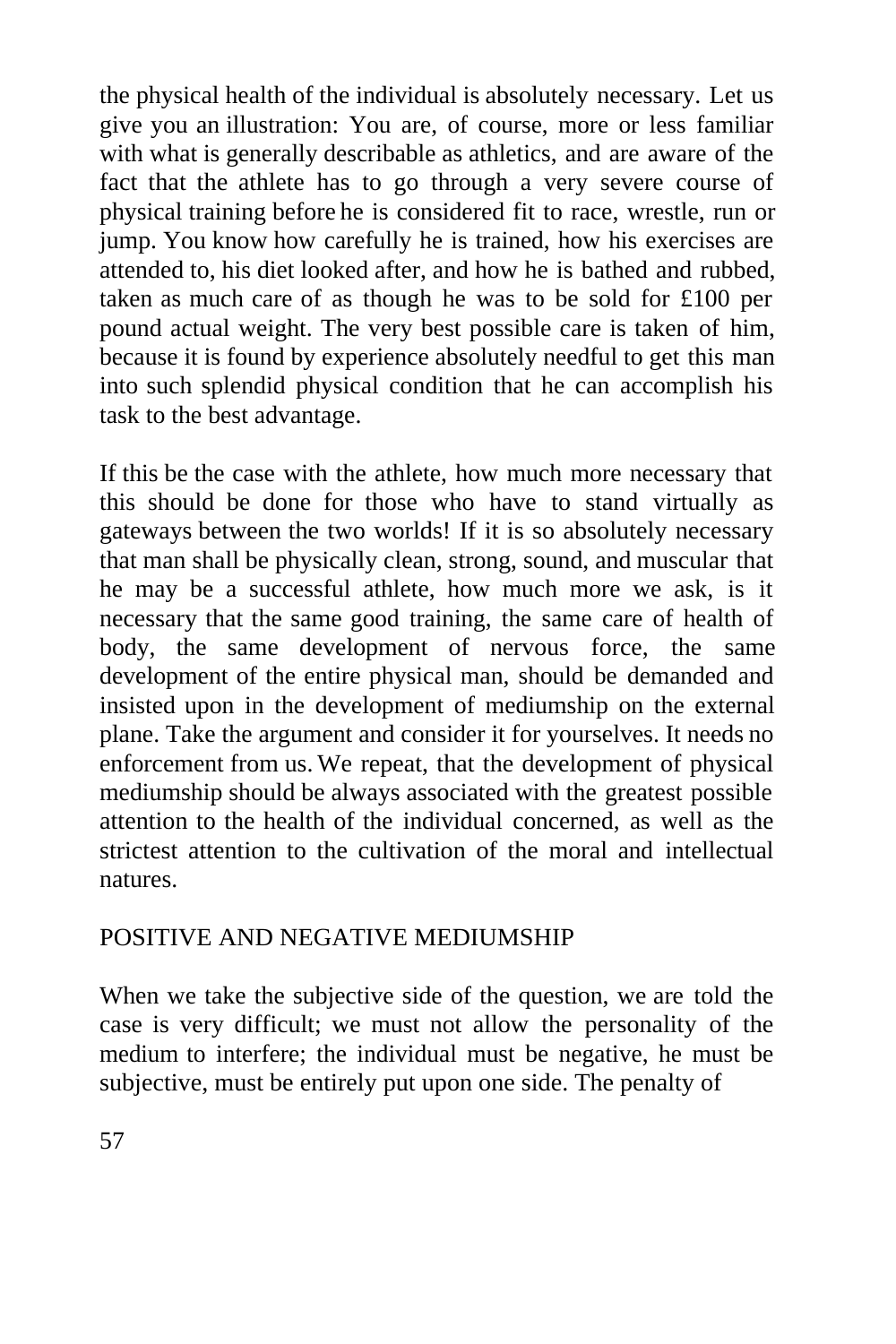mediumship is very great according to this; the individual is not worth much as a medium unless he is mentally and personally very crushed down to almost perfect nonentity. Is not this asking a great price? Is it not inflicting a very severe penalty? You pride yourself upon your individuality, your strength of mind, and intellect, and will you be willing to have all this crushed out of sight?

"Well, no, I do not think I would," you say. How many people have said, "If I was not made unconscious I would like to be a medium, but I could never submit to have my consciousness extinguished and my individuality put upon one side." There is the instinctive protest of the soul itself against subjection and domination, and it is a voice you should heed at all times. "But when mediums are positive they cannot be controlled, they are opposing the spiritual world." How is that? "Well, they are too positive." Can you not draw the line between excitement of mind and strength of mind? There is a very important distinction between the two conditions. You may be mentally all points and needles, like the quills of a hedgehog, which would aptly represent your mental excitement; but such excitement has nothing to do with your sympathy of mind, nor the strength of your mind.

If it is possible for intelligent spirits to control weak minds, surely it should be equally possible for intelligent spirits to come *into sympathy* with strong minds. Therefore we draw the line here. There is on the one hand a mesmeric sensitiveness—called mediumship—where susceptibility, sympathy, and negativeness are absolutely necessary; but on the other hand there is that other kind of mediumship where strength of mind, cultivation of mind, aspiration of mind, are equally necessary. In the one case you have the presentation of the individuality, sentiment, thought, and character of particular and individual spirits embodied and disbodied; on the other hand, you have the subjective trance, the subjective inspiration, and subjective aspiration of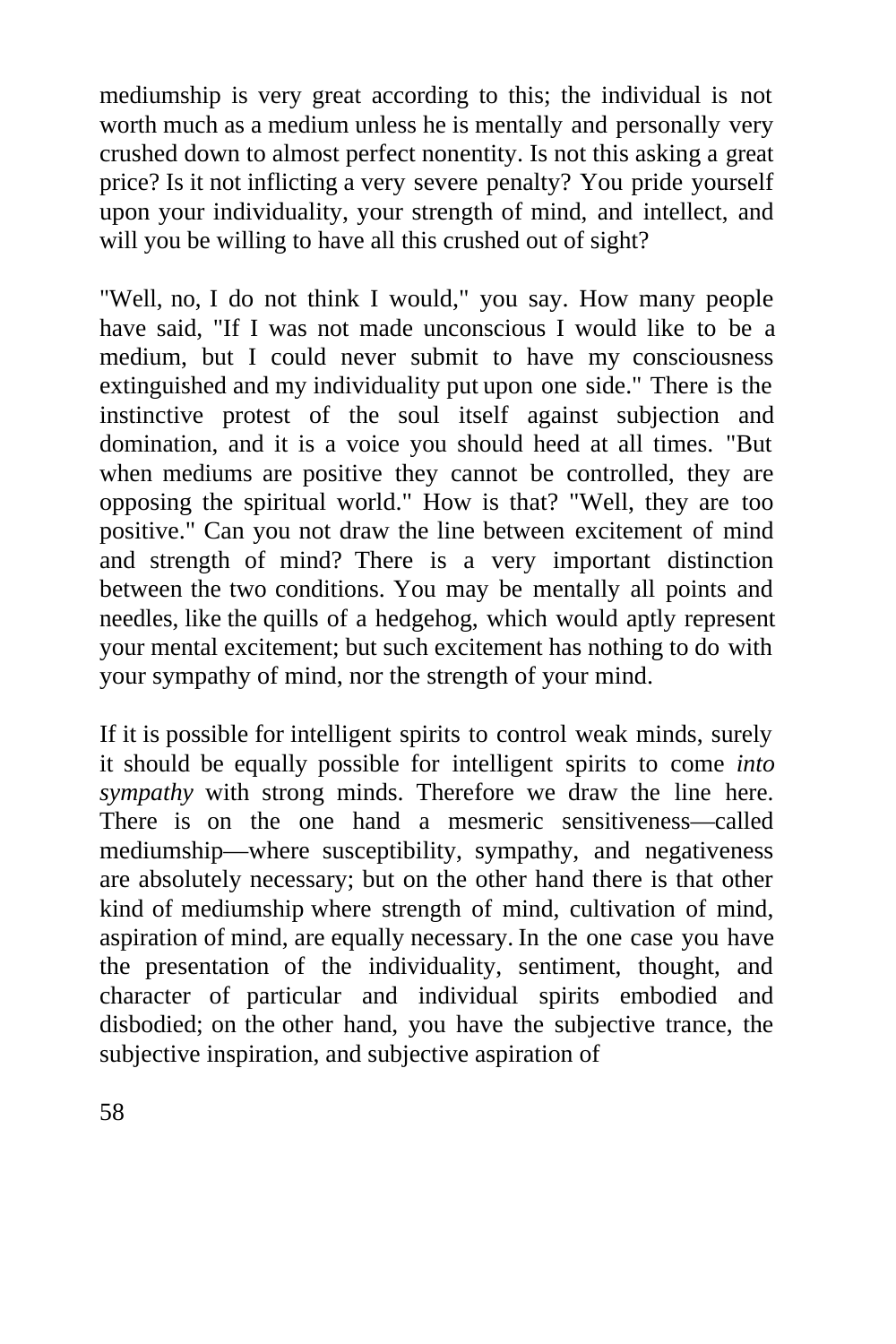your own immortal soul, and the inspirations of the personalities of the spirit world working through the entranced brain and body, which gives what is known as inspirational speaking, trance speaking, and such kind of matters as are related to these particular departments of mediumship.

# THROUGH THE LESSER TO THE GREATER

Now, though it is apparently true that under what we have considered the mesmeric department of the subject there should be negativeness of mind, we want you to understand what is meant by being negatively-minded. We do not mean that the mind should be so weakened that the personality becomes destroyed. Between the sympathetic attitude and the "nothingness" attitude of mind, if we may so describe it, there is an important distinction; for the best of mediums for the spirit-world are those who are mentally sympathetic, and not those who allow themselves to become mental nonentities.

The spirit world can do as it likes so to speak, with one of these nonentities, can twist up his brains and do extraordinary things with him; but at what cost?—the cost of the intellectual strength and mental life of the individual so performed upon! For our own part we look upon such mediumship, in the great majority of cases, as destructive of all self-control and individuality in the persons concerned. The development of mediumship, then, should be the development of the body, mind and soul of the individual, with due and proper attention to every law of health, to every law of mental culture, and every law of spiritual unfoldment; and a medium so developed is strengthened in every department of his being, and benefited instead of injured by his mediumship.

# WISE DISCRIMINATION NECESSARY

What are the dangers? The dangers are greater, perhaps, than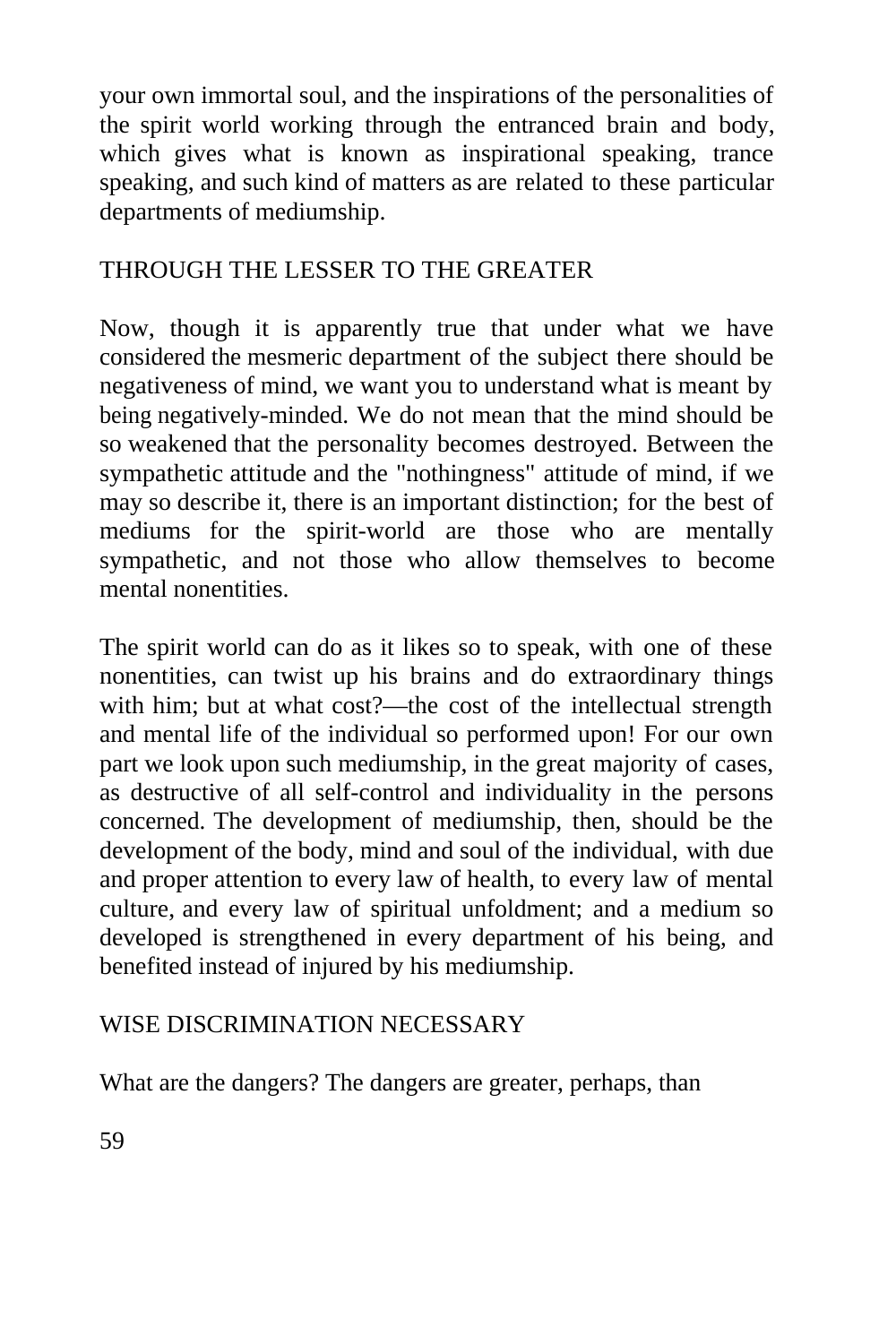you may think. It is very pleasant indeed to be the servant of the angels, to have wise and mighty souls come from their high estate to inspire, control and direct you; very sweet, very beautiful, indeed, is all this. But if you are not careful, rigidly discriminative and exclusive, you may run the danger of encountering wolves in sheep's clothing; for it is unwise to assume that every spirit in the spirit-world is as good as yourself "Oh! but that would cause us to become suspicious, and if we become suspicious, we shall become harsh, uncharitable, and unjust." Indeed! Do you let every one into your house who may choose to knock at your door? Do you sit every person who comes into your house down to your table? Do you go out into the street and shake hands in friendliness with every passer-by? "Oh, certainly not! We have to recognise the necessity of exercising reserve and discretion in these matters."

Then, if you recognise the necessity of a reasonable discretion in your associations with spirits while they have bodies, why not apply the same discrimination to them when they are out of their bodies! It is not the bodies that you are careful about, it is the people who live in the bodies. The same people live after they have gone out of their physical bodies, for the immortal soul is in the same condition immediately after it passes out into the spiritual world as it was while in this world. When you have tested and tried a person and found him true and honourable, you are willing to shake hands and say, "Welcome, good friend, we are glad to see you"; but to indiscriminately open your doors may be to let in all kinds of undesirable people, as many Spiritualists forming promiscuous circles have found to their bitter cost in days gone by. Unless you test and prove the spirits when they come to you, you are liable to be overrun by the dwellers upon the threshold, who may work upon your sympathies, who may have an exceedingly good time, so far as they are concerned, but unfortunately at your expense.

The dangers, then, if you are lacking in discrimination, if you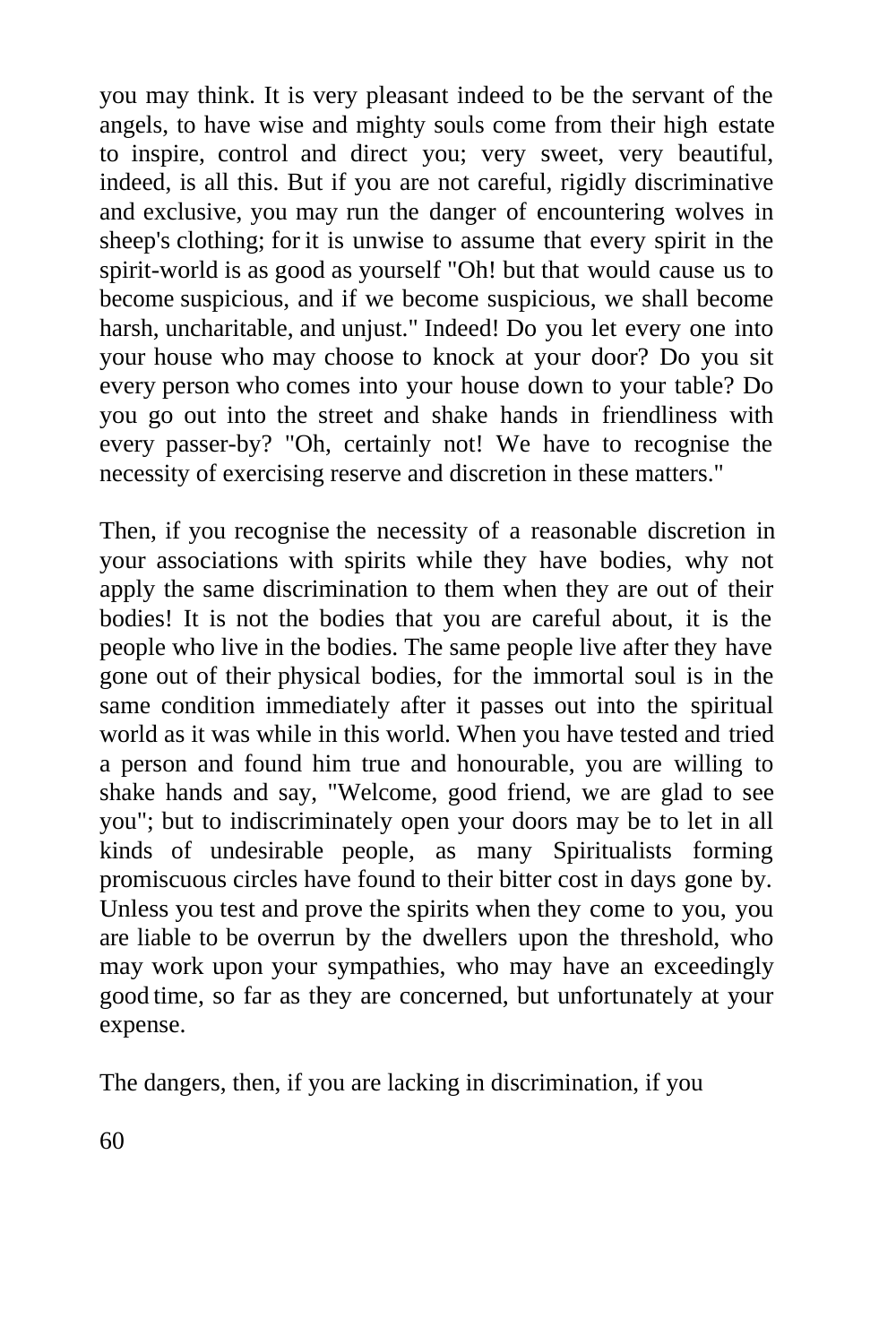surrender your reason and judgment to the spirits simply because they are spirits, the danger is that you may be deluded, that disaster will overtake you, that sorrow and regret will associate themselves with you; and in many cases we have found that the results of ignorance or want of care in these directions have been, that the investigator has grown disgusted by these experiences, dismissing the whole question.

## DANGERS WHICH WISDOM WILL AVOID

There are personal dangers; dangers in regard to the health, dangers in regard to the mind, dangers in regard to the nervous condition. The inordinate practice of mediumship is just as injurious to bodily health as the inordinate practice of any other phase of human activity, you must remember that in the matter of mediumship the strain is on the most refined forces of the human nature, and these refined forces being the most powerful forces, presuppose by their exhaustion a great drain upon all the powers of the system.

The exercise of mediumship, then, indiscriminately and persistently pursued, will lay up stores of bodily and mental trouble that will come to you by and by in a physical eclipse, involving muscular and nervous paralysis, in the drying up, so to speak, of the vital juices of your being, which will cause you to grow prematurely old, and utterly destroy health of body and vigour of mind. These dangers may be obviated, in regard to health, if mediumship be exercised and restrained within certain limits or bounds. The other dangers have been stated in the possibility of your being imposed upon by spiritual vagrants, dwellers upon the threshold, who may come just for the purpose of amusing themselves and bewildering you.

One further word of caution. It is a little personal, we admit, but its value we think sufficiently plain to excuse its introduction. Under all circumstances receive with the utmost reserve and caution longwinded "communications" from notable characters,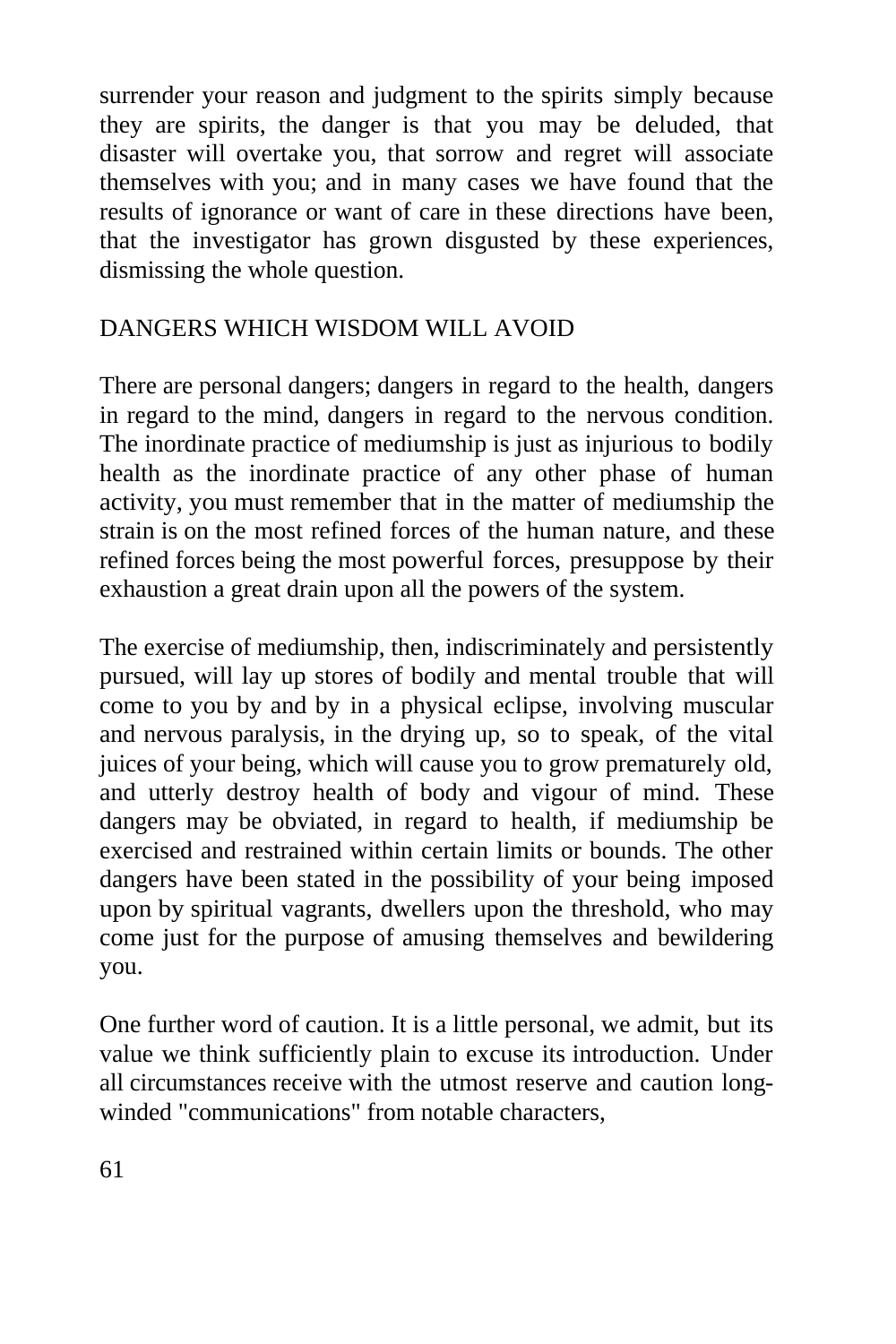who claim to be "Napoleon Bonapartes," "Lord Bacons," "Socrates," or other great personages: for in the majority of cases you can value the communication precisely in reverse of the name attached to it. Humanity is so fond of receiving a great name's seal upon some particular communication, that these dwellers upon the threshold, knowing how anxious you are to communicate with a "Raphael" a "Buddha," or a "Jesus," will try to personate them just to see what you have to say; but when you listen to them, and use your judgment, you will in such cases certainly think these great (?) ones have run to seed in the spirit world, because of the rubbish they strive to force upon you. We would again earnestly impress it upon your mind that the value of the communication in nine cases out of ten is exactly the converse of the importance of the name attached.

What are the blessings of mediumship? The advantages of mediumship when rightly and orderly developed are great indeed. When the laws of mediumship are more thoroughly understood and obeyed, it will surely result in the evolution of the highest possible harmony of all the forces within the physical environment itself. In other words, it will be found that the highest conditions of mediumship are perfectly compatible with the highest conditions of physical health; it will be discovered that the inspirations from the spirit-world are in harmony with the highest unfoldment of the intellectual powers and nature of man, and your strength and character of mind, instead of repelling the operations and inspirations of the spirit-world, will really attract them and draw them to you; and when you make the best use of them, when their fertilising influence falls upon you and enters the calm recesses of your mind, the spirit develops and aspires to reach still higher and purer things.

It shall invest you with such personal greatness and goodness that you shall stand up among your fellows clothed with power from on high; and the wise and good, seeing you have diligently used and cultivated your noblest powers here, that you might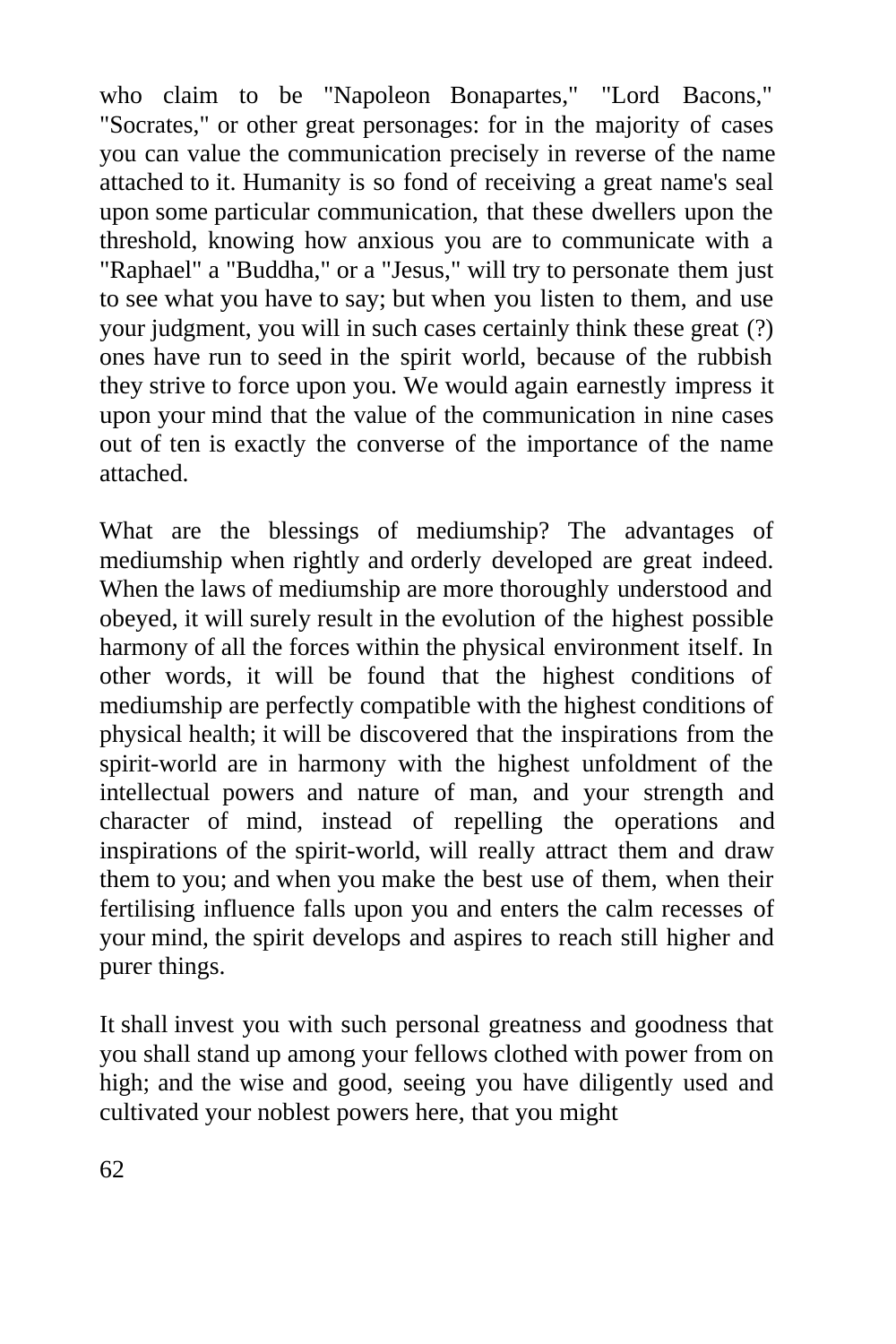grow in mind and soul, will feel that they can help you by their counsel and guidance from time to time.

It is indeed a blessing to know that your dead are living; a sweet and glorious consolation to have them come back to you, counsel with you, advise you, and help you in your onward pathway as you journey through the mortal sphere. It is well to have this assurance and this guidance, and if you make a wise use of this knowledge, comport yourself in harmony with their desires, you may walk and live in the daily consciousness of angel ministry. These advantages of mediumship extend into the realms of nature, and give you a suggestion of the possibilities upon the psychological plane (the almost infinite possibilities, we might call them) of the immortal nature of man while in the garments of flesh, and how the relationships between the natural and spiritual worlds bring the whole universe into harmony with yourself, and yourself into harmony therewith.

## A WELL-BALANCED SPIRITUAL LIFE RESULTS

The advantages of mediumship shall hereafter be health of body, development of mind, unfoldment of soul, sweet communion with the angels of the life beyond, a realization of your spiritual possibilities while embodied here on earth, an understanding in part of the wondrous phenomena in the external universe around you; the advantages of mediumship, in a word, will result in the realization of the fact that the universe and man are in perfect harmony, unity and relationship.

Here, then, on broad and general principles in harmony with law, without special and particular argument which is unnecessary to the case, we have presented in these two discourses the subject of mediumship in what we consider to be its laws and principles, its higher import, its deeper relationship; and we give it to you in the strongest terms and in the most earnest manner we can present it, that the development of mediumship should be accepted as a sacred trust: for it is an unfoldment that lifts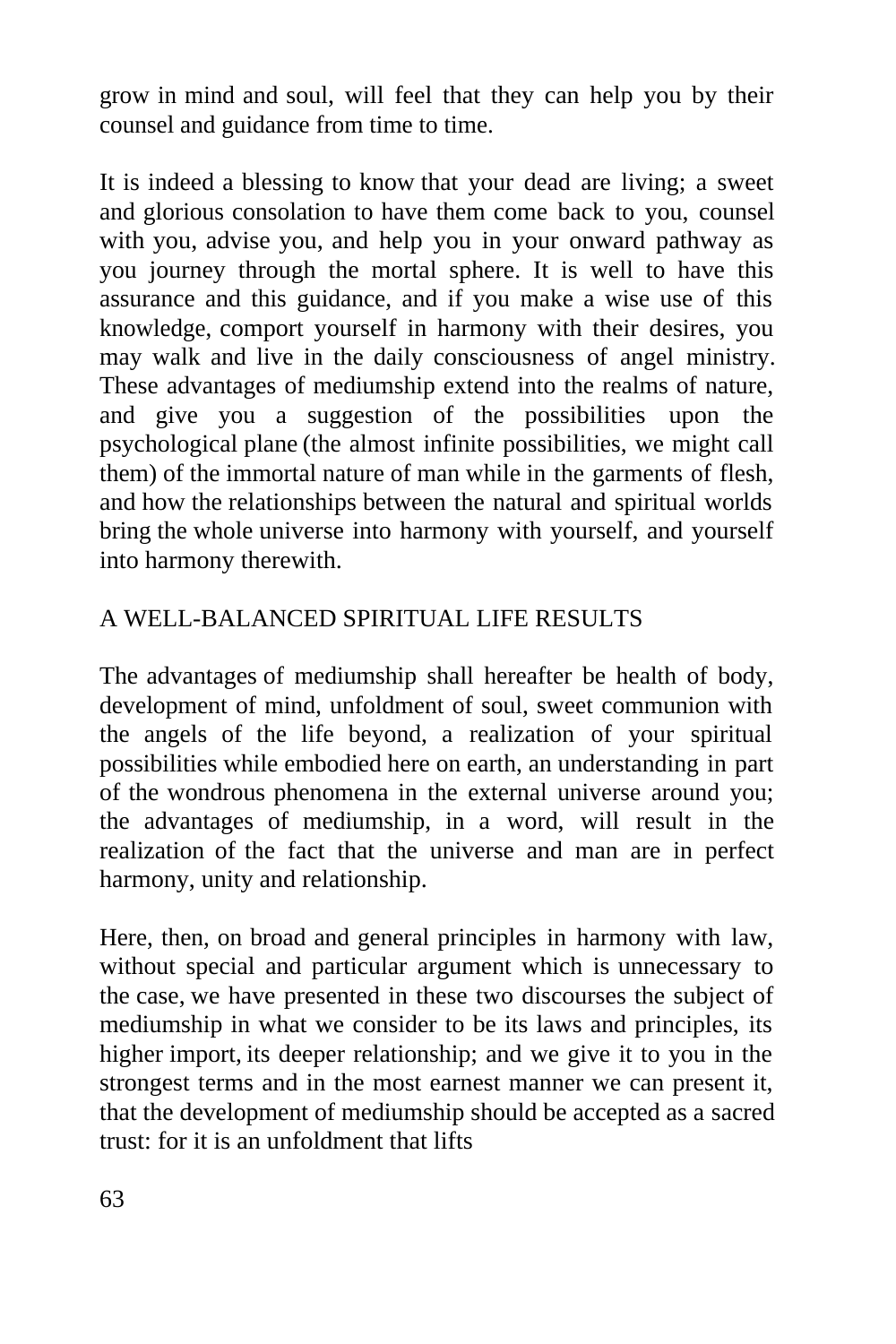you up to the highest and noblest powers of your being, brings you into relationship with the solemn possibilities of life, links you to the immortal world beyond.

And as you rightly use it and reverently pursue it, and labour for its highest and best advantage, it will assure you not only the comfort arising from the presence and guidance of wise and loving angels, but by it you will gain a knowledge of the laws and principles by which they can come to you, by it you will inform yourselves of your spiritual possibilities here and now: but, better than all, it will enable you to crown your days with health of body, soundness of mind, and purity of soul, without which the grandest mortal achievements fall into sorrow and darkness, but when accompanied with these three divinely glorious possessions, life becomes a long summer dream of use and beauty to your fellows and yourselves.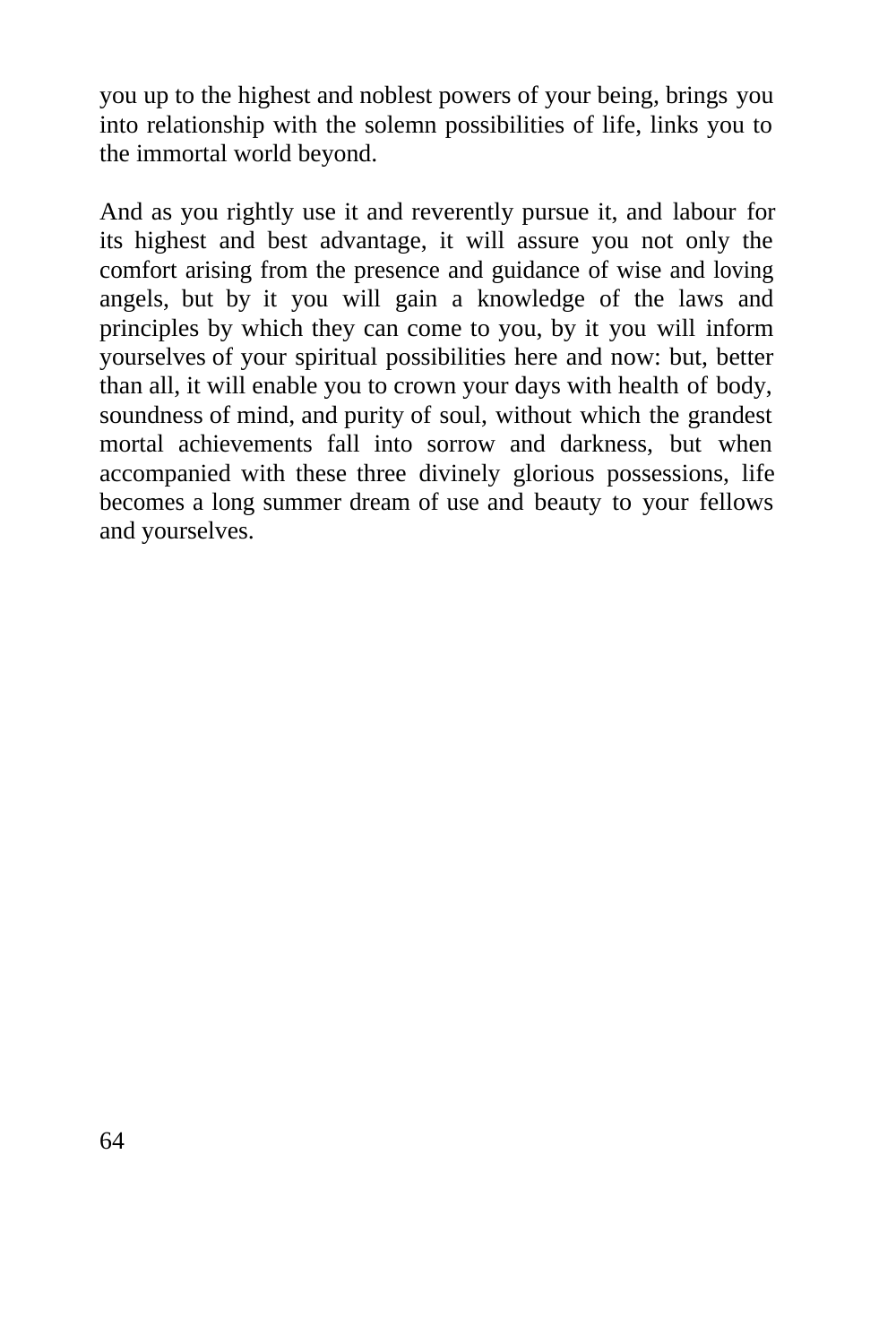## FOURTH LECTURE

## MAGIC, SORCERY AND WITCHCRAFT

THE present lecture is to deal with three very important, and to a very large extent, much misunderstood subjects; namely, magic, sorcery and witchcraft. We shall endeavour to Place these three topics in their proper position, so far as we understand them; rescue them, where needs be, from misapprehension; and clear away some proportion, at least, of the rubbish that has been associated with them.

To the average understanding there is something terrible in the associations that are connected with the terms, magic, witchcraft, or sorcery, and the uninstructed or uninformed shrink from all those who are supposed to be possessed of powers in any of these directions. This shrinking is the outcome, in nearly all cases, of ignorance, ignorance of the powers and forces that are utilised by those who are what might be called adepts in any of these departments; for generally people are ignorant of the fact that all that can be done by the witch, the magician, or the sorcerer are possibilities to everyone else, to the unfortunate so-called victim as well as to the so-called more fortunate master.

The history of the world reveals the fact that the further we go back into the past, encountering the increasing ignorance of humanity in our backward progress, the more of superstition do we find; and as we recede from the positive knowledge and practical evidences possessed by man to-day in regard to the laws and principles of nature, the more and more does the world of life and action become peopled with subjective individualities; and, instead of the ordinary laws of nature, and the principles of being—as the man of science finds them to-day—we find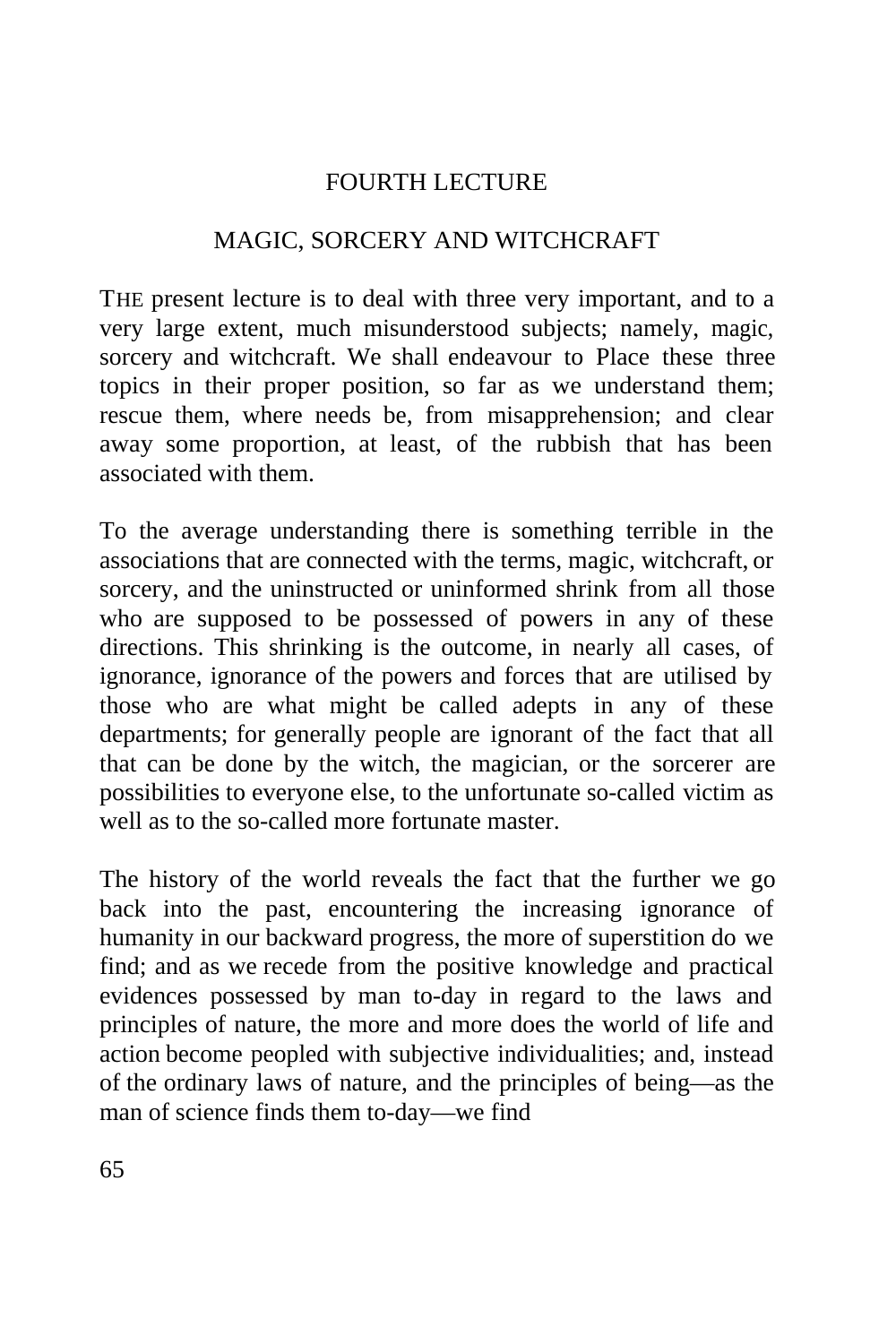genii, and devils, and strange, mysterious dwellers in the earth, in the clouds, in the winds, and in the spaces of the upper air. The further back we investigate these matters the grosser and grosser become these peculiarities, until they reach the age of barbarism; when they become so crude and devilish, as to fill our souls with loathing, as well as with wonder concerning how it was possible for men to accept such interpretations of the phenomena of nature.

Yet you have only to remember that ignorance is the fruitful mother of error, and that unintelligent minds are the resting-places of all the bats and owls of superstition, to be at once placed in possession of the fact that the further you recede from the orderly facts of nature and retire into the chambers of speculation, the more certain is it you will lose law and order, and enter into that domain where fancy, superstition, and speculation run riot and hold high court, and seem to present a veritable witches' Sabbath of riotous fancies.

We do not wish you to understand us as arguing for a moment that the phenomena associated with magic, witchcraft or sorcery, are untrue, that is to say, that such things do not exist and such phenomena do not occur. This is not the impression we wish to convey to you; the impression we wish to place upon your mind, is that the aforesaid phenomena do exist and do occur, but that the cause of them and the interpretation of them, and the means by which they can be obtained, are not of the character hitherto associated with them.

## MAGIC-BLACK, WHITE AND RED

Magic may be accepted as the supposed practice of the higher forces of the magician's power; sorcery may be accepted as the lower manifestation of the like power; while witchcraft gives us the disorderly manifestation of sporadic spiritual phenomena transpiring among certain portions of the human family, who are to-day known as mediums, but whose powers are now under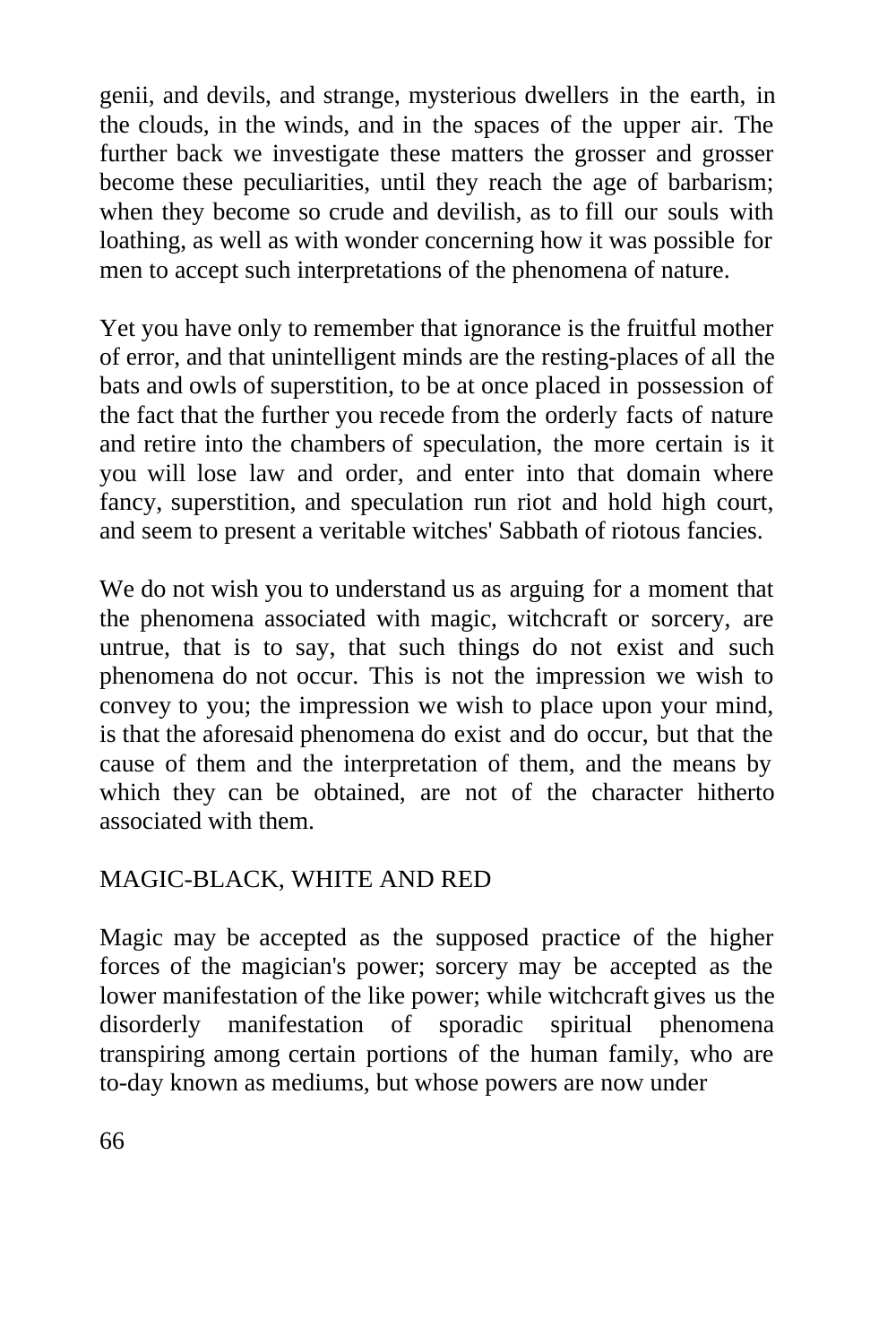the more or less orderly control of spirits. Bearing distinctly in mind the superstition associated with what is now known as Spiritualism, in the earlier days of civilisation, you will be the better prepared to accept what we are now about to present for consideration.

Magic has been divided into three forms, black, white and red, while some writers have added to it also the consideration of grey magic. But this distinction by colour only refers to the degree of moral quantity (or the lack of it) that may be involved in the operations concerned. The magician is supposed to be an individual, who, by certain training or hereditary descent, possesses a peculiar power and develops certain possibilities far beyond those possessed or developed by the majority of his fellows. Not only is he supposed to possess this power in himself, but this power is supposed to give him the ability to control certain orders of invisible beings; or, in other cases, to bring himself into harmony with certain orders of invisible beings; or, under certain other conditions, to entreat the assistance and bring down the presence of still more superior powers than either of those just referred to; while the lowest forms of magical exercise are supposed to embrace a control of the demons, sprites and spirits of this world—the lower classes of alleged subjective materio-spiritual entities.

# BEINGS ON MANY PLANES OF DEVELOPMENT

Now here we have in the matter of magic three separate planes of operation. In the first place it might be inferred that the operations would all pertain to this world's life, its selfish desires, its individual peculiarities and necessities, and most likely would belong to those matters which are dark, degrading, and possibly undesirable. Here then, we shall likely find all the superstitious forms of invoking and evoking, by weird and strange processes, these alleged spirits of earth, air, fire, water, etc.

Startling stories are told you of occult gatherings where, under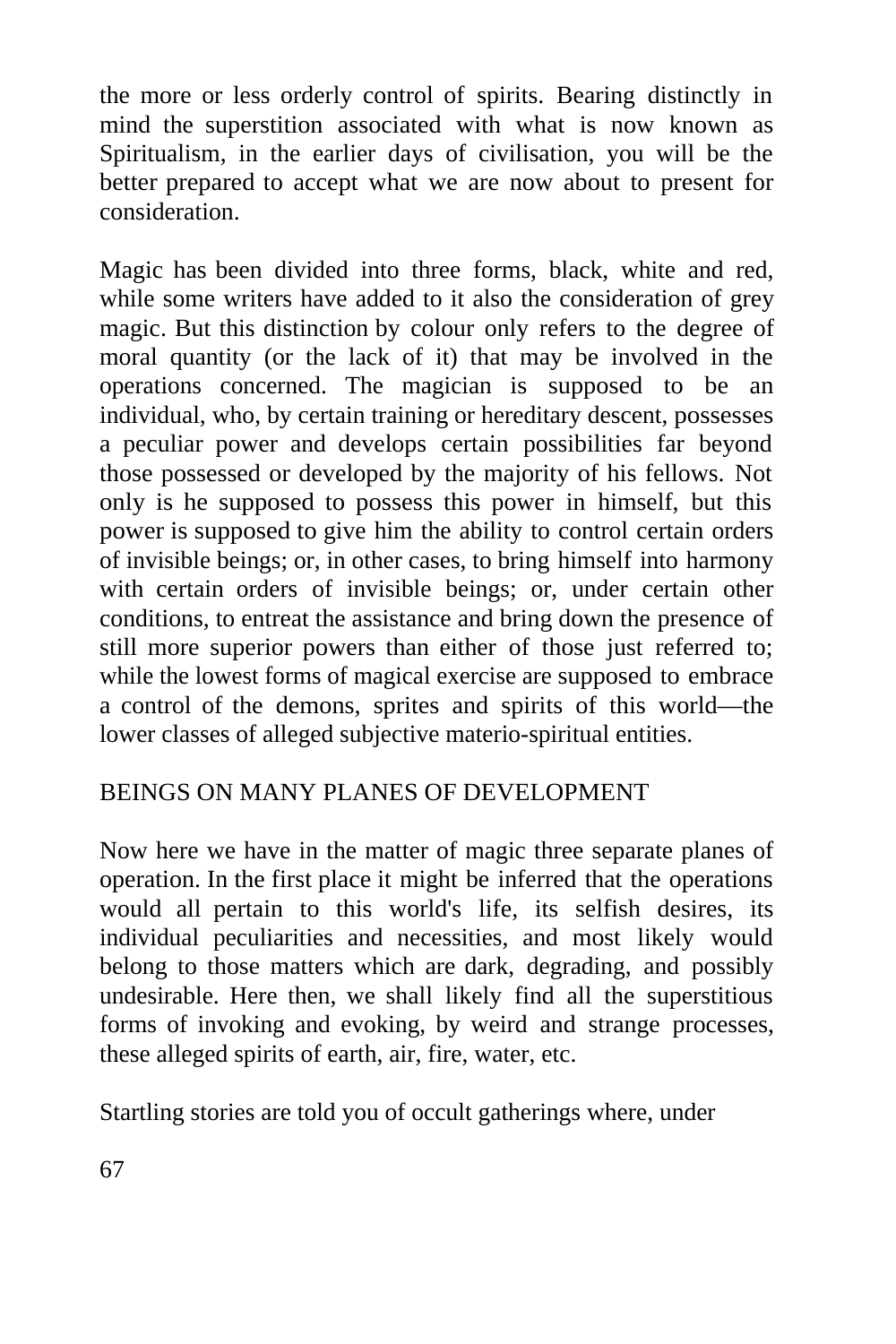mysterious oaths in magical circles, with peculiar odours, with strange and curious symbols, with many peculiar personal preparations, you are introduced to that magic chamber where these mysterious entities are, and by such processes they are brought to you and made your servants. But fearful oaths of silence are imposed upon you and you are forbidden for your life to step outside of the charmed circle wherein you have been placed for safety. We have very little hesitation in saying that while the phenomena are perfectly true, the interpretation of them is decidedly erroneous, and that this phase of magic is strictly possible of interpretation in accordance with the ordinary laws of life, both in nature and yourself.

When we step out of this lower circle of operation into the intermediate, where the magician is more on a level with the spiritual intelligences he invokes, then we leave the lower orders of alleged quasi-spiritual entities outside, we come out of the spirits of the earth, the water, and air, witches, and what not, and come into the class of spiritual intelligences who are really disembodied intelligences, the people who have lived in this world, or alleged intelligences who have never lived in this world, but who in either case are intelligent, rational personalities. They may be appealed to for comfort and for aid, but are supposed to be more or less in harmony with, and under the influence of, those magicians who call them. In the higher planes there is so much that you are already acquainted with in spiritual communications that but very little explanation is necessary from us on that point. You appeal to the highest spiritual intelligences, you ask them to come to you, you desire their presence, and you invoke their aid and counsel; and you do this as Spiritualists, to-day, as it has been done in the world for thousands of years past.

## A SANE AND NATURAL PROCESS

Now, to show you how clearly all this may be properly interpreted and a true fight cast upon it, let us call your attention to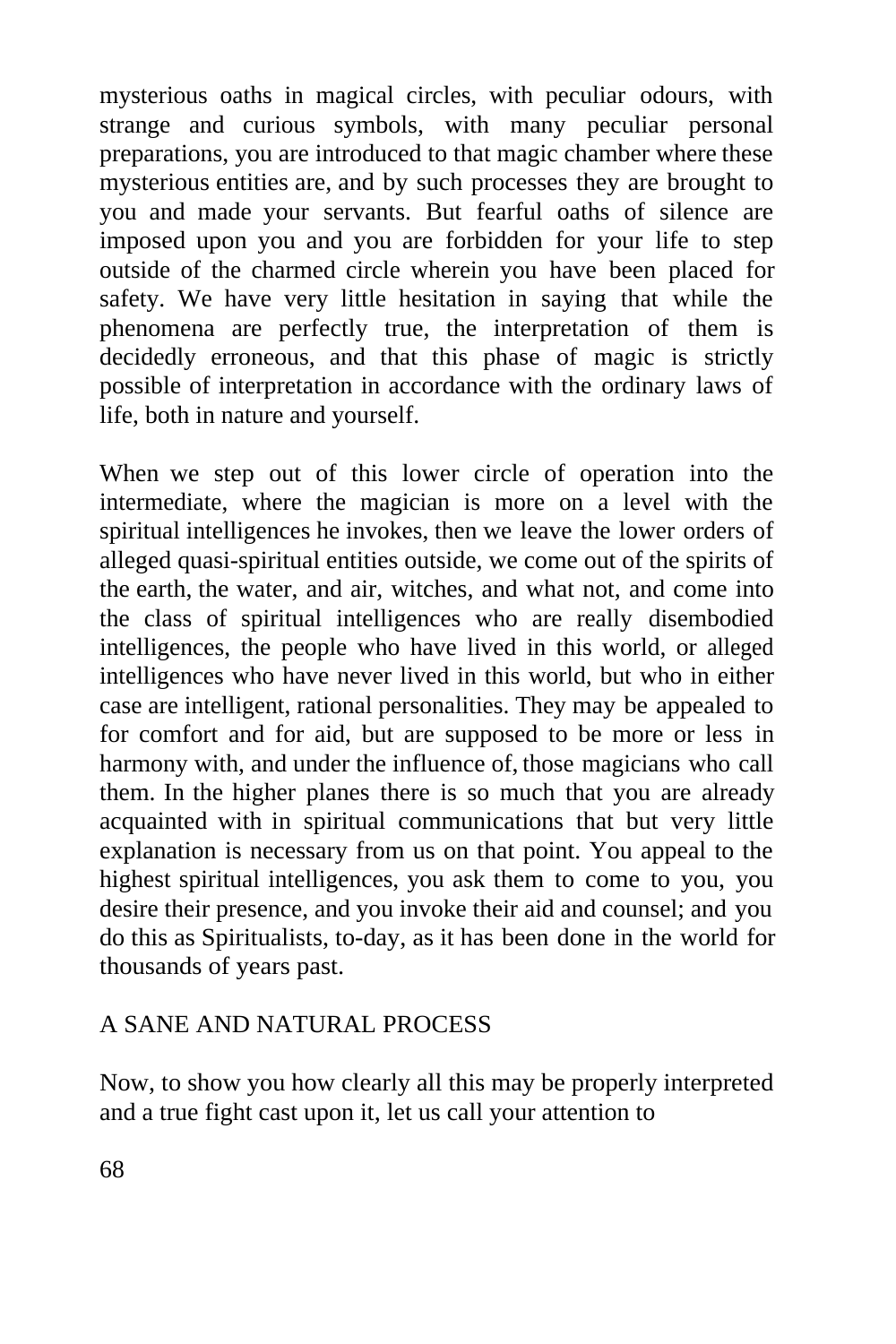sundry facts that you, as Spiritualists, are practically familiar with. In the formation of your spiritual circles you have all the elements that the magician has in the formation of his mystic circle; but you do not bum incense, you do not mix magical compounds and set fire to them, you do not draw a circle upon the ground and mark signs therein, you do not feel that you are going to draw up bell to minister to your evil needs or make sprites, gnomes, or fairies obey you, or go out of the earthly life yourself, or call down the great ones of the world beyond and command them to be your ministers; but, instead, you feel you are forming a circle for the purpose of the evolution of spiritual phenomena. You are virtually and practically embodying and obeying all that magicians have been able to do in the past; and the real result of circle-holding, when scientifically attended to, is a reduction of the magic of antiquity to the orderly and lawful expression of spiritual phenomena in modern times, neither more nor less.

Then you will ask us why are these incantations necessary? Why these mystic surroundings? Why this gloom? and why this wonderful personal preparation? They are all indicative of certain essential laws and principles that, when better observed in the fight of an intelligent understanding of to-day, will always assure your spiritual circle a far greater measure of success than would be the case by ignoring them. There can be no harm, and possibly much good, in the preparation for attending such circles by bodily purity, both in the outer person and inward character, in the cultivation of meditation, spiritual aspiration, and of the finer and better graces of nature. There can be no harm in being purer outwardly, inwardly, physically, mentally, and spiritually; no harm in your assembling in a room especially charged with the vitalic forces of those who are to constitute the "magic," or spirit circle; no harm to prepare and form the conditions by which you can supply force and power which the intelligences on the other side can use; no harm in opening these circles in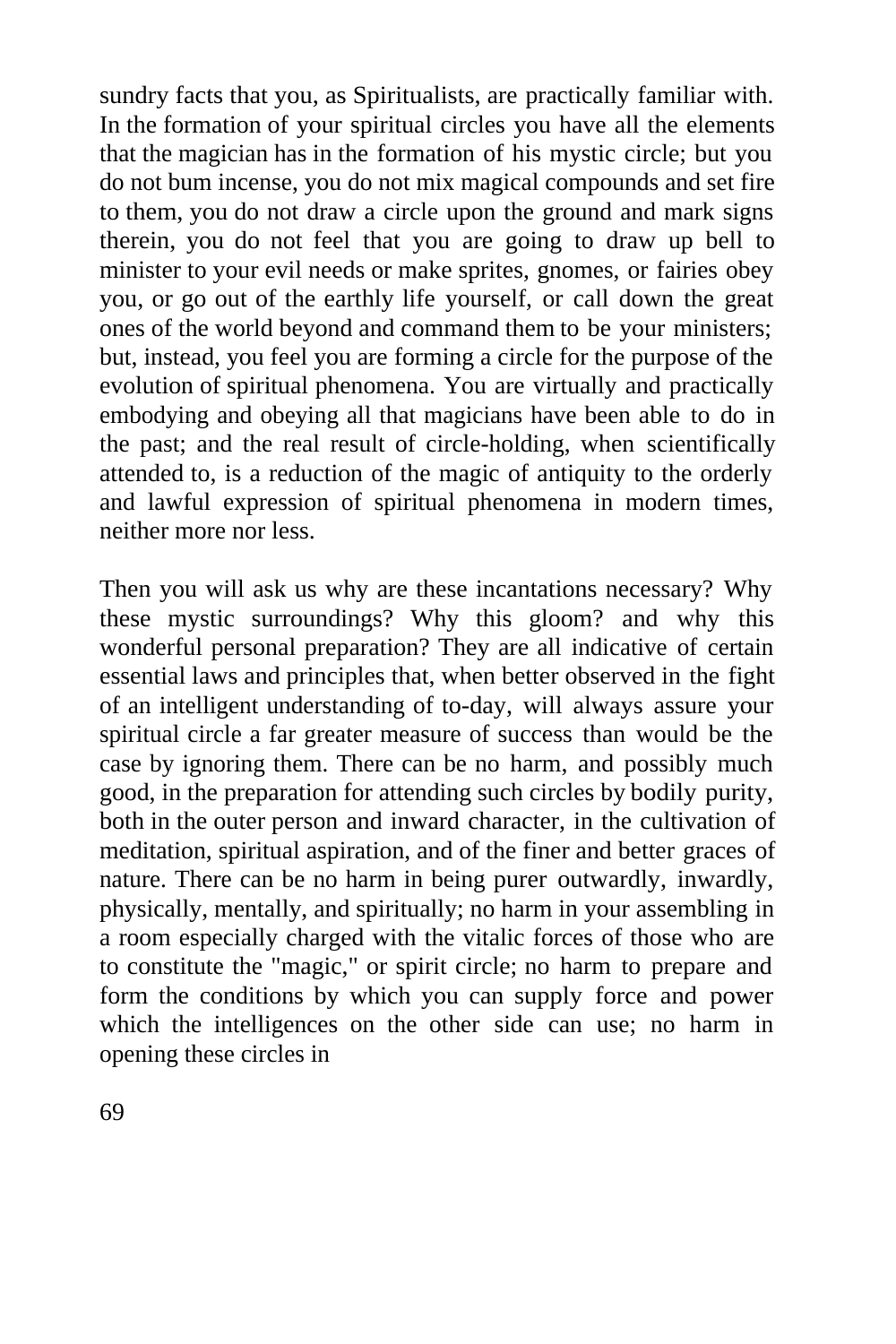unity of mind and harmony of purpose, which enables the invisible intelligences to enter into your presence; no harm in aspiring for the highest and the best to hold communication with you; no harm in having pleasant and comfortable surroundings, and due consideration to the solemnity of the deep relationship between the two worlds, of which you distinctly partake.

There can be nothing objectionable, we repeat, in all this; because much good may come from it. In obeying these requirements faithfully, then, you will in these modern times be in harmony with the character of your present civilisation, and in accordance with the exigencies of your own necessities, you will reproduce the essential and really valuable part of magical services and incantations; but you will not have the spirits of the earth, the air, the water, or the fire, or any such entities, though you may draw down by these preparations and processes wise and intelligent spirits who have once lived in human life, who shall counsel with you, and perhaps under certain conditions be able to attract to you certain cunning workers in psychological forces, who can do strange things, create lights which float around you, etherealize forms and figures which float before you, make strange sounds, move bodies, entrance the members of the circle, and do a hundred and one things you have heard of in magical circles in olden times.

# MAGICIANS IMPOSE ON IGNORANCE

Here you will see you are dealing with the outer fringe of so-called magic. There is, it is asserted, beyond this, a section deeper and greater, wherein the individual magician can command the service of the invisible forces; nay, some even go a stage further and say that the subtle forces of nature are and can be brought under the control of the will of man, and that there are people in the world to-day who can play with the forces of being so that they can send this thing and that thing upon you or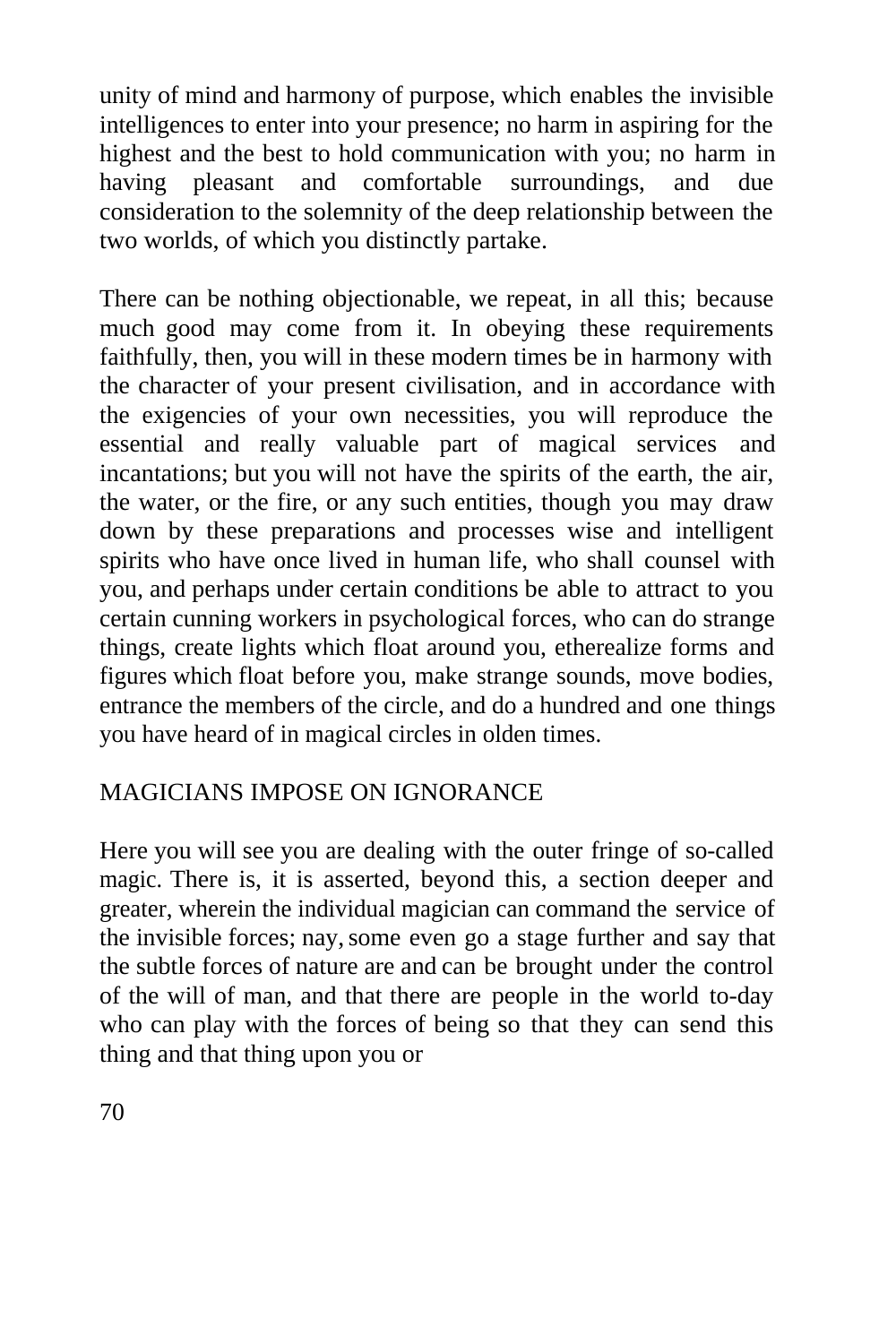to you, and in a hundred ways manifest their superiority to the laws of nature! *We deny the postulate entirely.*

Our observation is extended, our experience has been widespread, for we have had an opportunity of investigating the so-called magic of the Oriental life, to which we belong; and we unhesitatingly affirm to you that when you divest magic of all its superfluous elements and bring it down to its basic facts and laws, you will find that all these enlarged statements are either thoughtless or wilful exaggeration. If you investigate you will find that the alleged performers of occult things avoid giving any public statement, that they shelter themselves behind vows of secrecy, and refer only to the results of the powers which they say they possess; and if you bear this clearly in mind, then half the glory and three-fourths of the mystery associated with magic in the past will flee away forever.

You may refer to the so-called occult and mystic orders of the East, of India, Persia and Egypt, and other lands, and in every case when you refer to the magi of the past you will always find them as we have just stated, when not teachers pure and simple; you will find that the adept has been trained in a certain course of practical philosophy in regard to man's mental, psychological and spiritual powers, and that this knowledge is "expressed in symbols and veiled in allegory;" but when you penetrate the symbol and interpret the allegory, you will have the same kind of knowledge that you, as Spiritualists, may be familiar with today, the same kinds of facts that Spiritualists may be familiar with in this age. But to those who are not within the secret orders, who are not adepts, and who are kept in the dark, these matters are exaggerated in importance and character. Examine the matter closely and you will find that it all comes down to the laws of nature and the powers of man, coupled with man's insatiable desire to gain knowledge, and the contempt which learning and experience too frequently feel for ignorance and lack of progress.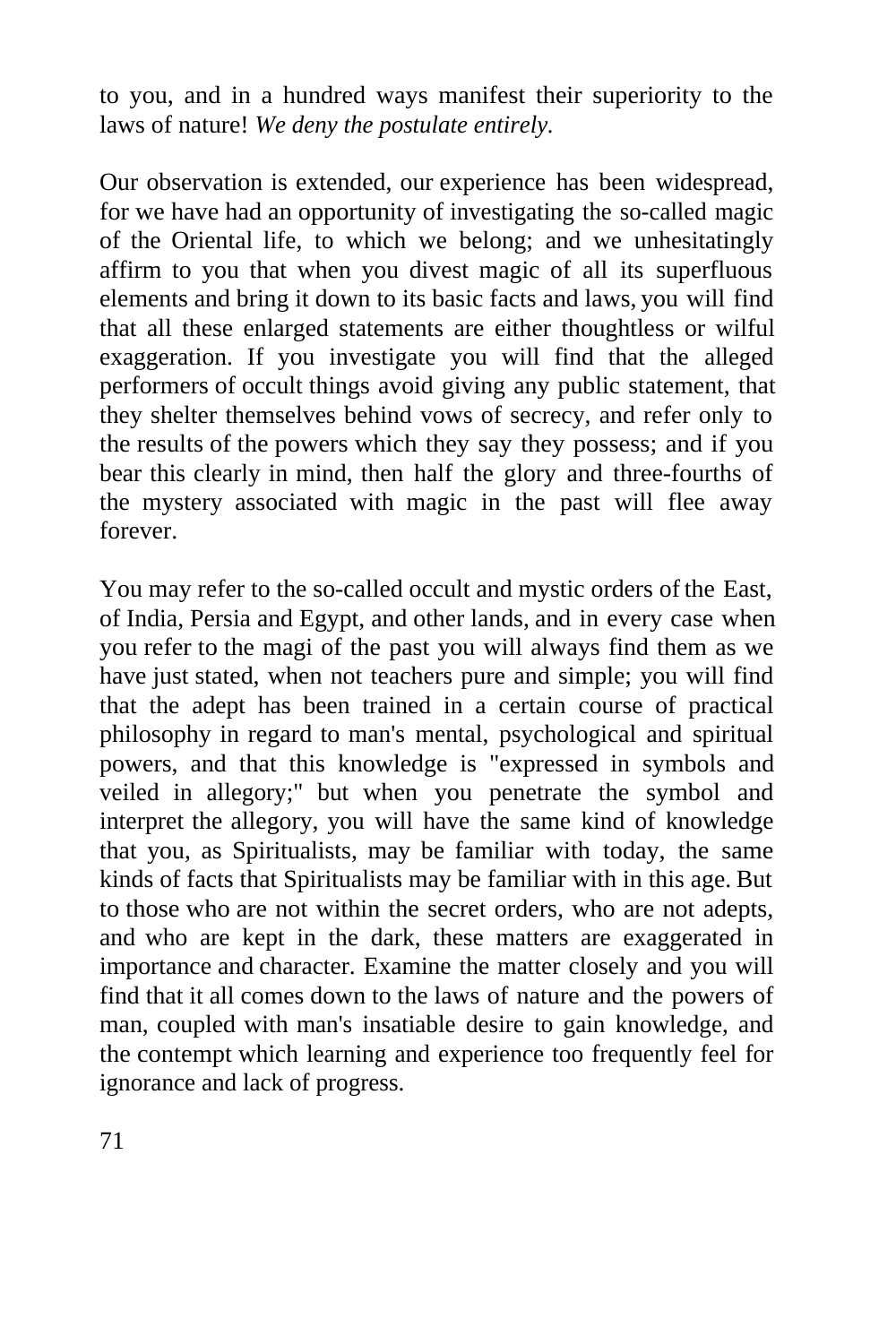## MAN'S INNATE POWERS AND NATURE'S POTENCIES

"But stories have been told us," you Will Say, "of most marvellous things. We have heard of the magicians of India, and others, who have done strange things. Now are not these magicians?" Yes, and no. There is in man a power to use all beneath him or upon a level with him to the extent of his ability, but the extent of his ability is the governing proposition; he cannot go beyond that. The power of the will, governed by the enlightened soul and intelligence, can accomplish in many cases that which seems most remarkable to those who have not been so trained. The ordinary conjurer can do things with his hands that seem to surprise you beyond all expression, and you think he must be really endowed with magical powers; but he tells you that he simply does all these things by the quickness of the hand, and so defies the seeing of the eye; and likewise you will find that some of these "occult" stories have their foundation in the deftness of the hands rather than the exhibition of magical powers.

#### SORCERY, SUGGESTION OR HYPNOTISM

When we have to deal with the effects magic is said to produce upon other people, we have to consider the sorcerer. Let us turn our attention to the operations of the sorcerer for the "evoking" of spirits, "the casting of spells," "the giving of life and the bestowing of health"; the individual who claims to do this and that for you, who has a monopoly of influence, who can give you half the world if necessary, or aid you to accomplish some great purpose. Do you believe such things? Do you believe that one individual, made like yourselves, organised and constituted like yourselves, having powers that you possess, has been permitted by the Almighty intelligence to exercise such powers while here in this world, and arbitrarily interfere with all the laws and purposes of nature and God?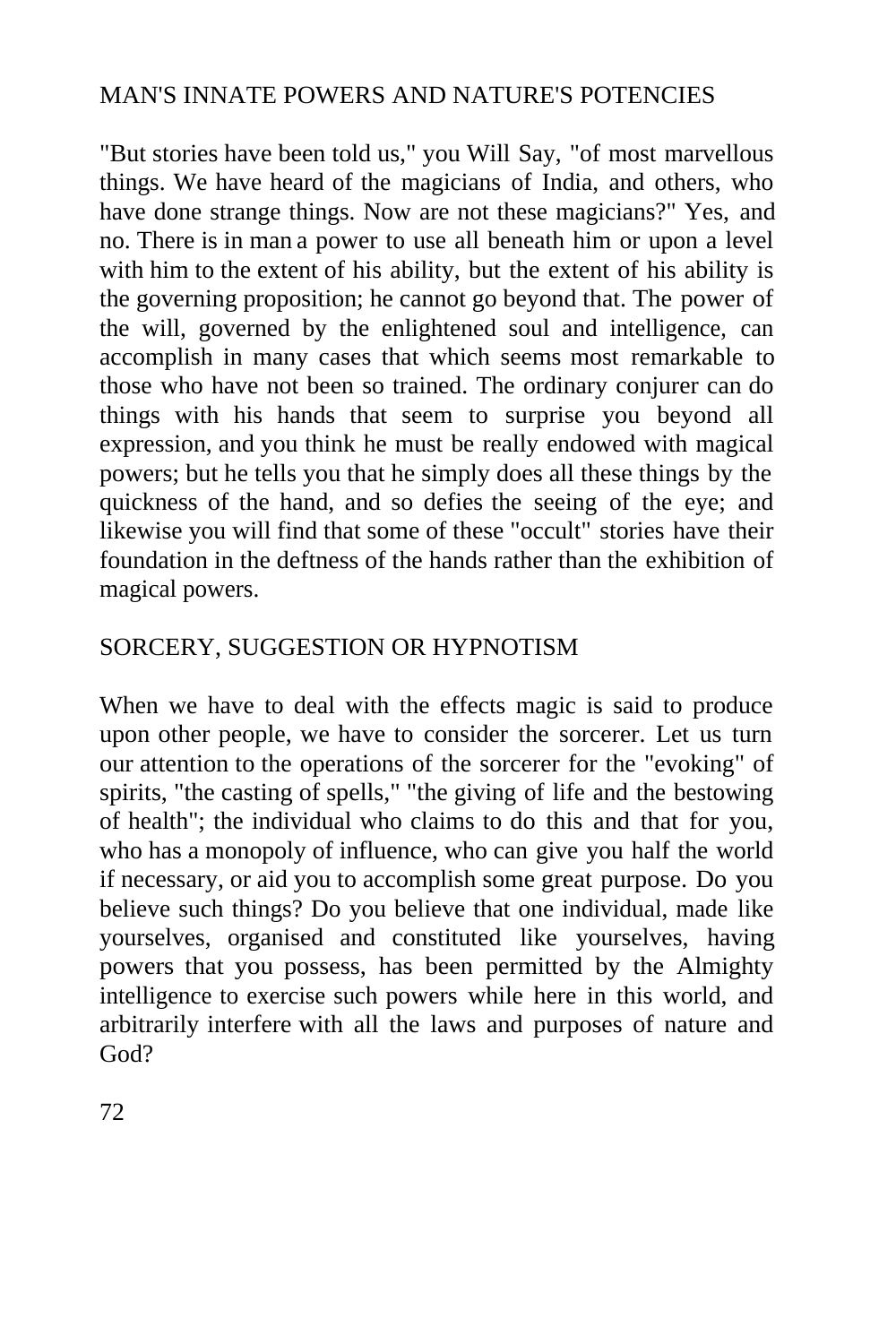If so, you believe things that are supremely silly, altogether beneath contempt, when viewed in the light of experience and the known laws and principles of the universe. The effects produced by the sorcerer, in three-fourths of cases, depend upon the fact of the victim's knowing that the power of the sorcerer is being exercised against him. If you take that simple element out of the proposition, the power of the sorcerer, is reduced in the same proportion.

When the power of the sorcerer effects a result without the victim knowing what is being directed against him, you can then put it down that a mesmeric or psychical power is being directed by the sorcerer towards the person. Take out these two elements, and sorcery becomes impossible. But, of course you are far too intelligent to believe in such a thing as evoking his Satanic Majesty, you have discarded all such opinion; and if you once empty the Christian hells, you might as well empty all hells beside, and just as well discard all the other devils, for they are of the same general family.

Here, then, we stand. All this question of "sorcery," supposed to be associated with the lower races of mankind, is but a blind and indefinite searching after the spiritual powers which you all possess, is one of the expressions of spiritual growth, just as the exercise of magic is one of the expressions of psychological growth, of the power to use the psychological elements of your nature; they are indications of what man is going to do and become by and by, indications all upon the lowest plane of individual development, and when bereft of the superstitions that surround them, they are resolved into the simple facts of nature that in your larger experience you are familiar with to-day.

## WITCHCRAFT—THE ACTION OF MIND ON MIND

We now come to the question of witchcraft. You have been bewitched by a laughing eye, a merry voice, a twist of the hair, a turn of the face, a charming manner—oh! by these you have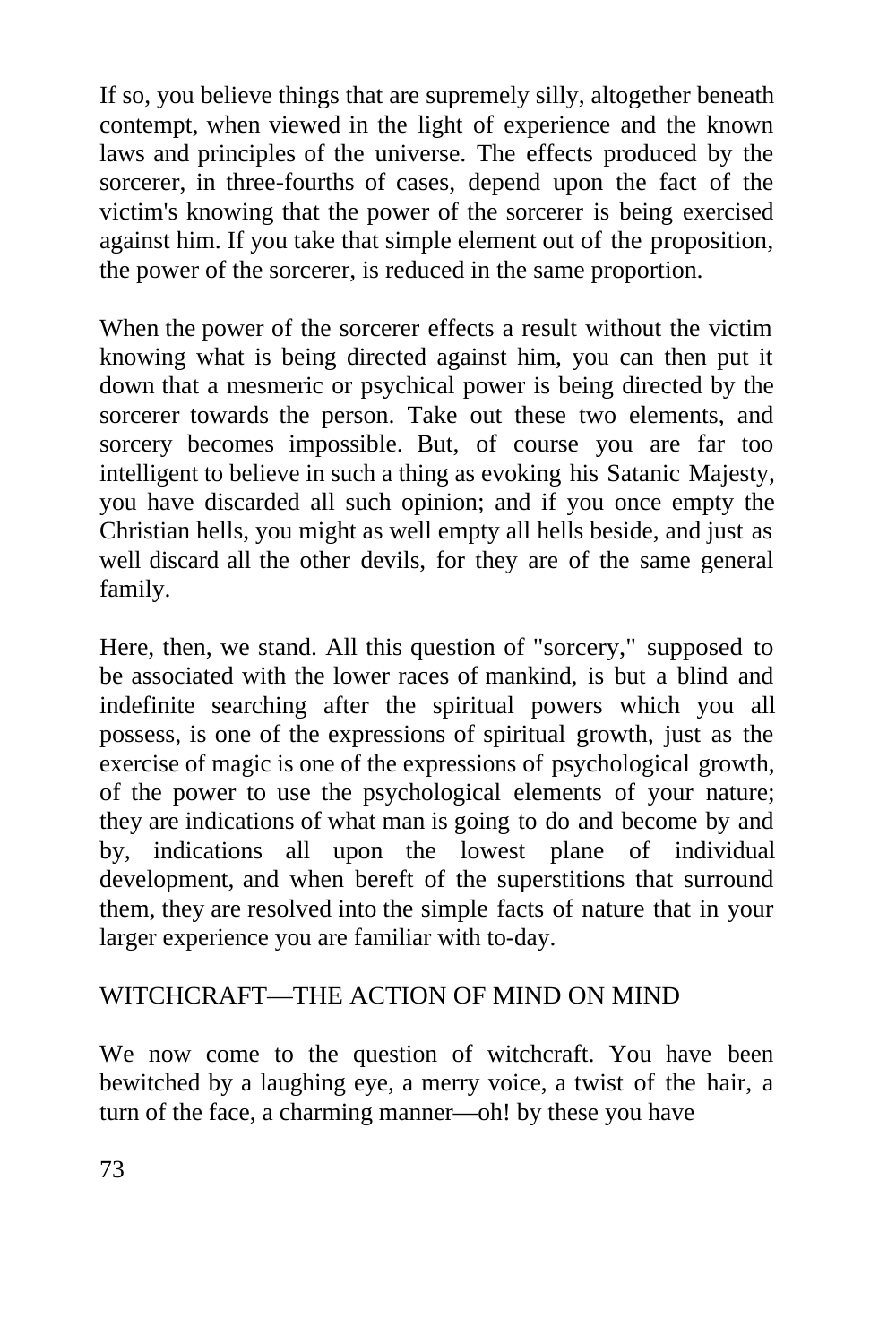been bewitched beyond all power to resist; a spell has been cast over you which you have felt for years afterwards, and you have thanked God for such bedevilment, for it brought you all the happiness you had in life!

Here you have the secret of witchcraft, the influence of one individual upon another. It may be laudable and good, or disgraceful and injurious; it may kindle into action the higher and better parts, or arouse all the lower and baser elements of you—may make you akin to the very angels themselves, or forge chains which shall bind you down to the lowest elements of sensuous life.

Work out the problem on that line. All the witchery and bewitching resolves itself into psychological influences; the hypnotist makes his subject believe that a cold coin is red hot, that a gentleman's walking-stick is the embodiment of the evil one, and by a thousand different things bewitches the intelligence and faculties and judgment of his subject, who, for the time being, is under a spell that compels him to do whatsoever the controlling mind desires or demands him to do; but the time was when these things were not understood, when those who were capable of exercising an influence upon other people were called "witches", were looked upon as devilish, and, mayhap, have paid for it by being roasted alive, as a burnt offering to heaven, as, indeed many were so treated. So, then, when we take witchcraft in this light, think of how many thousands of your fellow-creatures in this world had suffered pains and penalties because they possessed powers which God himself gave them; for the exercise of attributes with which you are familiar to-day, and which pass unchallenged in the community at large.

## ALL HUMAN POWERS ARE NATURAL

Magic, sorcery and witchcraft, then, in this light, bring themselves in line and harmony with the laws of nature and the possibilities of man; they are "uncanny" subjects only when you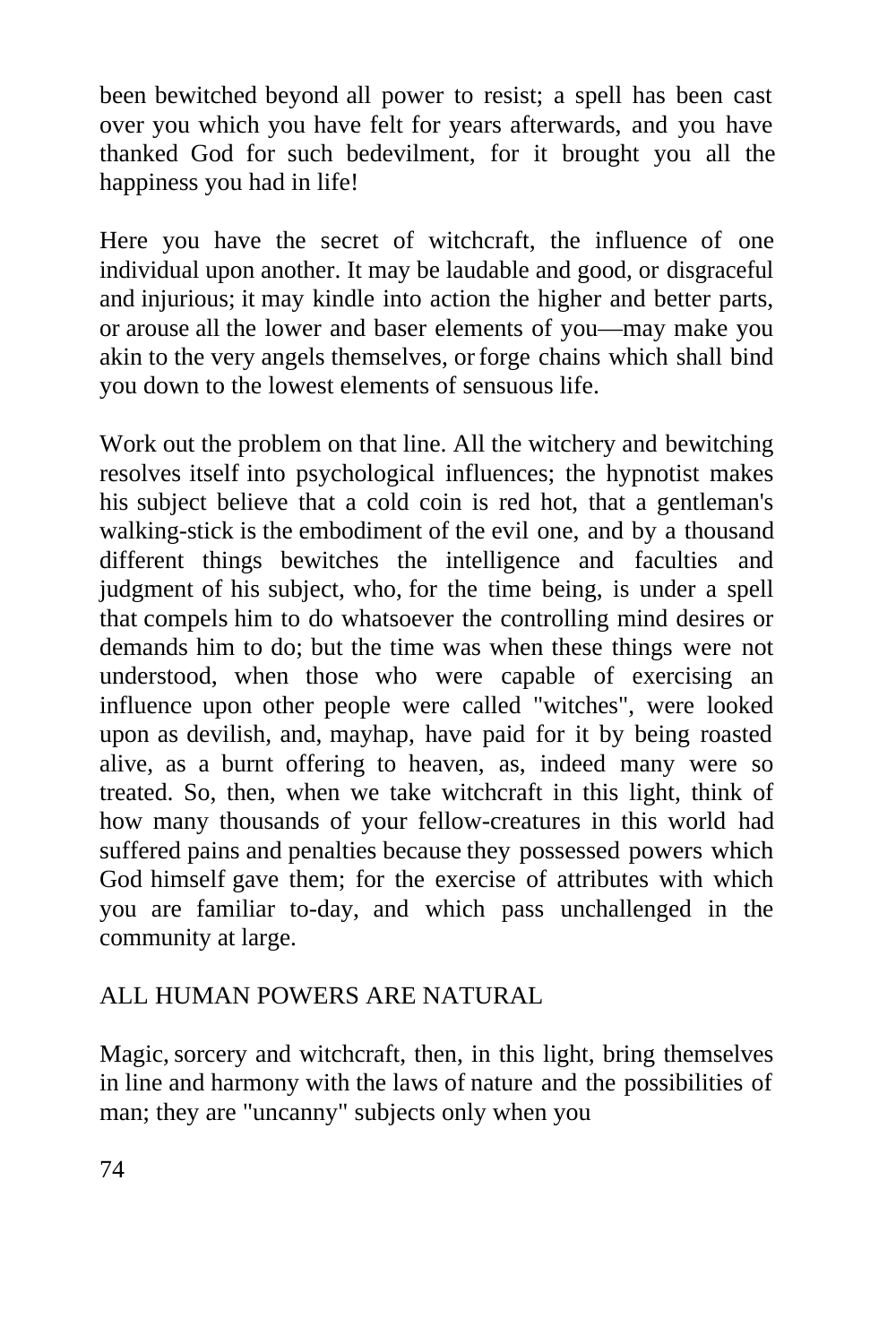fail to understand what they involve; they are dreadful and horrible things to deal with when you are led into them blindfolded, and introduced to them in the dark; but when they come out to you in the bright light of day, when old associations fall from them, they stand out as prophecies of the powers that you are today personally acquainted with.

We take magic, then, in another form just for the moment, involving in this one term now the entire series of definitions that we have been dealing with; we will take it under the word occultism, and here we find the exoteric and esoteric side of the question. You are asked to believe there is a secret side to knowledge that is only for those who are fitted to receive it; that there must be a special order, a special class of people to receive the secret wisdom of God, and that only these favoured persons are entitled to receive His divine knowledge; that outwardly it must be presented in symbols and allegories, and the common multitude who are not prepared to receive these things must be content to receive what the adepts and magi see fit to dispense to them.

Three-fourths of this talk about modern Theosophy, and the presentation of it in this land, is only pandering to the most vicious element of the intelligence of the nineteenth century. Theosophy may tell you that there are only a special few who may pass the mystic portals, or lift the sacred veils and pass beneath them so that they stand before the inner shrines; while all you who are of the common clay outside must be content to hear but the echo of the music within, or receive it in symbol and allegory, from those who have passed into adeptship beyond, as they may choose to give it to you. Tear down such trashy doctrines, dispel all such murky clouds. Be not deceived by such specious statements; they are the towers that selfishness and superstition erect to make something that may belong to all seem special and peculiar, and pertaining to a class alone. God's eternal universe knows no common people and no great people.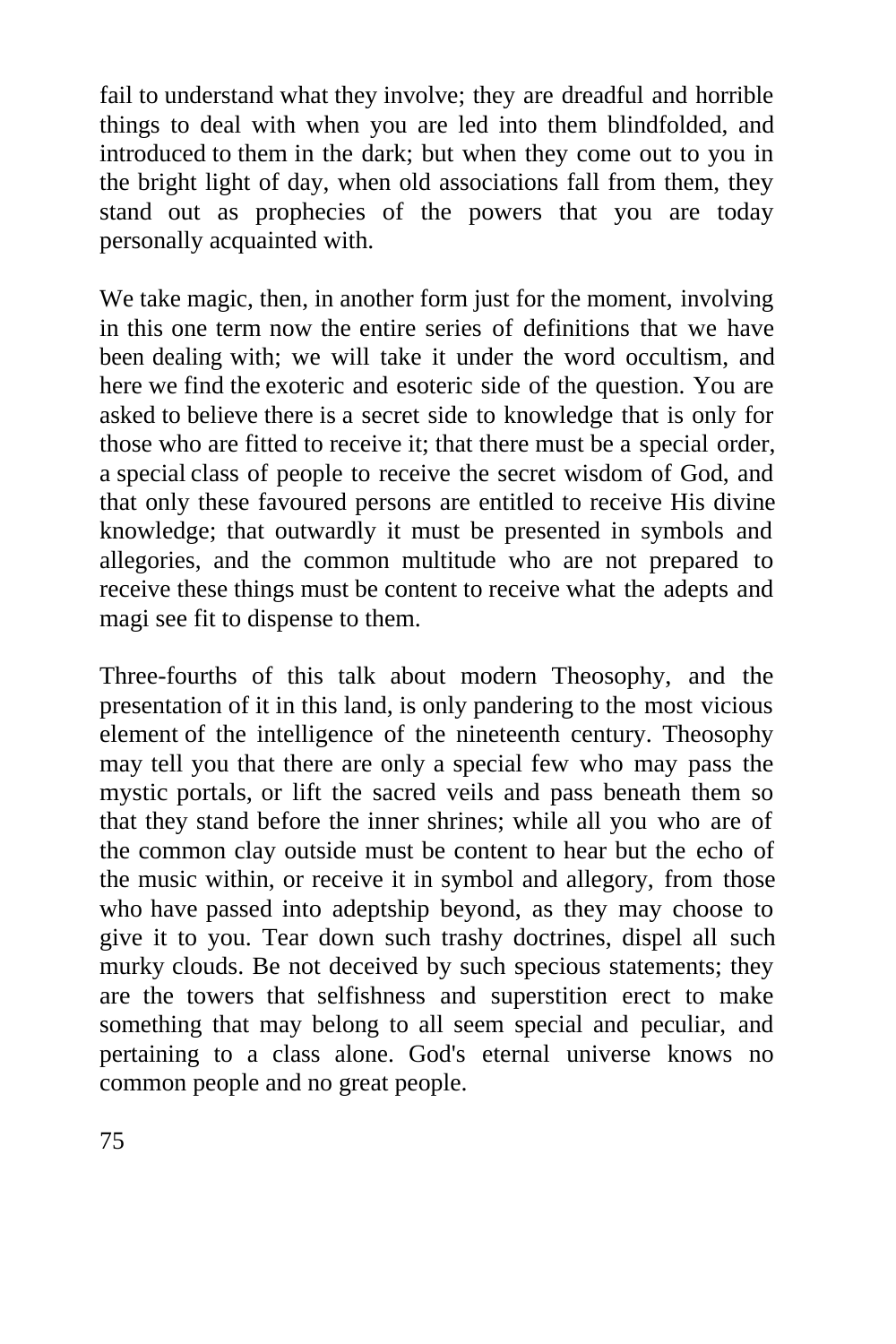In the essential soul of man are the everlasting principles of God, and those who are willing and those who are able, no matter what their creed, their race or colour, have an inalienable right to the pursuit of truth, as well as the pursuit of happiness.

## SNOBBERY BORN OF CONCEIT

Therefore we say that all these pretentious claims about occultism, Theosophy, or the mystical developments of supernatural power are the claims of the ignorant, the deluded, or the charlatan. People are deluded and deceived by such pretensions, they not knowing all the points we have presented for consideration. Our purpose in these remarks is to inform them and bring them face to face with the fact, that whenever truth is divided in two, and half of it belongs to the "initiates," and the other half to those of the outer world, then we say that danger and difficulty he in the pathway of the investigator; and one of the greatest dangers is a specious selfrighteousness which causes its subjects to say, "Stand aside; I am holier than thou." This is what you wish to avoid; there must be none of the "I am holier than thou" in the pursuit and application of truth for the advancement of yourselves and the well-being of your fellows.

Shall we, then, people the mystic temples of the past with the living thoughts of the present? Shall we take to them our circles and our shrines? Shall we again illumine their sacred altars? Shall we fill their chambers with odours and perfumes? Must we as initiates be put through trying ordeals, invoke the powers of the lower, middle, and upper realms of nature ere we can enjoy the blessings of our Spiritualism? These are questions Spiritualists might well ask of the supporters of magic in their midst to-day.

And shall we, with the light and guidance of modern psychology, indulge in the wild orgies of sorcery or witchcraft? Or shall we turn aside from the old practices, remove the curtains, turn up the lights, put away the paraphernalia, and come down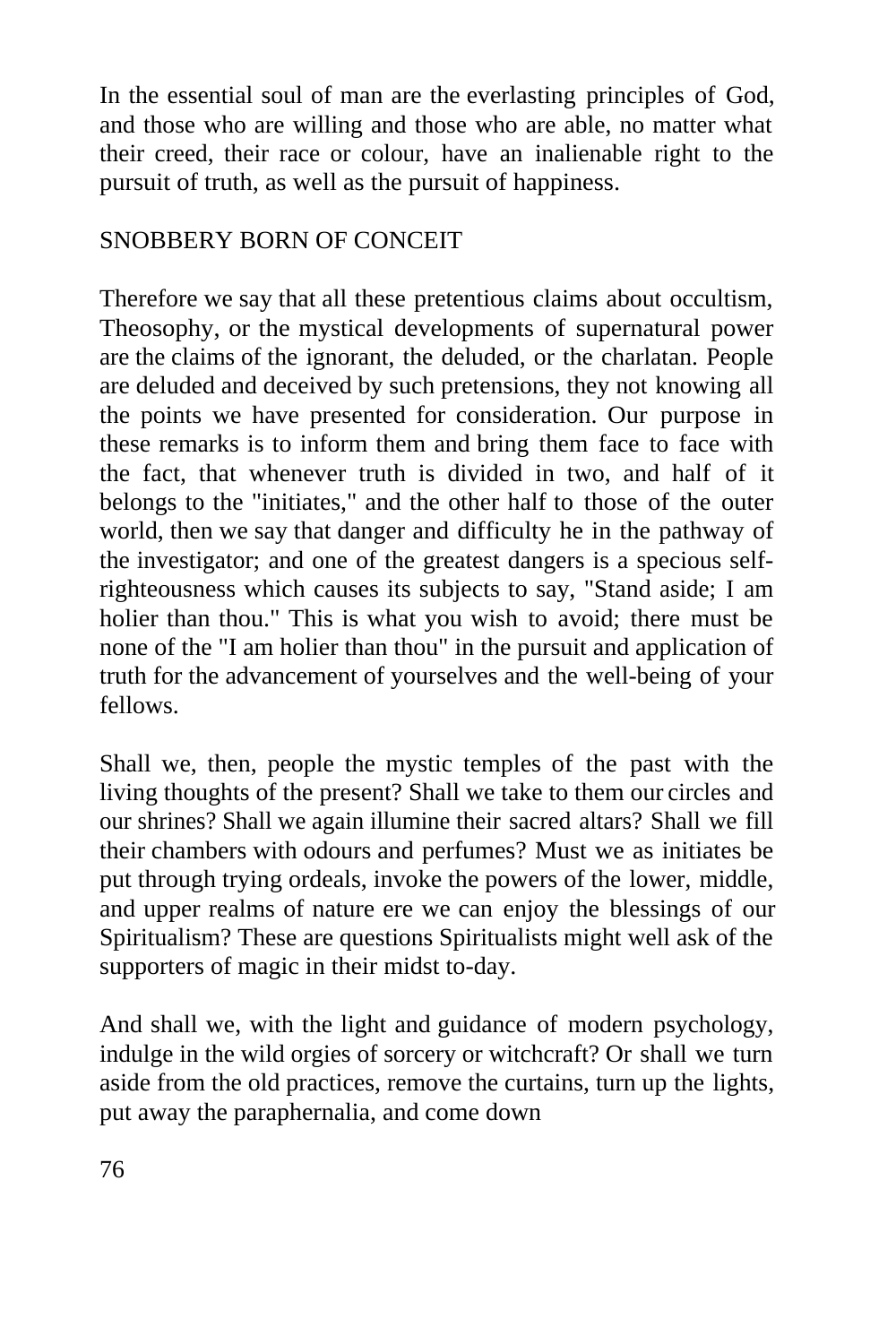to the plain, simple truth, that the phenomenal aspects of modern Spiritualism reproduce all the essential principles of the magic, witchcraft and sorcery of the past? The same powers are involved, the same forces are used, the same conditions are required, the same intelligences are operating; and the more you investigate the realms of nature by the light of science and experience, the less and less room you will find for the devils and genii of antiquity.

Magic, witchcraft and sorcery, when thus analysed and interpreted, bring you at last only face to face with possibilities in nature, in harmony with her laws, in accordance with the possibilities of yourself, and in strict accordance with the abilities of operating spirits, who return into the mortal sphere and produce all the marvels that are alleged to have been performed in former times.

## PRETENCE HAS THRIVED ON IGNORANCE

It may be said in presenting this modern and practical interpretation of the three themes we have joined together, that we have ignored the existence of the great brotherhoods of the past. Nothing of the kind. We do not, since we are perfectly aware of their existence; but all they can present, all that they can do, is simply done in accordance with the laws of nature; and no man in any case can transcend the laws of nature, but in every case, no matter how startling the statement may be, the result has been accomplished in harmony with the laws of nature and the possibilities of man.

Therefore, shall you waste the precious moments of mortal life in digging up the past when its facts are now living in your midst? Why turn to the years agone, why unearth the mysteries of psychological phenomena in bygone ages, when greater wisdom is manifested and greater things are actually transpiring in your midst to-day, and that, too, in the light of scientific fact and experience, and in accordance with the highest methods of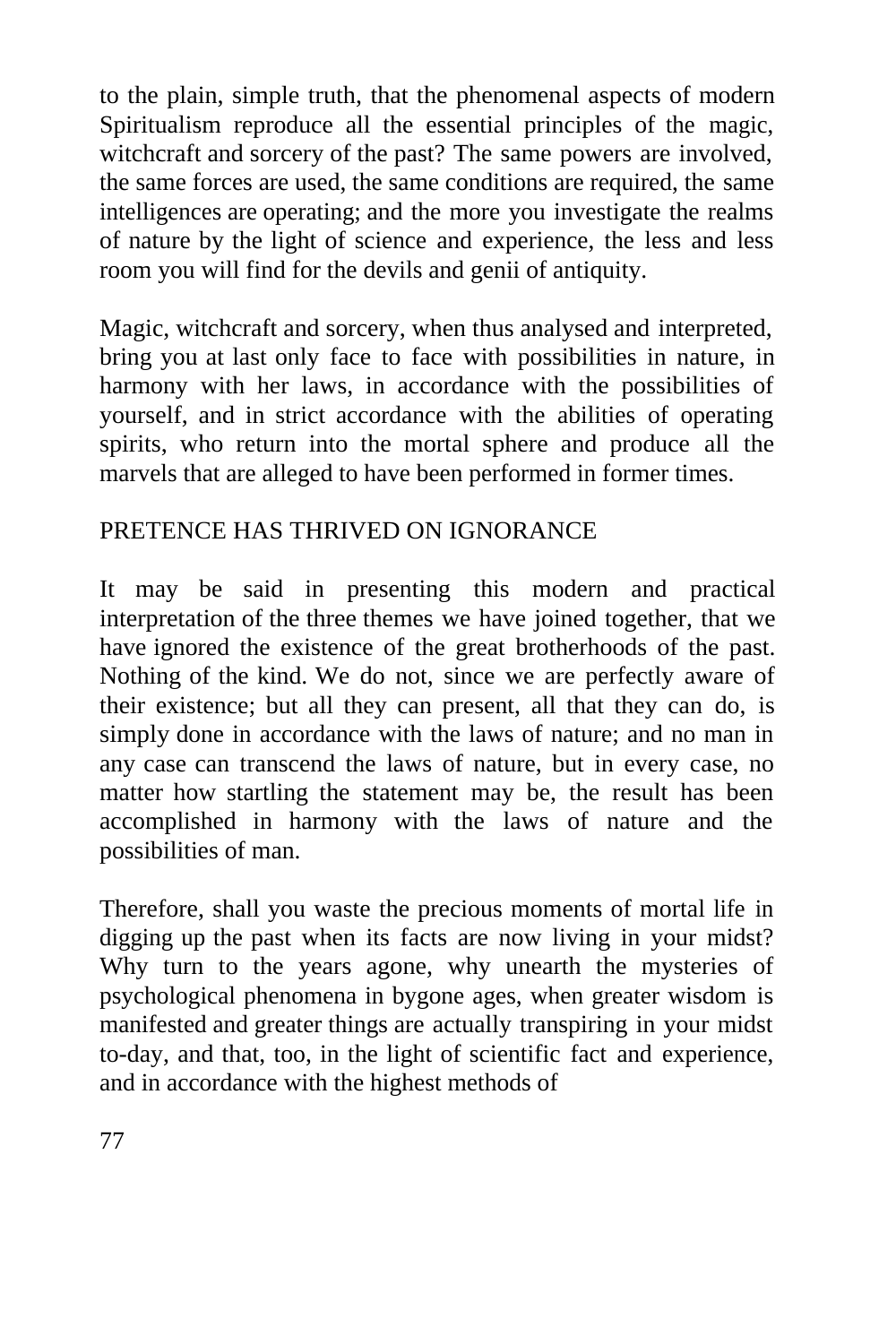investigation? We will take the spiritual phenomena of the last forty years in connection with Modern Spiritualism, and boldly challenge the magical records of antiquity to produce anything equally satisfactory to the intelligence of to-day.

Clearly, then, the past may be left alone; let the dead past bury its dead, and let the living present be concerned in developing the life that is, in an understanding of the latent powers of mind and body, brain and soul. By a proper understanding of the laws and principles connecting the two worlds in harmony and unity, far greater marvels are revealed to you. You learn that a spirit can lift a solid article and transport it from one end of the room to the other; carry a message from one locality to another, carry your goodwill or evil will to some person you love or dislike; that it can produce a bodily form, as well as reveal the mysteries of passing from the mortal existence. All these things are possible and do occur, and they occur because of the laws of nature. All that has been done by man in the past, and all that has been gained, you can do and you can gain; because every human being the wide world over is built upon the same lines of general organisation, principle, and purpose.

## A CLEAN LIFE AND UNDERSTANDING MIND ARE THE KEYS TO POWER

We leave the topic to your consideration, and urge you to accept this in conclusion; that the cultivation of the highest spirituality, the development of the noblest morality, the building up and strengthening of your will to its strongest point, living a cleanly and virtuous life, are the surest safeguards against the attacks of all kinds of sorcery and magic, of all sorts of witchcraft; that the facts of knowledge intelligently directed shall in deed make you a magician through the forces of your nature for the accomplishment of many strange things; that even as the chemist manipulating his compounds produces miracles, and seems to be a very magician juggling with fluids and materials, so you, like the chemist, using laws and principles and proper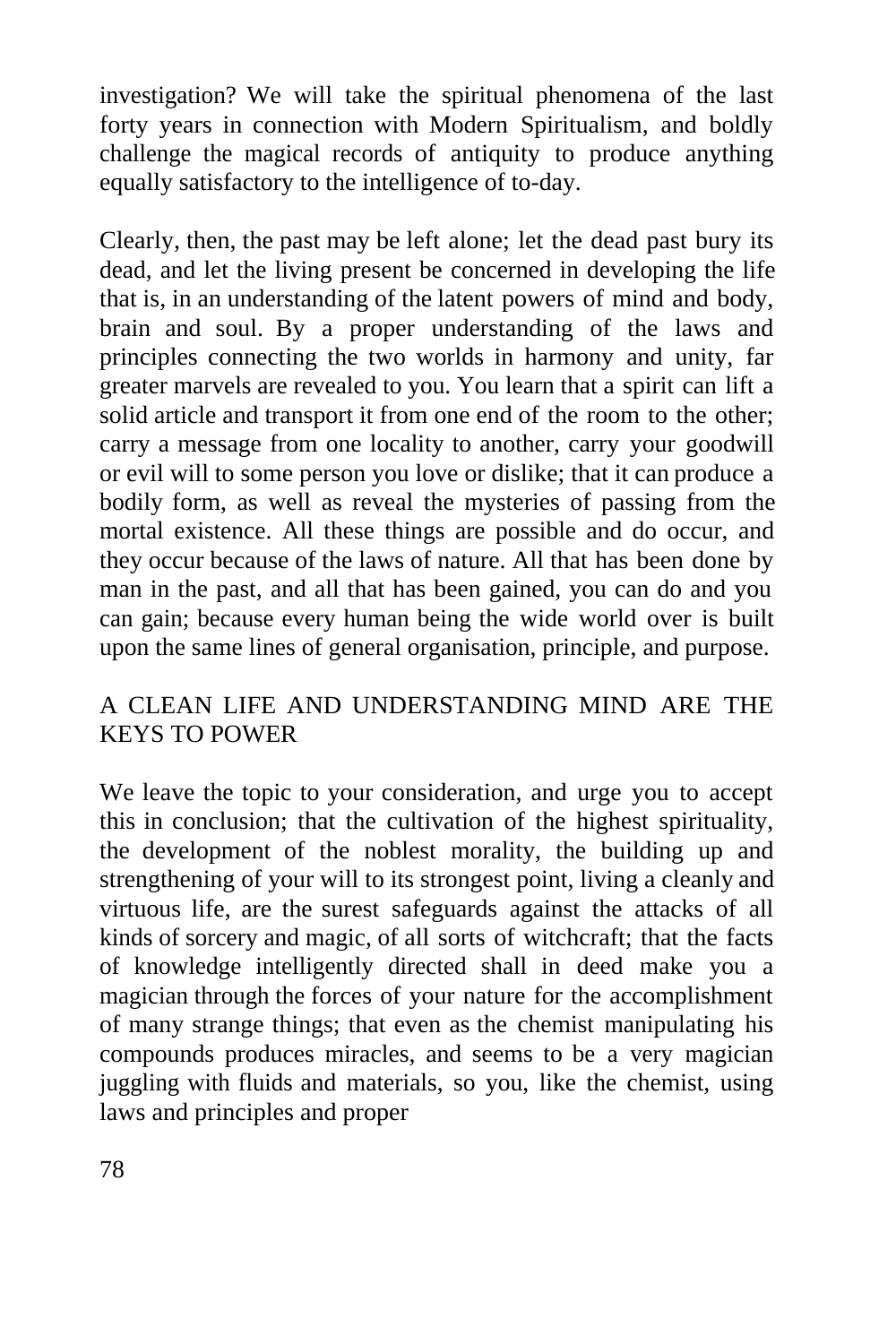agents, can be a marvellous magician in the psychological departments, also, while you are living here on earth.

Live, then, so your knowledge can be usefully applied for the benefit of your fellows and the cultivation of your own natures, and banish superstition and ignorance from the world for ever; for knowledge is the glorious sunlight shining into and dispelling the darkness and the bats and owls so long residing there hie them away to more congenial quarters where the sunlight does not shine so strong. May those bats and owls the world has called magic, witchcraft and sorcery flee away to more appropriate abodes of shadow in other less-illumined parts of the world than that in which you reside; and in place of "witchcraft, sorcery and magic," put the understanding of the psychological possibilities of man and being, which, when applied to the needs of life, bless humanity, enlarge the field of human vision and knowledge, lift man up into communion and action with the higher orders of spiritual intelligence, who are always willing to help you forward and onward in your progress through mortality to the brighter realms that he beyond.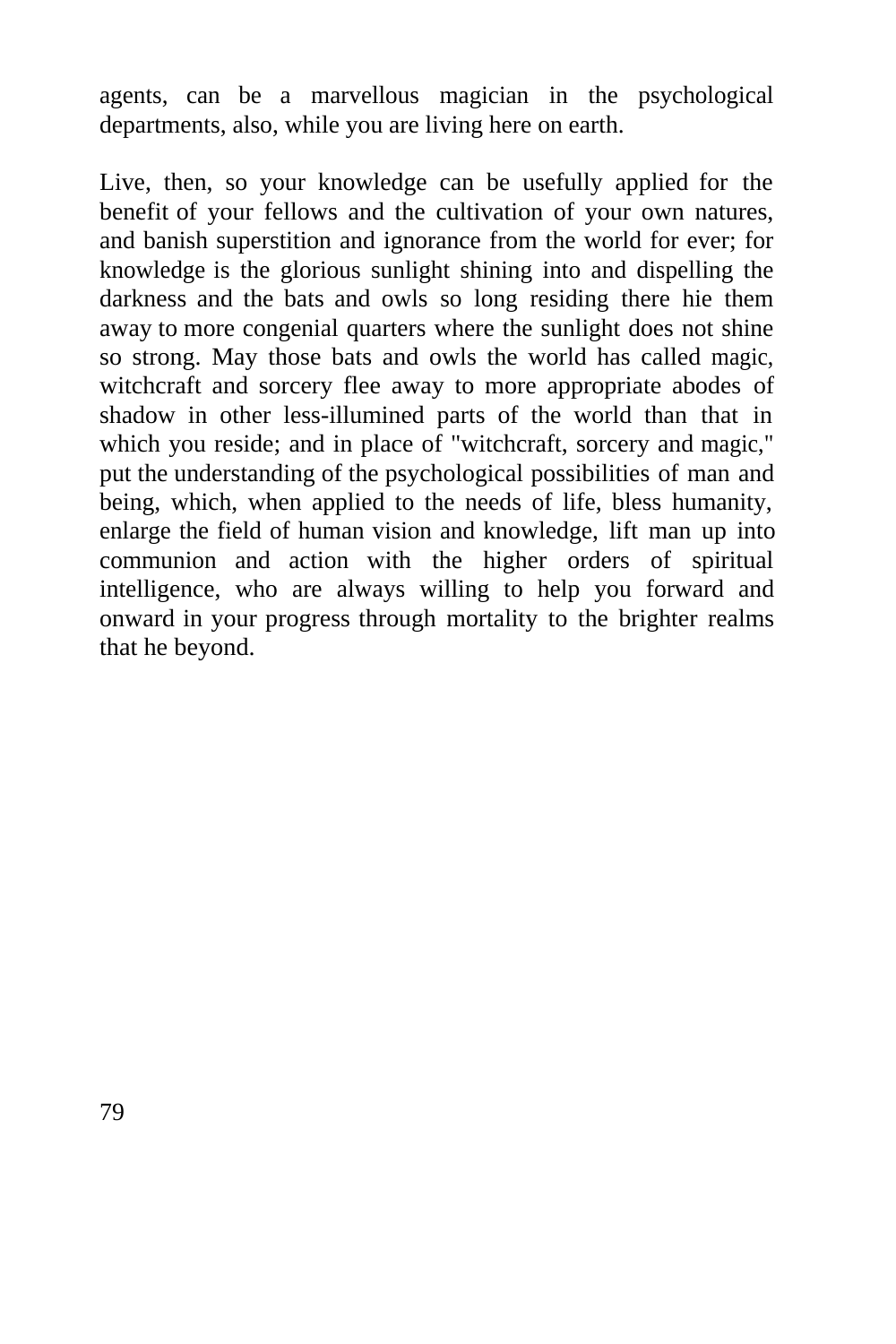## FIFTH LECTURE

## THE NATURAL, SPIRITUAL AND CELESTIAL PLANES OF THE SECOND STATE

THE present topic of consideration is "The Natural, Spiritual and Celestial Planes of the Second State." At times it is supposed that the second state of life is so strangely different, so altogether miraculous in its character by comparison with the life you are now pursuing, that it would seem, if such opinion be accepted as correct, that it would be impossible to give any rational and intelligible conception of its nature.

Naturally, the logical mind would argue, if there is this great difference between the two states, and if the fact of communion between them be true, then those who come to you from the other state can only make themselves understood to your judgment through the agency of symbols and such approximate statements as would best meet the necessities and difficulties that lie in the way.

Therefore in such case all statements concerning the spiritual life would have to be accepted as approximate statements, and not statements of literal and actual fact stated in specific terms, and the results would be that the whole of the literature of Spiritualism dealing with the after-life would be an approximate and not an exact literature; for there could be no exact philosophy of the subject, and you would have to wake up, perchance, into conscious life in the world beyond, with the painful fact dawning upon you that you absolutely were not benefited in any particular by all the supposed information that had been transmitted to you during your residence upon earth.

If the spiritual world could only give you an approximate understanding of the conditions of the future life, it would not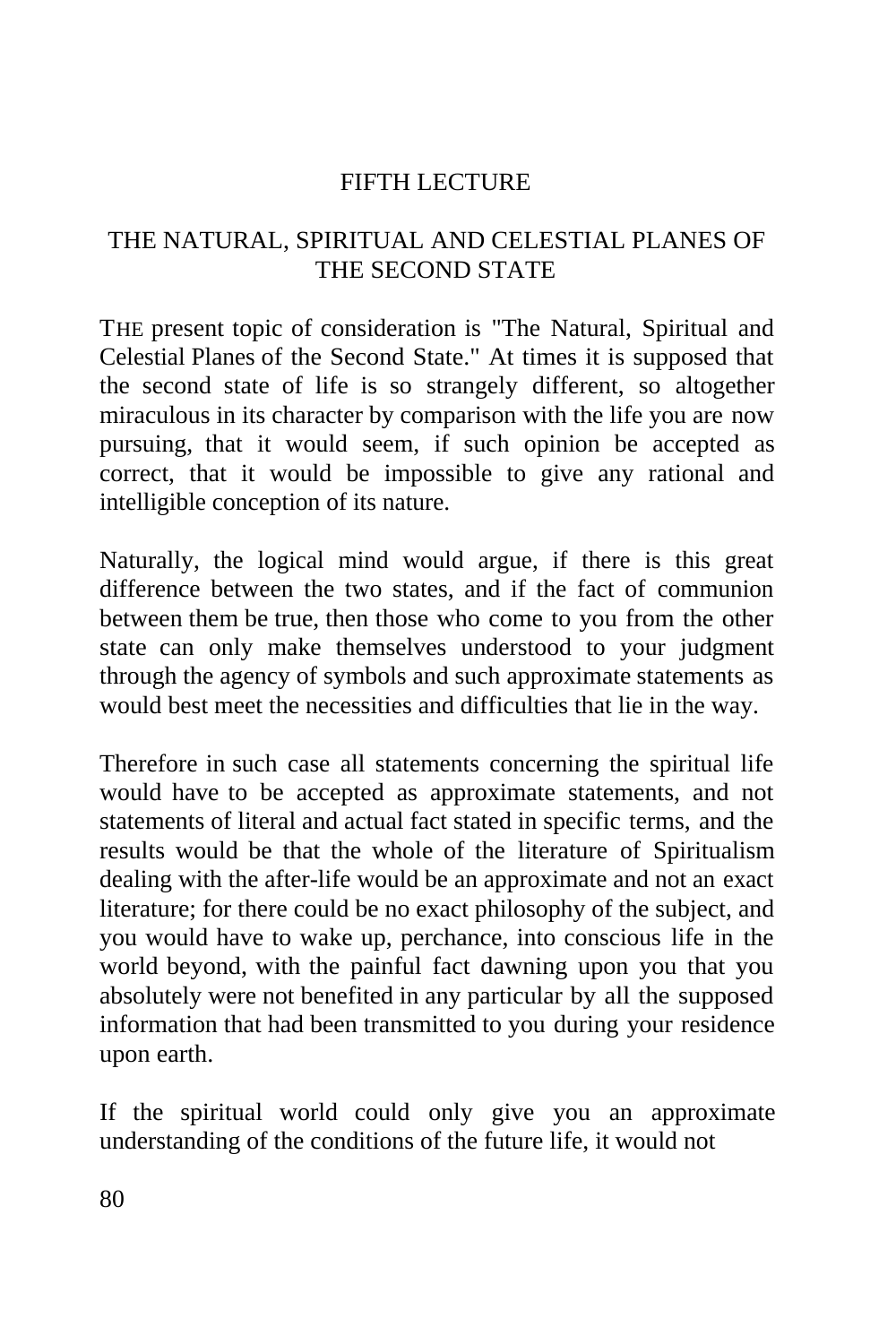render you any very substantial service; you would still be enshrouded in doubts and difficulties, and the real character of that future state would be just as much a sealed book to you after you had received communications from these people as it was prior to your so doing. Clearly, then, if this is the case, the value of the communications will be seriously impaired in proportion as this fact is known.

On the other hand, suppose it to be that you can get not only an approximate but a tolerably exact statement of the facts of that future life, couched in such manner and method as shall make it easily understood and accepted by your intelligence and judgment, then the communications you receive from that future world, Will help to clear away the mists, as well as dispel the superstitious opinions that have surrounded that future life for so many generations past. In this case communications will be advantageous and beneficial to you, instructive and illustrative of the real facts and the actual circumstances that there prevail; and coming to you in such a character, they will store your mind, unfold your judgment, and add to your knowledge of the life beyond, while they will largely rob death of those terrors, that ignorance and doubt have hitherto associated with it.

Shall we take the hypothetical ground or the ground of exactitude? is it impossible to translate the life beyond into the understanding of rational humanity? Must the information be conveyed in the form of symbols and approximations? Our choice is very simple; we aim, as best we can, to be something of the rough and hardy pioneer, who, working through the tangled undergrowth of the forest, strives to carve a way for those who come after, that there may be something of a road and more of daylight upon the path than there was before; and if we can do this in such practical manner as shall make the road we mark out clearly understood by you, then we must come to something of exactitude, and symbols and approximations may be put upon one side as not suited to the task we have in hand.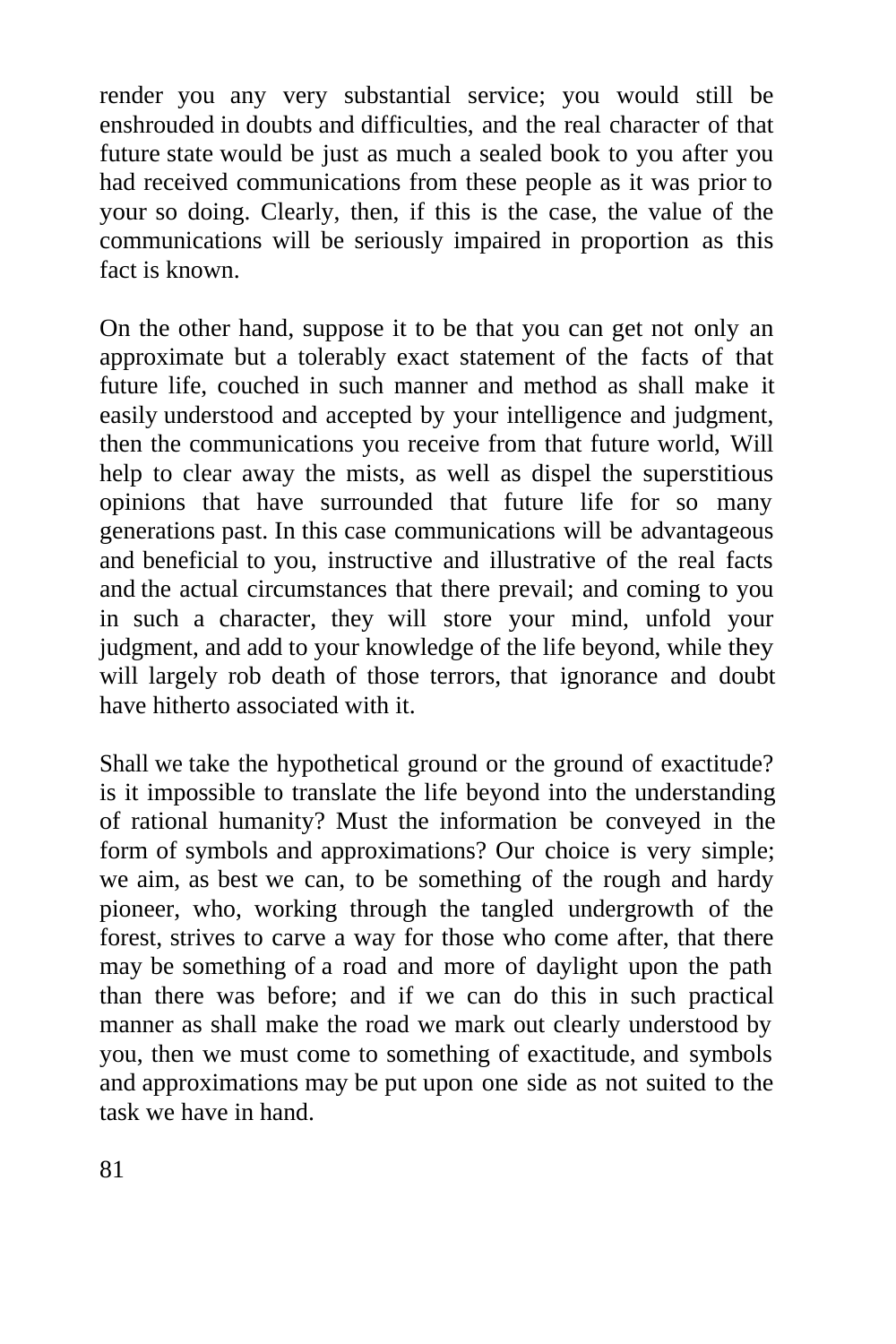### THE SPIRITUAL WORLD IS GRADED

We have divided our subject into three separate sections—the natural, spiritual and celestial planes of the second state; and the inference arising from this division is, naturally, that man passes through certain conditions thus named, and in himself exhibits a natural and spiritual and celestial character as he proceeds.

But at the outset we may be encountered with a criticism and told that to argue that a person passes through a natural condition in the spiritual life is to argue something that does not seem upon the surface to be supported by the facts. We would like to ask one question: How many of the teeming multitudes of spirits are really spiritually unfolded while living in this world? If they are not spiritually unfolded while they are living in this world, how can it be reasonably supposed, save only by the operation of a miracle, that they can become spiritually unfolded as the simple result of having died. The idea that death will put such people into a spiritual condition rests upon a sandy and insecure foundation. Yet, you will tell us, they become spirits. That is true enough. There are a great many human people who just possess mortal bodies, in whom humanity has not yet begun to put forth its fairest flowers; they are mortal rather than human. These people, then, will be spirits rather than spiritual, and herein Les the essence of the distinction; for may it not be accepted that until the divinity of humanity has been elaborated and unfolded, the glorious spirituality which is the perfume of humanity can scarcely be expected.

### WE BEGIN AT THE BEGINNING

We invite you, first of all, to the natural plane of the spiritual life, wherein all the latent elements pertaining to your present development germinate, flower, bring forth their graces and glory; and wherein all the nobler selfhood that you feel within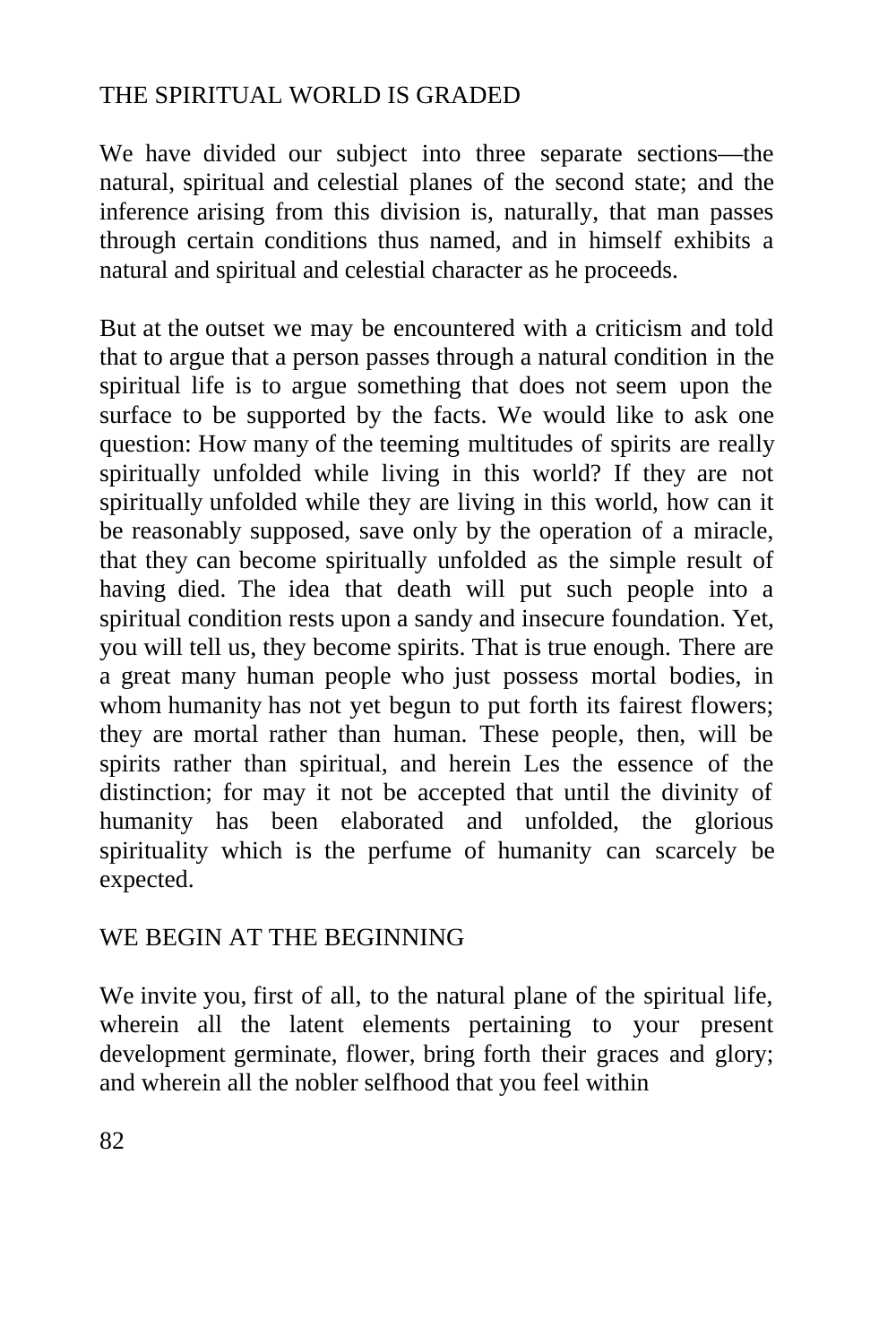you now unfolds, matures, and beautifies. Ah! but if we have to take such a step as that, and if all the better part of us that we possess now is unfolded over there, how many of us shall reach the glory in the end, and at what an expense of time, it may be, shall we pass through the ultimates of the natural nature of us, and tread upon the verge of the spiritual that lies beyond?

True, there is no royal road to progress in the second state any more than there is in this; all achievement is the result of individual effort and of personal application. If you wish to grow on the second plane of life, then, even as you would have to labour upon this plane mentally and morally to achieve results, so mentally and morally must you labour on that second plane if you advance and progress.

Now, when we look at human nature we find that there are certain possible characteristics and elements pertaining to man's natural nature, as it is called, but apparently are in the way—are clogs upon the wheels of his spiritual development; and people tell you if you wish for grace and growth, you must trample underneath all the carnal and material elements of your nature, Very frequently we have to raise our voice in condemnation of a doctrine so sophistical. There is nothing base in man's nature, it is only the uses that ignorance and undevelopment have put it to. If, then, by ignorance you have descended to ignoble service, if by lack of knowledge you have become chained, slaves to mastering passions, then those passions are not to blame; but your lack of development and lack of knowledge rise up in condemnation, and accuse you of failure to rightly use the powers that God himself hath committed to your keeping.

# THERE IS NOTHING COMMON OR UNCLEAN

When the world grows wise enough, and clearly sees the character of God's great government, it will universally concede the point we are about to urge—that in man's nature, as well as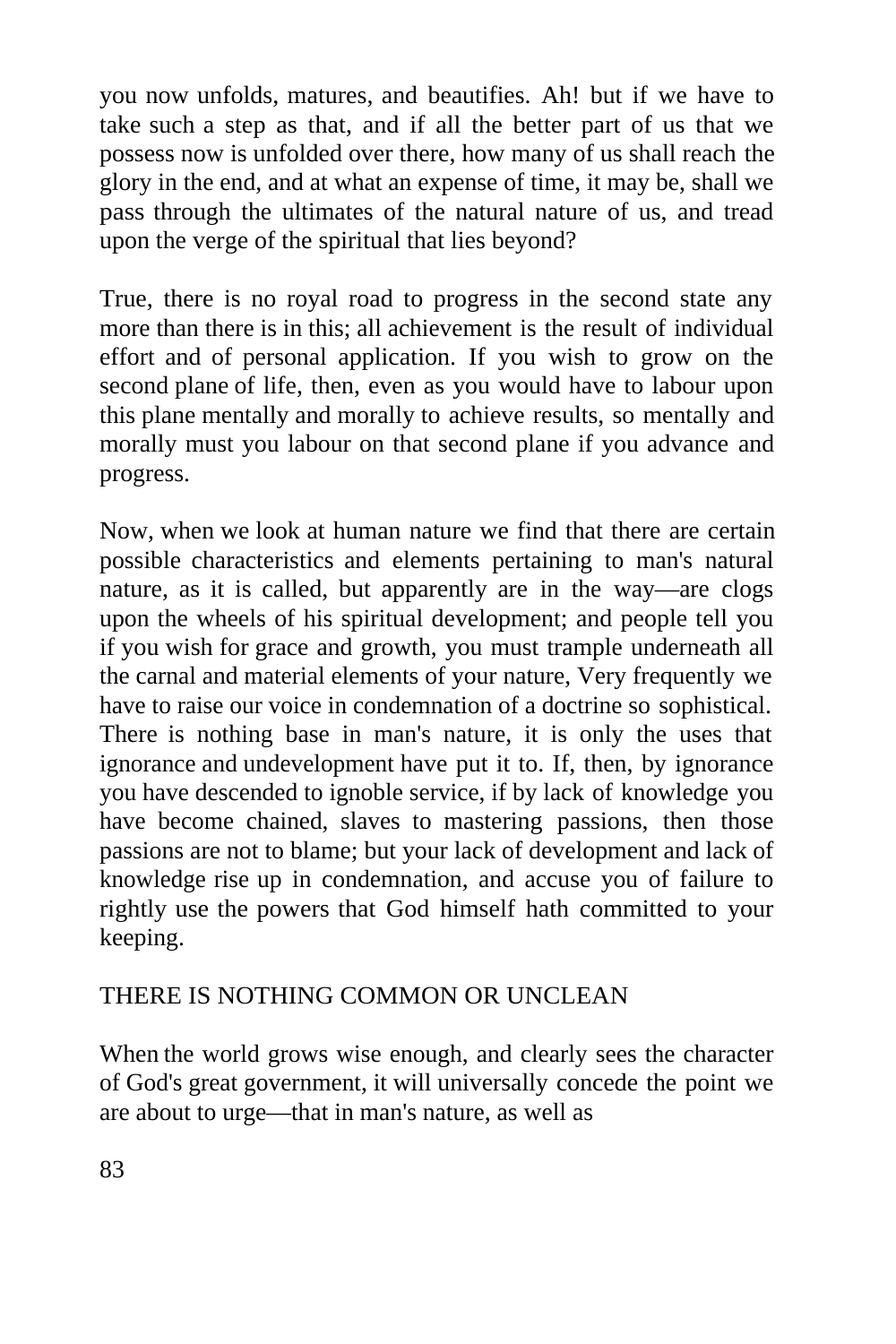in the universe itself, the gifts of God are good eternally. It is not in crushing and crowding to the ground and trampling beneath your feet the gifts of God that you are going to attain real progress, but it is in bringing out the principles that are involved therein; in applying them intelligently and wisely to the nobler purpose and desires of your life, and so bringing out the latent elements of good—the essences and all the sweetness and brightness that man's material nature contains. This cannot be done to-day, but instinctively the individual feels it ought to be done. This instinctive conception has lain within the minds of men for ages past, and the ascetics and monks and recluses of the world testify to the fearful ends men have gone in their attempts to crucify the flesh that the spirit might be free.

Vain efforts were these, for your nature needs its particular development, its true unfoldment, that these latent qualities and powers may be brought to the surface and stimulated, even as the sunshine stimulates, and warms, and brings to the surface the blade of grass as it grows upwards from the soil; and when you can effect this result while you are living here, then so much higher will you stand in the natural condition in the spiritual world when you pass to it; but you need not think that you will pass into a realm or sphere beyond the first division we have mentioned, for the first stage will receive one and all, for there is not a human being living in the world to-day who has attained such superior development and exalted unfoldment, that he has exhausted the natural elements of personal being pertaining to the sphere of life whereon he first commences to be.

In the spiritual states of life you will find the counterparts of nature, the counterparts of humanity; and these natural counterparts of nature and man are the elements of the first degree, so to speak, of spiritual existence. They constitute the natural claim whereon your loves, your affections, your interests, your professions, all that which makes you what you are to-day, come to you, remain with you as a part and parcel of your lives, and do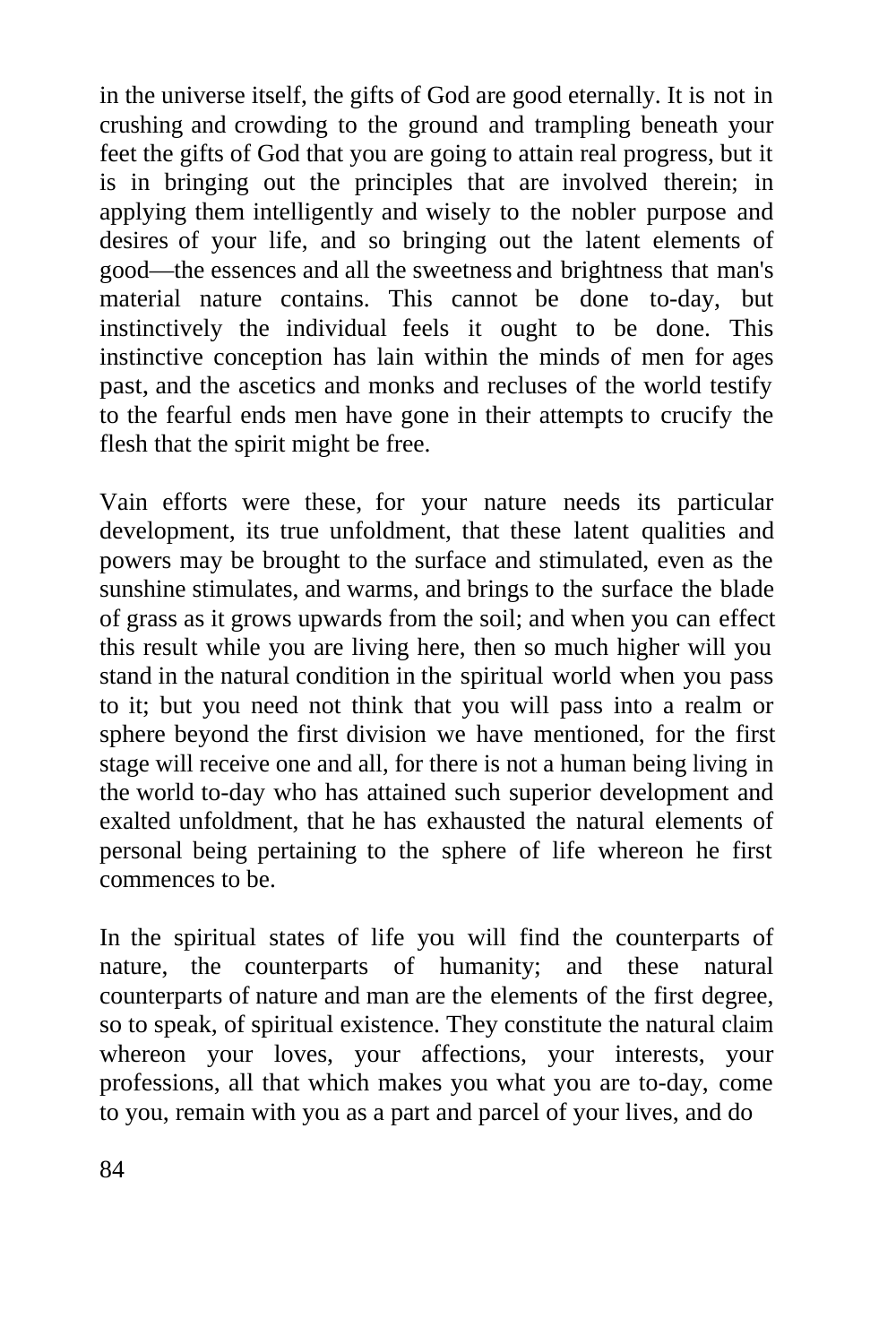their work there in your further development, and which fit you for the next degree that rises beyond.

### THE STRENGTH OF HUMAN AFFECTION

Let us go back for one moment. The natural affections of the heart, so called, the desires of the intellect, the aspirations of the moral man, the emotions and premonitions of the spiritual part of you, all these are working in your lives to-day. You win die, and when you enter on the second plane, all these things will be with you there working with you still; but they will bind you at the same time, for they are links that hold you down to the world from whence you came, and bind you to the friends you love, to the pursuits that were dear to you, to the principles of being you were then related to; and they will hold you just so long as you have not developed beyond, or more properly speaking, developed up to all the possibilities of life at present active within your being.

Therefore, your sojourn upon the natural plane—the second state—will depend entirely upon the character of your affections, the nature of your pursuits; and if your strong affections still bind you to the realms of nature and the people living there, then will you be as dwellers upon the threshold, living actually within the confines of the material thought, even on the spiritual side remaining unseen, but chained to the conditions of earth, sharing and sympathising with its people in their trials and tribulations when they are affectionally related to you; but, growing a little beyond this in thought and nobler in aspiration, you pass away from the world itself, from the actual conditions of mortal being, and enter into the real conditions of the spiritual life.

### THE POTENTIAL GREATNESS OF MAN

We have so profound a faith in, and so deep a worship for, the divinity of man, that at times we feel that if the world's humanity were only what that humanity can become, the world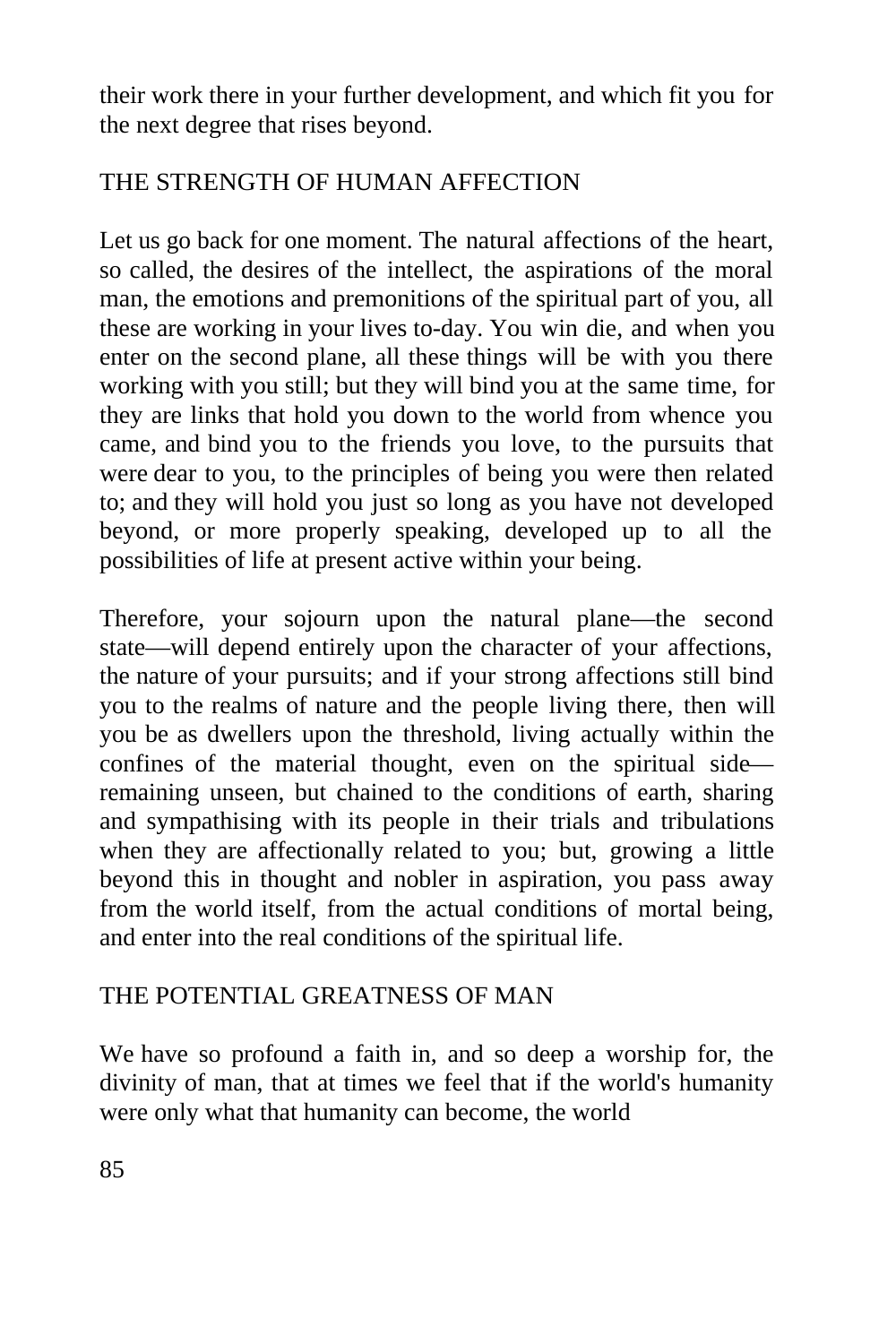would need no service from the spirit-world to aid it in its upward progress. There is so much of good, so much of truth, so much of power and beauty, enshrined within this nature of yours, that could all these be brought into active exercise, the world's people would become angels and gods. Therefore, when we see and know them, and mingle with them on that brighter plane of natural existence whereon the spirit man first stands, we feel and know how divinely great this humanity can be. Over there, then, where love is the ruling element, mingling in every thought and urging all your nature forward, there, on really the lowest round of the ladder of spiritual progress, man unfolds every latent element of the divine humanity, and realizes fully and completely all the elements of human greatness.

In the main, the majority of communicants, who come to hold communications with you, come from the first plane of spiritual existence; there they are dwellers upon the threshold; nearer this life, really, than the other, they have scarcely passed the portals, and are yet those upon the natural plane of spiritual existence, whose interests, sympathies, and desires are still associated with the mortal world. Occasionally, much more rarely than you think, come messengers from the plane beyond, the avant couriers of a better dispensation yet to be unfolded; and now and again their golden words drop into the seas of mortal thought, stirring their waters with a quicker life, illuminating them with a radiant glory that flashes and scintillates before the wondering eyes of those keen enough to feel the power of the deeper thought and the higher presence.

But, no matter how long the time may be, the period surely comes at last when the latent elements of your present careers are all unfolded, and you have grown co-equal with the plane of principles upon which you have hitherto reposed, and therefore need a larger flight, must have a new condition; for now you begin to feel the need of that deeper unfoldment that lies behind the human nature the cultivation of the spiritual part of you.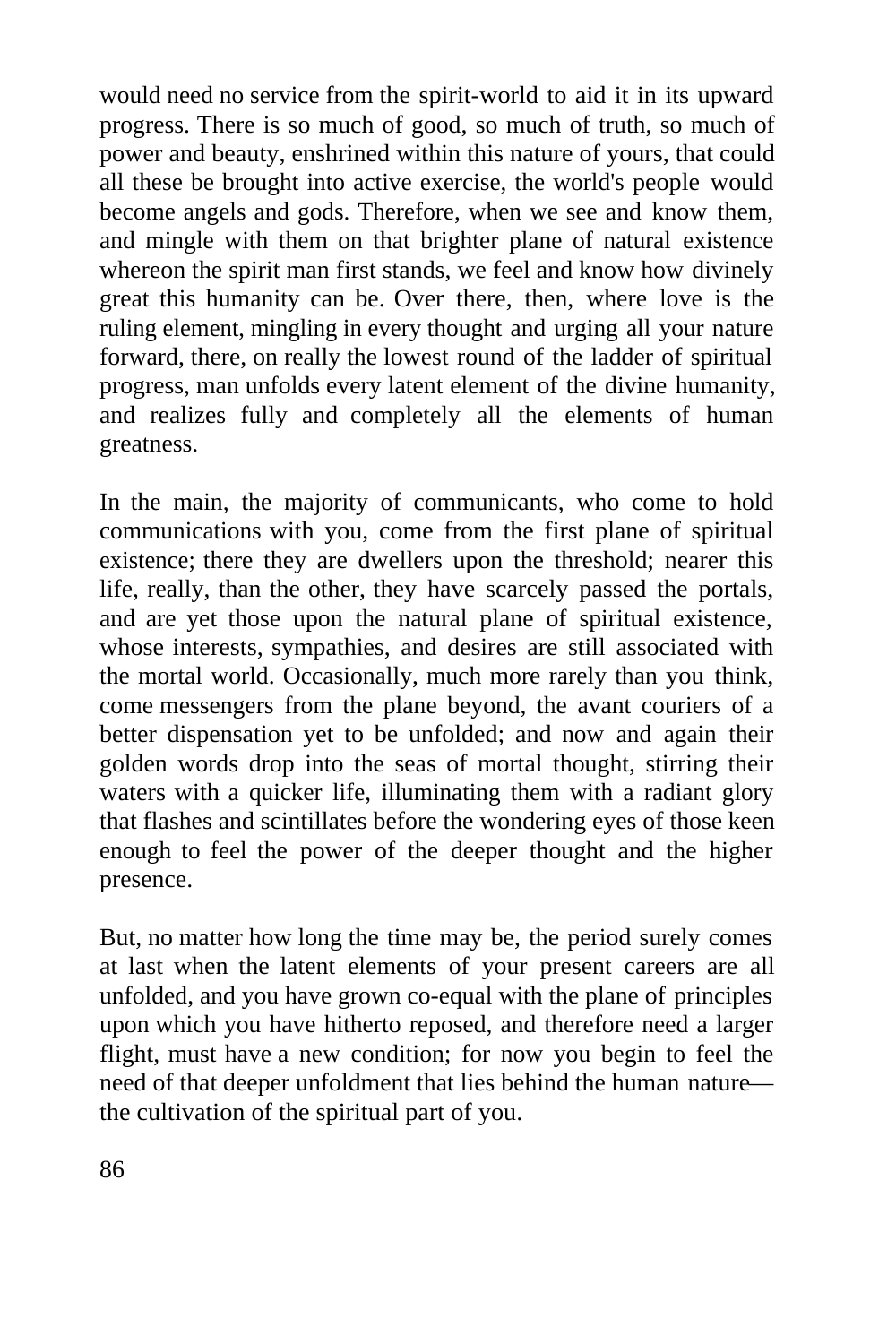#### PROGRESS IN SPIRIT LIFE

By effort and by sorrow, it may be by pain and misery, most potent teachers in the main, you have become chastened and purified; the discordant and rebellious elements have been reduced to order and to harmony; and being thus clothed in your right mind at last, wearing at last the wedding garments for the spiritual feasting that lies before you, the command comes out of your own necessities, "Come up higher." out of your own necessities, mind, for you can make no advance in the spiritual states of being until the absolute need of it within yourself compels the movement onwards—you cross the boundaries of nature.

With that crossing we cannot deal now. Suffice it to say you cross those boundaries, and find a new life surging within your nature, new aspirations developed, new relations yearned for; and onward you go, not forsaking or forgetting all that has gone before, but, as it were, gathering and folding it up like a treasured garment, and putting it away, in the recesses of your mind, for use hereafter. The life and thought and action of you go forward now into the upper portion of the consciousness, and is related to spiritual things more deeply; or, in other words, you have now arrived at that plane of evolution in your spiritual consciousness when you have a higher plane of activities, that, by contrast, because of their refinement, are justly describable as the spiritual plane of your being.

Now this spiritual plane is the complement of the natural plane you existed upon before; it is the very essence of all that has gone before. Whereas love ruled you before, now another power begins to operate as a controlling influence upon your judgment. It is the power of spiritual perception. The spiritual perception operates now, and whereas before you had to reason and to argue upon all that entered into your knowledge, now the soul sees beneath the form, through the phenomenon, to the laws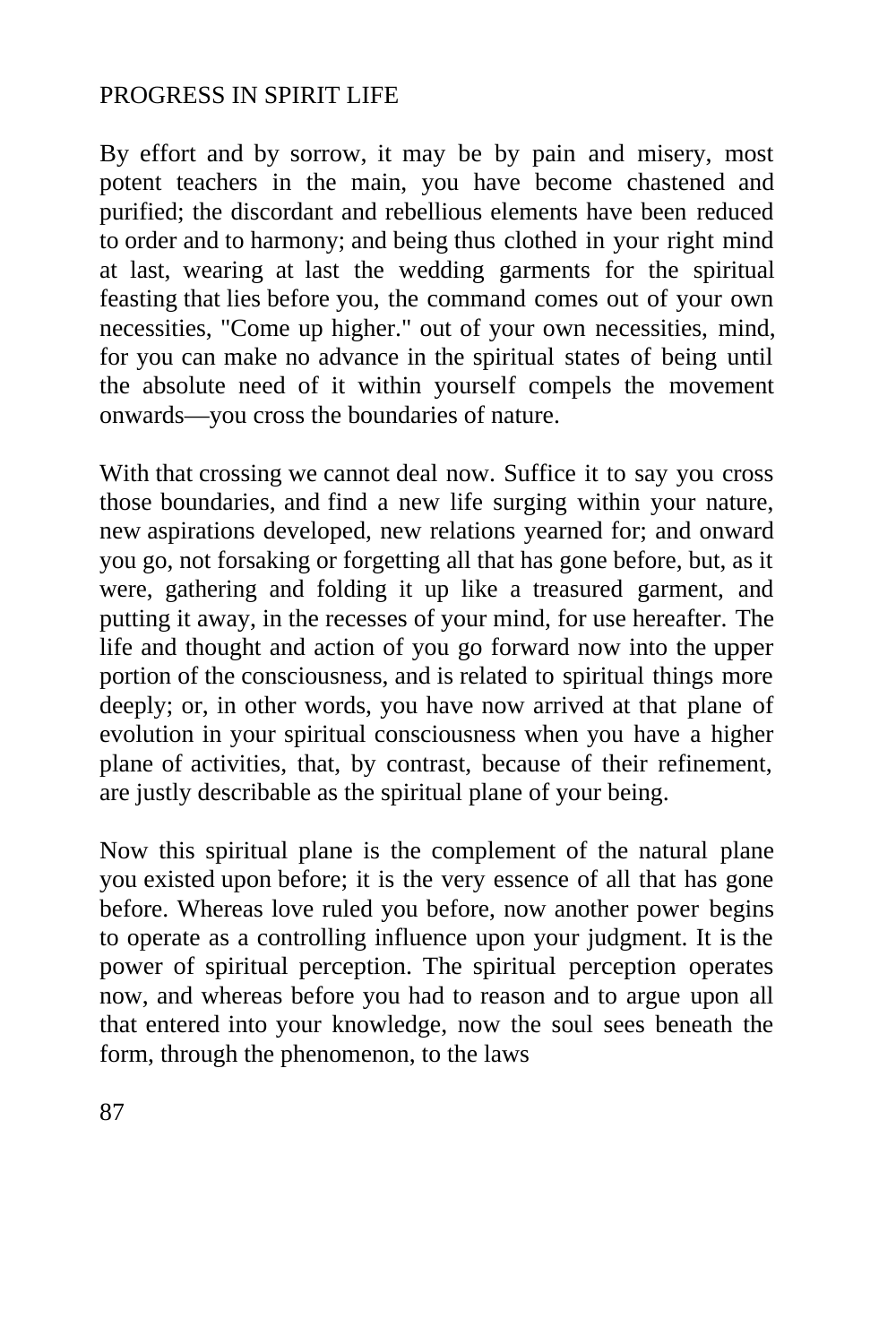and the principle that are beneath it. The more remote powers, as you consider them now, of your souls, are then brought nearer to the surface; and all the virtues and abilities you have dreamed of as being possible hitherto, now become practical realities in your every-day experience.

This spiritual power working within you begins to manifest itself externally, and you behold yourself upon this plane clothed literally in the purity of your own progress; whereas your garments upon the lower or natural plane of spiritual life were the reflection of your personal thoughts and states and conditions, which now have become the outward types and forms of your interior life, and develop a being clothed in that which makes imposition and imposture utterly impossible. Here on this plane of life the spirit always is to outward form just what it is in inward nature. If this sublime law were only realized on earth, what a transformation would be effected in the conditions of human society, how many people would have to change places; those who are up would have to come down, those who are judges would become criminals, while many a poor prisoner might play the role of judge most righteously. Think of it! The time will come when what you really are, out of the purity and sweetness of your progress, will become actually manifest in the external robes that clothe you.

# SPIRITUAL PERCEPTION DAWNS

This spiritual state brings you into closer sympathy with the souls of men than you could here obtain upon the natural plane previously referred to. Natures intersphere each other more completely, and more dose communion exists between the inhabitants of this plane; and their affections and their perceptions, running into closer harmony than hitherto, prevent them making misplaced confidences, wrong associations, and injurious affiliations. They find, too, that the purposes of being have a deeper significance than they ever dreamed before; and realizing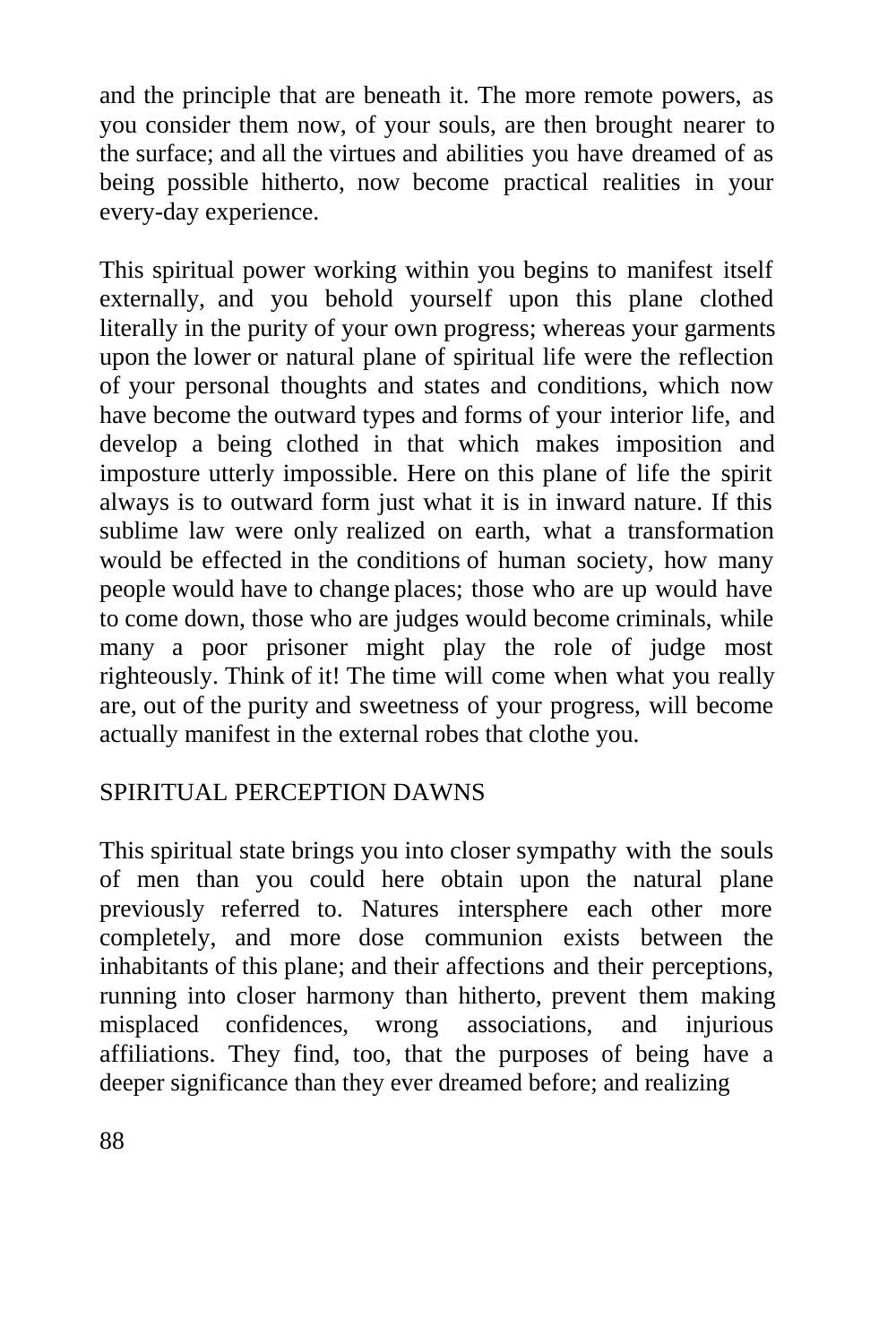truly and universally the presence of law and principle in the conditions around them and within themselves, they are at last overwhelmed with a deeper and more spiritual consciousness of the existence and the government of God than ever was possible to them before.

One step further is taken here; and from this plane of the spiritual perception they arise to still more exalted development, which we will call, for convenience sake, the celestial state. There a wondrous development is made manifest; would that we had the power and the skill to bring the glory and the beauty of this third state before your understanding; the radiant divinity of it, the spirit and power, the spirituality of it, the loveliness of it are so divinely glorious, permeated by such loyalty of soul from those who five within it, the omnipotence of God's great presence, that words fall all too short of being able to give you the slightest outline of it.

# EYE HATH NOT SEEN—NOR EAR HEARD

Lives there beat in glorious rhythm with the eternal music of the infinite heart itself, and every latent possibility of the soul to this point rises to its highest altitude, manifests its most glorious activities and divinest powers; the noble messengers of that higher life are indeed fitted to be as even gods to you. How can we speak of them, how can we tell you of their glory and their beauty? There is in their natures one great principle.

If affection and perception have ruled in the previous cases, now comes the godlike power of meditation, or assimilation, whereby the principles already gathered, the knowledge already possessed, the developments already made manifest, are brought within the very consciousness of the soul itself; and love and intellect and meditation here crown the progress of the soul as it passed upward in the second state. Mark well the meaning of these terms. We are speaking only of the second state, not of other states that rise beyond it, mark you, more glorious still,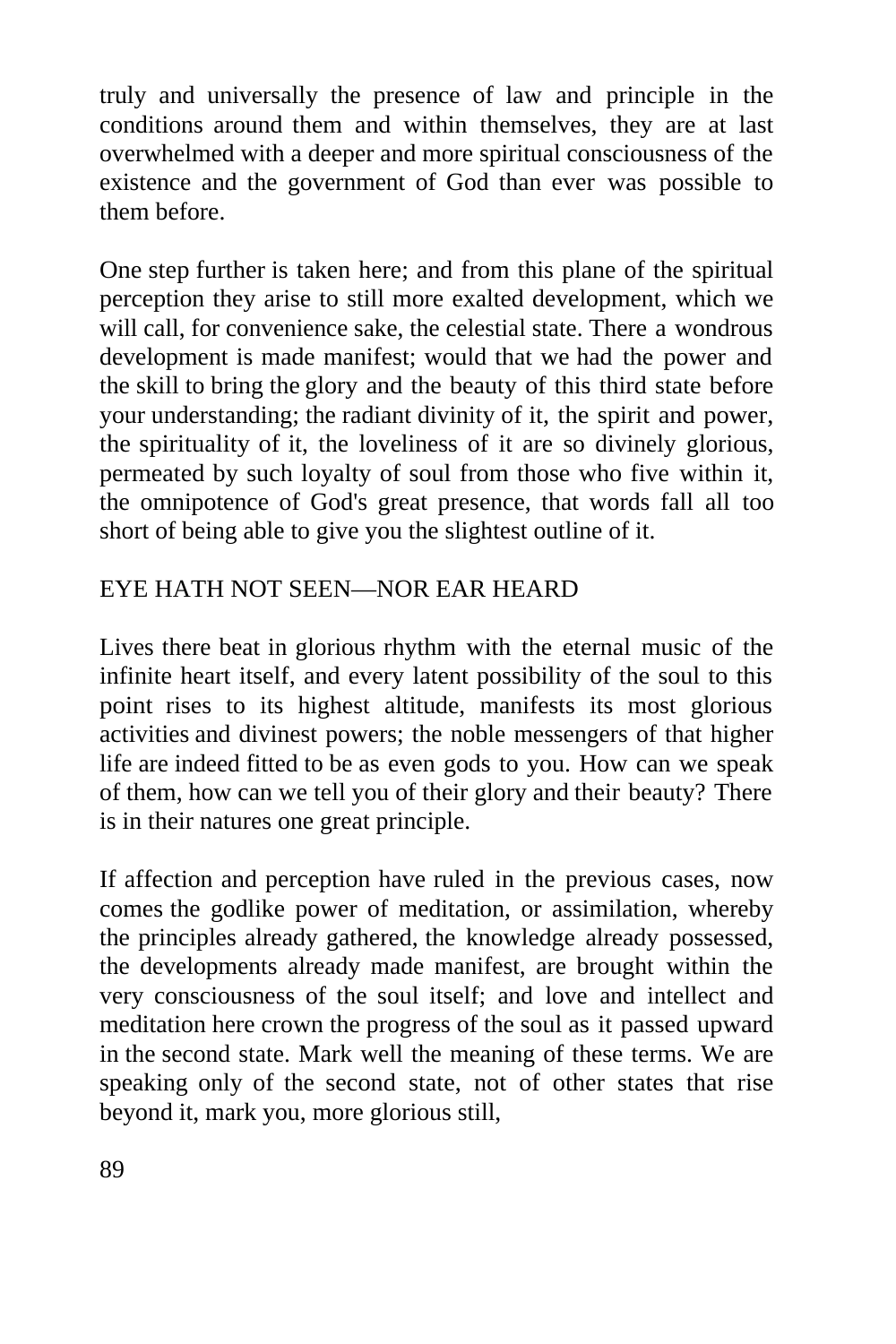but that one state of spiritual being that you are at present related to, the three divisions of which we have just enumerated.

When these three separate stages of progress have been made, they may now be passed before you in the review that substantially says they are the fulfilment of the natural man as you know him today. They are the realities of the spiritual man as you feel him within yourselves, they are the blossoming and unfolding of the divine man that lies beneath all that is the very essence of your natures.

### THE EQUILIBRIUM OF HARMONIOUS LIFE

Here we have, then, observation perception, and reflection, love, justice and wisdom manifesting themselves in their proper orders; and as they increase in power and come into harmony each with the other, and when love is directed by reason, and reason controlled by wisdom, then love, justice and wisdom (Justice promoting the action of the intellect), then, when these three are brought into mutual harmony and unity, what a perfectly rounded life, by comparison with the fives of men to-day, is presented for your consideration!

When this final stage of this second state has been reached, behold a marvellous thing occurs. The mind's action, or, more correctly speaking, the action of the conscious soul itself produces a wonderful result; and all that has been so far reached becomes absorbed into the very nature of you, and becomes the foundation element that is the basis of your progress in the next state that rises beyond, the second state you will encounter when you pass from this your first.

The process may be indefinitely repeated. These triune developments, their associations in action and their final assimilation into one compact element, will go on indefinitely; until the soul in its attributes of justice, love, and wisdom, and all the elements that make up man's nature, affectionally, intellectually, and spiritually, shall grow to such gigantic proportions, and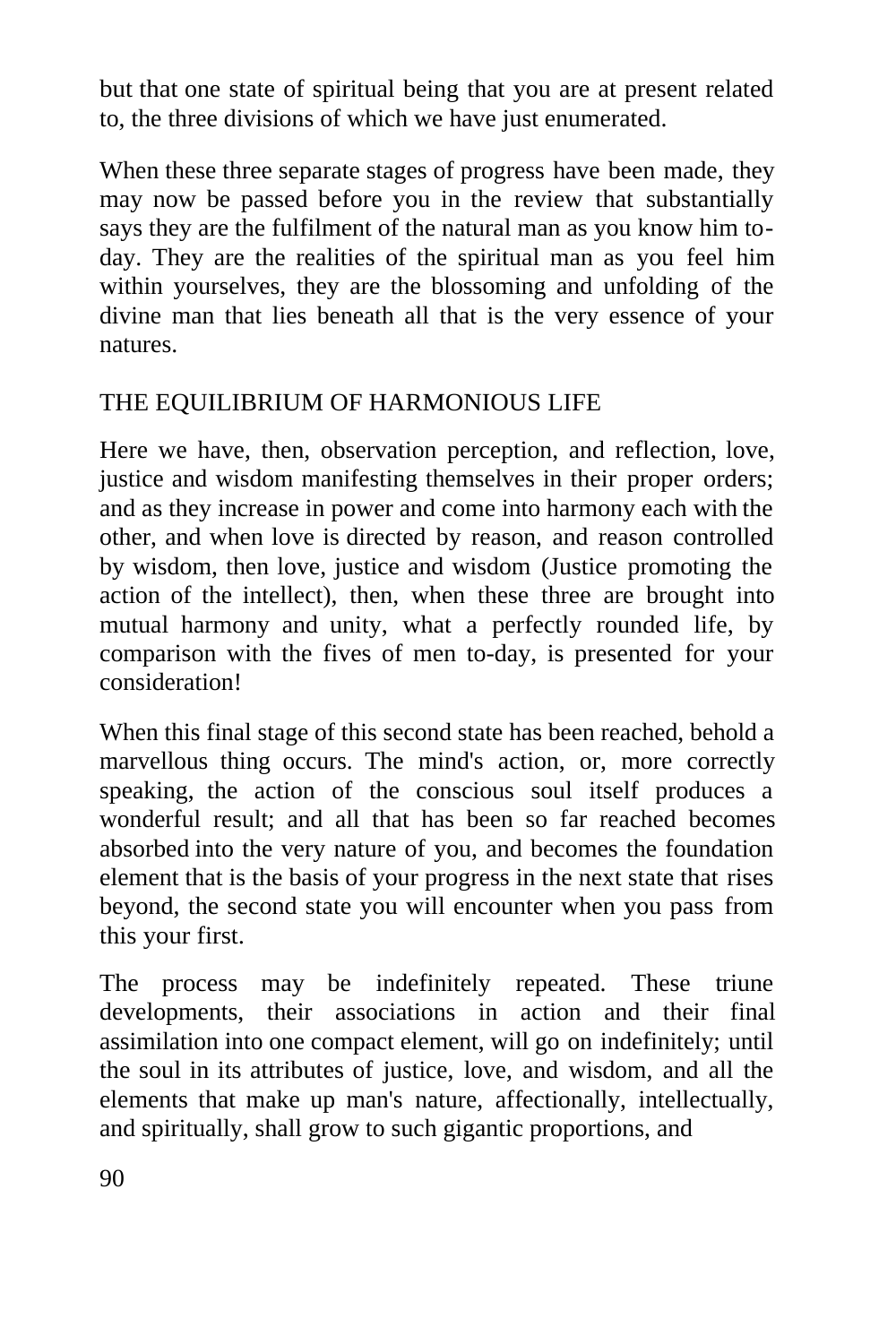possess such divine abilities, that all you have ever dreamed of concerning even Deity himself shall pale into utter insignificance by the side of the reality you shall personally possess.

May we not, then, pause here, asking you to remember that we have only dealt in plain and simple terms and on general principles with some of the most important facts which will be your experiences when you pass from this stage to the world beyond? We here endeavour to present to you, not an approximation, but a literal statement of the fact that the three planes of your present natures, the natural, intellectual and spiritual, as we should, perhaps, more correctly interpret them, are unfolded upon the first general degree of experience after death, and that over there the three are represented by the terms natural, spiritual and celestial.

And as you thus progress, the principles of your divine humanity, the elements of your immortal minds, the qualities of your eternal souls, are successively developed and unfolded as you go along the second plane of your being, and each unfoldment lays the possibility of the one that comes afterwards, and as it grows and develops, it makes you nobler and more divine; until at last, having exhausted the possibilities of the first plane of your spiritual existence, all these beauties and glories in their triune departments become concentrated and embodied in yourself, and behold a diviner humanity than you ever have dreamed of yet is the glorious and beautiful result.

### PREPARE TO-DAY FOR TO-MORROW

May we meet you, then, not as dwellers upon the threshold, for then it would pain us to know that you had not yet reached that plane of spiritual development that fitted you to pass behind the outer portals. But let us meet you upon the inner side of the celestial doorway of the two worlds, and grasp your hands, and say we are glad to see you thus unfolded and thus beautified. May this, your plane of natural existence in the spiritual world,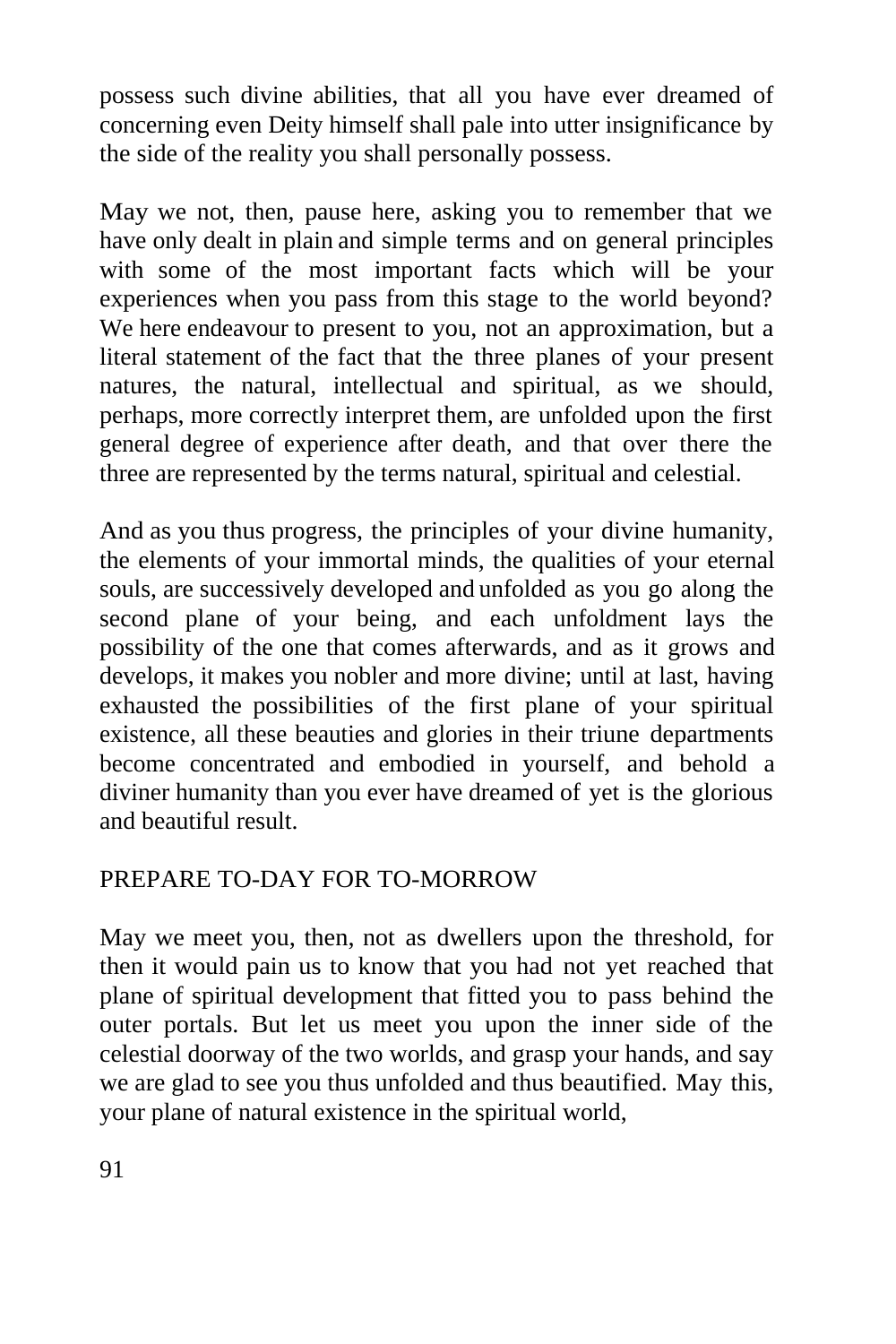lead to that of which we have told you. Then shall we know that you have lived this life worthily, that you have done your best to unfold and exalt your powers and natures, and truly fitted yourselves for that natural, spiritual state that is to be your first experience after death. And, as you march forward, labouring faithfully, earnestly and zealously, gathering knowledge and increasing strength and stature, we shall know that you shall surely go forward to that sublime and celestial condition further still. And as you go up there, wise and loving, true and thoughtful, souls will be with you at every point, to give you aid and help whenever you need it.

Live then, in this world, under the solemn and serious consciousness that you are preparing for the second plane of life; and may your deeds and thoughts and growth be such that you shall pass through the gateway into the natural life that lies beyond, where, under the blessing of the wise and the good, and the providence of the Eternal Power, you shall learn the mighty lessons of nature as you can never learn them while you are here; for then you shall be able to see beneath the form, beneath the phenomenon, and learn the law and discover the principle of the life and world in which you live.

If you will so five then you will earn for yourself free admission beyond the threshold, and hear the glad welcome of the glorious hosts beyond as they speed to meet you and warmly clasp your hands in greeting, "Welcome! well done, thou good and faithful worker!"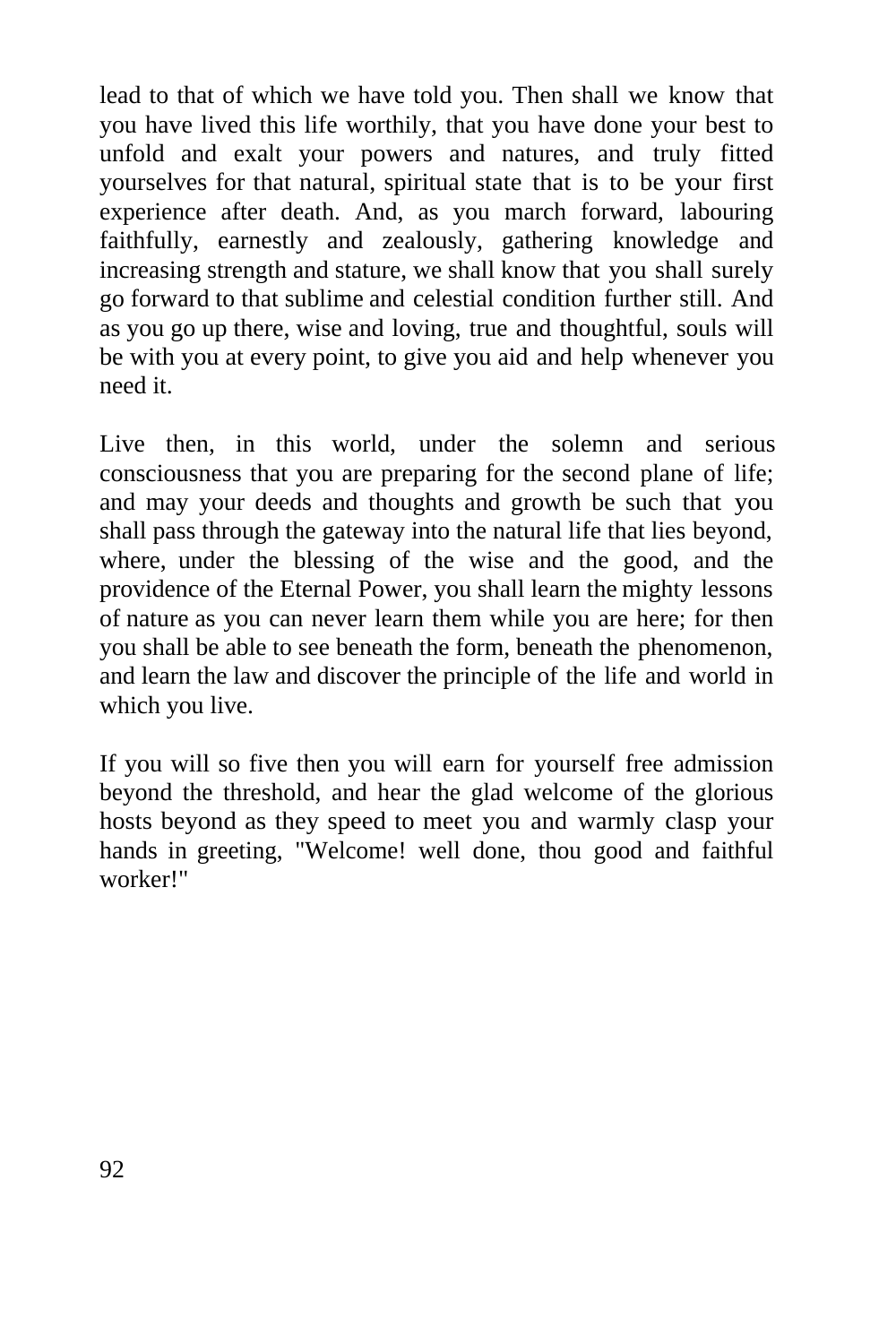#### SIXTH LECTURE

### THE SOUL WORLD: ITS HELLS, HEAVENS AND EVOLUTIONS

ROLL aside the curtains of materiality, penetrate through the mists and darkness of ignorance that skirt the passage-way between the two worlds, go beyond the doubts and mutations of material thought and enter into the radiant light of the Soul World that lies beyond; and in that fairer country, journey with us and to some extent inspect its hells, its heavens, and comprehend in some degree the evolutions that are possible there to that life itself as well as to the people who live therein.

This soul world is the home of arisen humanity, the place where man commences his future of life and conscious existence on what is called the spiritual side of being; where he commences to unfold the latent capacities of his nature to a grander degree than e'er he could while living here below, though before this can be done many things have to be reckoned with. The evils of the past have to be dissipated, superstitions that have accumulated about the person have to be purged from off the nature of the individual; and to accomplish this, something of pain and travail must necessarily be endured by all concerned.

It is the greatest mistake to suppose that merely because you enter into the soul world you are then prepared to receive all wisdom and manifest all excellence. The path of the student is difficult; there is no royal road to knowledge; and whatsoever the soul gains and values the most is always attained with the greatest effort, and sometimes by the deepest suffering. The fires of suffering are among the potent elements that reveal the jewels of your character. So in the spiritual world it may be, that, in passing through periods of trials and purification, the soul is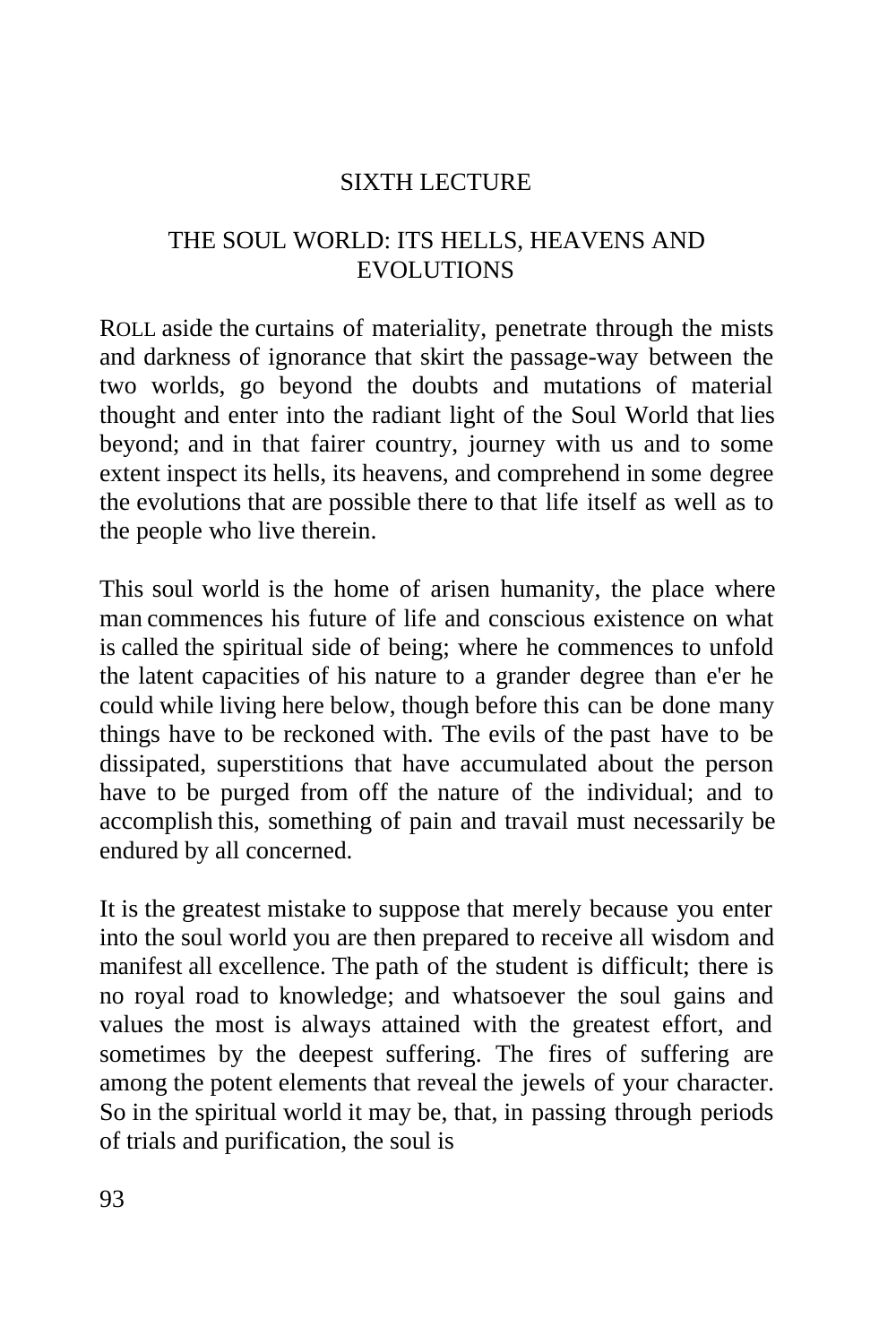gradually moving onwards to brighter and better things, and gaining in strength and beauty by reason of its suffering.

### DEATH WORKS NO GREAT CHANGE

When at first you enter that soul life, it may seem to you that there is very little difference between that life and the world you have just departed from; to all appearance people will seem much the same to you, the outward circumstances of their lives will have strong marks of similarity, and the general conditions of the world itself will be so similar to the general conditions of the world from which you have departed, that you might almost think that you had fallen asleep in one country on the earth, and had awakened in another. Yet this remarkable similarity is a wonderfully beneficent providence upon the part of the Eternal Wisdom; for if the translation from one world to the other involved a sudden and complete change and alteration in conditions and relationships, why then so sudden a change would result in such a shock to the consciousness, that in all probability people would be seriously affected by the suddenness of the transition and its resultant consequences.

Divine beneficence thus works to meet the requirements alike of the meanest and the greatest of humanity; for when the average individual awakes and finds himself surrounded with scenes somewhat similar to those with which he has been long acquainted in the world he has left behind, the shock is lessened and he feels how natural it is that he should be living in this new world, and he says, "It seems to me I have been here before; I am familiar with the scenes and people, and really it is a natural place for me to be"; and there is something of truth in this supposition. In the hours of sleep, when curtained slumber has enclosed the outward mind and sense, the soul is sometimes awakened to the glories of the life beyond and has then caught faint glimpses of its beauty, and mingled perchance, with its people. Therefore, when he comes to the soul world, indistinctly at first,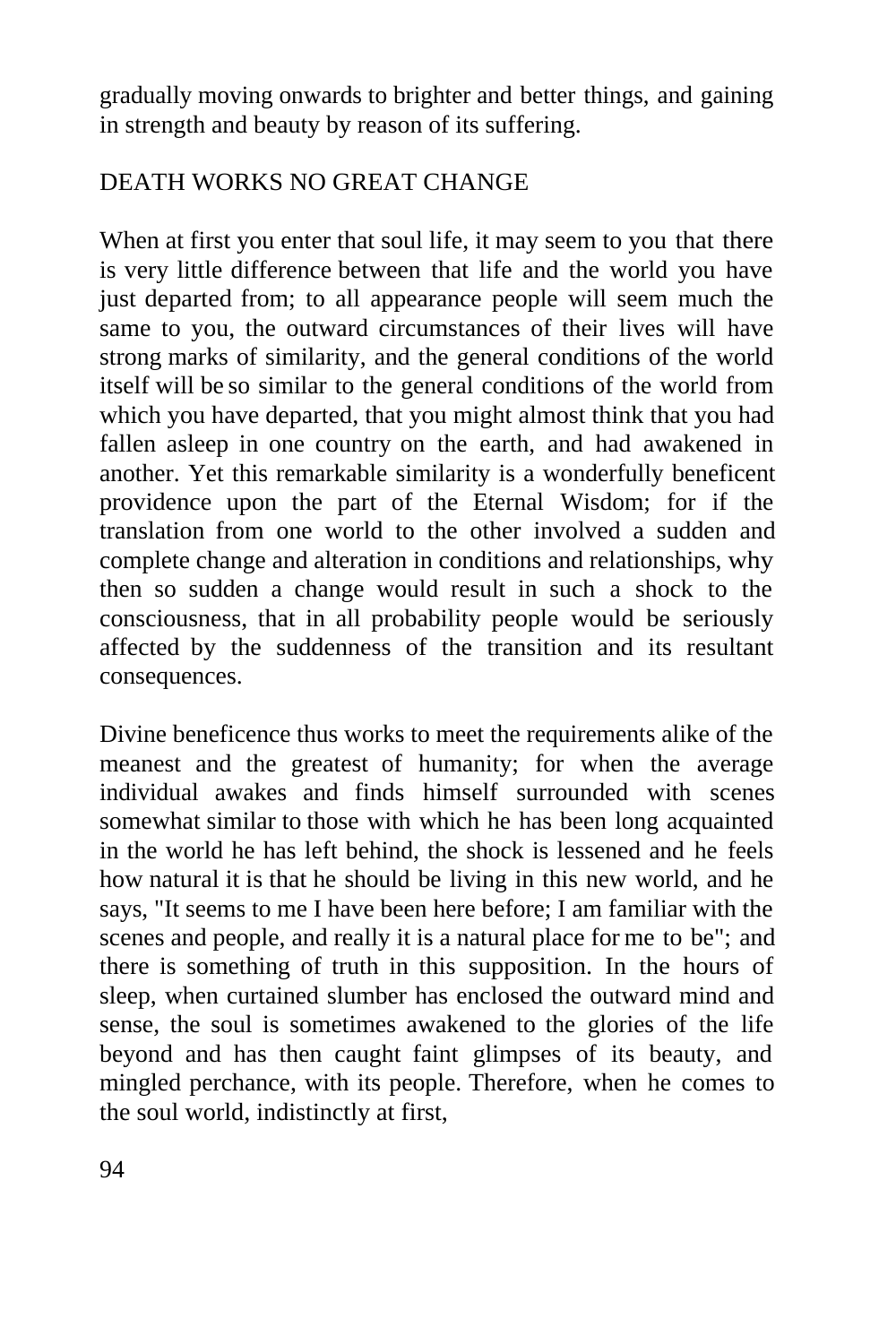but gradually disclosing itself, he recognises that the familiarity of the world about him arises from the fact that he has seen and known it before he actually became a permanent resident therein.

### THE SPIRIT WORLD IS SUITED TO OUR NEEDS

He enters, then, into a world that is in every way suited by its nature to his needs. At first the character of the change seems but very unimportant, and hence it is that we always say, though sometimes our statement raises some dispute, that from the actual fact of death, in the first instance, there is but little or no change in the character of the individual; but after he has resided in the soul world for some little time he realises his condition, and begins to understand that the old standards of determining a man's position do not apply with the same force to his new state. Then he begins to realise that the social life—shall we call it—of the spiritual world rests upon different foundations from those of the social life of the world he has departed from and instinctively he begins to understand that he will very soon drop into that place or plane or association that his interior spiritual development entitles him to occupy.

Then the difficulties of the life begin to assert themselves. What at first seemed plain sailing and easy going; what at first gave him confidence that the wicked were not punished, and made him feel he had cause for secret congratulation; which made him say, "Ah! you see there is no hell, no devil, no vengeful God to punish, no burning lake of fire, there is nothing to fear, as I have been taught"; which causes him for a time to give all his remorse to the winds and make him think he is going to have a "royal time" over again, presently disappear, and soon some little doubt begins to obtrude itself; a little speck floats across the clear blue of his present pleasure, and he asks himself, "I don't know; this is curious; what does it mean?"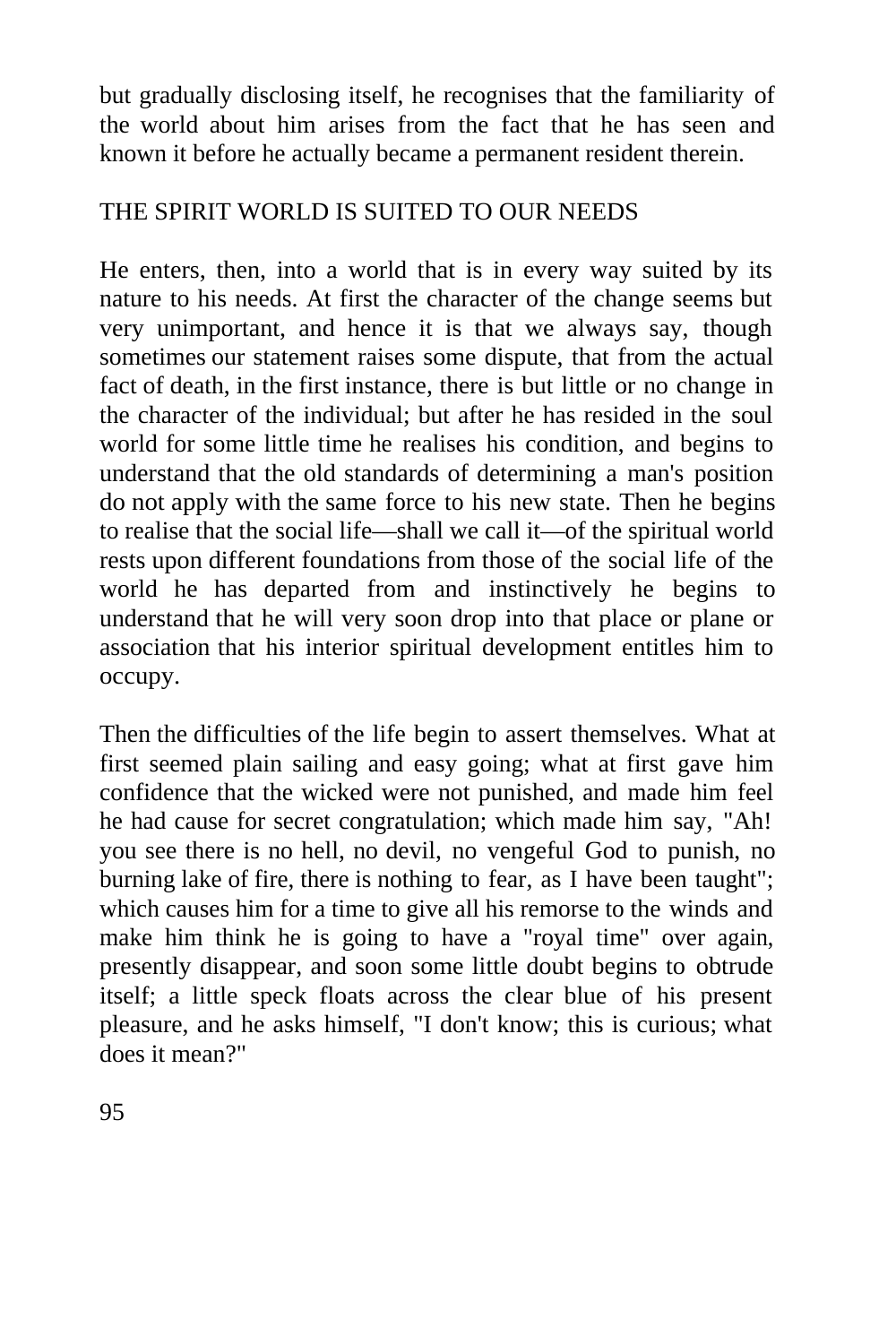### EVERY SOUL FINDS ITS TRUE LEVEL

Ultimately he realises that this is what it means: that a man is as are his motives; that in the soul world the order of things is, that, if his secret life be soiled and defiled and he has been living a he before the world, then, in a very short time, the he will rise to the surface of his spiritual personality, the deceit will become manifest in his actual appearance, and those who were so glad to see him, and with whom he was so glad to be, will begin to look askance at him, and he will realise that something has gone wrong. He will then learn the lesson, that all association in the spiritual world depends upon the law of mutual affinity and fitness; and if he hath no affinity with and is unfit to mingle with the better sort of those he finds around him, even in the earliest portion of his career, then, most surely, does the law of repulsion begin to exercise its influence, and he is driven out, driven out from those whom he thought he could succeed in blinding as to his real character, driven out from those whom he thought to hoodwink with his pretended and false claims.

Repulsion begins to operate between them, and he is bound to go one way, and that way is away from them. Then he begins to understand, that, if there is no hell and no devil and no angry Deity to punish him, there is something that exceeds all these three ideas, a something that is working within, a law of repulsion—that drives him out, and that entails all the penalties that those triune concepts have previously been associated with; and he begins to wish presently that a hell and a devil really did exist, for when a person possessing an undeveloped and abnormally constituted mind and character is driven out to his own society, he begins to realise the fact that his own society is the very worst possible kind of society he can be associated with, and would go anywhere, do anything, frequently, to escape therefrom.

Then begins another phase of the problem. He is now getting into hell! But the effects of this position vary in almost every

96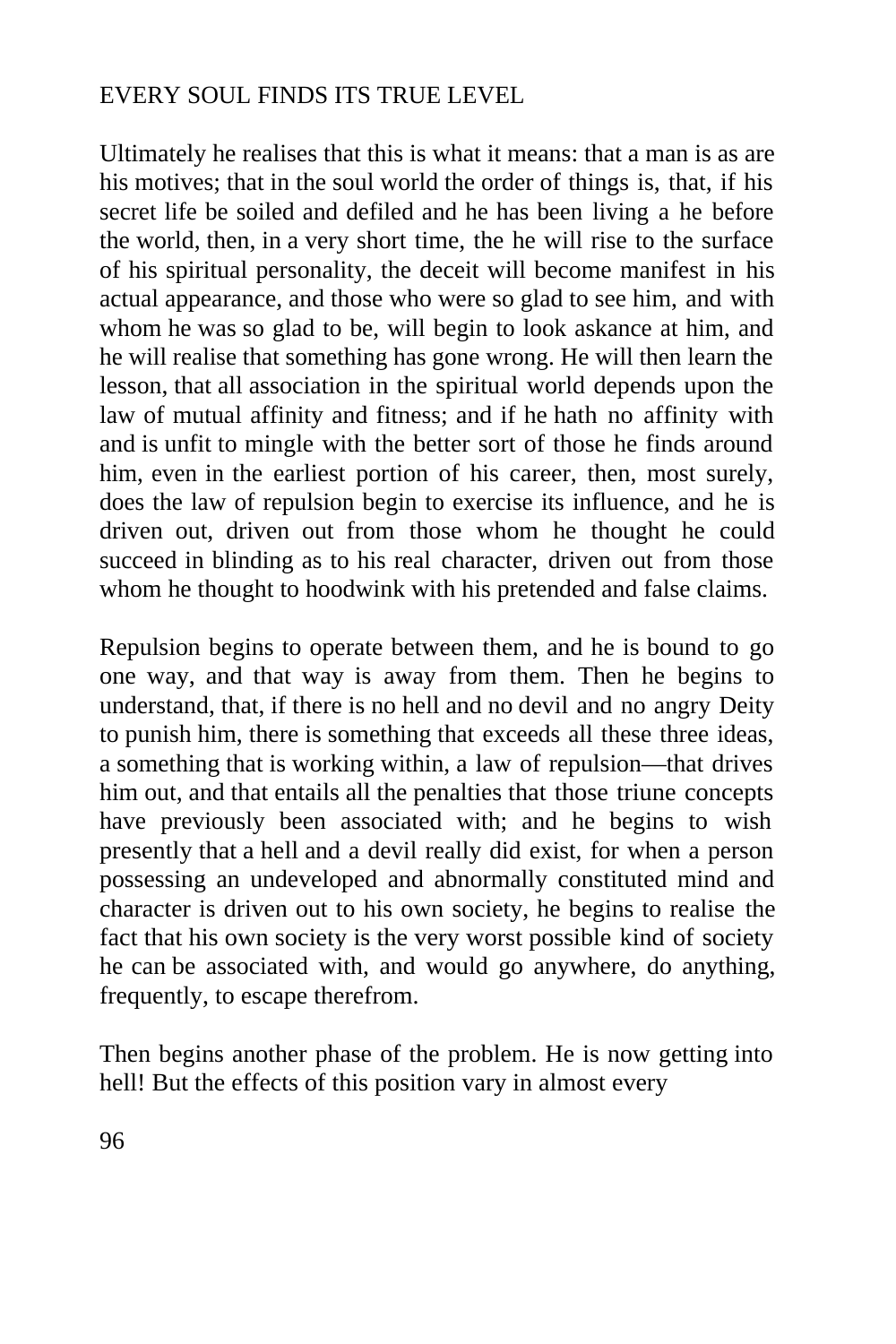case. It may result in the development of rage and hatred, of fierce and bitter strugglings within his own breast, turmoil, passion and spite in his mind and thought; he will become angry, vengeful, vicious, and every stage in the descending character of these passional developments will be clearly and indelibly marked upon his features and in his character. One point must be here insisted upon.

### HELLISH NATURES FIND THEIR HELL

Though these characteristics be expressed in the appearance and personality of the individual, as a rule they are not recognisable to those who live upon the same plane of spiritual unfoldment, nor are they recognisable to any extent by those who are upon a lower plane of development. But they are perfectly plain and easily to be perceived by those who are above them in spiritual development; hence those will see all the peculiarities expressed in the outward and personal characteristics of the individual, and will see that these external manifestations represent the internal conditions; just as among yourselves the expert physiognomist can read in the lineaments and appearance of the face, to a very large extent, the interior character of the individual, so that he makes comparisons between such persons and certain animals that possess certain characteristics—that this man looks like a fox and has a foxy look, and so forth.

Now it does not follow that a person has a pig's head, though he has a piggish face. So when you are told that certain spirits have the appearance of foxes and other animals you may take it that such appearances are but symbolical presentations; and the spirit who is making the statement to the foregoing effect does so sincerely, no doubt, through not having a clear conception of the law in the matter just alluded to. Whereas you should understand all that is really implied is an indication of the still-continued undevelopment of the spirits thus described.

Now these people we are referring to descend into hell. They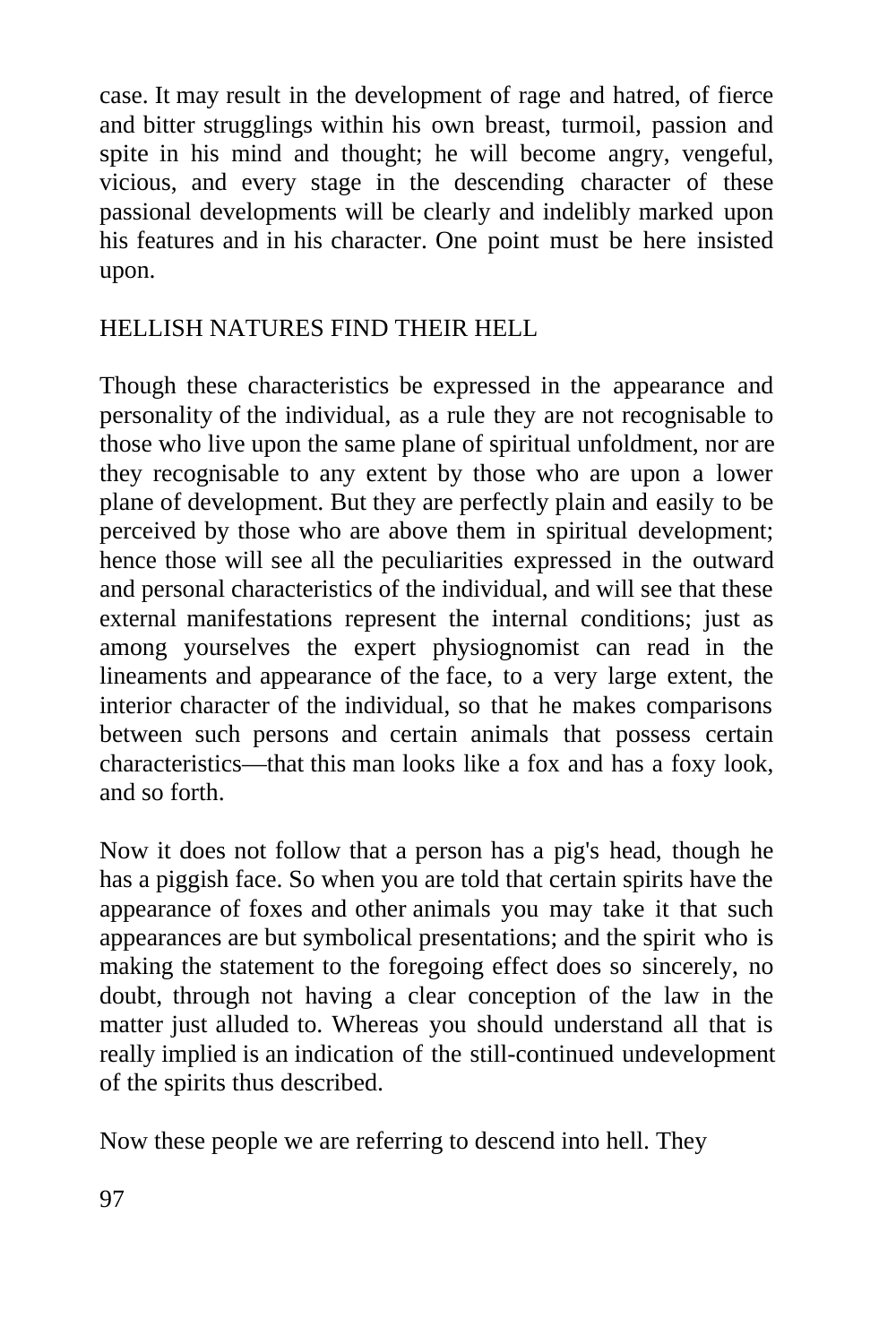may become vengeful, moody, or active; they may brood in silence and secrecy, or they may join others like themselves; for they carry forward the dispositions they possessed while living in this world, and you may find them quarrelling amongst themselves just as they did here below.

This interpretation of their characters gives you the keynote of their personal dispositions. In brief, we may say that all those who are in hell are those souls that are living disorderly lives. A disorderly life is one that is out of direct relationship with the external laws of progress and development, for by this progress and development you ensure true unfoldment, and its consequent of happiness.

# HELL IS A STATE, NOT A PLACE

Disorder, then, is the keynote of the hellish and of the hell world, and this disorder brings us now to the task of locating the exact place where it is. It is not in cavernous recesses where murky clouds lower, and there are burning and rolling waves of fire and flame, away from the light and the glory of the day—deep bosomed in the very bowels of nature herself, where demons gnash their teeth and hurl their anathemas against the goodness of God. God never made such hells as these. He had no necessity to do so; for the hells of the spiritual world are within the individuals who are experiencing the results of all the conditions their actions can create.

A disorderly individual having disorder in himself (using the term in the higher spiritual sense) has hell within him. As the old teaching has told you very truly that the kingdom of heaven is within you, so also may its opposite be within you; and this being true, hell being within the disorderly life of the disorderly liver, that hell can never be escaped from until those who dwell within the sphere of influence themselves unlock and unbolt the bars of their disorderly living and emerge into the heavens that he beyond. Hell, then, is purely a personal question, and individual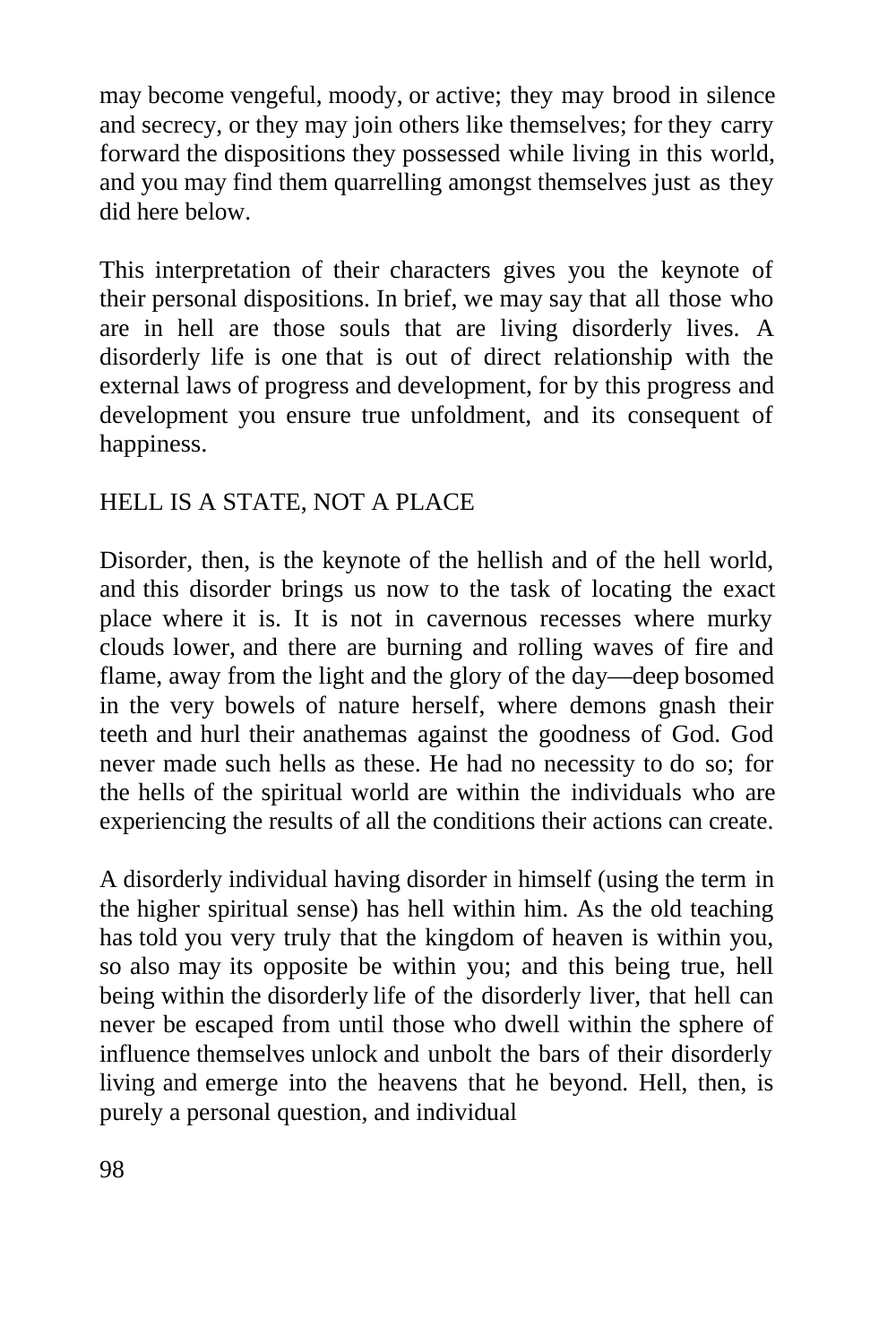experiences will vary in their intensity and character in accordance with the circumstances of the particular person concerned.

Thus, you will understand, that no actual theological hell can be found in the soul world, but, instead, that each one makes his own hell, and making it himself he cannot complain against the Almighty Providence for giving him too much, for he creates all he experiences; thus every cause for complaint of injustice is destroyed. Dealing with the matter in this light, we have dealt with it only in its personal application.

Let us direct your attention now to some of the hells that literally exist in actual outward form in the soul world. This seeming contradiction will explain itself in a moment or two. You look with us, standing by our side, and with astonishment you say: "This cannot be hell. See those towering mountains that rear their purple domes into the azure hues beyond. See those glowing colours that bathe the whole scene in radiant beauty. Behold those magnificent flowers, those graceful trees, those streams like silver threads winding among the green grasses that wave and roll on their pleasant banks. See those charming lakes, surely these are not the adjuncts of hell? And those noble edifices lifting their symmetrical domes heavenward; those stately men and women, those youths and maidens, those children, they are not devils living in hell. Why, how can you call this hell? How can you say these are devils? There must be something wrong here. The picture is too fair and lovely in its character. Surely you must be wrong?"

No, we are not wrong; all this is, can be seen by you there. But question one of these inhabitants and ask him what he sees. You observe the fines of care upon his brow; he is sad, subdued and sullen; there is a terrible look lurking in his eye, and latent answer seems to be slumbering within. "Oh, this place is a horrible place," he answered. "See those towering walls bleak and dark as the eternal granite. Look at these stagnant streams;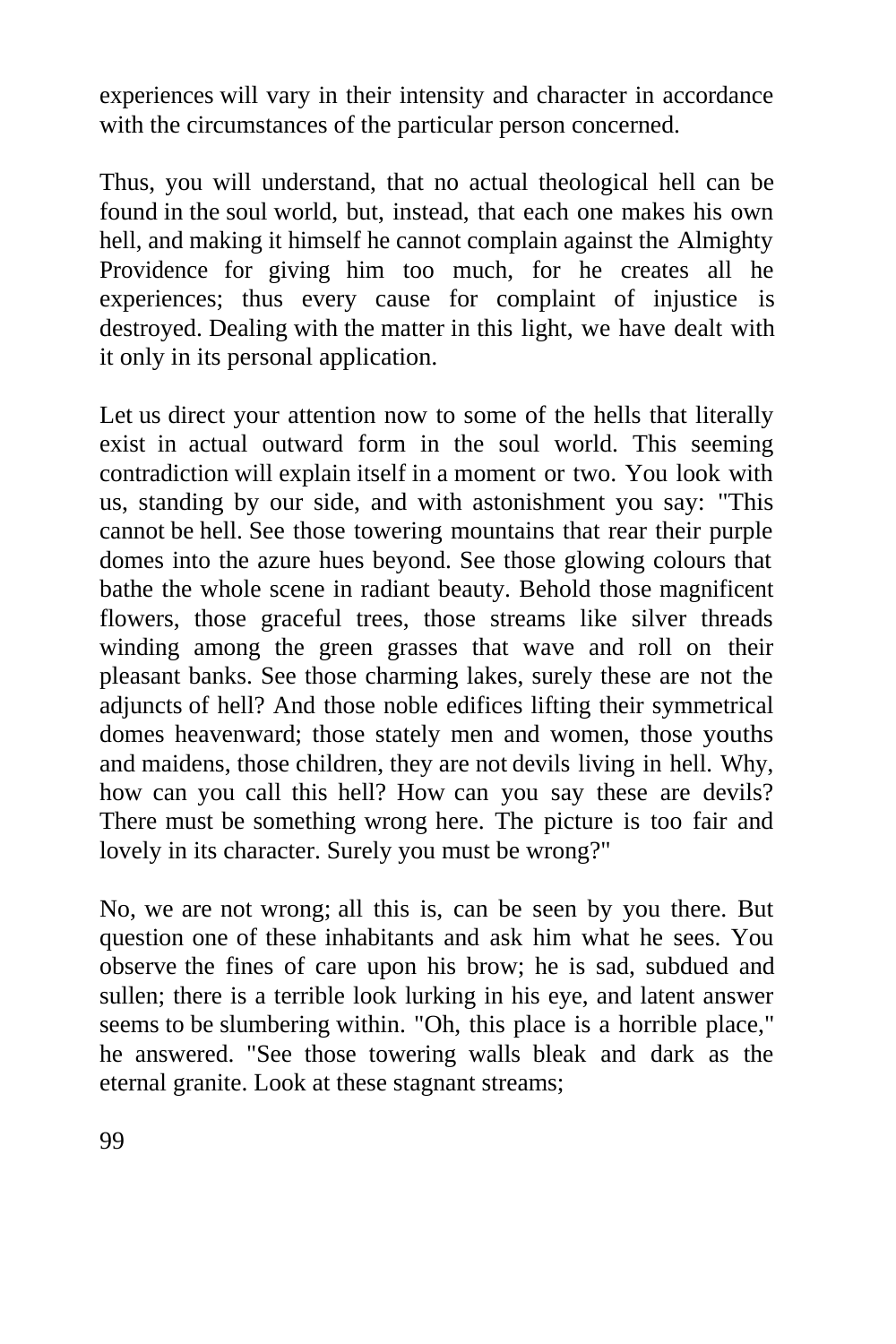they stink in one's nostrils; the air is full of vile odours; the very trees are stripped and bare, there are no blossoms. Look at these people; they are hateful and I loathe their presence. Oh, if I could only get away from here, and be free again, how happy I should be!"

### EVERYTHING HAS BEAUTY FOR THOSE WHO MAY SEE

What is the cause of the obliquity of vision which so changes all these transcendent glories we described a moment since? The difference is this: You looked through eyes unclouded; you looked through your better thought and nature; while he sees but through his own disordered and demoralized thought and feeling. The fairest flowers do not attract his gaze, the verdant hills and luxuriant valleys are bare and barren, the trees are stark and naked, the musical and crystal streams are but turbid water. When the mind is unattuned to the beauty and glory of nature and the harmonies of God, then all of being is bare and bleak and dreadful, and your fellow creatures seem like foes and vile.

People in this condition are mentally and spiritually demoralized for the time being, out of order with nature, and out of relationship with God; or, as you would say, psychologically insane, and see existence not as it is, but in the fight of their own perverted states. Reflection, however, at last penetrates through the obscuring mists of their disordered minds. Why are they here? If the spiritual life is a natural life, if the soul world is for every one and all, why do they come here? they ask themselves. The answer is that they are brought there unknowing to themselves by a power superior to their own and being there are literally held there.

How so? Some things in the spirit world are done much better than they are done among yourselves—and this is one of them. Sometimes the absurd idea of the liberty of the individual is carried to too great a length among yourselves, and results most

100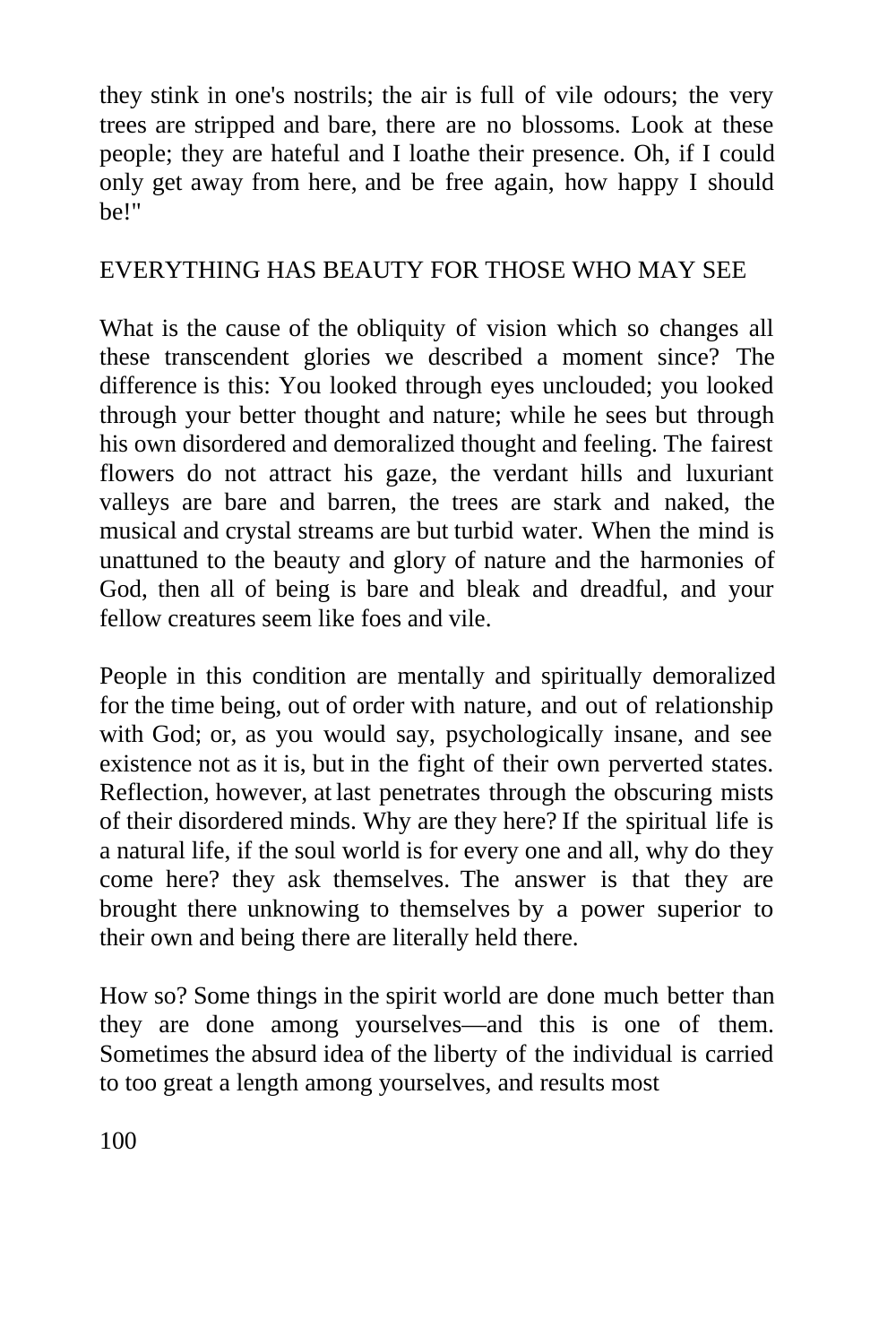disastrously; for it is not right that the untrained and the ignorant and the vicious should have the same absolute liberty and freedom in the community in which they move as the virtuous and the good. This is a problem we suggest to you for your own consideration. You have to protect yourselves against them; and that protection carried one step further might restrain within well-defined limits, and make you realise the fact that those out of relationship with the best conditions, and the best form of human society, should be legitimately restrained by those wiser and better than themselves.

### THE EXALTED ONES ARE THE WATCHERS OVER THE **HELLS**

In this very hell we are speaking of this law holds good. The wise and philanthropic spirits, the great and the good, through all their tributary and subordinate agencies, exercise control. They bring in, from time to time, men and women, youths and maidens, within whom they see the possible development, this sprouting to life, so to speak, of their several natures, they are brought within the magic circle, shall we say, within the spiritual sphere belonging to this locality, and the general influence of the protecting minds makes a wall around this place that these feebler wills are utterly incapable of passing through. They meet a barrier; what it is they cannot tell, but they are conscious of a superior force, the character of which they cannot define.

There they are kept until this sphere of influence gradually penetrates their thoughts and infuses itself into their minds, stimulates their moral character and quality, and develops their latent possibilities into action. Then, as the mind becomes orderly, as the soul comes into right relationship with the spiritual surroundings that belong to it, in the place where they are, behold, they begin to see the sunshine; blades of green grass begin to take the place of barren soil they have seen so long; the very trees begin to put forth their leaves again and the turbid waters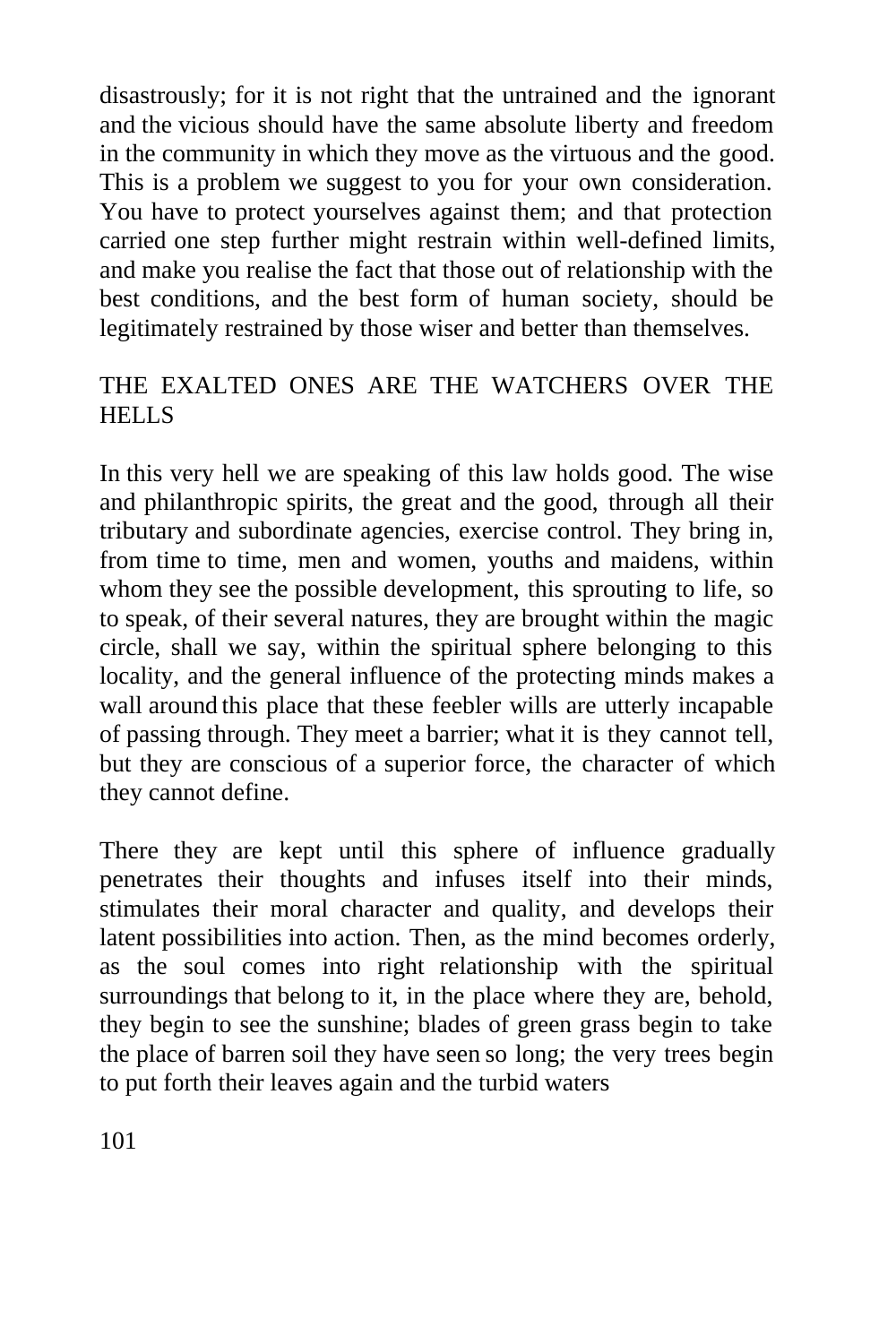seem to move with a quicker motion. Little by little the beauty of the scene begins to unfold itself

You may take it from us, that the more of beauty you can see in your external surroundings, the more of beauty is there developed within yourself So as these disorderly minds become adjusted and reduced to due relationship to the conditions with which they are surrounded, behold their mental and moral natures begin to assert themselves, and their intuitions and aspirations begin to make music in their happy souls; little by little they begin to realise that the hell in which they lived was a great sanatorium, a great health college, where under salutary moral influences they have been gradually brought out of the hell that the disorderly conditions of their past life created within themselves.

### ALL THE HELLS ARE TRAINING GROUNDS

Thus the hells of the soul world are educational, reformatory, spiritually and morally hygienic, so to speak. Those only are brought into them in whom it is seen the harmonies and germs of goodness are beginning to sprout; and these being thus treated are by degrees brought into active relationship with those who instruct and surround them, their special adaptations and qualifications are discovered, and they are in time transferred to other educational places, where these qualities can be nourished and developed into health and activity. Thus from the lowest hells spring forth the angels we shall deal with next.

Before leaving the hells and their inhabitants there is another peculiar point we would like to impress upon you which concerns the souls living therein, for in many cases they appear to grow worse after they have passed into the spiritual world. You must remember that there is in every one of you a certain amount of disorder, disease of body, obliquity of mind, and perversion of moral consciousness, all of which are potent elements of evil and wrong-doing. If you cannot exhaust the germs of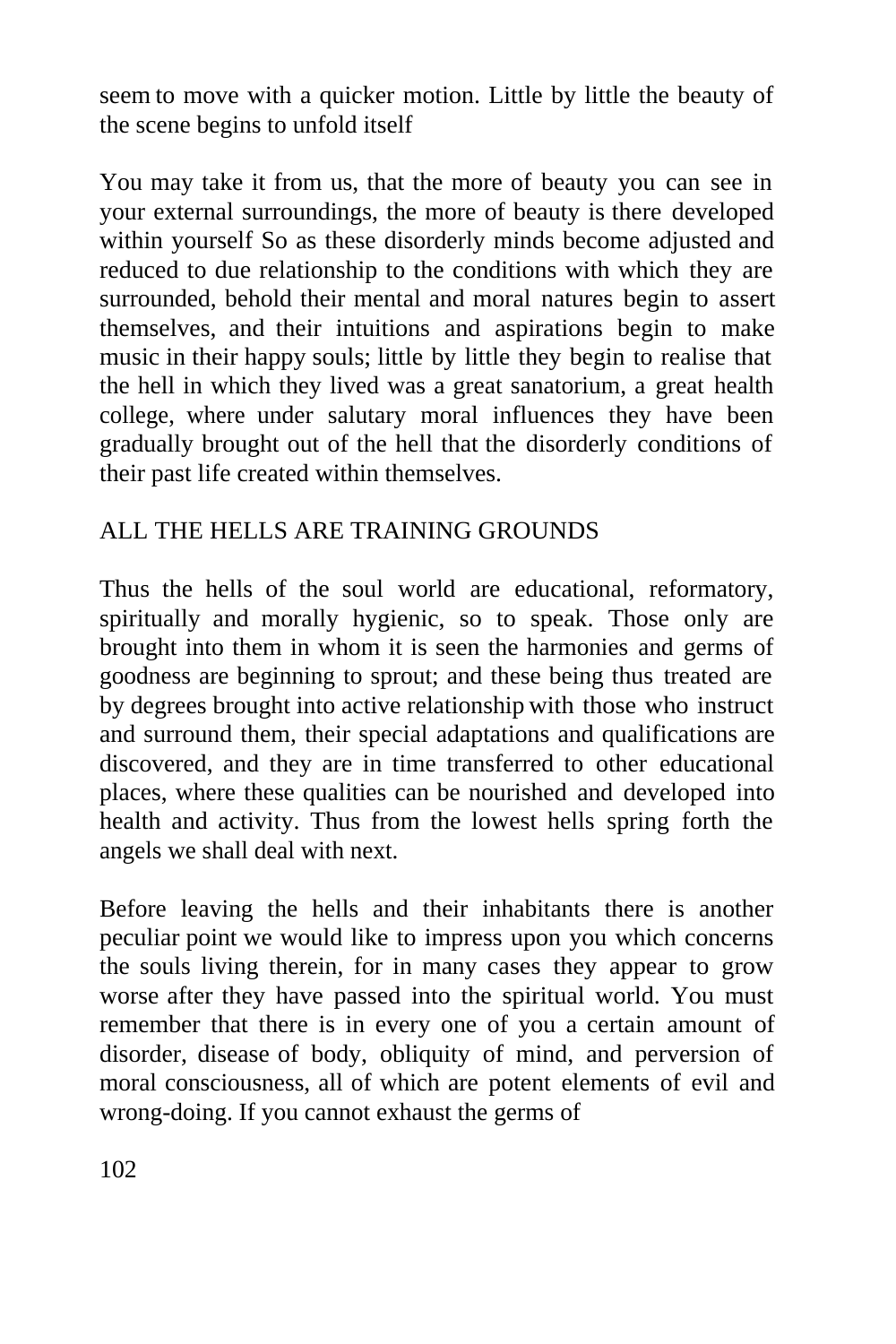these things while you are living in this world, if they are not expelled by the superior moral faculties and intellectual and spiritual development while here on earth, then will they cling to your mental sphere and effect their out-working when you get into the spiritual world.

Do not, though, for one instant construe the argument that every man has so much wickedness, therefore he has got to be wicked to get rid of it, and thereby excuse the wickedness of yourself or your neighbour. Nothing of the sort is here involved. There is this possible misdirection in you all, but its true and legitimate expulsion is through developing more and more of the spiritual attributes, which is your duty here. If you do not get rid of this possible element of degradation while here, then it will have to exhaust itself in the spiritual world; and apparently it will result in your becoming much worse after death than before. The end comes at last; the period of reaction asserts itself. At such times some gentle brother, from one of the great benevolent brotherhoods who have charge of these hells we have just mentioned, is able to take you, unconsciously to yourself, and place you in one of the sanatoriums we have portrayed, and in the end effect your purification.

But come with us to fairer scenes, if possible; though surely we may say this scene is fair enough, for wherever the doing of good to your fellows is involved, there shall we find beauty and sweetness, and something akin to the beneficence and love of God Himself is there.

### EVEN THE HEAVENS ARE ADJUSTED TO YOUR GROWTH.

We come, then, to what, for convenience sake, we will call the fairer scenes of the soul world, where the souls of men are supposed to be basking in everlasting felicity, where eternal sunshine reigns supreme, where happiness, pleasure and JOY are perpetual. "Yes," you will say, "one would like to find that such things were true, one would very much like to discover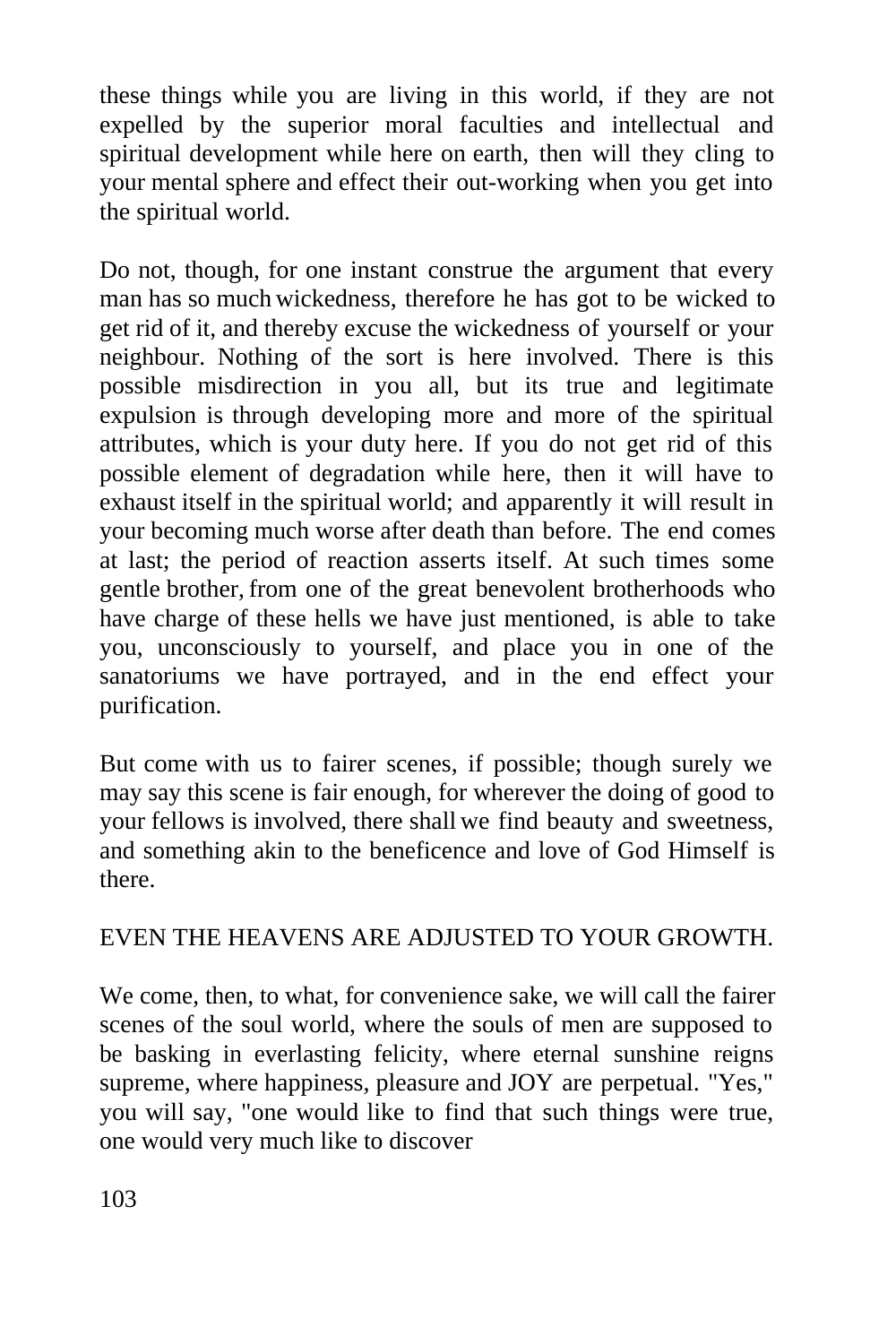such things after death; if we could only enter there and enjoy all the beatitudes of such a condition, how happy should we be for the change!"

At first you will not find such things; the everlasting and eternal sunshine is a dream that we do not think you will realise for ages yet to come; the alternations of joy and sorrow, of shade and sunshine, of hope and fear, of success and failure, are necessities to the immortal soul for ages yet to be—and in these heavens there will be no one uninterrupted and glowing day, no unceasing tide of joy, no unvarying sunshine; the soul has to grow, man has to advance step by step and gain experience; experience brings him knowledge. But while he is gathering knowledge through experience, failures and disasters are sure to assail his progress from time to time.

Therefore the heavens will not be altogether devoid of their cares and anxieties, shall we call them, not altogether devoid of their aspects of gloom; and yet because of the germs of sweetness and order and beauty belonging to them, it shall make these as fleeting shadows passing across the path of human life, only as a fitful cloud briefly shutting out the golden sunlight.

"What shall we find in those heavens?" What do we mean by heaven? As hell is within, so also is heaven. It is no more a locality than hell. The sense of order, peace and righteousness, consequent upon well doing, within the breast, makes the place a heaven; and in the societies, fraternities, families and associations of the soul world the pure soul lives in sweetest bonds of unity. There in that happy estate you shall find all that the souls of men desire, all their hopes realised, all their affections ministered to, all their aspirations unfolded to the point that they have reached.

### GROWTH FROM STAGE TO STAGE

What shall be the evolutions that arise from the heavens and the hells we have just referred to? For one might truly say that the heavens are the evolution of the hells; indeed, when we take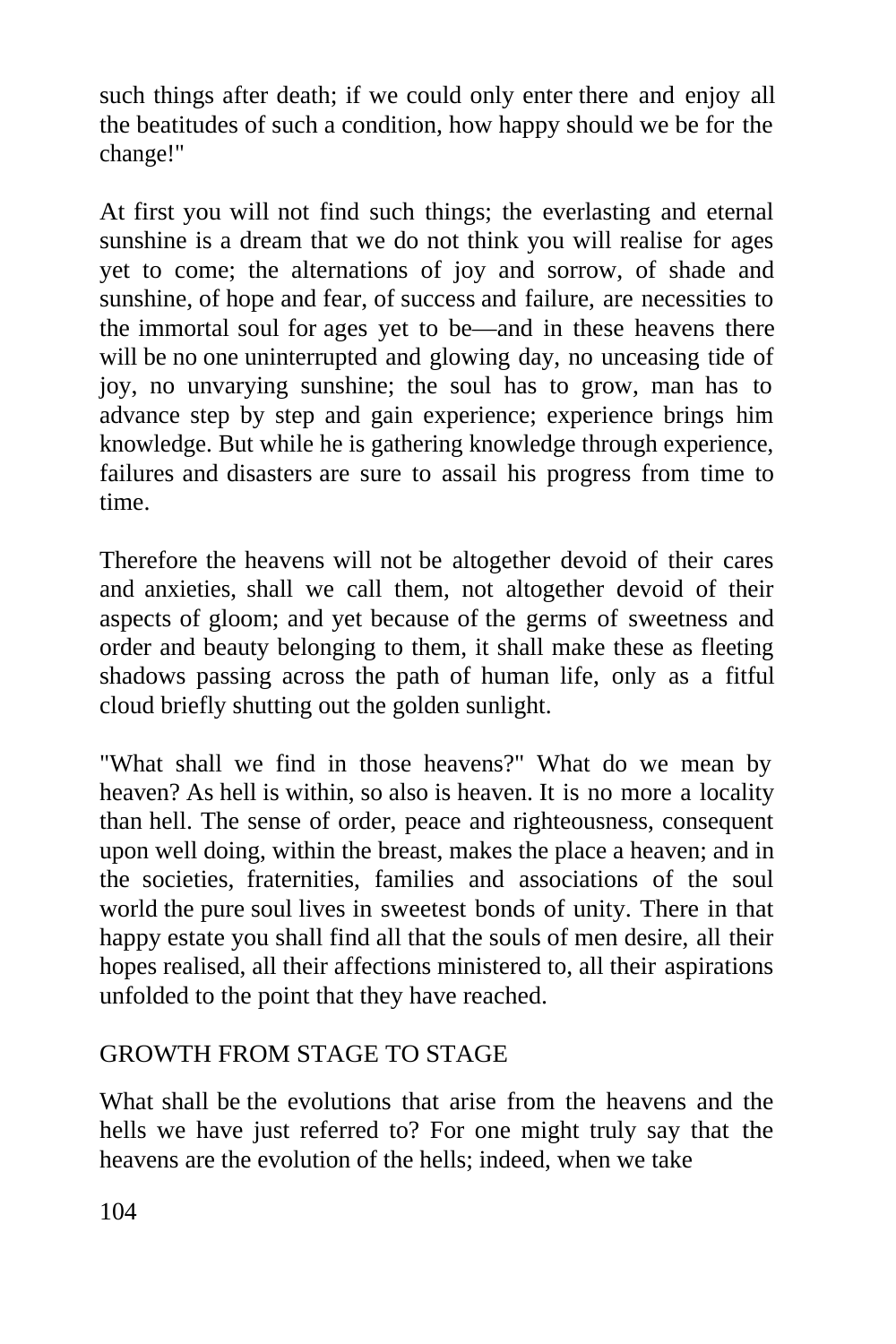life right through, in every case do we find that each ascending stage is an evolution from the stage that preceded it. What then is beyond these heavens? When the minds and souls of men grow strong enough they plume themselves for flight to higher regions, and the conditions of disorder and inharmony disappear from the realms belonging to their existence on the planes described; all shall then be order, harmony, and peace, and on the particular plane of spiritual existence we have been detailing, there shall be embodied within yourselves all the latent possibilities that will then have become actualities, the essential principles being thus embodied within the consciousness of those who live upon that plane of life, behold the old heaven shall be rolled away as a scroll, so to speak, and those who have lived therein go to higher states still; where still nobler elements of spiritual life shall be evolved, where what you have reasoned upon, what you have thought upon, and experimented upon, in preceding stages, shall then become actual and positive knowledge that shall be as plain and clear to you as the simplest of simple things among yourselves to-day.

Then shall the soul unfold new powers, new qualities and orders of action, new and stronger associations shall arise, and over all shall brood the consciousness that there is a mightier than thou, a deeper than that which hath yet been revealed or done, a grander than even you have yet dreamed of; and your search for the mystic words of wisdom, your desire to find the deeper fountain yet undiscovered, shall bubble up with renewed force and power within your souls whenever you but do and dare for the greater truths as you did and dared for the radiance and glory of that heaven you have now attained. Then shall all feuds be stayed, all hatreds of the mind be quenched, all the discords of affection be stilled, all the differences and dissensions that ever keep the human lives and loves apart be banished for ever; and the great family of humanity shall become one spiritual brotherhood of happy and united souls in the more real soul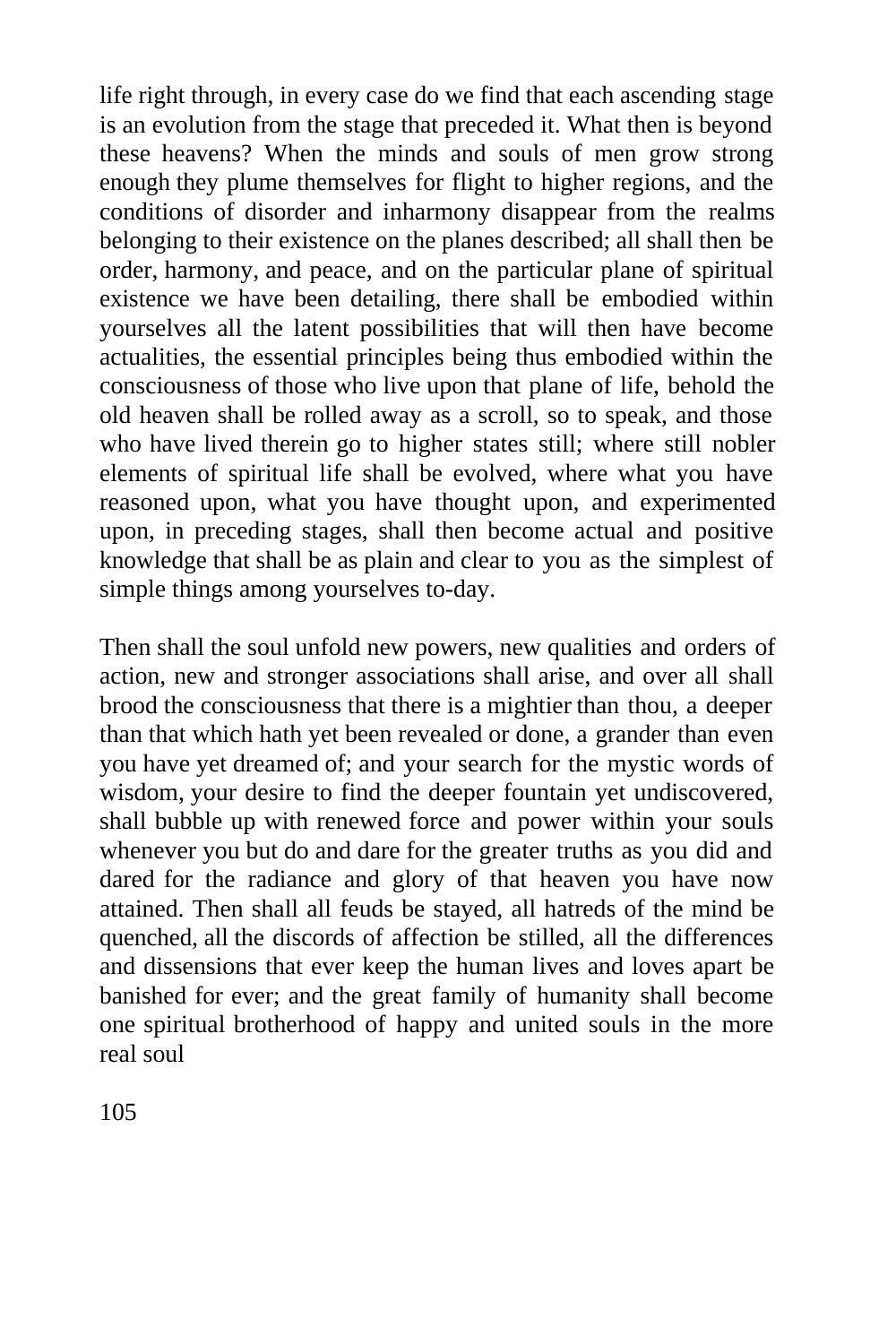world that lies far, far beyond the conditions of the soul world that we have just been dealing with. Thus, briefly, we have endeavoured to place before you the quality and character of the hells and the heavens, and the evolution of possible greatness and grandeur in yourselves, in the conditions of being that will meet you after you master the first conditions of the soul world into which you enter immediately following your departure from physical existence.

# EACH SOUL'S EXPERIENCE CORRESPONDS TO HIS INTERNAL GROWTH

Thus discord and harmony, as you will have learned, are the keynotes of the hells and heavens of spiritual existence; and the lesson we wish to enforce clearly upon you is, that the Divine Providence has not made one condition or state bleak and barren and wretched and miserable for those who are unhappy and in darkness and misery, and another condition of divine beauty and glory for those who are morally and spiritually progressed; but that the soul world, like the natural world, is a bright and beautiful world in every department, and that you see and interpret its character through the medium of the discord or harmony that resides within your own breast and is manifested in your own mind. Take this lesson to your heart, and then you will realise that as is your own character and development, so will be your interpretation of the condition of existence in which you happen to be situated.

Now, let us withdraw you from this fair world to the realms of mortal beings again, leaving its glory and its beauty as a memory bright and pleasant to linger within your thoughts—coming down from these brotherhoods, these families, and fraternities, from these noble and philanthropic hearts, so that you may again be practical dwellers in mortal life; and as the curtains roll behind you, as you retire from the glory that lies behind them and again tread the terrestrial fields, A remember but a thin veil hangs between yourselves and that world from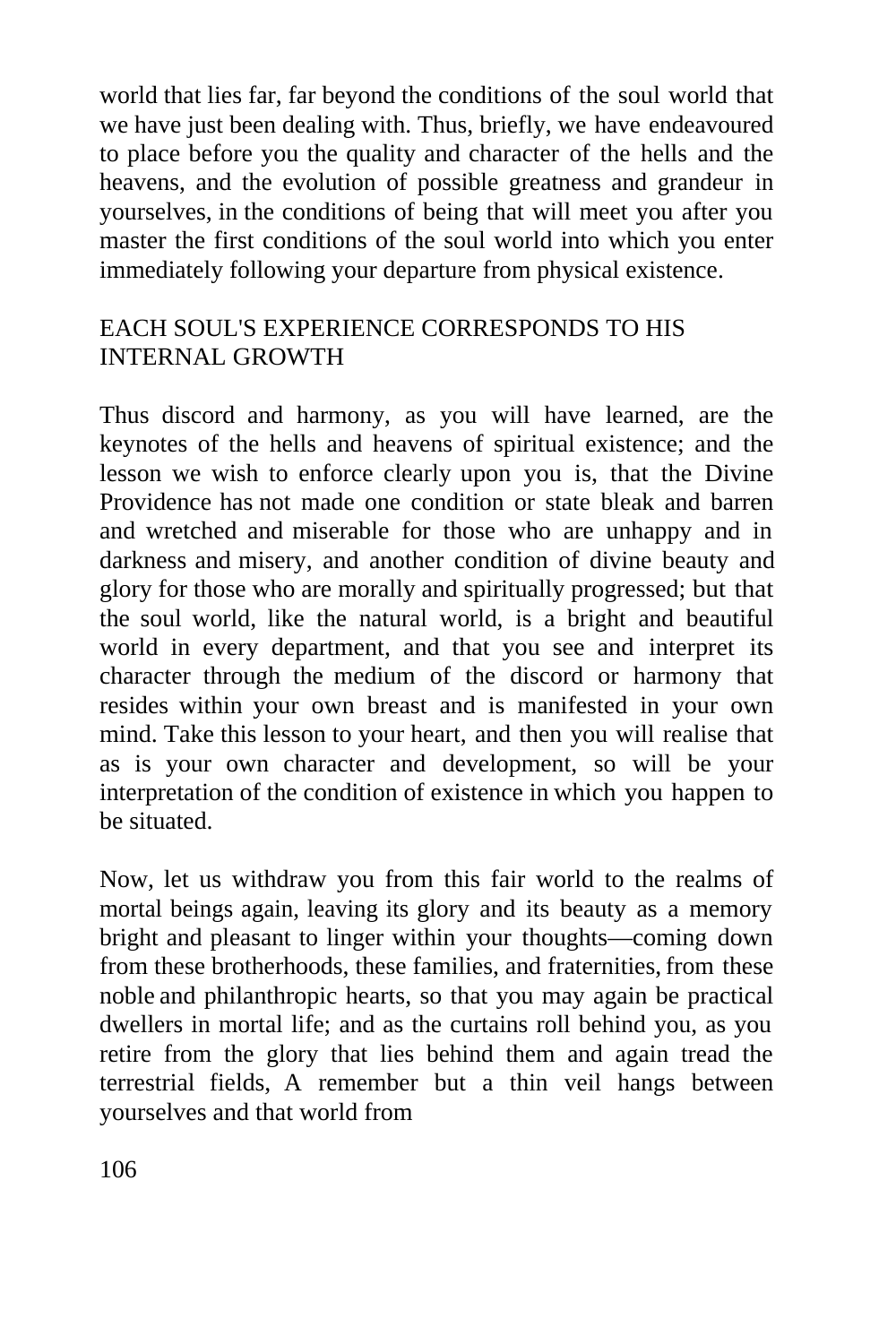which in mind you have now returned. If you wish to enter into the calmer heavens over there, see that heavenly conditions are unfolded within your lives and breasts while here on earth. Remember also that surely you shall find an entrance into the hells that lie beyond, as a consequence of the discords in your natures now.

Strive, then, to reduce all discords to harmony, purify yourselves from all unclean thoughts, desires and deeds, lift your natures up to the highest plane of personal application, morally and spiritually; live so purely before the world that, like the brightest silver, if but a breath rests upon it, it vanishes ere the stain can fairly be said to have been seen. Keep your hearts so purged, your souls so pure and sweet, that no stain can ever rest upon them; and when you die, when you pass through the mystic portals into the soul world beyond, then shall you be fitted to enter into some of its heavenly associations by having a heavenly condition already developed within yourselves, and that shall measurably assist you to come under the influence of that greater and grander evolution that we have suggested as possible for the inhabitants of the soul world beyond.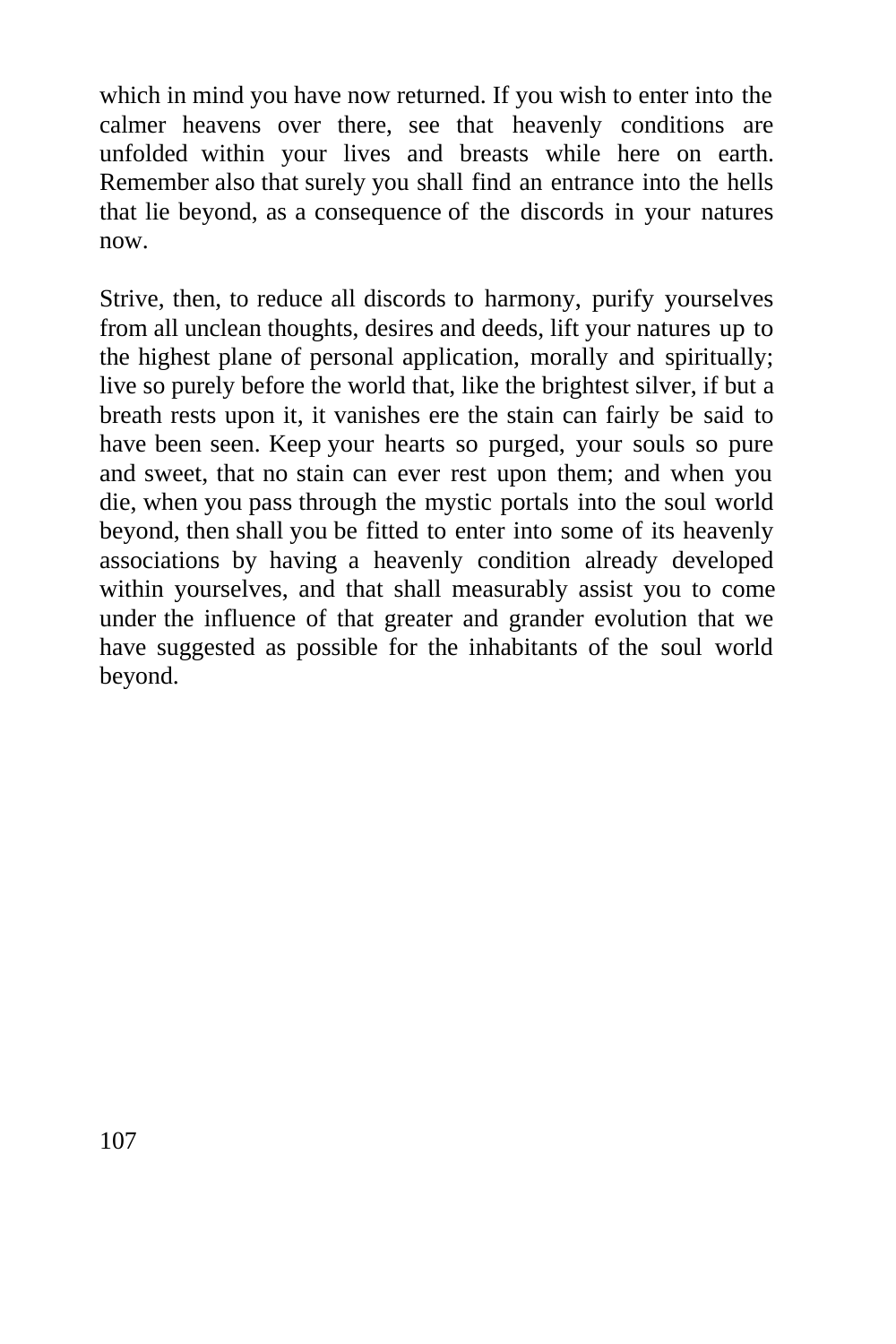# SEVENTH LECTURE

### LIFE, DEVELOPMENT AND DEATH IN SPIRIT-LAND

WHEN you remember that life for the inhabitants of the spirit-land means an eternity of life, and that the argument is an unending existence, you may naturally inquire: Is it possible that the bodies of the people living in the immortal world shall continue to maintain their structure and their functions for such an enormous duration?

There is, of course, to the majority of people living on the mortal plane, the idea of friction, waste and consequent decay, as being facts they are familiar with in association with material bodies, and it will be urged that if there are functions and activities associated with the spiritual bodies there must necessarily be friction, waste and decay in connection with those bodies; and while people may, in a certain sense, be able to grasp the conception of the eternal duration of those bodies, they certainly are unable, in the great majority of cases, to dispense with the supposition of friction, waste and decay, as previously stated.

That these are factors in all organic structures on the mortal plane is self-evident. Have they to be considered in regard to the organic structure of the spiritual plane? And if so, what are the means whereby that waste is repaired, and that friction reduced to the lowest minimum? These are deep questions, and are asked in vain of the usual and accepted authorities upon such subjects.

Now the development of the spiritual personality in the spirit life is also another important question; for if there be a development there must either be an expansion of existing materials or an aggregation thereto, for the development must either proceed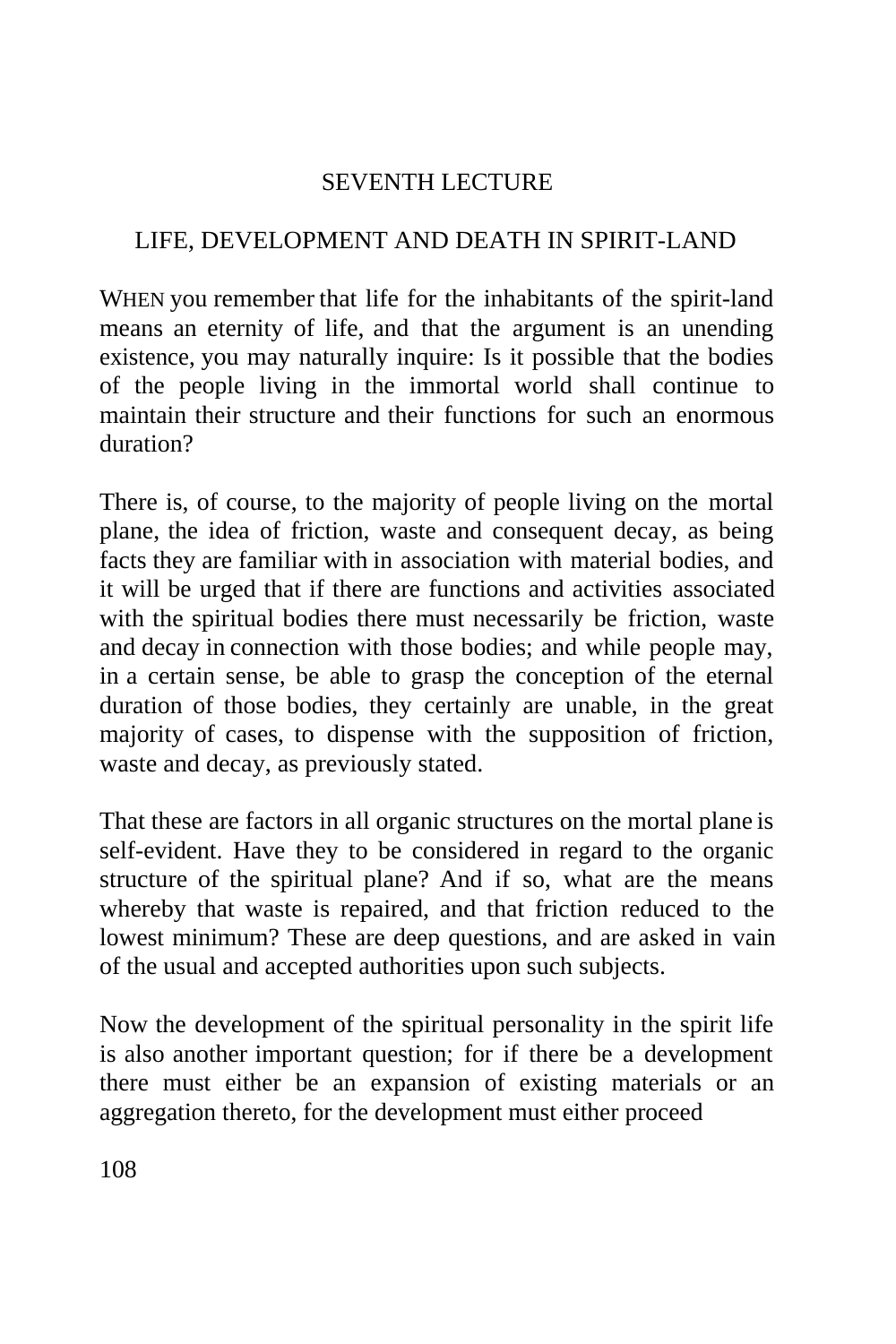from within or be the consequence of additions from without. It matters little whether it be development of soul or mind or body, the law must hold good in either case, and if one case, in all cases; and the solution will have to be sought concerning the source of the means of the possible development of the individual inhabitant of the spiritual world.

### GROWTH AND DEATH IN SPIRIT LIFE

We will also, as another interesting speculation, ask the question: If the duration of the personal existence of the spiritual world is eternal, and the development of the individual is eternal also, may there not come a time when the personality of the individual will have grown so enormous in proportion as to be practically unwieldy? When we introduce the speculation, we have to deal with the possibility of death in the spiritual world, and a wave of fear and sadness may, as it were, roll over your spirits, a chilling blast may seem to sweep across the eager buds of your aspiring natures; and you may say, if we have to face the grim monster again after passing through mortal death, then the exchange has advantaged us but little!

Yet having realized that death in your mortal condition is only a stepping-stone to a larger life, and having gained the confidence of victory in one case, the assurance of victory in all cases where a like experience is to be encountered may almost be counted upon as certain. If existence in the higher life leads you to higher powers and the exercise of greater ability, it follows that every seeming obstacle in your path will grow less powerful the more exalted you become yourselves.

Life in the spirit land means several things as associated with the individual. It means spiritual life, mental life, personal life; for you must bear in mind that the inhabitants of the spiritual world are just as much beings, persons, men and women, as are yourselves; that they are endowed with the machinery for the expression of intelligence, just the same as humanity; that they,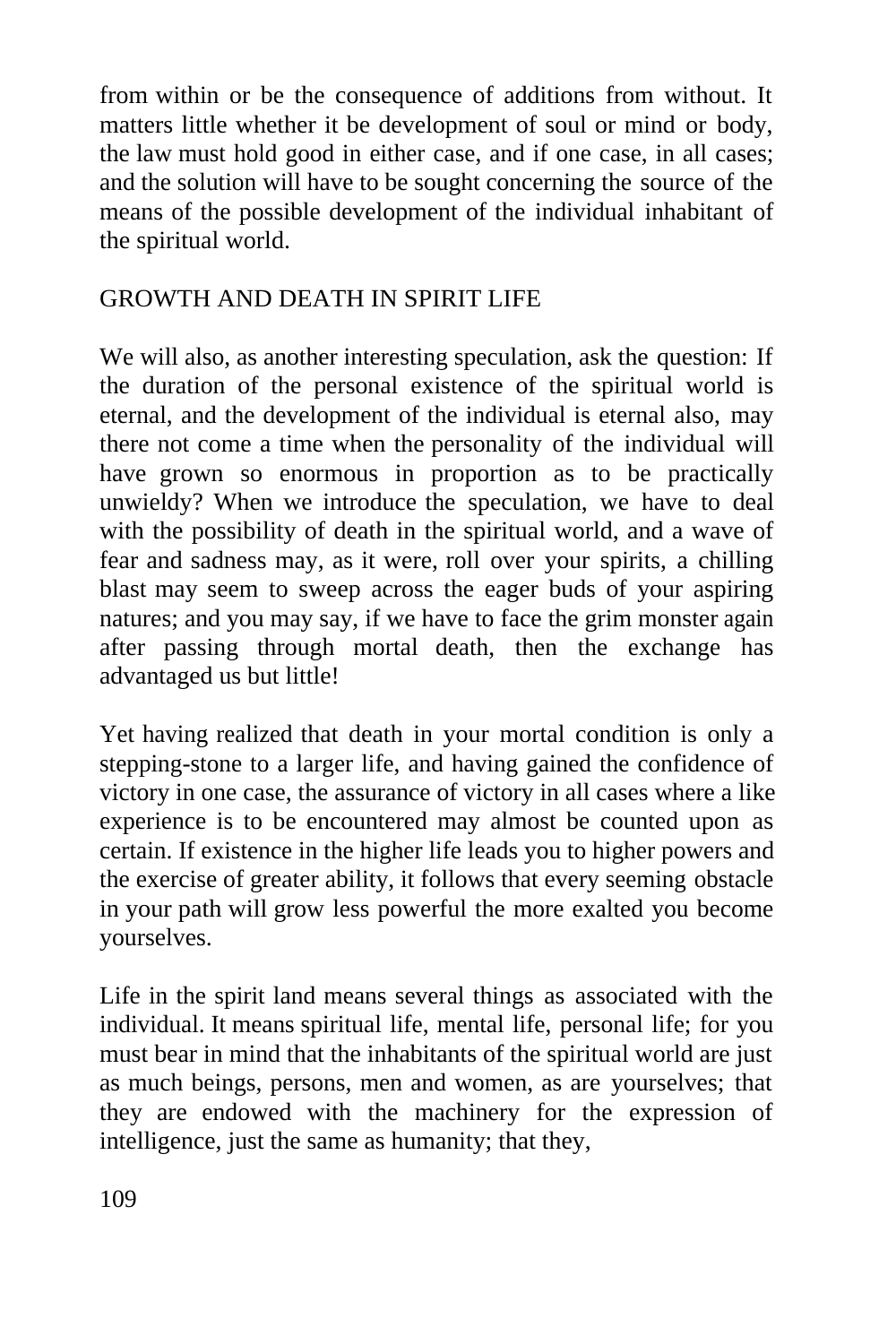any more than yourselves, have not yet reached a plane where they are able to express intelligence apart from organisation.

Now this is a most important fact to be considered. You must bear in mind that in all cases the exhibition of force is dependent upon an agency for its manifestation. It matters not what the ultimate expression may be, the agency is the thing contended for; and as intelligence, as a force in man's personal nature is dependent upon an agency for its expression, you must have in spirit-land, as here, an organisation, and this organisation is the agency for the expression of your intelligence, and the manifestation of the inherent powers of your immortal entity. Hence the existence of this organisation, the reparation of its waste, the reduction of the results of its friction to its lowest possible minimum, are questions fairly and legitimately before us for consideration.

# OTHER PLANES—OTHER METHODS

Here it follows that the spirit-body being upon a higher plane than the mortal body, its functional operations will involve another set of laws, and those laws will be upon the higher plane, as is the body they are associated with; and whereas there are certain processes that are absolutely necessary in the material life, their counterparts may be accomplished by other methods and higher laws than those by which they are accomplished while you are living here on earth. The processes of physical existence may be thus summarised:

You consume food; the heat and chemical action in the various organs of digestion reduce the food to its component elements, which elements are distributed to the various portions of the system. Through the various activities there is a waste of tissue, and this expenditure is repaired by the liberation of the essential elements or forces of the foods or substances which, being absorbed into the human organism, sustain and repair it. Therefore, ultimately, it is the forces of nature that sustain the human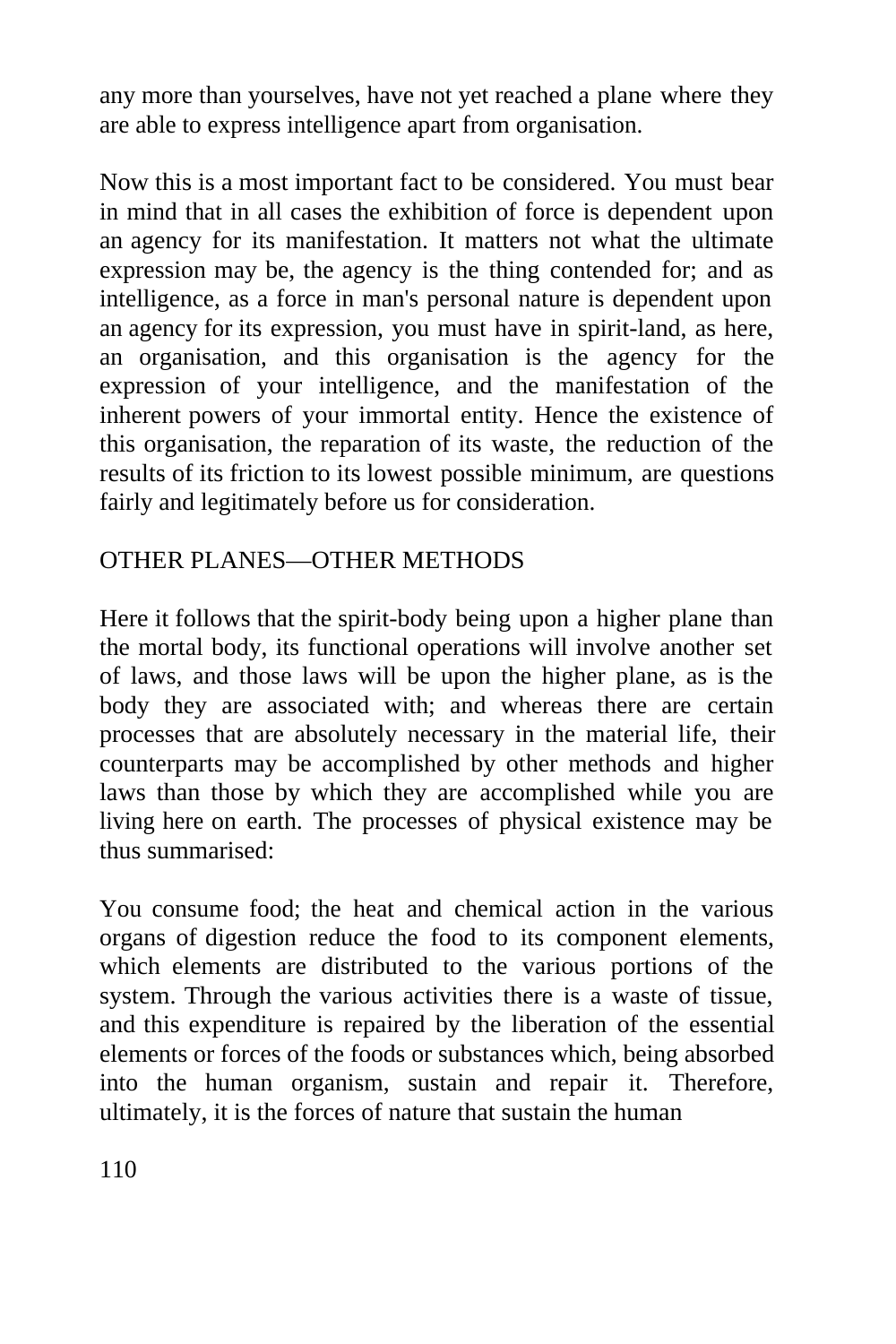organism; and the process whereby you reach these forces is the process of destructive assimilation, as expressed in the digestion of human food.

This is apparently a round-about process, you will say. It is particularly fit and proper for the plane of life upon which it operates, and it would be improper and inadequate and utterly unfit if applied to beings living upon a higher plane than that you at present occupy. But if the question of assimilated forces on the lower plane has to receive attention, why should not also be considered the assimilation of forces upon the higher plane? if the elaboration and absorption of forces is the means whereby reparation is accomplished here, may it not also be that upon the higher plane a similar process is also involved? And if so, shall it not be further accepted that the means whereby this result is obtained upon the higher plane shall be a higher method, as compared with the method you depend upon in this world?

If we accept the position that the organisation of the spirit body and its processes are to a certain extent a duplicate of the material organisation, then the question becomes a point of interest as to what use the duplicates of the great organs of the interior of the system subserve, what are their counterparts in the spiritual personality, and how are their functions accomplished there. If we take the duplication of the organism as a spiritual fact, and that it contains within itself the spiritual counterparts of most of the organs you are familiar with in the human physiology, then we have to assure you that that internal organism becomes, as it were a species of battery, a collection of cells or sacs, whereby in the peculiar structure and formation of the spirit body the essential forces of the spiritual realm are extracted, and are sent on their mission for absorption into, and the consequent maintenance of, ethereal organisations that constitute your bodies there; that instead of the grosser fluids of the material organisation, the etherealized electricities and magnetisms of the spiritual world are the circulating mediums in the spirit organism.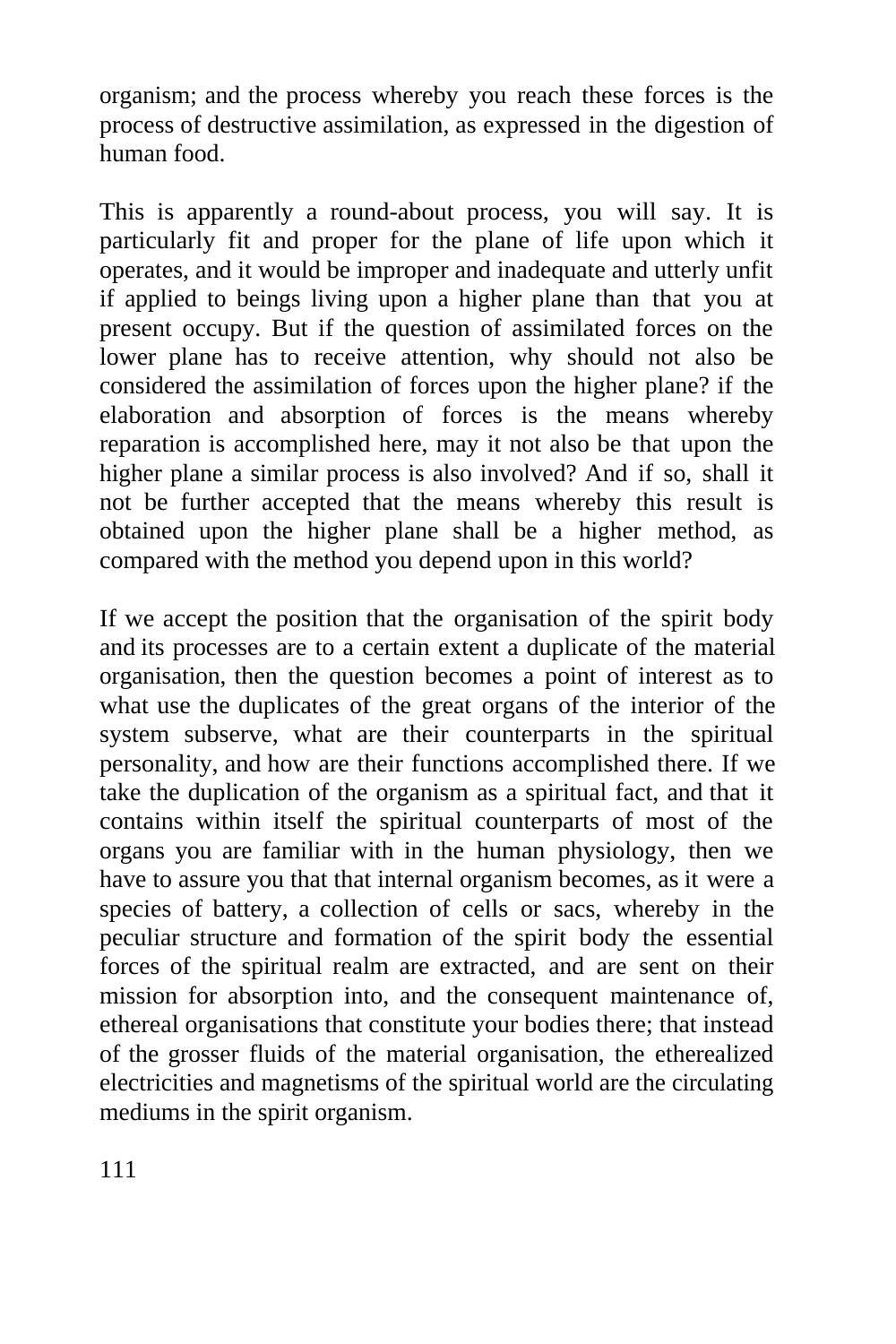### ALL WASTE MUST BE MADE GOOD

Now the operations of the spiritual physiology, shall we call it, to use a term to convey the idea clearly to you, necessarily involve the expenditure of force, just the same as the operations of your earthly body, when, having exhausted its forces in the accomplishment of any particular object, they have to be recruited and restored by means of the forces elaborated and distilled by the digestive and assimilative agencies of the system from the food consumed; so in the spirit body, corresponding processes are necessary to distil the elements and forces that are needed to establish and maintain health and action in the spirit beings. Now, this necessarily demands not only the expenditure of force, but may possibly involve the expenditure of substance as well, and this substance has to be again supplied; for the structure has to be continually built up and sustained, as well as its depleted forces restored, which, when the needful processes are duly fulfilled, is satisfactorily accomplished and the structure sustained.

Therefore the life of the individual in the spirit-land is sustained by these electrical and magnetic processes and distillations in a manner somewhat analogous to, though not exactly the same as, the means depended upon on the grosser plane. We might, in a word, sum the argument up by saying, that the processes of material existence are the prophecy, dim, faint, and indistinct, of the higher laws and methods whereby life is sustained in the spirit-land.

A little experiment, which will assure you of the fact that it is possible to sustain life by the principle of absorption, consists in the immersion of a portion of the physical body in water; the system will absorb the water, a certain action called endosmosis, which the scientific mind is familiar with, will enable the structure to absorb the water, enabling the person to thus obtain whatever nourishment the system needs. You may try the experiment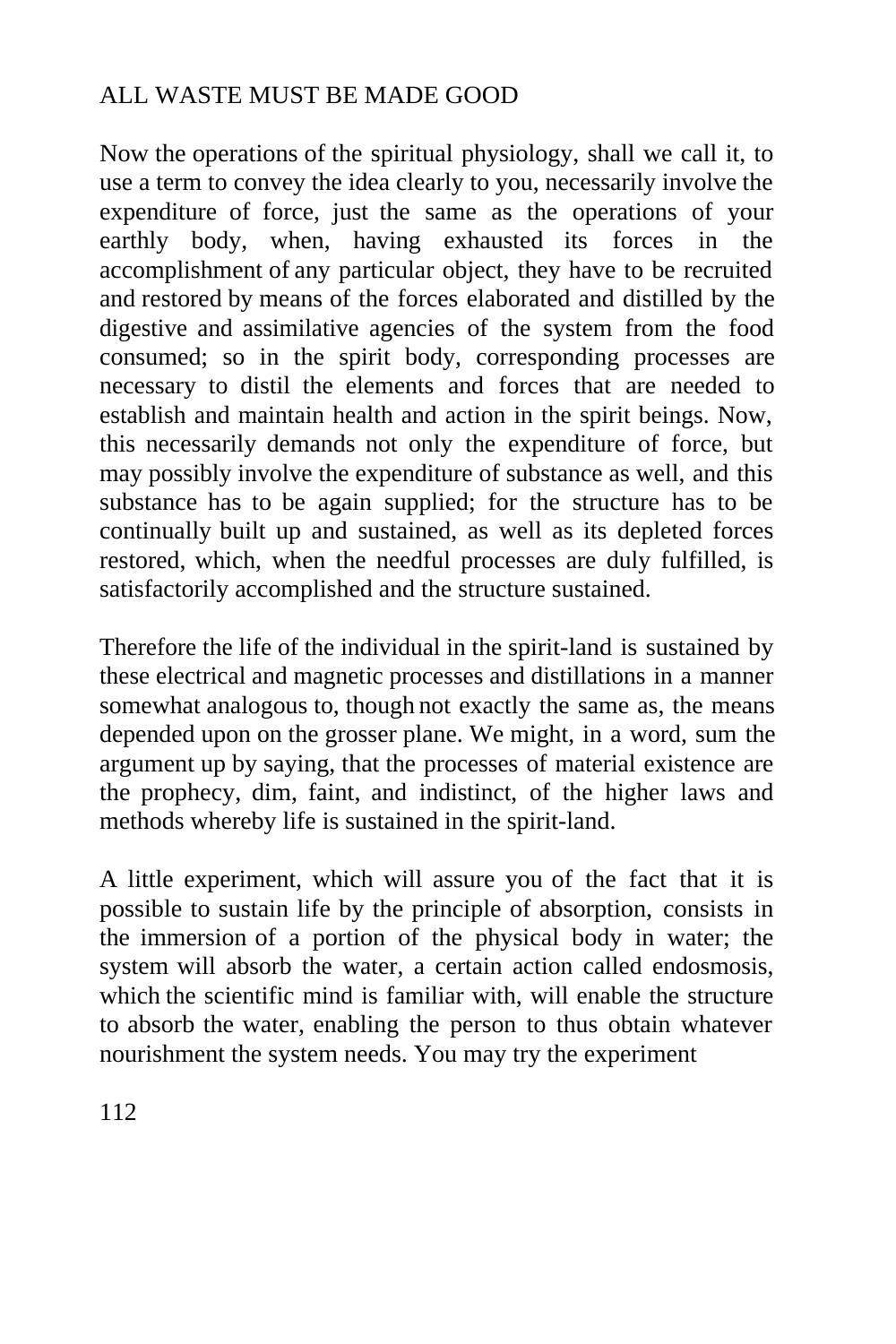for yourself; if you are suffering from excessive thirst and heat, place your hand underneath the water tap, and gradually a cool influence will spread through the entire body as the water flows over your hand. The coolness and absorbed moisture will gradually spread throughout the entire system, restoring the lacking fluid that causes you to experience the thirst.

Now this is a very simple fact but it contains a deep prophecy of the law of absorption as one of the means of subsistence in the spiritual life. Magnetically or psychologically the same law is operating. You absorb one another's influences, you absorb each other's affections and hatreds, each other's health and disease. Constantly and continually you are subject to this law of absorption; and when you see that this law is but the prophecy of its operation upon a higher plane and under better circumstances, you can understand that our argument is not strange or far-fetched.

### ABSORPTION SUPERSEDES DIGESTION

Here, then, we have found something of the means of life for the people living in the spiritual world, and we find that life is active and operant there, as it is among yourselves, and the men and women there have a reality pertaining to their natures that has not often been supposed, that ignorance, fanaticism, and superstition unfortunately have hitherto entirely denied; that the problem of subsistence of life in the spiritual world has been altogether ignored in the spiritual training the world has received in former times; and that subsistence there follows at first certain general lines of similarity with this life, but that ultimately the law of subsistence by absorption is the rule in the higher spiritual states.

Coming to the matter of development in the spiritual world we have to consider two questions; development as applied to the personality of the individual, and development as applied to his individuality and consciousness, if we may be permitted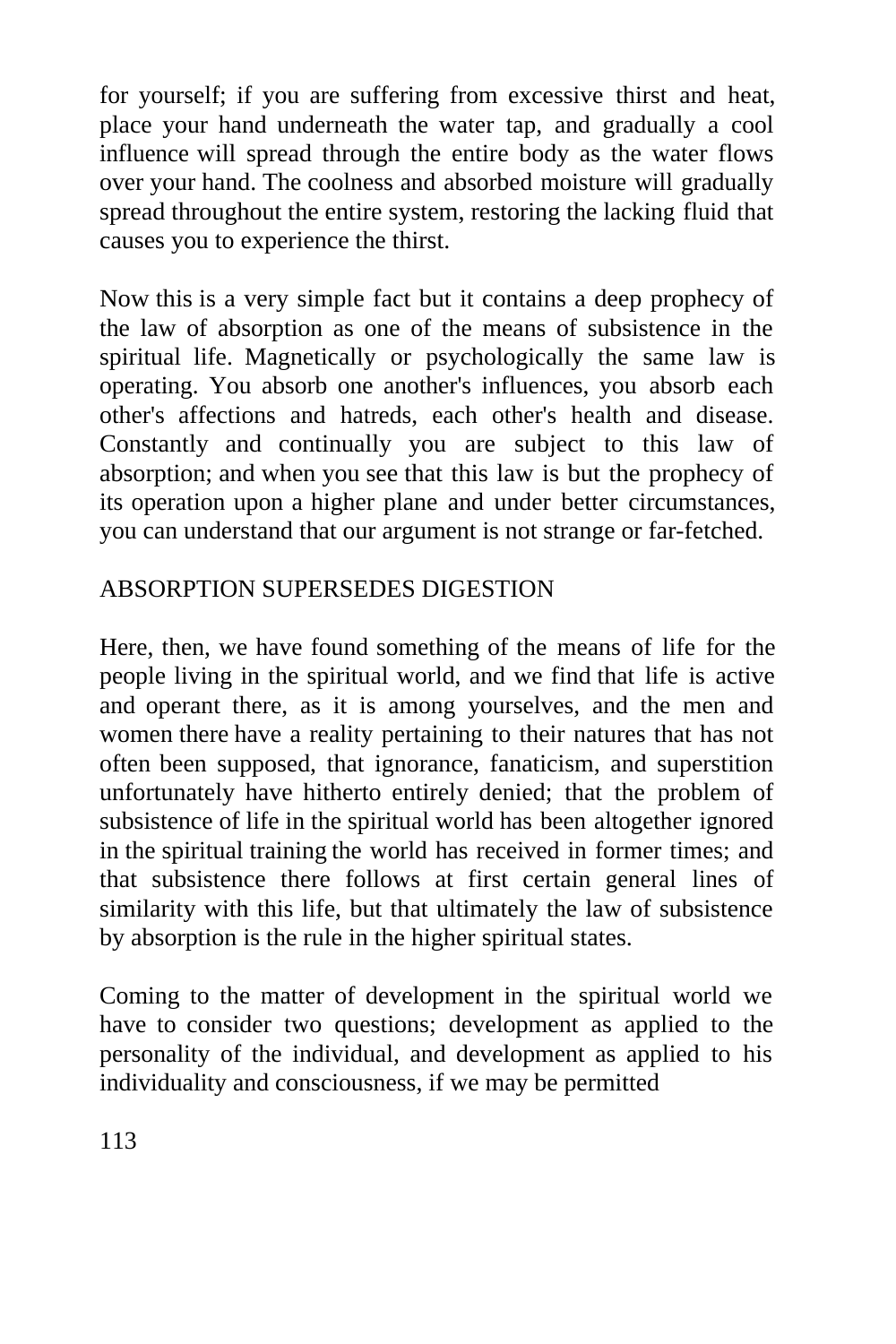to use familiar terms as applied to the outer and inner nature of the people of the spirit life.

The objective, or, more correctly, the organic, part of the spirit has an eternal persistence of duration; if the form is eternal, and the development of it is eternal, you might ask if the individual would not at last grow so unwieldy in proportion as to be utterly incapable of locomotion. This is not true. So far as we have been able to trace the law, it is impossible for the personal development of the individual to ever attain such enormous proportions as to utterly deprive him of the power of using his body in any sense whatever, the reason of which we will show you presently.

### WORK IN THE SPIRIT WORLD

Now the mental and spiritual development of the individual runs on indefinitely, but you must remember that mental growth and spiritual growth in all cases depend upon self-effort; there is no growth without work, that is to be distinctly home in mind. You can starve your mind and soul just as truly as you may your body; and if you will not pluck from the trees of truth in the vales of wisdom, you certainly will not grow in mind, any more than you would grow in stature if you were to refuse to eat the necessary articles of subsistence in the material life.

In the spiritual life you must work for mental growth and spiritual development, and unless you do so work you will not gain either. This work must be intelligent work; for as you starve your bodies by eating improper food, so, mentally, you may starve your mind by improperly feeding it, and to such an extent that mental digestion is arrested, and then the mind will be surely starved, as would the body under similar circumstances. Your work must be within the limitation of your present abilities; and as you consume your ability, so to speak, in an intelligent effort, thus you build up your mental characters and nature. Fill up and grow sturdy in your mind, and your increase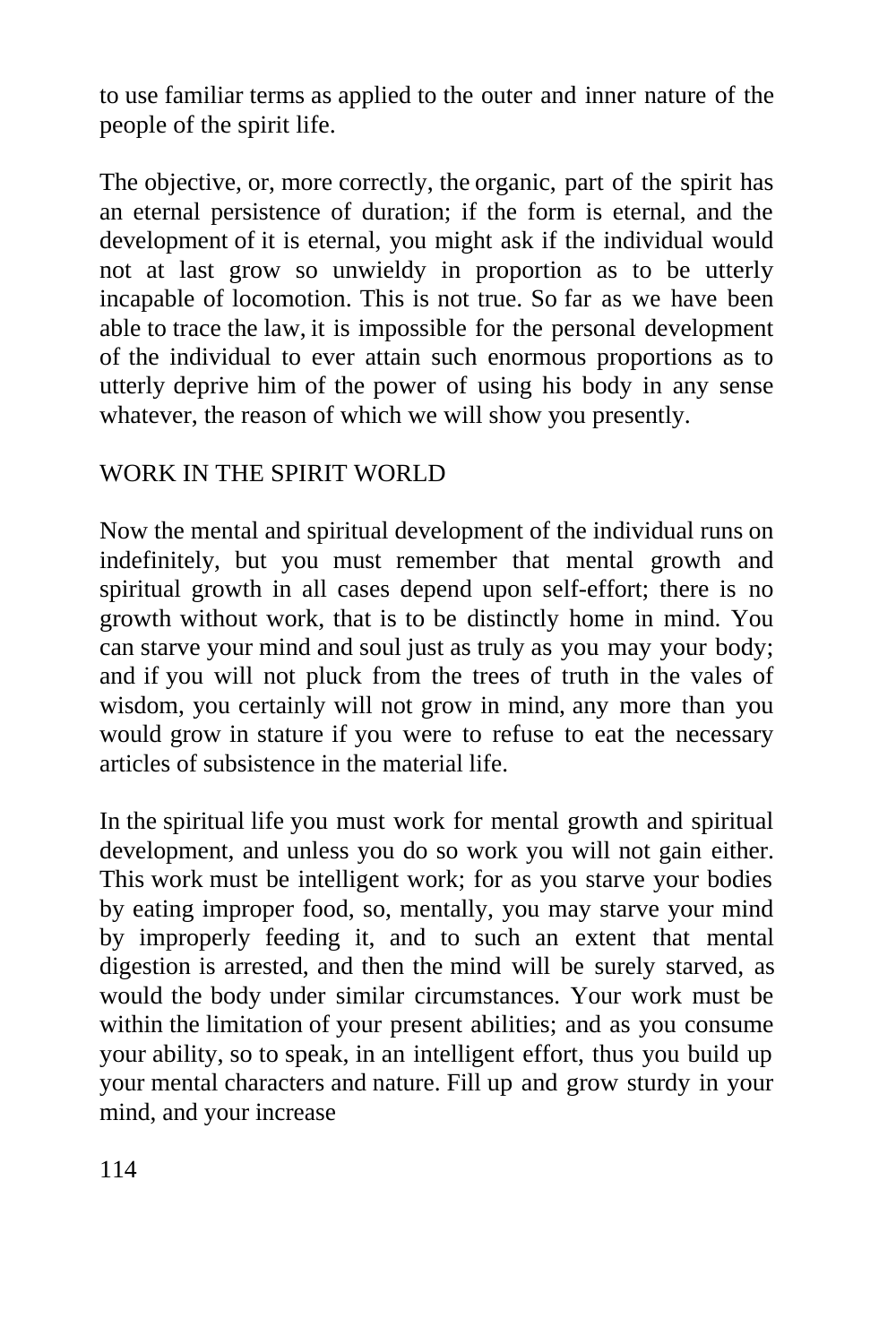of strength and knowledge will enable you to deal with still greater problems, the mastering of such will give you strength and stature in mind as a consequence of knowledge gained.

Spiritual unfoldment is apt to be considered as the great thing all should strive for. There is a sort of idea among many people, a loose and indistinct idea it seems to us, that spiritual development is the only development worth having. In the name of common sense what do you mean by spiritual development? Do not all the forces of mind, affection, and every intellectual quality and character of your nature, all the forces and expressions of your conscious life, proceed from your immortal entity?

# SPIRITUALITY IS CONSISTENT WITH PRACTICAL LIFE

Some people seem to think that spirituality is a sort of golden cake that they may take a bite out of and be benefited, the same as the eating of manna in the olden times. Nothing of the sort. The spirituality of the individual does not depend upon the cultivation of one special department, but upon the entire rounding out of the whole nature, mentally, morally and spiritually; and when this development of character is strong, the individual, self-poised and self-centred, can rise triumphant over the ins of time, over the evils of the flesh, over the perplexities of daily life, ride the storms of hatred in safety and security, and emerge at last into the clear waters of a conscious self-poised existence, fearing no sorrow and dreading no future; then there is a spiritual development worthy of the name, made up of the personal, mental, moral and conscious development of the individual who is concerned. But such lives have neither time nor inclination to mourn, cry, or yearn for an especial spiritual development; for they feel the spirituality of their own souls radiating to every department of their being, and expressed in every thought and action of their lives.

This is the spiritual development we would suggest to you as being realised in the spirit life. Over *there* it is not the question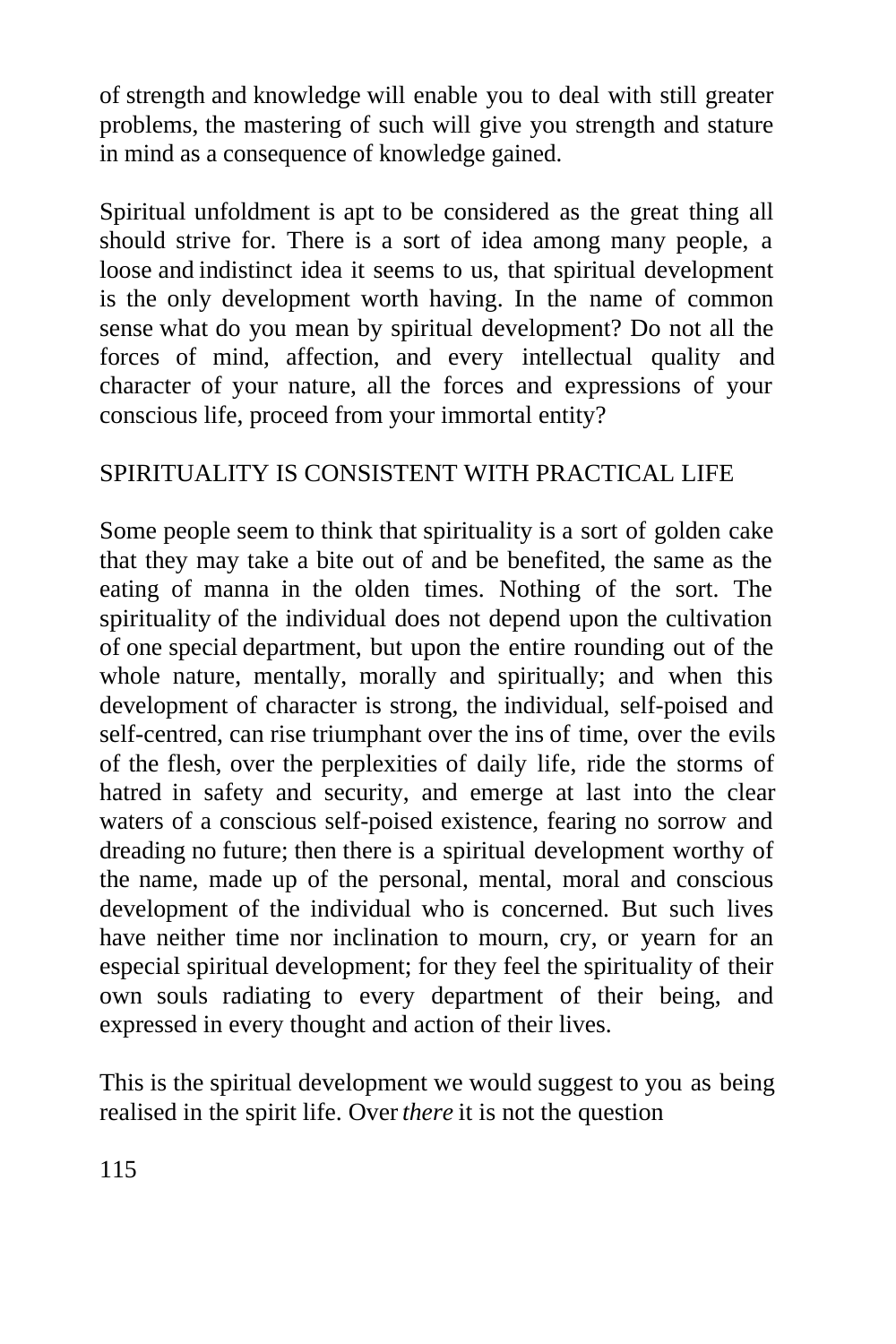of the development of one especial part of a person's nature to make them prominent or noticeable, or to give them some especial grace and quality. He is considered the most spiritual who has the most of spirituality *in the entirety of his life, character, thought and action.* Hence, then, in the spirit-land, the question of development may be followed upon any particular plane that you please. One person may make an especial point of development in a certain direction, another person's inclination running into some other channel may cause him to pursue development in some opposite direction; yet you could not accuse either of being unspiritual, for they are pursuing the way, that, to their necessities and consciousness, seems the correct and proper one for them to pursue; and for them it is, because it seems so to them. When you can convince them that it is not the proper way and cause their thoughts to flow into other channels, then the new way will be the proper one for them.

Development in the spiritual world may be intellectual, moral, or spiritual; it may be aesthetic, artistic, poetic, affectional, it may be the hundred and one different things by which the mind and soul and consciousness round out in so many departments, in the many different methods of progress and unfoldment; but whatever way the line of progress may be pursued, the development comes as the natural consequence and result of intelligent labour wisely directed.

### THE OBJECT OF DEVELOPMENT IS SERVICE

What is the consequence of this development? This development of power supposes the development of the means for the utilization of power. The development of faculties, and the development of functions, must proceed side by side with development of organic means of expression. Now, in the spirit-life, the means of expression that are depended upon, in the earlier stages at least, are the means which are the subjective means to you in this world; and the subjective powers of your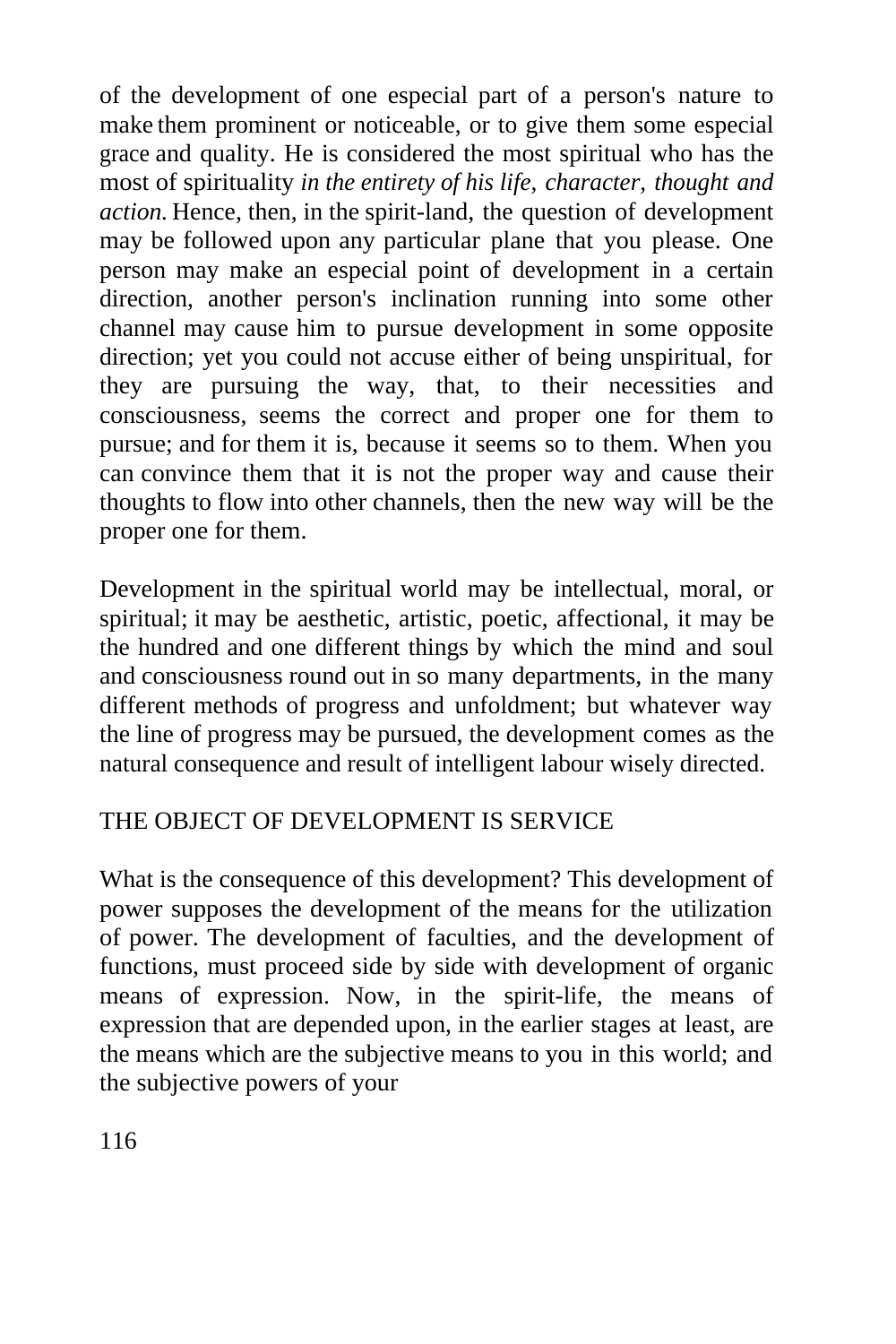present nature become the objective features of expression in your early conditions in the spirit state.

The result of this is, that there is not only an acquisition of power immediately upon entering the spiritual world but there is a further development of that power as a consequence of life and action on that plane; remembering now that for every being there is a development of ability, there must be a development of means through which that ability is acquired and expressed, that is, the organic means by which knowledge is gained implies another set of means whereby knowledge, after it is gained, can be put into practical operation.

The spiritual brain, the spiritual sensibilities, the spiritual activities, the spiritual agencies, or senses shall we call them, that you utilise in the spiritual world for the acquisition of knowledge, have still a subjective side, which is affected by the knowledge when gained, and enables it to be expressed after you have mastered it and made it part and parcel of your own experiences.

But why is it impossible that the development and life of the individual can never become so enormous as to become unwieldy, as we have suggested?

# THE ANALOGY OF DEATH

This brings us to the question we have to deal with next, death in the spirit-land. If there is a process of expansion in the personality, the consciousness, and mentality of the spirit, there is a process of precipitation and concentration also. You continually grow in knowledge, your mind expands, and it contains so many things that you begin to feel the necessity of setting your mental house in order. What illustration can we give you?

Here is a merchant: business pours in upon him thick and fast, he has a large correspondence from all quarters of the globe; there he sits at his desk, around him are pigeon-holes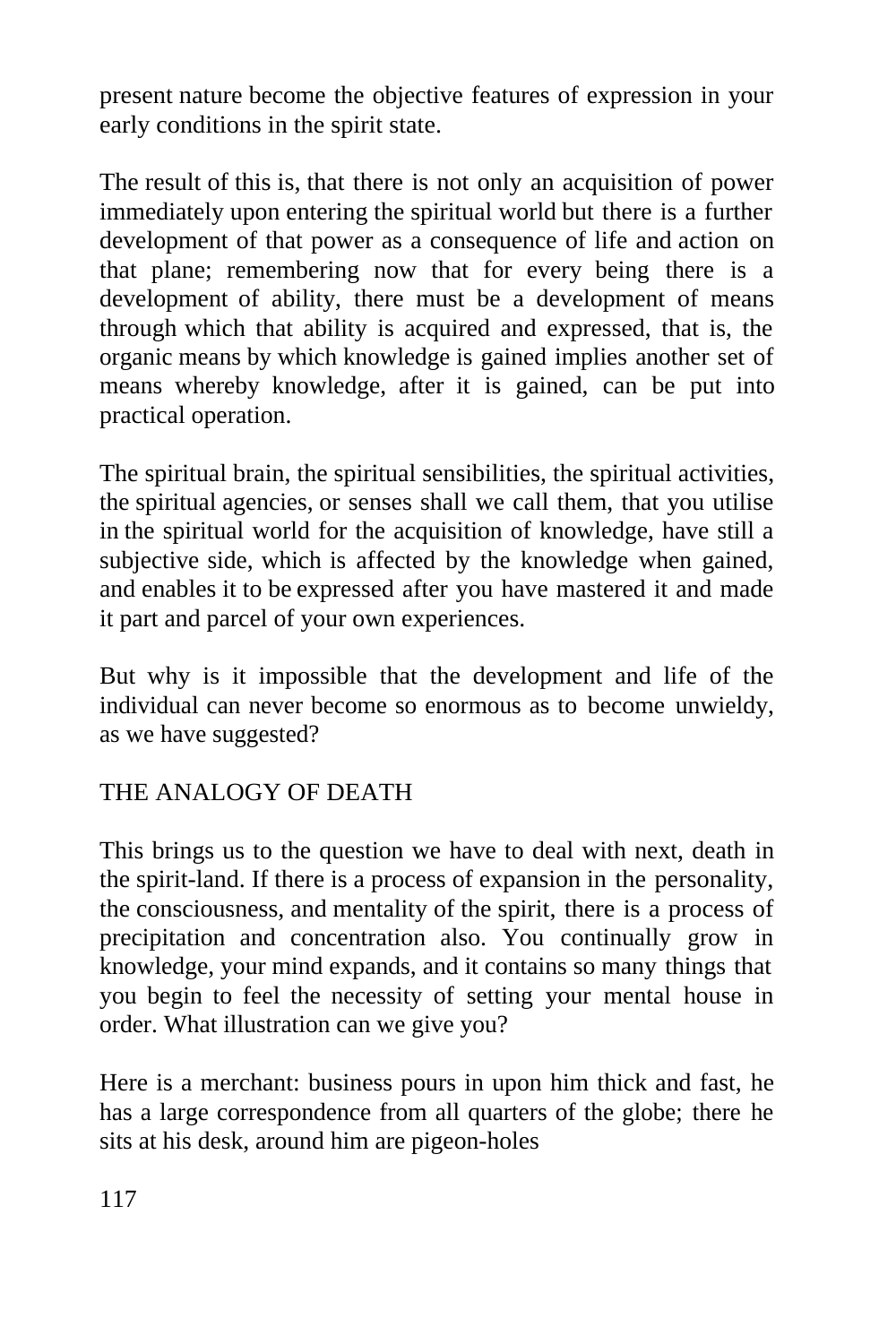without number, where in proper order he puts his various correspondence, letters, and bills, and notices that come before him. But his papers have accumulated to such an extent that he says, "Dear me, I am getting overwhelmed with papers and documents what shall I do with them?" Then he thinks he will have them all gone through; and those that are useless and out of date he will destroy and those that are of some service he will enter on the pages of a book conveniently arranged for that purpose.

Then the process of precipitation and concentration begins; a portion of the papers are noted by a few lines in the book, and either filed away or perchance destroyed. The more important are carefully reduced to small bundles and stored away in the cellar, in case there may be occasion to refer to them in the future. By these methods many a pigeon-hole is cleared entirely, and the contents of others are materially reduced; so that the merchant says at the end of the clearing up, "Now I have got all of the important matters in this book properly indexed, where I can make ready reference to bygone transactions, and have plenty of room for the new correspondence." He has concentrated and precipitated the experiences of the past year, he has reduced them to small dimensions; and his old correspondence not being allowed to remain in an unwieldy condition, he now can dispose of his new correspondence with ease, and handle it without difficulty.

## DISCARDING THE OUTGROWN

In the spiritual world you will ultimately find yourself in a condition similar to that of the merchant. Your mind will be stored with memorandums of investigation of a thousand different things, and you will begin to realise that you are becoming overburdened. Then you will pass your mental treasures in review, and finding certain things not altogether necessary for your well-being, they may well be put away. And little by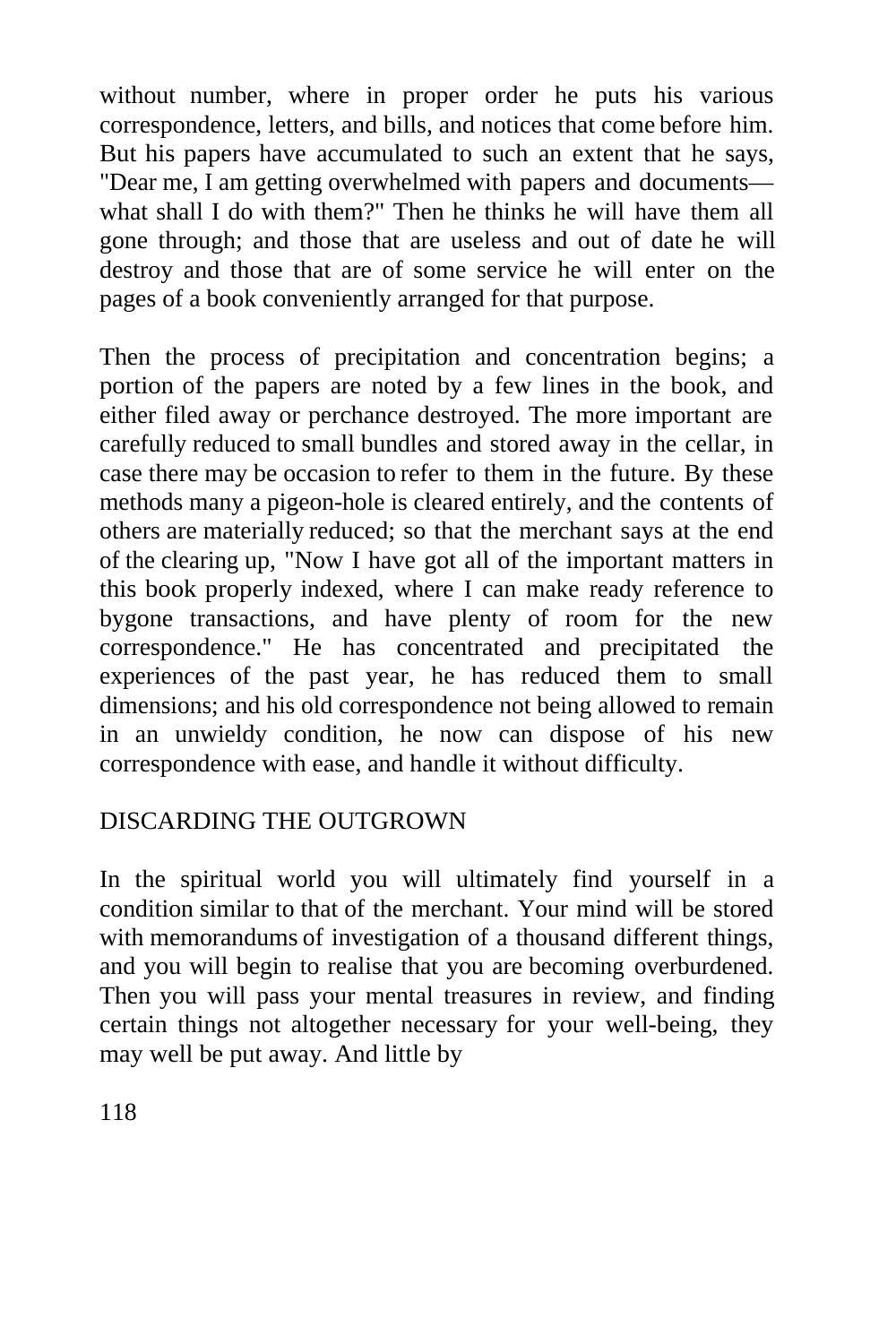little you gradually go through your whole account of mental treasures, and reduce them to the smallest possible compass; and the mind's actions being thus reduced and concentrated, the volume of preceding experiences that are in the memory will be reduced to the narrowest compass, and you will be thus able to start again with more room in the memory, more room in the drawers of your mind, ready for larger things hereafter.

But this process cannot be fully accomplished without a certain peculiar condition, and here we shall have to digress a moment or two to introduce a point of spiritual philosophy that we think is well worthy of your consideration. The threefold operations of the mind may be described as perception, observation and reflection. This leads to the process of assimilation as the result of the three processes referred to; and the mind, assimilating the products obtained by one or all of these three processes, unites in a concrete whole the materials thus required. Now the three planes of mental and spiritual action are love, justice and wisdom, corresponding to the physical or natural, the mental, and spiritual natures of the individual.

Now when you are living in this world, you are living altogether upon the physical plane of existence; and when you die here, the essence of all the experiences you have passed through are concentrated in your memory at the time of your passage from one world to the other. Also, when you pass from one plane to the other of spiritual existence, a process somewhat similar and analogous to that passed through upon passing from this stage to the next beyond it has to be encountered; and the result is a concentration of all the experiences and results upon that spiritual plane, so that you consolidate the experiences of that plane of being, and they become the foundation of your mental being when you arrive on the plane above.

## THROUGH SLEEP TO RENEWED LIFE?

How, then, do you die in the spiritual world? Have you to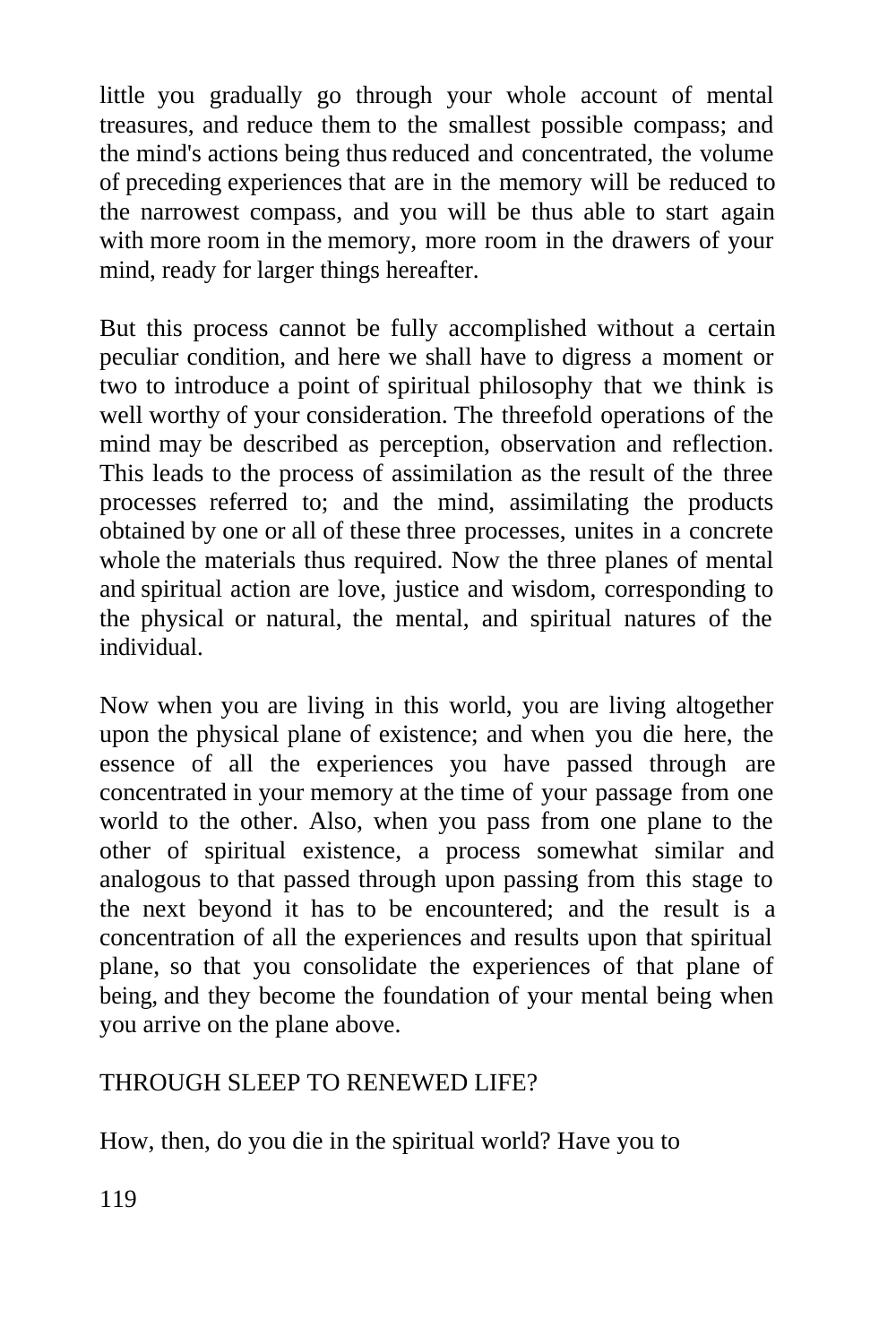be sick? oh, no! You will please bear in mind that in this matter we are speaking of your translation from one of the grand planes of spirit life to another, not of a mere change of sphere, society, or association, but of an absolute removal from one condition of spiritual existence to another that lies beyond it. You are not sick, there is no disease, no illness; but yet you are about to be translated from one condition of life to another beyond it. Are you fitted for it? Yes, you have been growing towards it; your spiritual perceptions have been quickened, and you see clearly there is a higher realm beyond you than the one you are at present residing in, and you realise it is a state that you have to enter.

How can you gain admission? There comes a time when that plane of spiritual life that you are now on has been exhausted, an indefinite age may pass before such a result is attained, but come that time surely will, and does, and then there is this process of assimilation we have previously referred to. Thoughts, as it were, concentrate; you feel a nameless, but sweet and beautiful rest stealing over you; you feel that you are going to vacate the cruder elements of the condition you are then in. A beautiful sleep will fall upon you, and while this sleep is on you, behold these elements will drop from you, as the dew may fall from the tree.

You awake presently, and in that waking find that you have made the voyage from the state you were then in to the wonderful clime you now have reached. No pain, no sorrow, scarcely a change in form even; but certain grosser spiritual elements, that were fit and proper to the condition before, have been left behind.

And when, with a greater activity of the powers of your immortal nature, you stand on the higher plane, the whole of your preceding life is there enshrined within your mental nature, spread out before your mind's eye, whensoe'er you choose to view them; and profiting by what you have obtained before,

120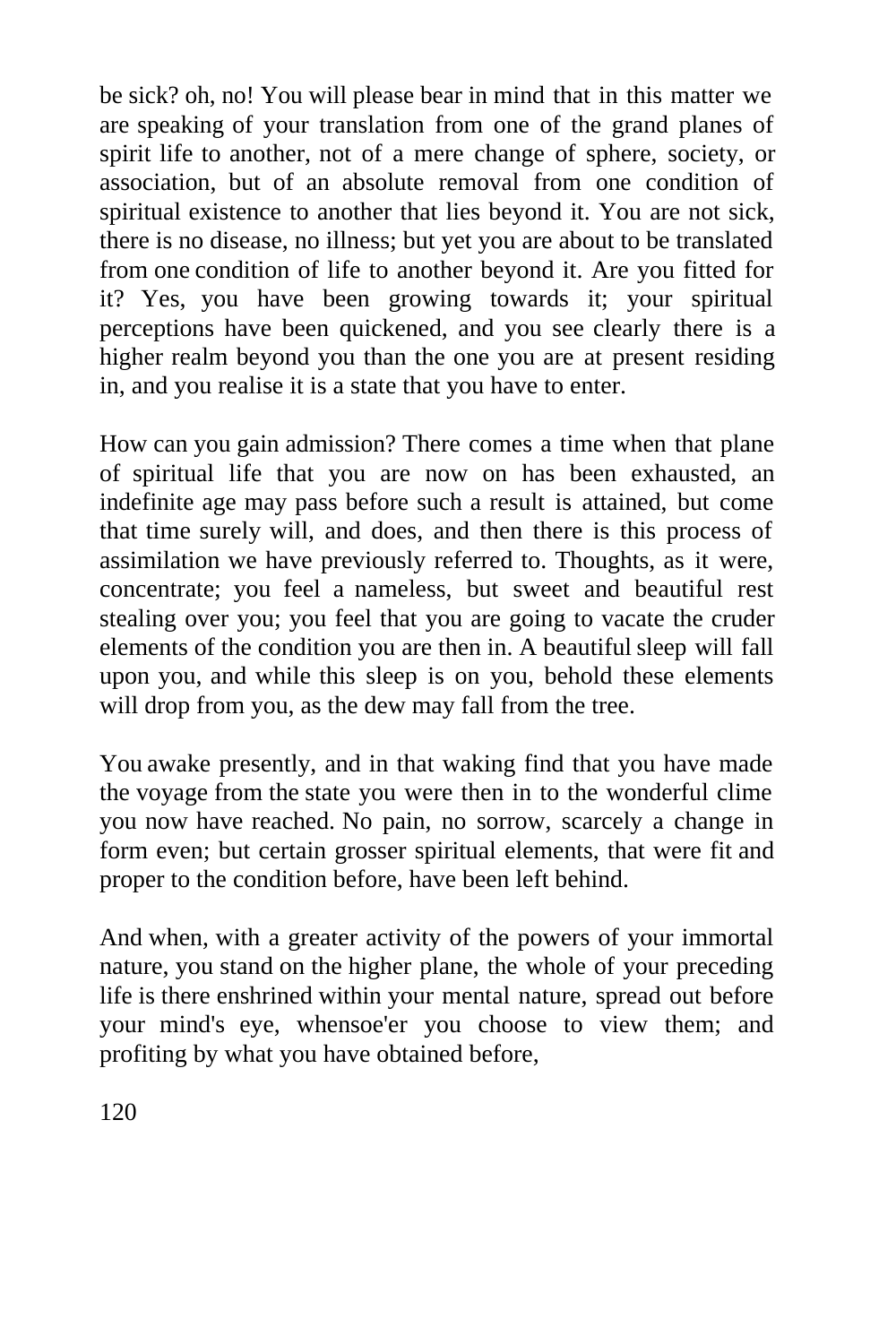realising it is but the stepping-stone to what now lies before you, you will then start upon the new career that there awaits you. This may involve a separation of greater or less duration from those whom you have been previously associated with. If you have attained a higher plane of spiritual existence, you will have to wait until your friends have reached the same development ere they can stand side by side with you in the same condition of spiritual unfoldment.

## DEATH THE PATHWAY TO LARGER LIFE

Here we have, then, in brief review, passed before you the questions of life and development and death in spirit-land. Let us look at the matter of death, however, from another point of view, which does not mean translation from one stage to another in the meaning in which we have just placed it before you. There are many who have to die from old prejudices, from old affections and old loves; many who have to die morally and mentally ere they can be resurrected from the crudities and imperfections, the errors and mistakes they have accumulated while here below. This accumulation will have to be vacated, thrown off, the old will have to die, and the new man come to life. Many and many such a death have we witnessed in the spiritual world; you say here it is repentance; we see it over and over again a thousand different times.

Die to the old and live to the new; die to the false and live to the true; and by so "dying" and so "coming to life" you can attain a freedom and beauty, and an impetus of development, that cannot come to you by any other means. There are hatreds that will have to die before love can bloom; there is ignorance that must die ere wisdom can take its place; there is the calloused cold-heartedness that must die ere the warm rich life of love can animate the soul itself; there are all these influences and associations to die from ere the jewels of character and the beauties of the inner life can fill your mind.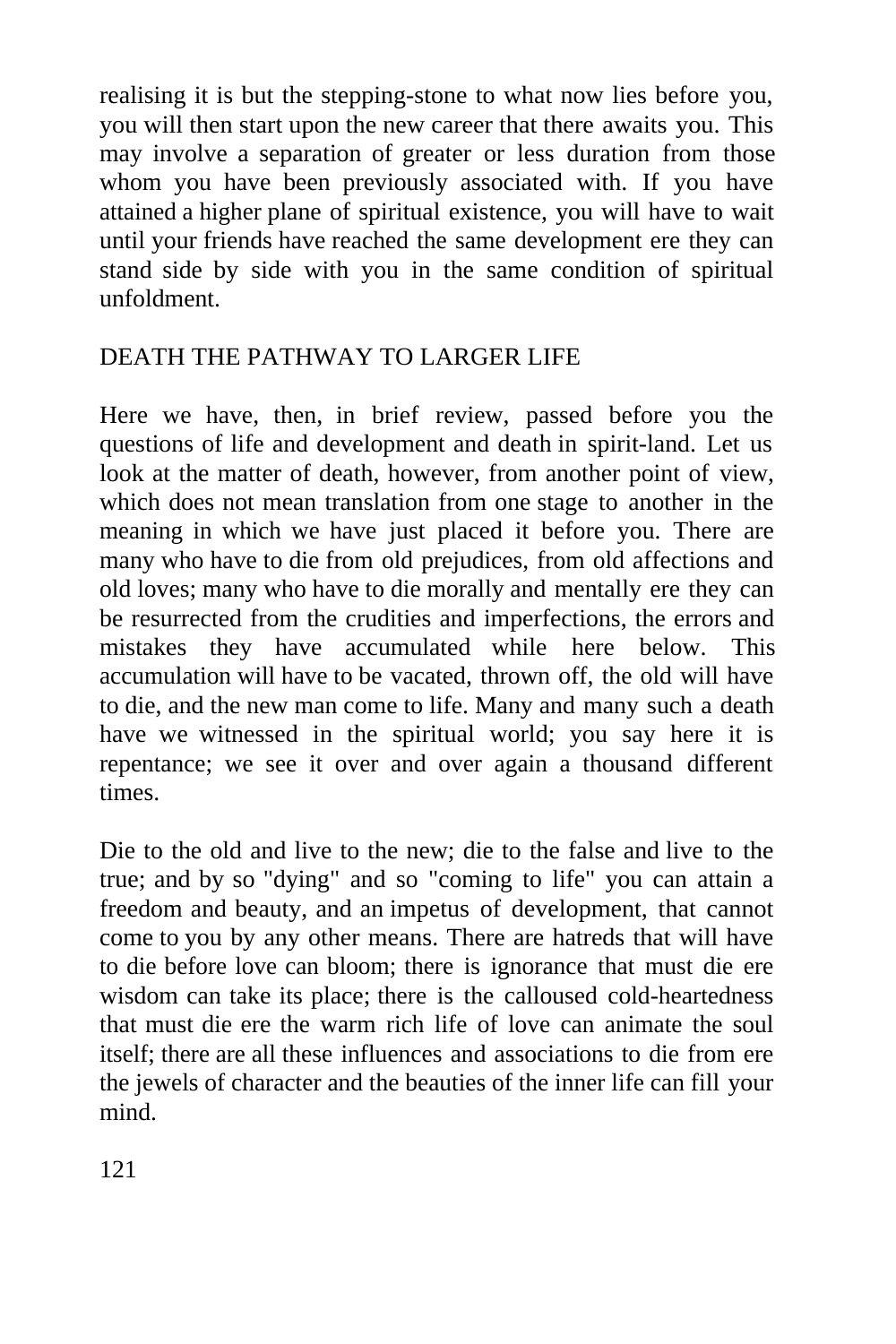In thus placing before you life, development, and death in spiritland, we trust you will agree that we have given you some clear and precise information upon the various topics considered. Our object and desire has been to do this, so that you may learn in some degree what are the actual facts of man's post-mortem life and character.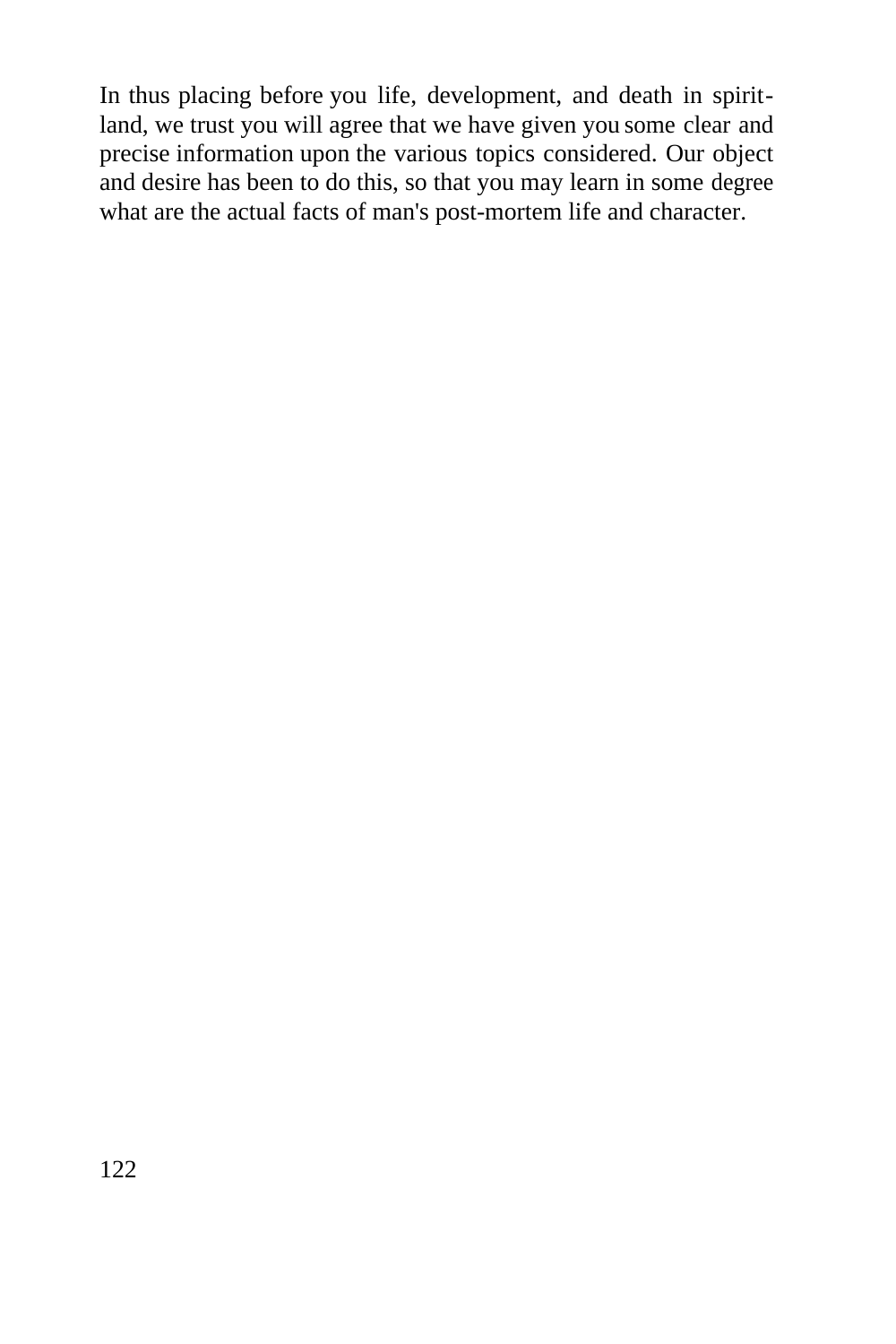## ANSWERS TO QUESTIONS

#### COMMENTS BY THE CONTROL

WE have now reached that stage in our labours with you, at which we shall be enabled to consider any questions you may desire to propound to us, and help to remove any difficulties or doubts that may linger in your minds concerning any of the matters we have touched upon during this course of lessons. Our desire is to assist you to the very best of our ability in any direction that you may require aid. Of course we do not claim that we have entirely exhausted the various subjects we have dealt with; in many cases we have only been able to be suggestive, and point rather, to the much more that remained behind rather than ask you to accept as complete the little that we have been able to present. You understand us well enough by this time to know that we have no desire to dogmatise, or to demand that you accept what we say simply because we say it. In the agitation of thought is the beginning of wisdom; in mutual counsel there lies safety; and in the free, frank and honest discussion of an difficulties there lies the only salvation from ignorance and superstition.

#### *What is the distinction between the will of the individual and the mind?*

The will is the executive officer of the mind under the direct control of the consciousness. The mind is largely memorative and cognitive, is engaged in the acquisition of external facts. The inner side of the mind is, of course, related to the consciousness; and the exhibition of energy from the essential soul, the conscious *me,* as represented in what is called the will, intelligently

123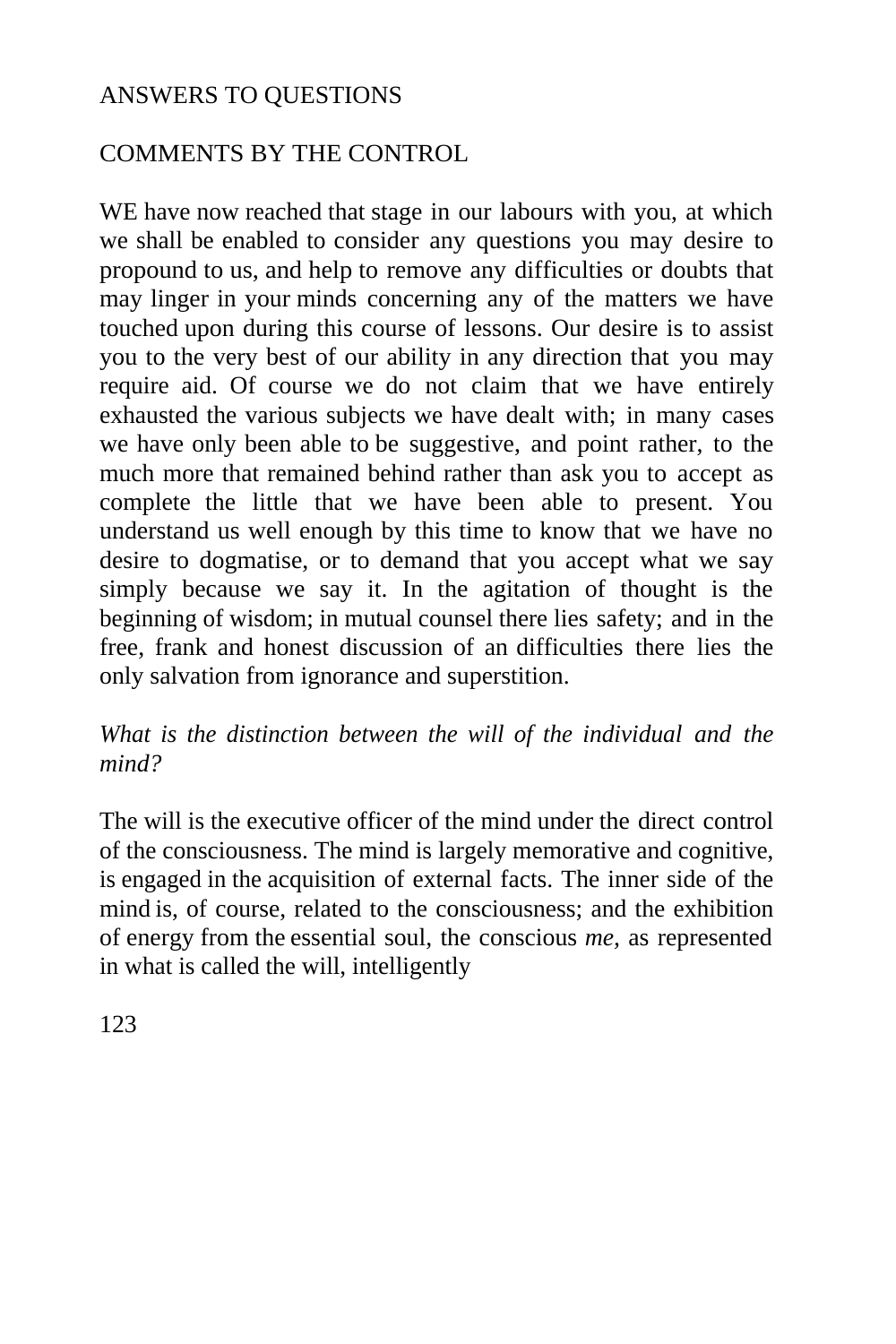directs the mental machinery for the accomplishment of specific ends and purposes. The distinction between the will and the mind is so exceedingly subtle that it is very difficult to express it in precise and definite terms, so that it may be easily apprehended. But what we have said, we think, may help you to understand the lines of distinction between them. The will is the executive officer of the consciousness working through the mind.

## *In higher realms do not family ties become swallowed up in a great and universal love for all?*

In the more advanced realms of spiritual existence, such is the case; and the love of the family association as a unit, the parental, selfish enjoyment, is expanded to a larger and broader life and character. This much should be home in mind: that love which is purely local and domestic has within itself the germ, the essential element, of an enduring relation; and that enduring relation blossoms, expands and beautifies, and is not destroyed, and this is embodied and included within the boundaries of the larger love for the human race at large.

Though the larger then contains the lesser, the lesser is not destroyed altogether in its character by its expansion and association with the larger. Those who are truly related spiritually, those whose lives are entwined together by interior powers and bonds, remain in such relationship, in such unity and such affection indefinitely; but their ideas broaden out, their perception increases in various directions, and their operations extend over a wider area. So long as love is a personal, individual and local question, you have only reaped one half of its benefits; but when it brings you out into a wider sphere of operation, and you begin to have a love for humanity, the individual is then elevated into a broader sphere of life and progress.

*Are there not those in celestial spheres who have no anxiety, fear, or doubt, and who know the exact results of any work they undertake?*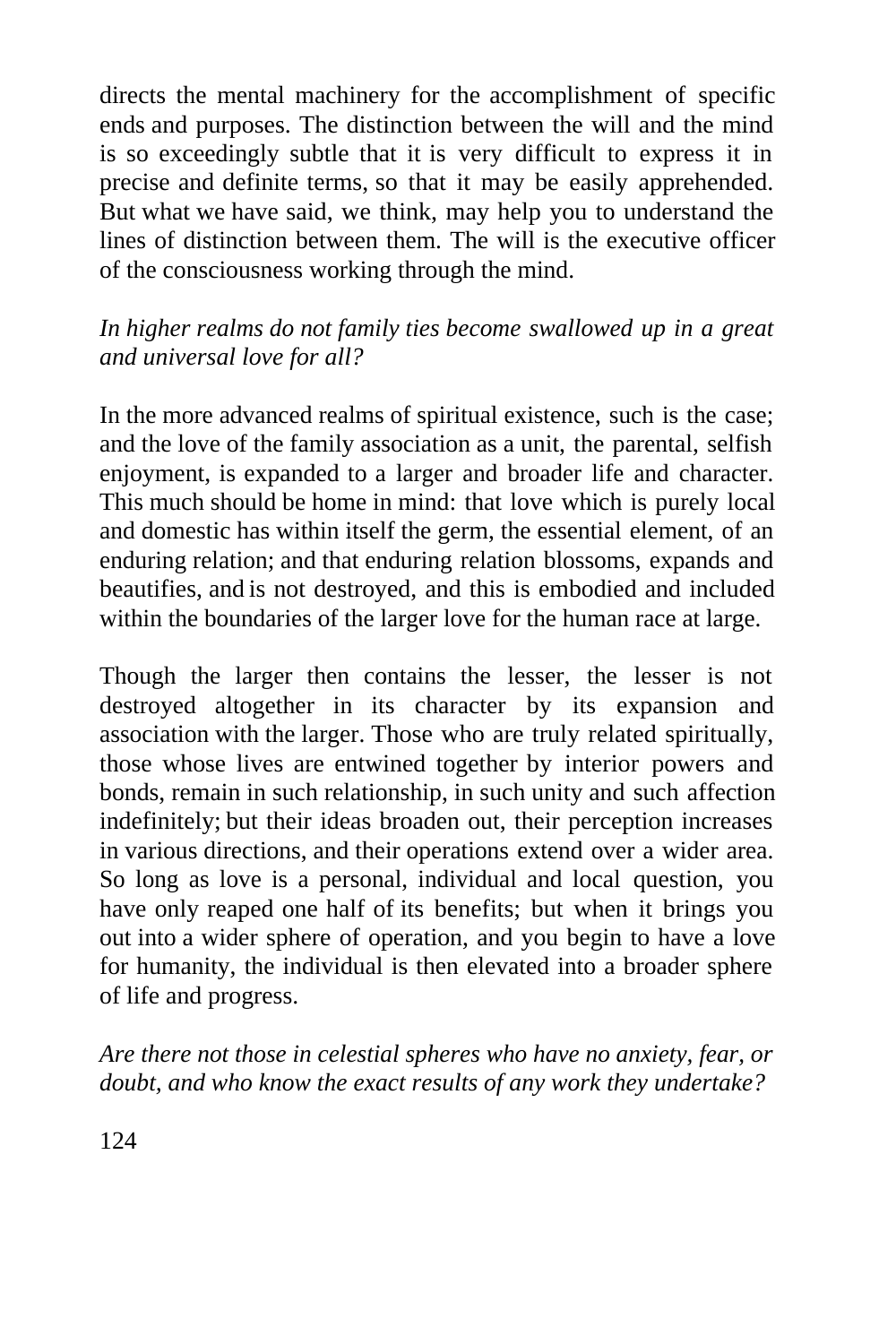On the plane of their own development it is perfectly correct to say that they are without fear or doubt as to the result of any work they undertake; because they have within themselves, within their mental and personal view and understanding, the laws and principles of the results that are to be accomplished. But when they aim to accomplish something which is beyond them, which leads them into unfamiliar grounds, then, like yourselves, the element of uncertainty enters into their calculations, and they may require assistance and advice from others.

In the accomplishment of labour upon planes of operation beneath them, there is less hesitancy or doubt than would be supposed to be the case upon their own especial plane of development; for having mastered all beneath them, and having had practical experience on those lower planes, they know exactly when to do their work and how to do it, just as a mathematician is certain that he can accomplish certain results in the use of figures, because he has all its laws and principles at his fingers' ends. But when he attempts to work in new and unfamiliar fields, then experiments have to be made; and they are the subjects of doubt and uncertainty, because of lack of familiarity with the means to be employed to reach the desired end.

Thus it is there is no royal road to absolute knowledge, save that royal road all have to tread, the road of personal effort, and individual activity. So far as you have gone you are a master, and you are a master indeed if you are able to comprehend that which surrounds you in your then present condition. But when you go beyond it you have to make effort again, individual activity is again called for, and you have to work up to the higher grades beyond you, even as you have had to work from the lower grade you have emerged from and ascended out of.

*How can a developed medium know whether it will be beneficial or injurious to yield to spirit influence?*

The most practical way of deciding the question is to decide by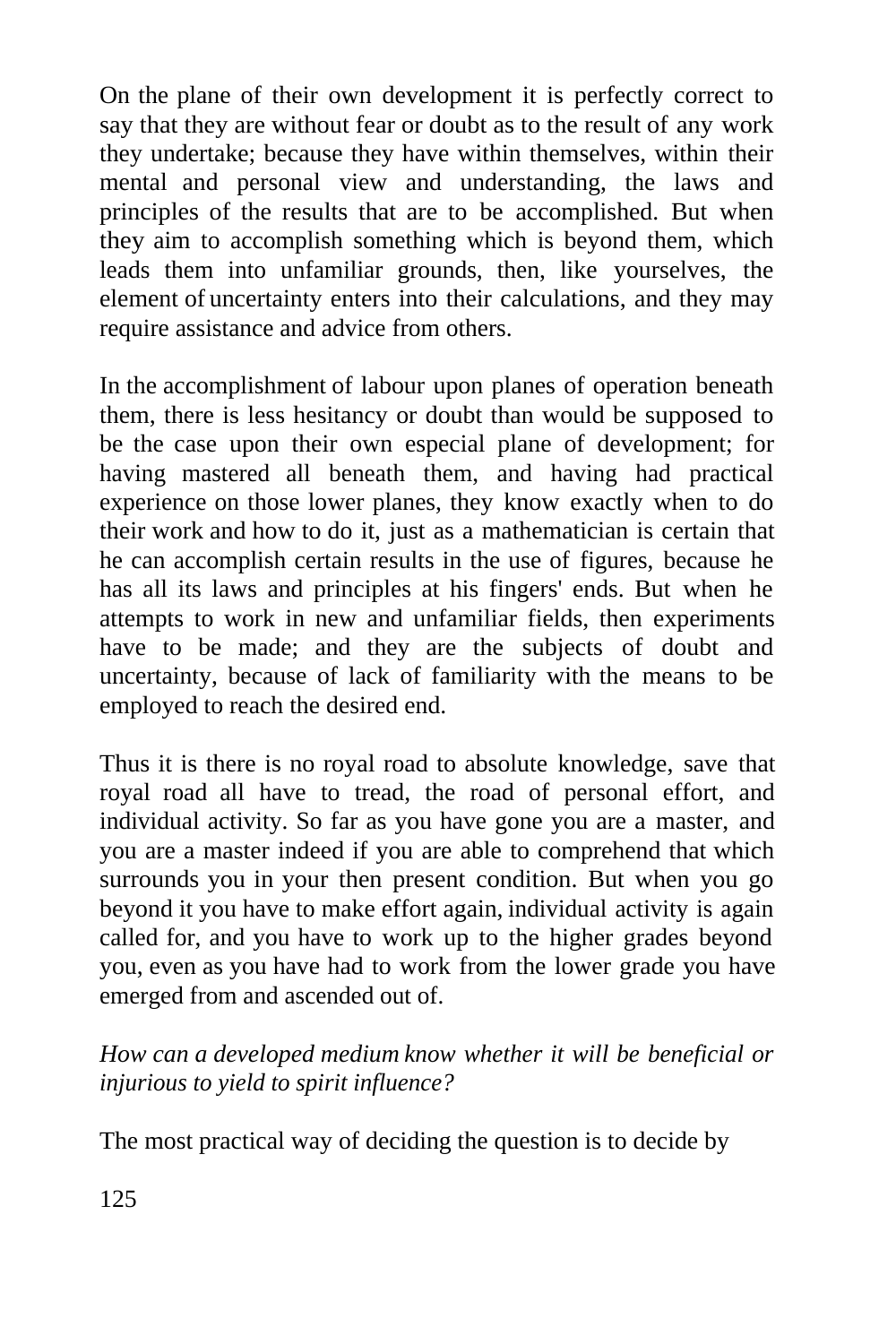the results of experience. You cannot decide until results are presented, and in this experience, great care, and thoughtfulness should be used. A temporary inconvenience, and distress or disturbance, should not be confounded with the possibility of perpetual disturbance and continued distress. When mediumship develops in the individual there is, so to speak, a sort of interruption of the psychical and mental currents of the life, and consequent disturbance in almost every department of the body and mind; and at first this may be extremely painful and exceedingly distressing.

But suppose you are training the muscles of the body in any particular direction your muscles become very sore at first, your body will be full of pain; and if you are weak in will and not wisely encouraged to go forward, you may stop right there. But if you will persevere you will soon find that the pain will disappear, and that pleasure and benefit and a more complete use of the body will be the result, and you will say that you never felt better in your life, that you never felt so strong and hearty as now. So when the medium feels a degree of distress and disturbance as the result of his mediumship, it is well to proceed a little further upon the road before you discontinue it.

Then after going a little further, and finding no alleviation from distress, but rather an aggravation, finding that the character of the communication is such as rather tends to lead you on a little further and a little further without any appreciable result or satisfaction being obtained, then you will be justified in calling a halt, and demanding of the controlling influences a strict account, make them state definitely what they are going to do. But you should be reasonable in the matter, and not set any limit to-day that shall harass or hamper them, and allow them plenty of time.

When they say they are reasonably sure that such and such things will be accomplished within a certain time, go on and follow the fine they have marked out; and if wise and intelligent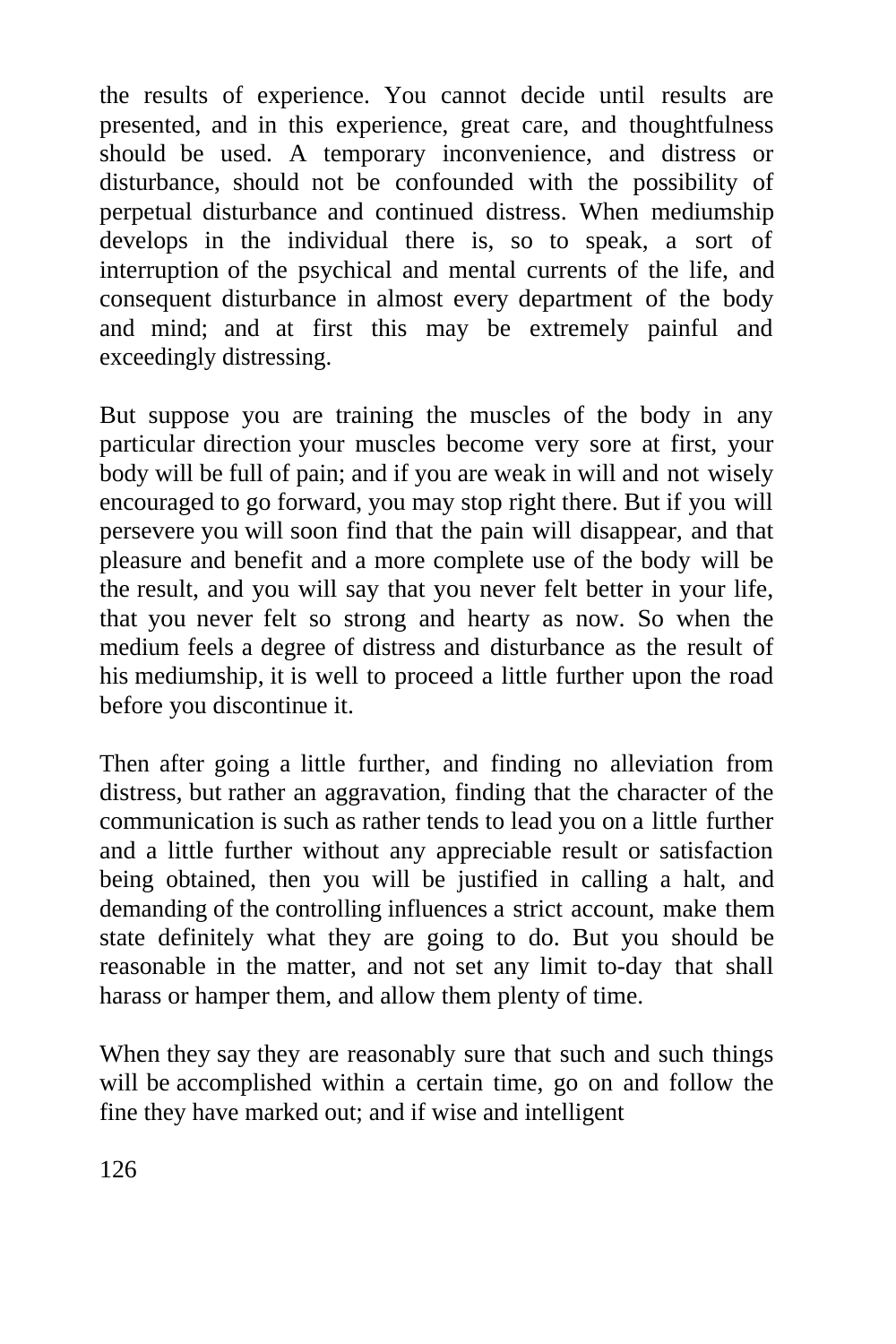spirits they will have given such a margin that proof can be given within the stated time that they were accomplishing what they promised. But after the time has elapsed and no progress is made, and no satisfactory reason given on the part of the controls, and the suffering and distress continue, then you would be perfectly justified in saying, "I have gone so far, I will go no farther; the assurances you have held out to me have not been realised, and I decline to accompany you upon the devious pathway any longer."

You have the right to expect the same honesty and the same straightforwardness and the same intelligent obedience to truth, fact, and law from the inhabitants of the spirit world, that you have from one another living here; spirits have no more right to play the fool with you than you have with one another, and if they come back to you from the spiritual world for the purpose of developing your mediumship, and so undertake a task they are unable to accomplish, the sooner they confess their inability the better. But if in the end success crowns their efforts and yours, you will be like the athlete, improved and strengthened in every respect. But at all points and stages of your development, it is your bounden duty to hold the spirits who come to you to a strict accountability for every moment of your time and every ounce of your strength that they occupy or consume.

#### *When spirits enter into a covenant with mortals, will they fulfil their obligations?*

To the very best of their ability, certainly! But you must bear in mind that spirits are neither infinite nor infallible; they sometimes err through excess of kindness towards you, and at times their desires outrun their discretion. But a spirit that is a thoughtful and intelligent spirit, and who is careful when he makes a promise, like any other rational, sensible being, makes it with the full understanding that he will keep it to the very best of his ability. While such a one cannot guarantee that he absolutely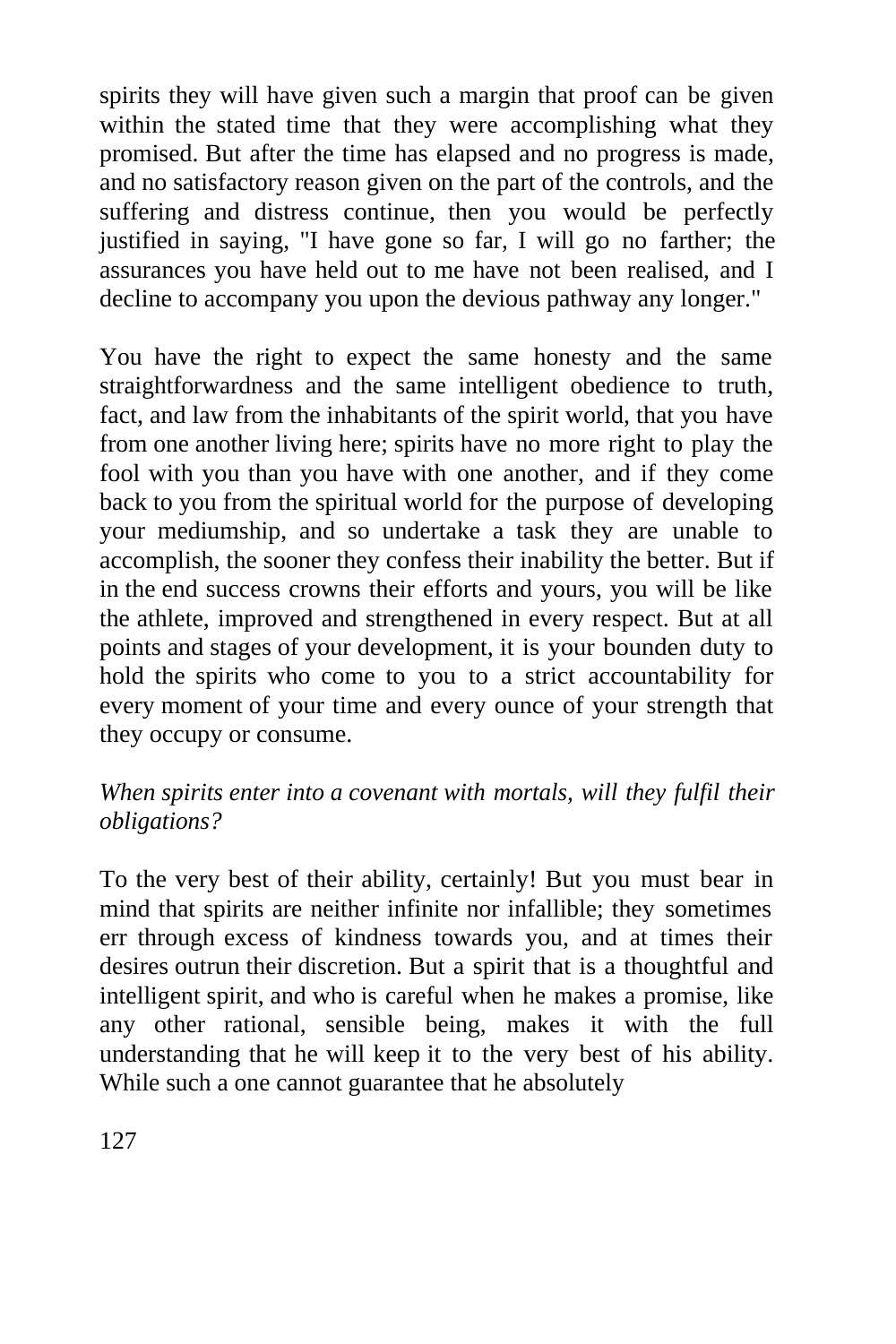will do so and so, you have a reasonable assurance that it will be accomplished if at all possible.

But when a spirit comes to you with a "Thus saith the Lord," why then you may assure yourself that you have got hold of one of the wanderers on the threshold, a person who is probably playing a joke upon you. Place no confidence in such statements. A simple statement with the preface that, using their best endeavours, they hope to be successful in obtaining certain desired results is worthy of far more attention and trust.

It is also well for you to remember that however large the promises of the spirits may be, some duty still remains to you, that you shall help them in the accomplishment of their undertakings. If you stubbornly resist them and refuse their counsel and their guidance, refuse even to consider it, you can scarcely wonder if, having created the opposition within yourselves, no satisfactory results should follow by and by when the occasion for success arrives.

*Speaking of the employments and conditions of spirit life*, *are those who are mediums here still mediums there, in the sense in which they were mediums here?*

Not in precisely the same sense, but relatively, yes! There are spheres of spiritual intelligence removed and beyond the first spheres in the spiritual life, even as the first conditions of that life are removed beyond your present one; and the intelligence of the exalted sphere floats down into the life of the sphere beneath it, and this intelligence is expressed through sympathetic and superior minds in the spiritual world, in the same way as intelligence from the spirit-land is imparted to yourselves through the sympathetic minds that have been attuned, so to speak, or whose natures have been opened to the spiritual world while living here.

If mediums in spirit life desire to take up the labour again and carry forward their duties in that regard, there is ample opportunity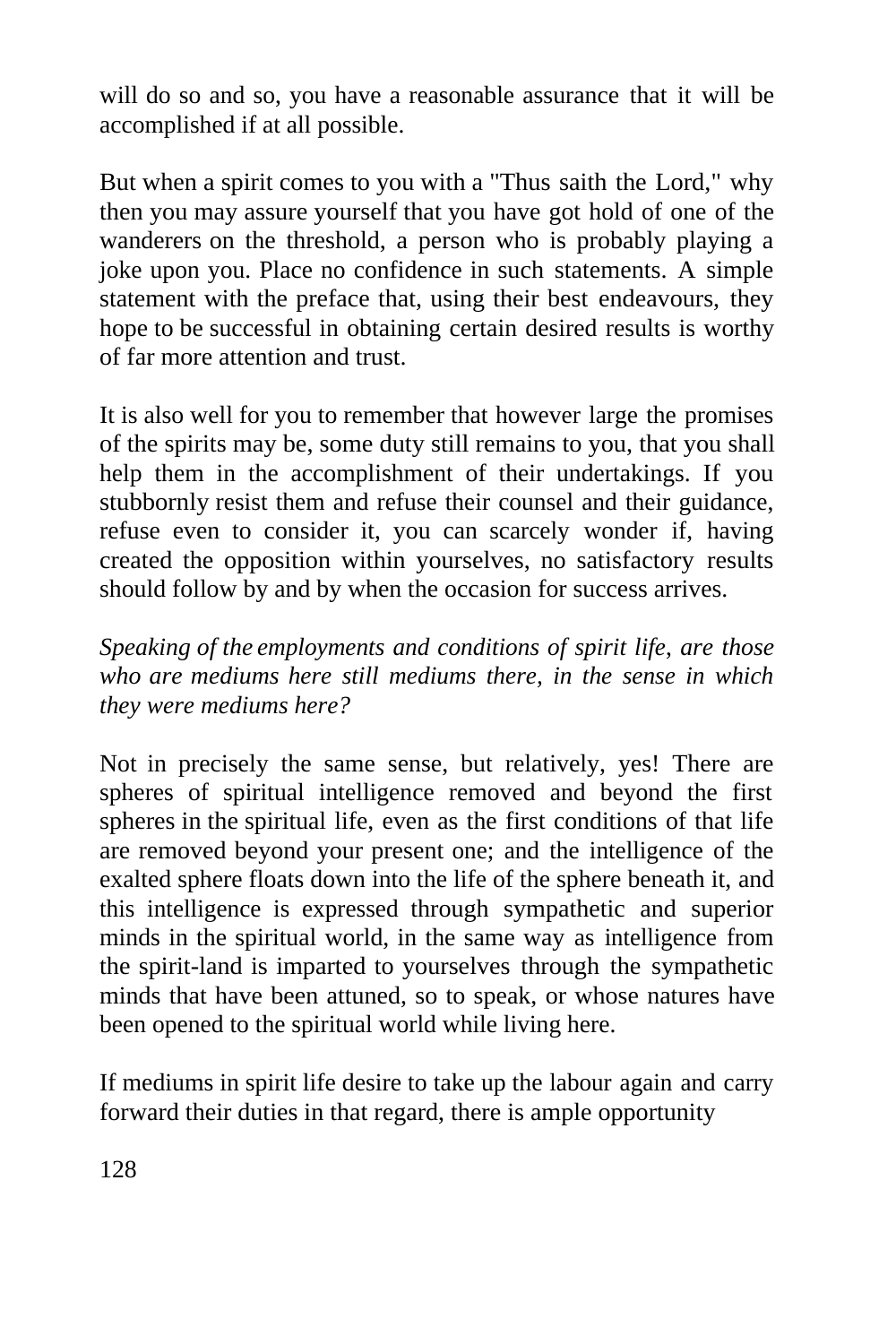for them to do so. But we want you to bear in mind one very important fact here. All the inspired people are not contained within the ranks of modern spiritualism; you can find them the world over; among the men of science, in the laboratory of the chemist, in the pulpit; among the authors, the poets, the mechanics, the inventors; among the painters and the dramatists, in the active life of humanity itself.

There is inspiration throughout all the domain of human life; and man having a spiritual nature, and that spiritual nature being related to the spiritual world, there is nothing marvellous that the spiritual side of man's nature comes occasionally into harmonious relationship with the realms of spiritual life beyond; while it is perfectly natural that the inspirations from that world should flow down upon man's spirit and be felt and recognised while he fives here. Inspiration is more common and widespread and universal than you suppose; and the inspired speaker of modern Spiritualism is only the typical illustration of what will be accomplished by man's orderly development in harmony with natural principles, and through the natural operation of the spiritual attributes of man's nature, permitting the receiving by him of inspiration from the spiritual world.

## *Are the spirits pained and grieved by the sufferings and weaknesses of their loved ones on earth?*

They would scarcely be rational beings if they were not. Death does not destroy their humanity, does not sweep away their sympathy, does not take from them the love they bear to those they have left behind. At first they do not all rise up to that intellectual or spiritual plane that enables them to see beyond the mistakes, and that beyond all these things are smooth waters and fair seas; they see the wrong being done, the error being indulged in, the mistakes that are being continued, and having no wider judgment than the area of the mistake, they suffer sorrow and pain when those they love do wrong and suffer from their weaknesses.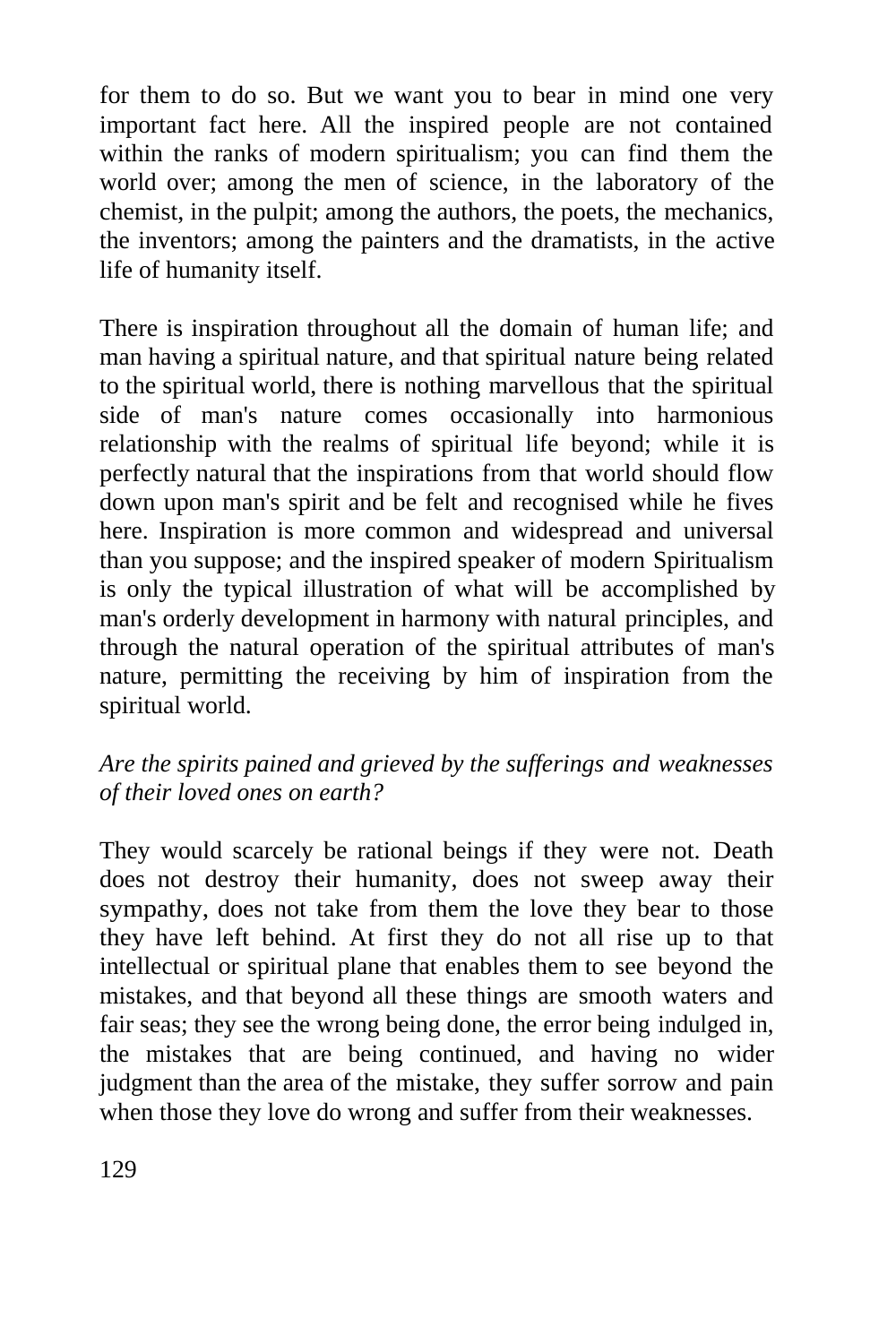But when they unfold to see beyond the present evil, and see the results of law and principle in operation, they learn that they are in some way beneficial—that the soul must pass through them to attain to higher and better things—and accept it as a part and parcel of the purposes of the eternal in relation to the progress of humanity.

But they feel if these things can be avoided, if man can be taught to travel an easier road, the road to happiness through righteousness rather than through wrongfulness, through right and justice rather than shame and suffering and misdoing—they desire to do all in their power to accomplish this result. But they know that no matter how deep are the wrongs that now pertain to their loved ones, and that though they will have to be atoned for in the future, they are but temporary, and will surely yet give place to the law of eternal right and justice. They learn that in the end eternity is long enough for every tangled web of evil and wrong-doing to be straightened out, and for all of these dark places to be made plain.

*I have a letter from an old Spiritualist, and would like to have the control answer the objections contained in one paragraph which I will read: "Spiritualism is a truth, but its phenomena utterly fail to make its believers better, truer and purer men and women; on the contrary, the tendency is in the other direction. I speak from an experience of thirty-five years in it. Not that Spiritualists are worse than others, but the system and practice of mediumship, the necessary surrender of one's individuality to others, "the Lord knows who," is of itself degrading, belittling, and demoralising." What can you say to that?*

We have but very little to say, though we could say very much. A belief in the phenomena of Spiritualism will never do any one any real moral or spiritual good; but belief in the phenomena of Spiritualism, as the result of intelligent and morally responsible agents, may do a great deal of good to the individual, as a means of determining the character of the life beyond;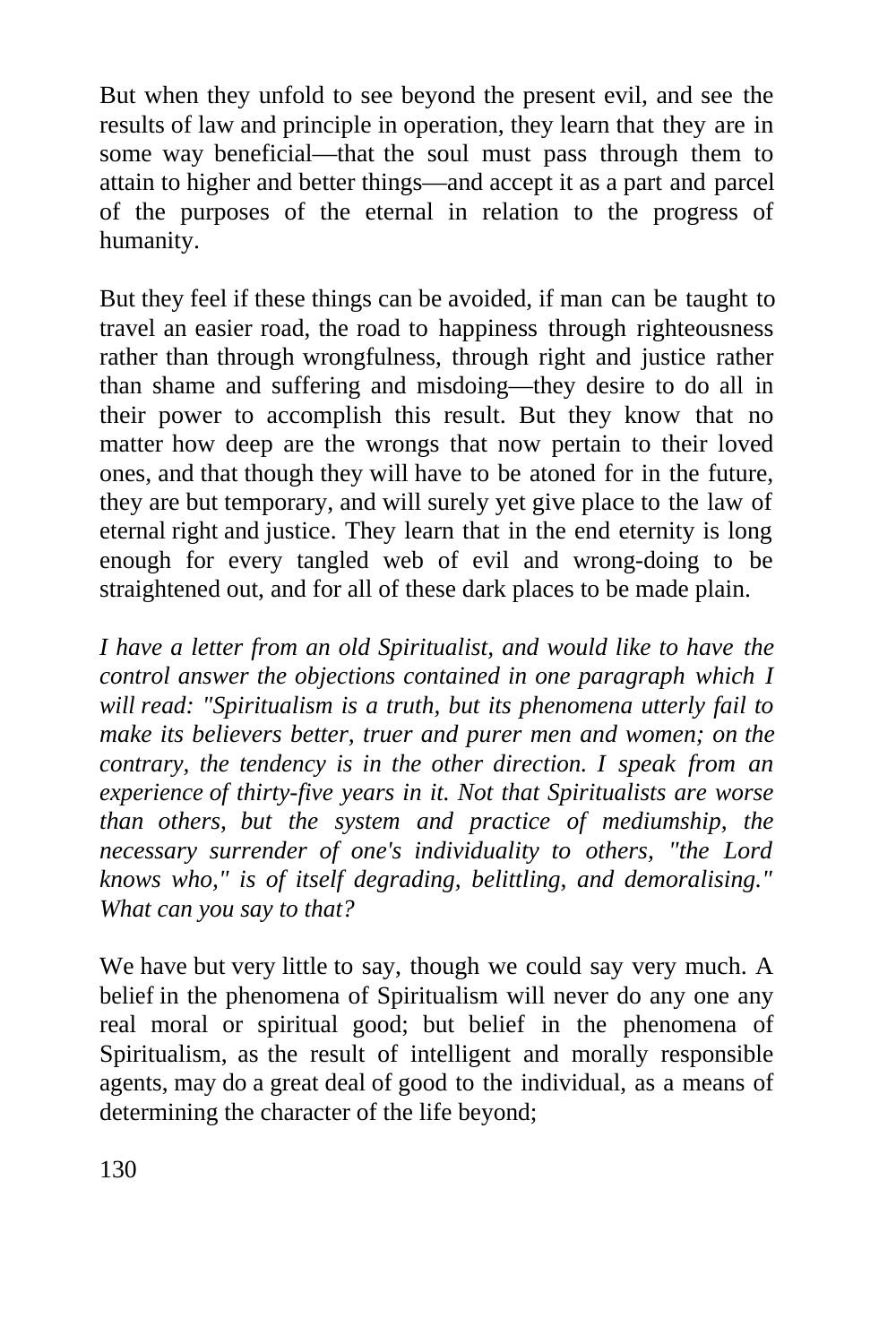and it will, in time, become the potent element of a great moral revolution which will induce a spiritual upheaval of human nature that shall ultimately place mankind upon the highest plane of individual and personal righteousness. But we have not reached the spiritual development of this exalted position; therefore a consideration now must be had as to another point raised by the good friend. The effect of the surrender of the individual will to the judgment of any spirit, "The Lord knows who," is in itself degrading and repulsive.

We perfectly agree with our friend, and entirely endorse the statement, and say that here is one of the barriers of personal progress in Spiritualism among mediums and Spiritualists. Whenever you surrender your judgment and your will to any one, "the Lord knows who," that comes from the spiritual world, you are doing precisely the thing you would not do to any human being that you happened to encounter in this world; and if any "the Lord knows who" were to happen to meet you on the street, and say, "Come with me and take a ride across the bay, or take a ride in this car," you would at once want to know who he was, and what he wanted you to do this for; and until he had satisfied you as to who he was and what his intentions were, you would be very likely to decline to join him.

When there comes to you "the Lord knows who," and he says, "I am a spirit; you must go to this town and preach, you must work here, you must go to that house and say that they must accept the angelic messenger," and you straightway go and do as you are bid, you will realise the painful experience that a surrender of the judgment and will to "the Lord knows who" is very degrading and belittling. But suppose the spirit to be a person in whom you used to have implicit confidence while living here, suppose that person so clearly demonstrated the continuity of his own life that you have no doubt that it is the same individual, and that person says to you that he wants to advise you, counsel with you, and suggests that you do this or the other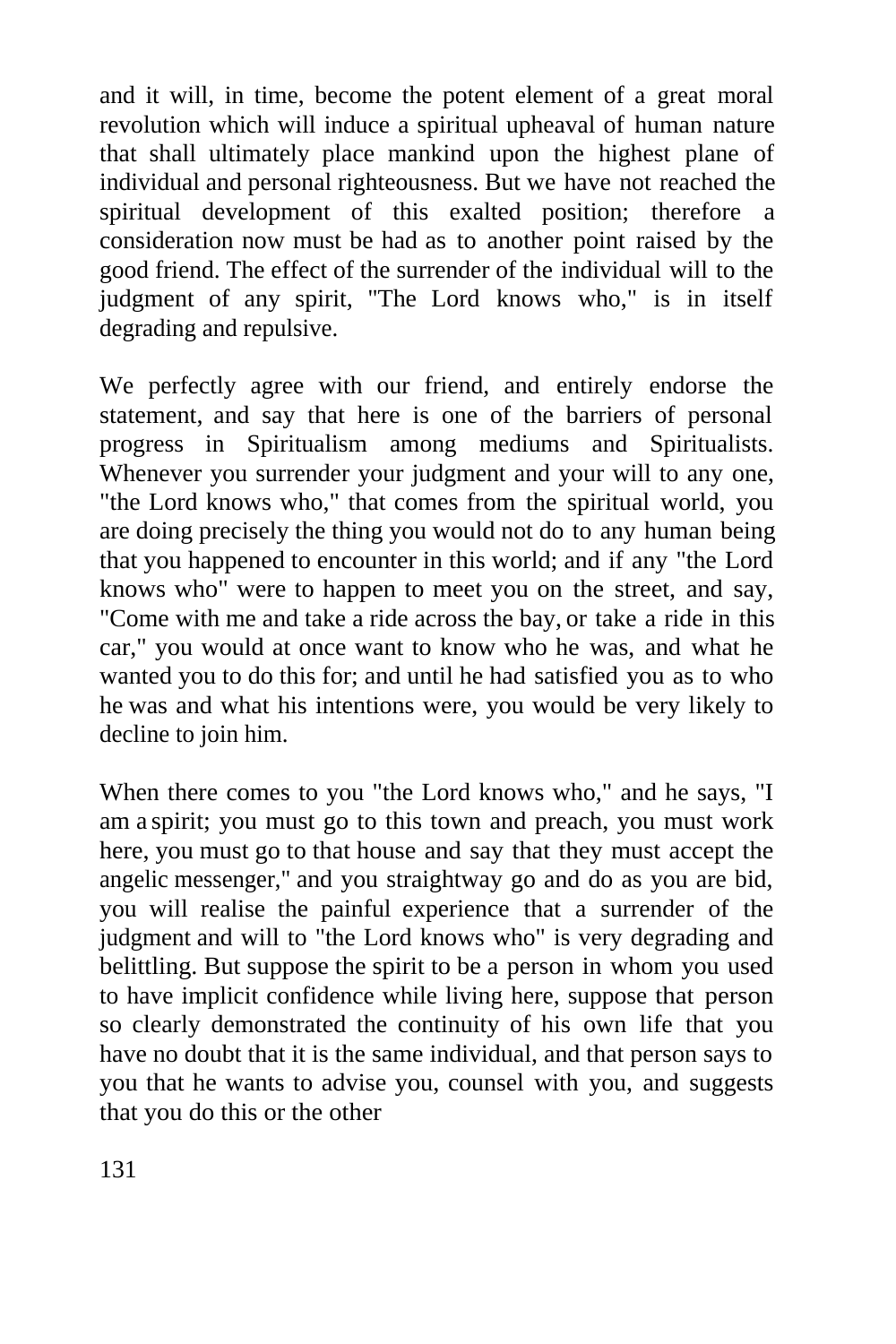thing, you knowing his advice and counsel were good while he lived in this world, will be prepared and willing to give heed to him. But, as here in this world, you will not entirely surrender your reason and judgment to him; and if he is an honest ghost, he will ask you to weigh his counsel by your own reason and observation.

This is very different from an entire surrender of your reason and your judgment to somebody, "the Lord knows who". The surrender of the judgment and reason and personal will has been the fruitful cause of three-fourths of the misery that has been associated with the development of mediumship; it is a doctrine that can never result satisfactorily in the great majority of cases; here and there exceptional and peculiar circumstances may temporarily warrant it; but, plainly and emphatically, let us put it that when mediumship demands the surrender of reason and intelligence, and makes a man or woman less a man or woman for being a medium than they would have been without being a medium, then surrender the mediumship itself, assert your manhood and womanhood; for an honest man and an honest woman are a great deal more useful to this world than the most brilliant mediumship that sacrifices every element of moral and personal character in its development and operation.

## *Is there any rule for the development of clairvoyance?*

A dozen different rules may be stated, and each one may utterly fail, while the thirteenth may accomplish all that is desired. The simplest rule we can give you is this: for one hour a day seclude yourself from all your fellows, and first try closing the eyes and meditating interiorly, thus shutting out all external thoughts as far as possible; and by and by, with a little practice, you will be able to dismiss them from you altogether. Then, when you have succeeded in establishing that condition of internal communion and meditation with yourself, definitely direct your mind to some especial thing. To do this easily it is better to place a bandage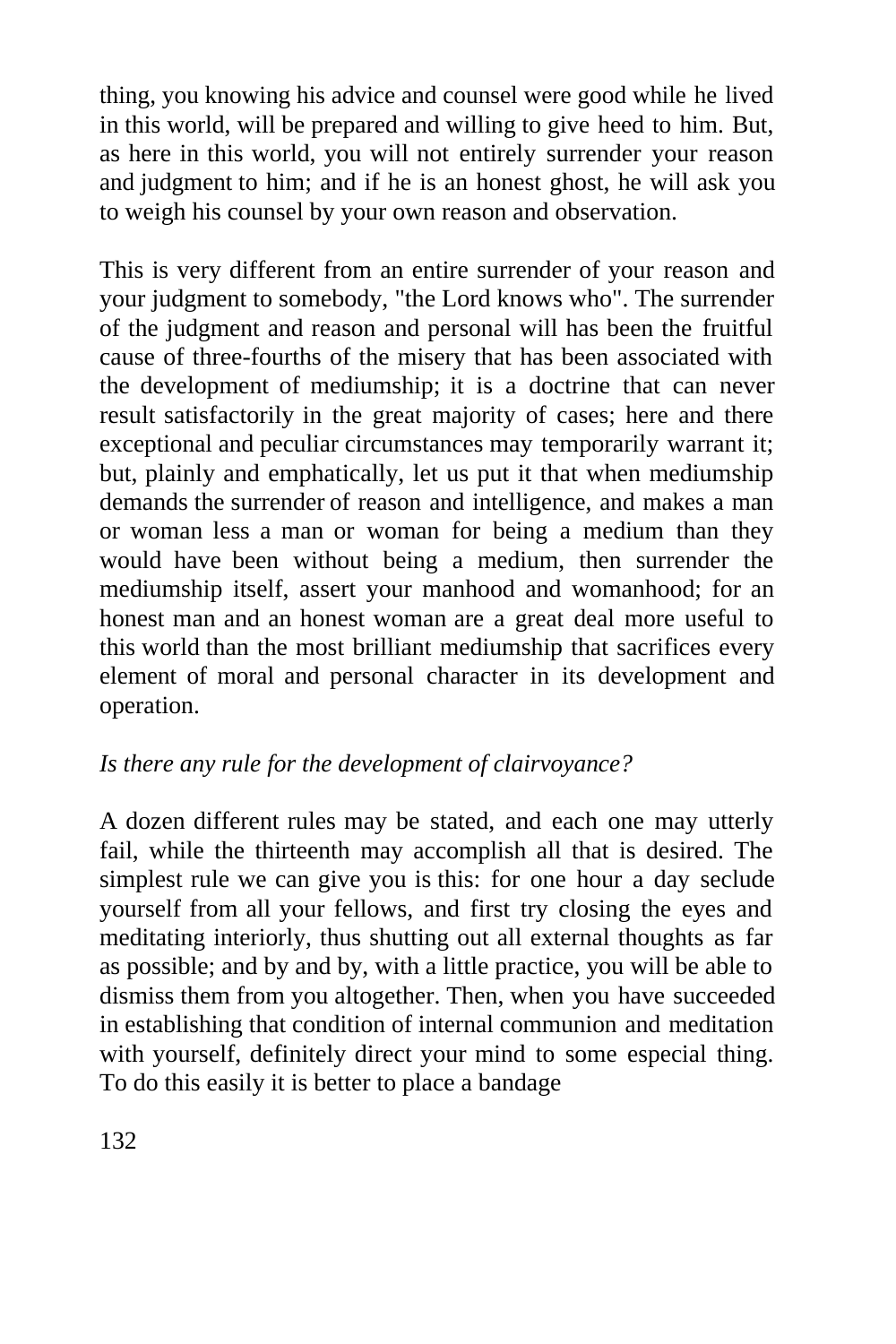across the eyes, a soft, silk bandage will assist you quite as well, especially if it be black; place it directly over the eyes, and fasten it at the base of the brain, and direct the mind to a dock or picture that may hang in the room.

At first you may find it difficult indeed, and you may perceive no indication of development; but after a few trials, probably five or six, the eyes may begin to recognize streaks of fight shooting across the sight, and there may be pains affecting the brow and perhaps the eye itself, and the mind will seem to be centred in the eye for the purpose of seeing. Persevere, keep the mind continually fixed upon what you want accomplished. Do not make the thought too intense, but make it persistent; and in a few weeks' time you will be able to perceive, dimly at first, in miniature, the clock or article you are trying to see, and you will presently be able to state the time it indicates. When you are able to perceive the clock and first catch a glimpse of it, and are perfectly sure of the fact, then remove the bandage, and see if what you supposed to be the time is correct. You will then be able to verify the experiment itself it may happen that you have seen the watch inverted, and the very opposite of the time you state will be presented. Remember that little point.

But not alone quietude of mind and internal meditation are necessary; there are other things required as well. The first is perfect cleanliness of the body; the second is the most perfect cleanliness of mind; and the third, and most important of all, the most perfect cleanliness in diet. All these are necessary to successfully unfold the latent clairvoyance. You must refuse A stimulants and narcotics and all flesh diet, living upon plain and simple food, giving strict attention to bodily and mental conditions. It may be necessary for you to be magnetized, and some genial friend or acquaintance in whom you have confidence may be able to materially assist you. After you have discovered that you can develop these latent spiritual powers, then you have to determine in what way or direction the future development

133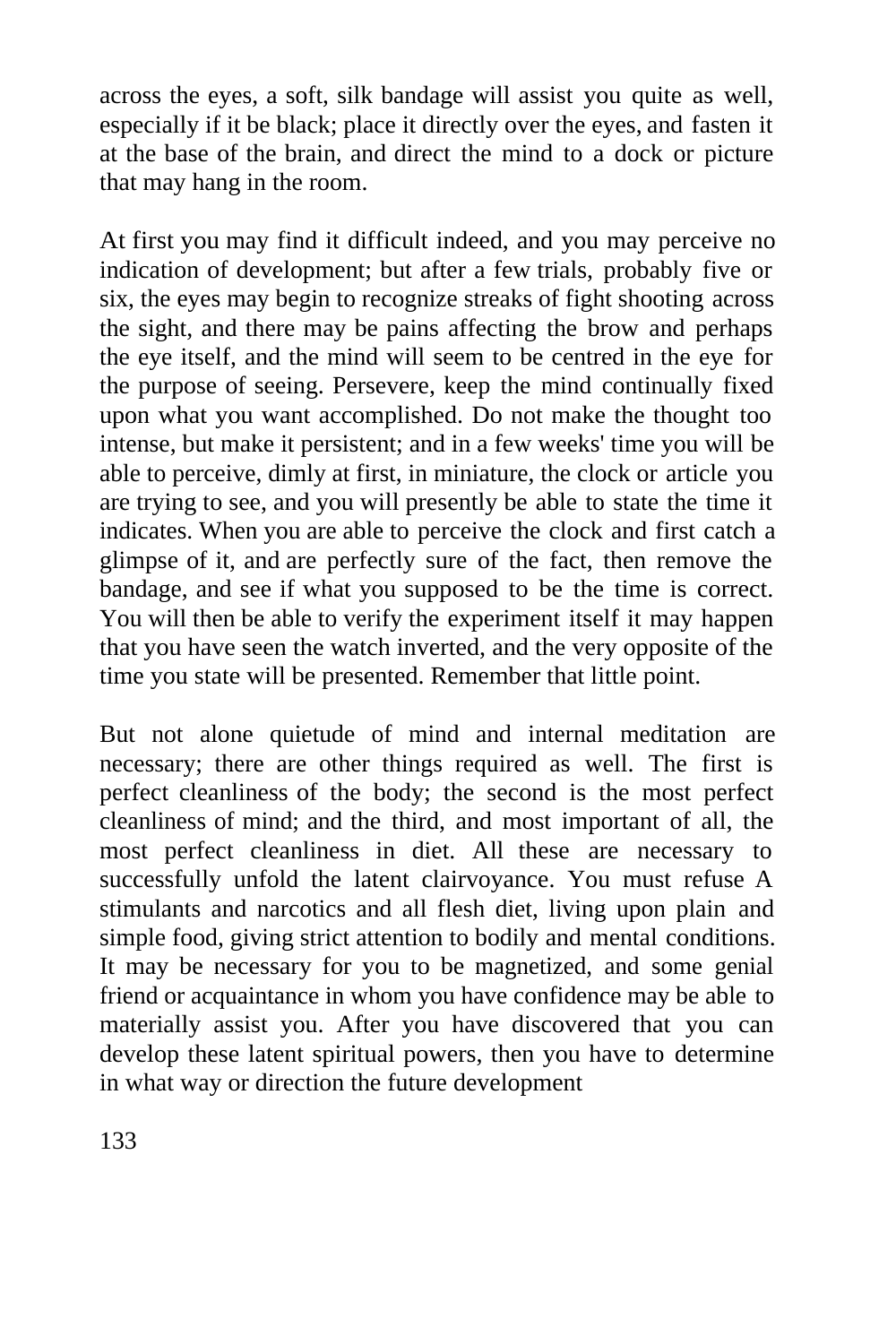shall be exercised; this is an important point that you need to consider carefully, and you should pursue that course in which the development seems to be the strongest and most natural.

## *Should children sit for development?*

As a general thing we discountenance the development of children as mediums. Our observation is, that mediumship should never be developed until the physical system has nearly attained its growth. You can then draw upon the vitality of the system without much danger to the health of body or mind of the individual. Certainly we should say, not before seventeen or eighteen years of age; and if the attempt at development is put off even two years longer, the individual would certainly profit greatly by it, and lose nothing. It is most pernicious physiologically and spiritually to try to hasten the development in any case in growing children; they will become bodily and mentally demoralised, to use a common expression; and we warn you in no case to undertake to develop your children in such a manner until they have reached the period referred to, when they will have a supply of reserve force, so to speak, to fall back upon. From eighteen to forty years, in the meridian of life, is the best period for the development of mediumship; and the best period of all, in the majority of cases, is from twenty-five to thirtyfive years of age.

*What is the indication where a person sees, after closing the eyes, what they have been observing before the eyes were closed?*

It is the perfect impression of the object upon the retina, just the last impression, and is reproduced as a sort of subjective panorama, a sort of camera obscura; by the closing of the eye, a photographic image is recorded on the optic nerve.

*Sometimes we say this person has a gift for this or that. Is it a gift from the spiritual sources, or is it in the nature of the individual?*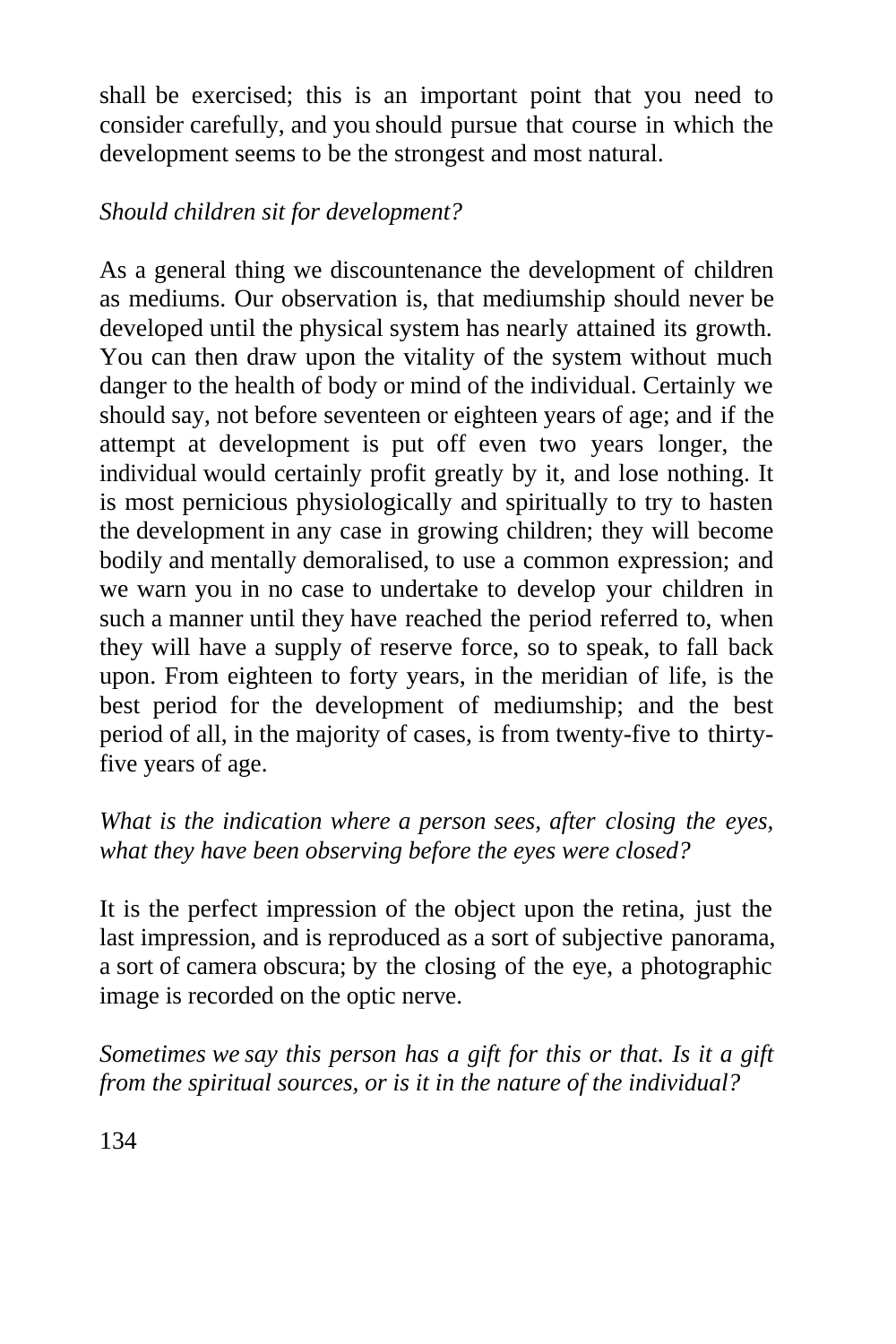It is in their own nature in every case. The spiritual world can give you nothing. God has endowed you all with the same latent abilities, the circumstances of life determine the quality and development in every case. The spiritual world may assist you in bringing out that which is contained in yourselves.

*Spirits that have never had earthly experience of any length of time, when they come back to identify themselves to their relatives and friends, what is the effect upon that spirit in spirit life? Is it beneficial or otherwise, and is it requisite that that spirit should have some experience through a sensitive mind on the earth plane?*

There are two very important questions involved in this most exceedingly interesting subject. For instance, the spirits who enter into the spiritual world prematurely, to use the language of earth, enter in from one of three causes: either as a consequence of the wilful operation of the mother, through foeticide, through some malpractice or injury to the human system, or through certain laws having terminated the possibility of their physical existence in this world. In the first case it is scarcely reasonable to suppose that the individual spirit is likely to derive large personal benefit from contact with its mother; but here another interesting point is involved which will have to be considered. Many a woman who has taken this unwise course feels, when this has been accomplished, waves of sorrow and regret sweep over her, and she would give all the years of her life if this thing could not have been.

Now suppose a little spirit growing and developing comes back again into the mortal sphere, and the mother is made aware of that fact, why the floodgates of her soul would be opened, and such a psychological disturbance would come forth as would do that child an infinite amount of harm and mischief for the time being. Therefore it is that wise guardians in spirit life take charge of such waifs, and keep them in their surroundings and develop them spiritually, and build them up in a manner that avoids the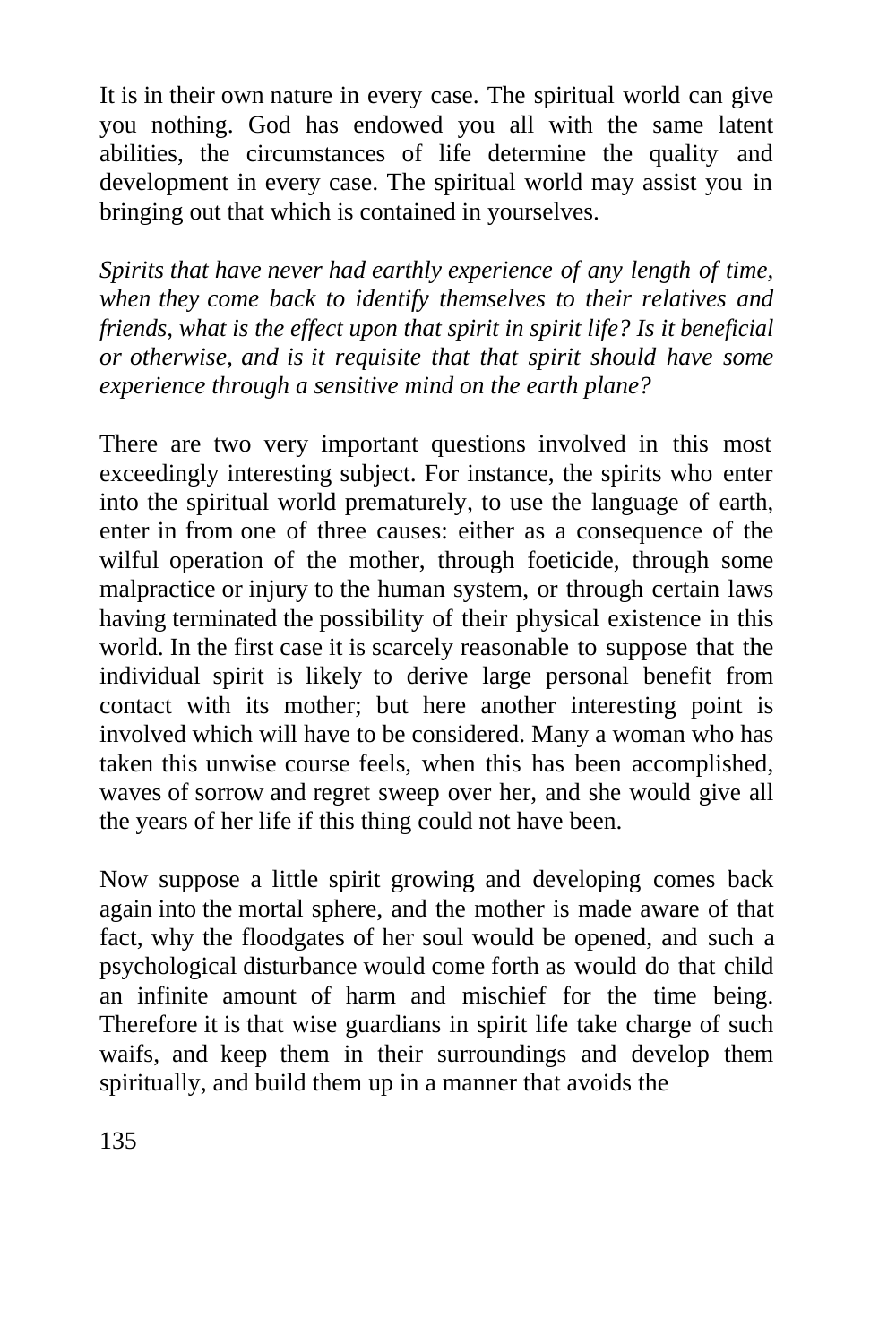necessity of their being brought again in contact with the material sphere they originally sprang from. Such are sometimes brought into the sphere of human activity, brought to observe the condition of material life through the influence and experience of others, and they gain a practical knowledge of the world they have been so unceremoniously ejected from.

But is it not absolutely necessary that they should be brought back into this world, because the grand army of humanity passes from it and carries a sufficiency of experience forward with them into the spiritual world to be an abundant means of instruction; and these who carry with them much of earth conditions are selected by wise teachers to take these waifs in charge. When a physiological law has been violated, as in premature birth and consequent death, then, of necessity, the moral and spiritual conditions are very different from the first case. In this instance, welling up with its love, the mother sphere unfolding in the spiritual nature, there is a point of contact with the spiritual thought that is in the spiritual world; and the two blending in harmony and unity, the mother love flows out with sweet affection to the babe and thrills its inmost soul to the centre, and it is drawn to the mother by it.

Thus there are many interesting problems involved in this question, as well as many suggestions. One conclusion we will draw from it; there is one crime against yourself that will stand out before you in the spiritual world as a dreadful guilt, and that crime is the premature ejection into spiritual existence of that which should be the pride and glory of your manhood and womanhood.

## *At what stage of the growth and development of the child, prior to its birth in this world, is it immortal?*

The immortality of the child is coincident with conception itself—, therefore, at any stage of the subsequent development, if it is interfered with, there is the fact of the attempted demolition